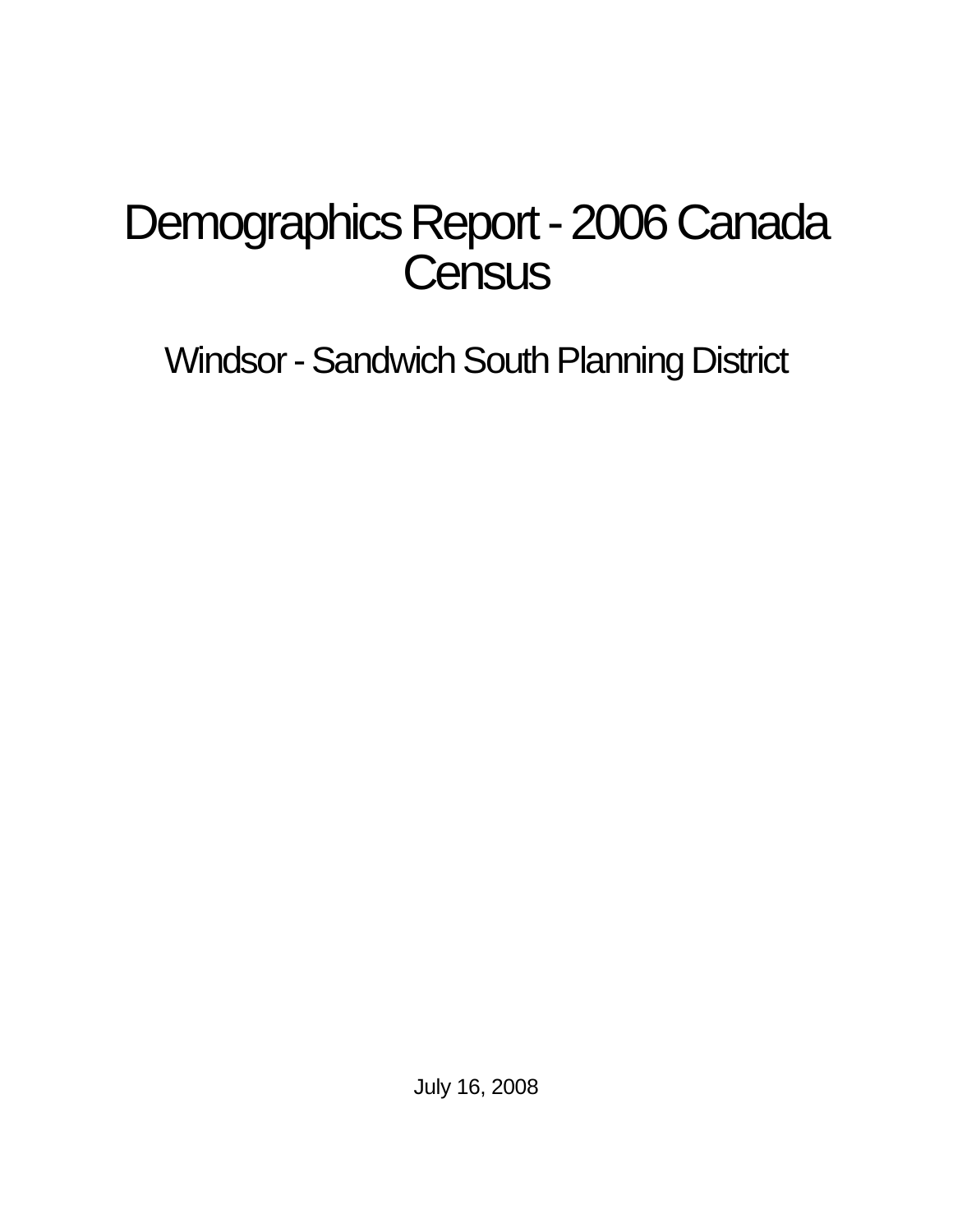## Table of Contents

| 2006 Census Population by Age and Sex Comparison 16 |  |
|-----------------------------------------------------|--|
|                                                     |  |
|                                                     |  |
|                                                     |  |
|                                                     |  |
|                                                     |  |
|                                                     |  |
|                                                     |  |
|                                                     |  |
| 2006 Census Knowledge of Non-official Language  28  |  |
|                                                     |  |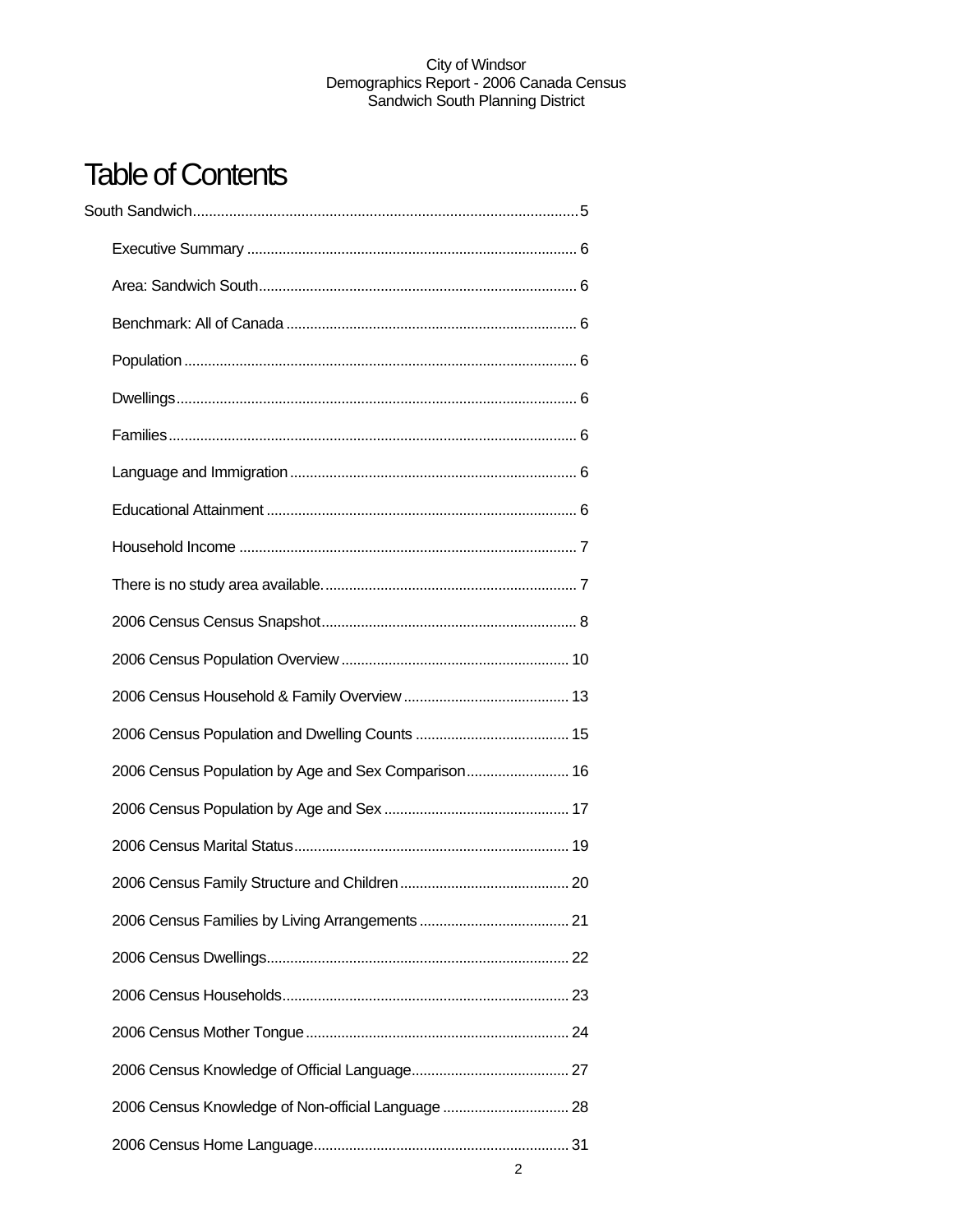## City of Windsor Demographics Report - 2006 Canada Census

| Sandwich South Planning District                                    |    |
|---------------------------------------------------------------------|----|
|                                                                     |    |
| 2006 Census Recent Immigration and Place of Birth (2001-2006) 37    |    |
|                                                                     |    |
|                                                                     |    |
|                                                                     |    |
|                                                                     |    |
| 2006 Census Presence of Children and Labour Force by Sex Comparison | 43 |
| 2006 Census Presence of Children and Labour Force by Sex  45        |    |
| 2006 Census Labour Force by Industry and Sex Comparison 49          |    |
|                                                                     |    |
| 2006 Census Labour Force by Occupation and Sex Comparison 54        |    |
|                                                                     |    |
| 2006 Census Labour Force by Occupation - Male 59                    |    |
| 2006 Census Labour Force by Occupation - Female  61                 |    |
| 2006 Census Labour Force by Class of Worker and Sex Comparison. 63  |    |
| 2006 Census Labour Force by Class of Worker and Sex 64              |    |
|                                                                     |    |
|                                                                     |    |
|                                                                     |    |
|                                                                     |    |
|                                                                     |    |
|                                                                     |    |
|                                                                     |    |
|                                                                     |    |
|                                                                     |    |
|                                                                     |    |
| 2006 Census Post Secondary Education by Sex Comparison  76          |    |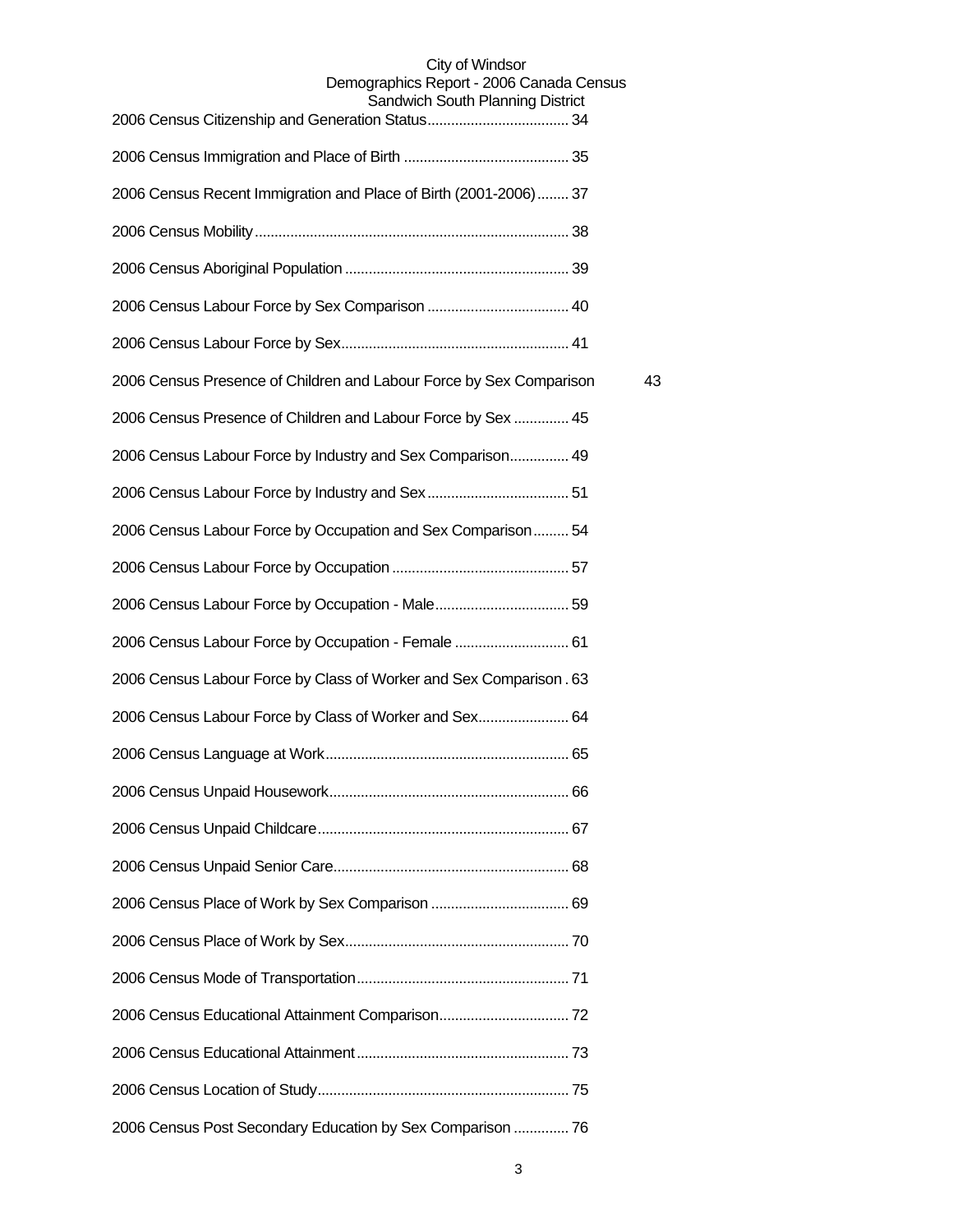| ייטטע נישויייומו וויווסט ווטו                                      |
|--------------------------------------------------------------------|
|                                                                    |
|                                                                    |
|                                                                    |
|                                                                    |
|                                                                    |
|                                                                    |
|                                                                    |
| 2006 Census 2005 Employment Income by Sex and Work Activity  92    |
| 2006 Census 2005 Individual Income by Sex Comparison  93           |
|                                                                    |
| 2006 Census 2005 Individual After-Tax Income by Sex 96             |
|                                                                    |
| 2006 Census 2005 Income of Non-family Persons by Sex  100          |
| 2006 Census 2005 After-Tax Income of Non-family Persons by Sex 102 |
|                                                                    |
|                                                                    |
|                                                                    |
|                                                                    |
| 2006 Census 2005 After-Tax Household Income  108                   |
|                                                                    |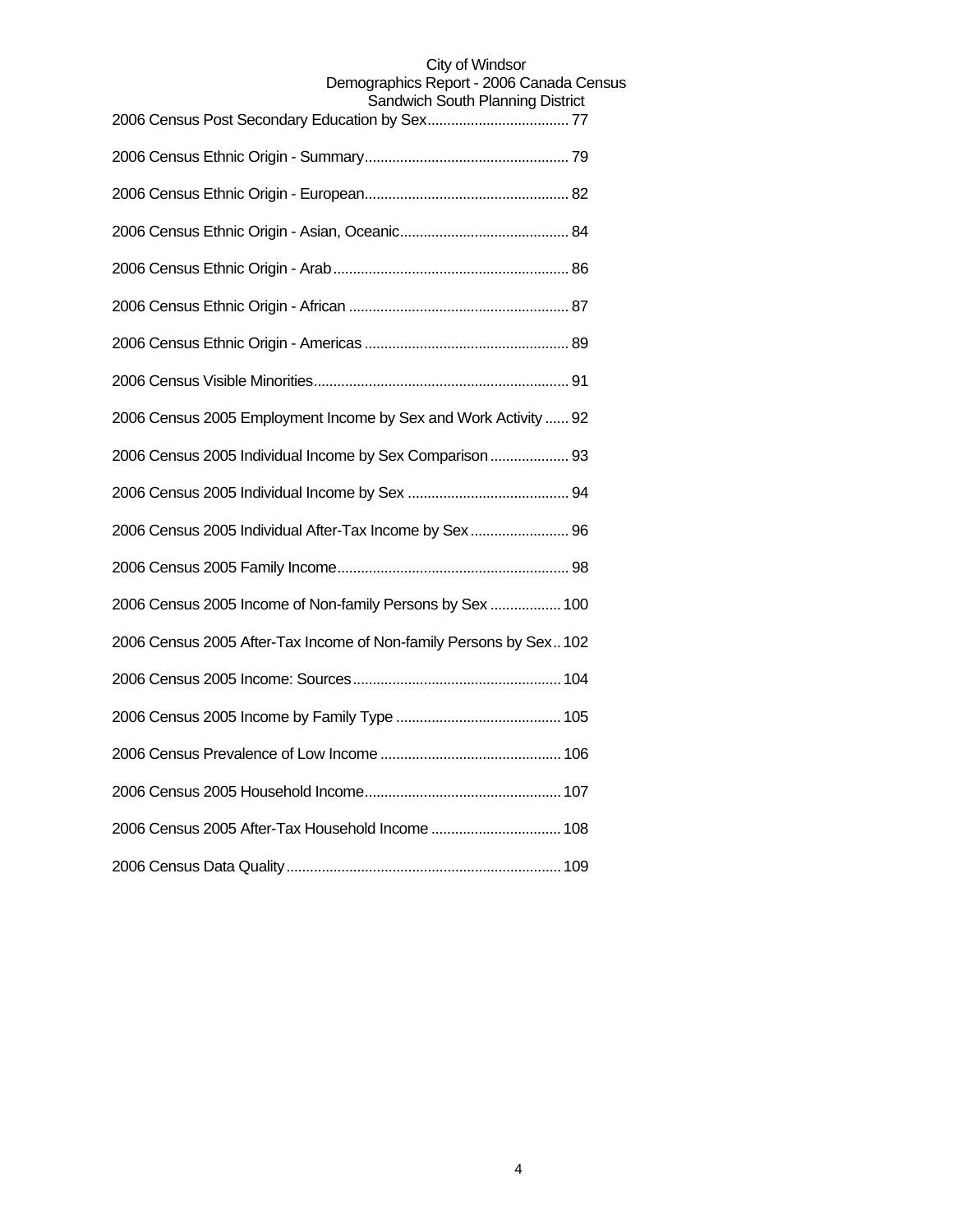South Sandwich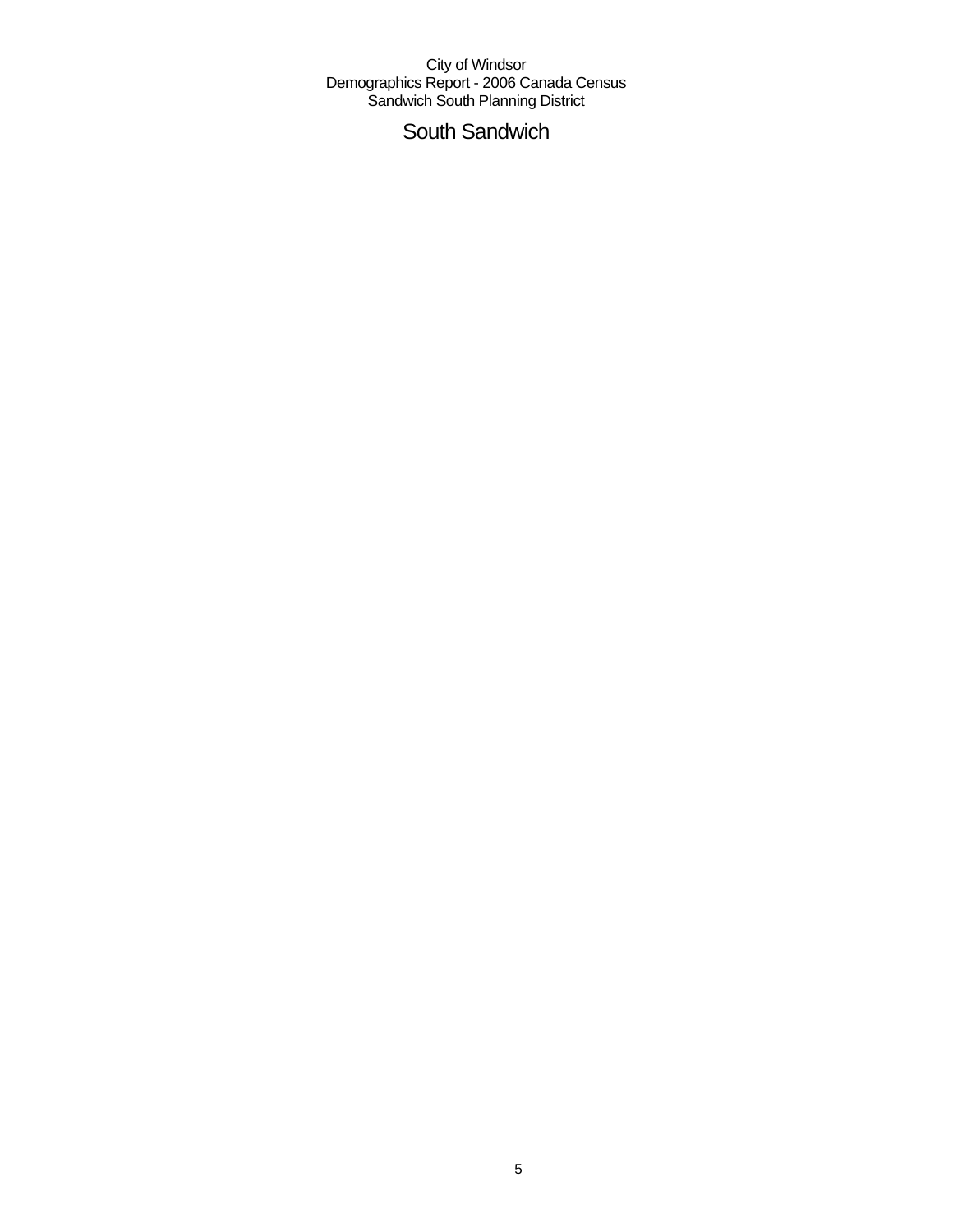## Executive Summary

|                         |                          | LACUUVU UUTIITIQIY                                                                                                                                                            |                                                                                                                                                                                                         |
|-------------------------|--------------------------|-------------------------------------------------------------------------------------------------------------------------------------------------------------------------------|---------------------------------------------------------------------------------------------------------------------------------------------------------------------------------------------------------|
|                         | <b>EXECUTIVE SUMMARY</b> |                                                                                                                                                                               |                                                                                                                                                                                                         |
|                         |                          | <b>Area: Sandwich South</b>                                                                                                                                                   | <b>Benchmark: All of Canada</b>                                                                                                                                                                         |
| Þ.                      |                          | Population                                                                                                                                                                    |                                                                                                                                                                                                         |
|                         | 902.                     | The 2006 population in Sandwich South was                                                                                                                                     | The 2006 population in All of Canada for<br>2006 was 31,612,900.                                                                                                                                        |
|                         |                          | The average density of population was<br>35.1 per square km.                                                                                                                  | The average density of population was<br>3.5 per square km.                                                                                                                                             |
|                         |                          | The 2006 median age for this population was<br><b>43.3</b> . The average age is <b>40.9</b> .                                                                                 | The 2006 median age for this population is<br><b>39.5</b> . The average age is <b>39.1</b> .                                                                                                            |
| $\overline{\mathbf{z}}$ |                          | <b>Dwellings</b>                                                                                                                                                              |                                                                                                                                                                                                         |
|                         | $12.8\%$ are rented.     | In 2006, there were 274 occupied dwellings,<br>of which 87.1% are owner-occupied and                                                                                          | In 2006, there were $12,435,520$ occupied<br>dwellings, of which 68.4% are owner-<br>occupied and 31.2% are rented.                                                                                     |
|                         |                          | Most of the dwellings are single-<br>detached houses (96.9%). Dwellings<br>in this area were mostly built prior to<br>1946 (29.1%).                                           | Most of the dwellings are single-<br>detached houses (55.3%). Dwellings<br>in this area were mostly built between<br>1971 to 1980 (19.5%).                                                              |
| $\mathbf{z}$            |                          | <b>Families</b>                                                                                                                                                               |                                                                                                                                                                                                         |
|                         |                          | Of the 223 families in the area, 207 are<br>married or common law couples; 95 of<br>the couples have one or more children<br>at home. There are 20 single-parent<br>families. | Of the 8,896,840 families in the area,<br>7,482,775 are married or common law<br>couples; 4,061,930 of the couples have<br>one or more children at home. There<br>are 1,414,060 single-parent families. |
| $\mathbf{z}$            |                          | Language and Immigration                                                                                                                                                      |                                                                                                                                                                                                         |
|                         |                          | For 2006, the dominant non-official home<br>language, Italian, was spoken by 30 people,<br>followed by Croatian, spoken by 25 people.                                         | The dominant non-official home language for<br>All of Canada is Chinese, spoken by 790,030<br>people, followed by <b>Panjabi</b> ( <b>Punjabi</b> ),<br>spoken by 278,495 people.                       |
|                         | <b>Southeast Asia.</b>   | The top 3 places of birth for recent<br>immigrants were, Southern Asia and                                                                                                    | The top 3 places of birth for recent<br>immigrants were Southern Asia, Eastern<br>Asia and West Central Asia and the<br><b>Middle East.</b>                                                             |

 $\overline{\mathbf{z}}$ 

Educational Attainment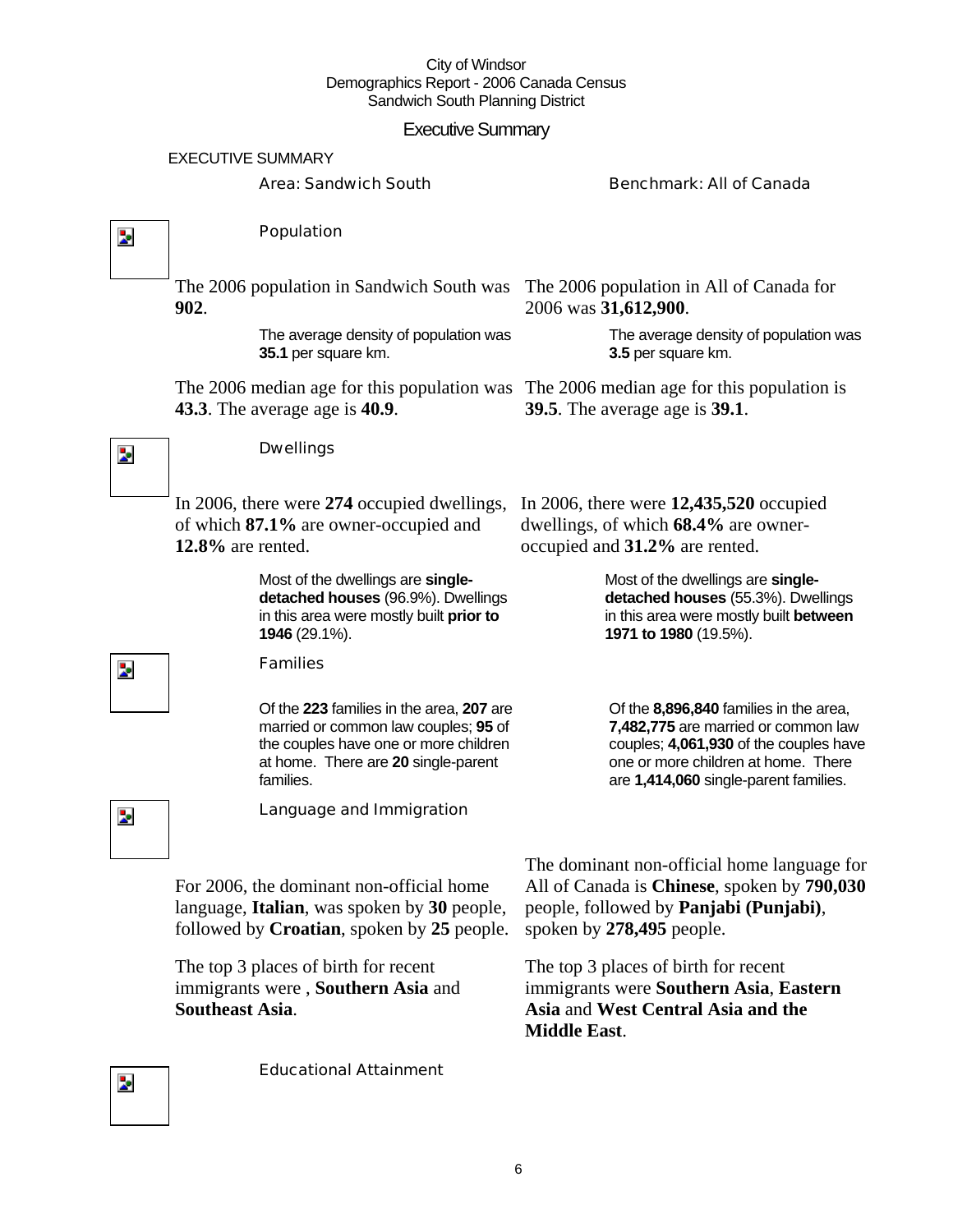In 2006, **15.1%** of the population over 15 in Sandwich South had earned a Bachelor's Degree or higher and **33.2%** have a technical or academic certificate or diploma.

In comparison, for All of Canada, **22.6%** of the population over 15 had earned a Bachelor's Degree or higher and **28.1%** have a technical or academic certificate or diploma.

## $\overline{\phantom{a}}$

## Household Income

In 2006, the average household income was **\$79,405** and the per-capita income for this area was **\$25,411**.

In comparison, for All of Canada, the average household income was **\$69,548** and the percapita income for this area was **\$28,241**.

## There is no study area available.

Source: 2006 Census - Statistics Canada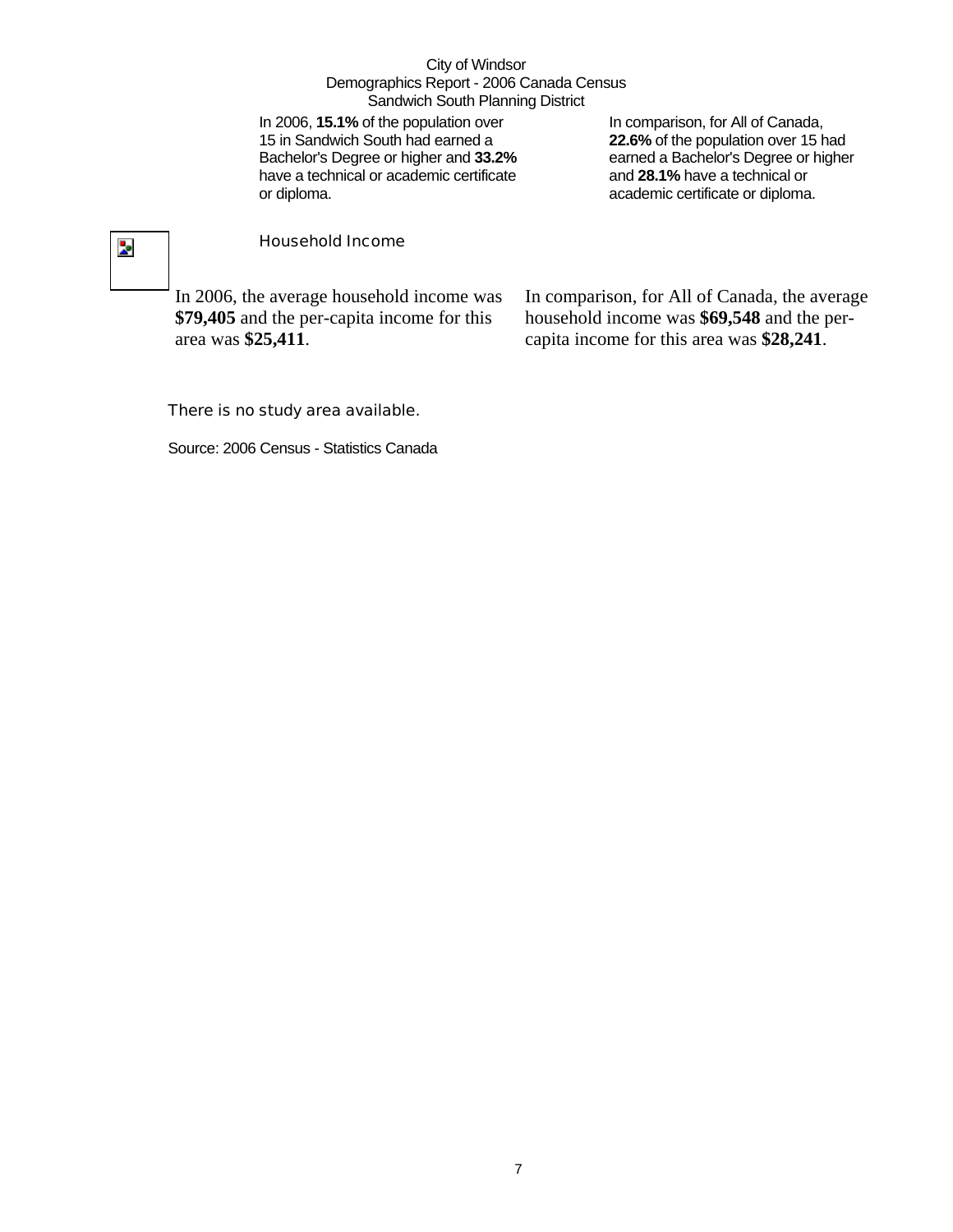## 2006 Census Census Snapshot

| 2006 Census<br><b>Census Snapshot</b>                         | <b>Sandwich South</b>                                |                |
|---------------------------------------------------------------|------------------------------------------------------|----------------|
|                                                               |                                                      | %              |
| <b>Total Population</b>                                       | 902                                                  |                |
| <b>Males</b>                                                  |                                                      | 45651%         |
| <b>Females</b>                                                |                                                      | 446 49%        |
| <b>2006 Population by Age</b>                                 | 902                                                  |                |
| 0 to 4 years                                                  | 37                                                   | 4%             |
| 5 to 19 years                                                 |                                                      | 17119%         |
| 20 to 24 years                                                | 60                                                   | 7%             |
| 25 to 34 years                                                | 67                                                   | 7%             |
| 35 to 44 years                                                |                                                      | 142 16%        |
| 45 to 54 years                                                |                                                      | 156 17%        |
| 55 to 64 years                                                |                                                      | 124 14%        |
| 65 to 74 years                                                | 65                                                   | 7%             |
| 75 to 84 years                                                | 50                                                   | 5%             |
| 85 years and over                                             | 21                                                   | 2%             |
|                                                               |                                                      |                |
| <b>Average age of population</b>                              | 40.9                                                 |                |
| <b>Median age</b>                                             | 43.3                                                 |                |
| <b>Families</b>                                               | 223                                                  |                |
| Persons per family                                            | 3.4                                                  |                |
|                                                               |                                                      |                |
| <b>Two-parent families</b>                                    |                                                      | 20793%         |
| With no children at home                                      |                                                      | 10346%         |
| With children at home                                         |                                                      | 9542%          |
| Lone-parent families                                          | 20                                                   | 9%             |
| Children per family                                           | 1.3                                                  |                |
|                                                               |                                                      |                |
| <b>Households</b>                                             | 274                                                  |                |
| Persons in private households                                 | 868                                                  |                |
| Persons per household                                         | 2.8                                                  |                |
| Average household income                                      | \$79,405                                             |                |
| <b>Occupied Dwellings</b>                                     | 274                                                  |                |
| <b>Owned Dwellings</b>                                        |                                                      | 23987%         |
| <b>Rented Dwellings</b>                                       |                                                      | 3513%          |
|                                                               |                                                      |                |
| Dominant building type                                        | Single detached houses                               |                |
| Dominant period of construction                               | Before 1946                                          |                |
|                                                               |                                                      |                |
| Average value of dwelling                                     | \$245,433                                            |                |
| Average gross monthly rent                                    | \$349                                                |                |
| <b>Top 5 visible minorities</b>                               | South Asian 63%<br>Latin American 16%                |                |
|                                                               | <b>SE Asian</b><br><b>West Asian</b><br><b>Black</b> | 8%<br>5%<br>3% |
|                                                               |                                                      |                |
| <b>Dominant Demographics</b><br><b>Official Home Language</b> |                                                      |                |
|                                                               | English                                              |                |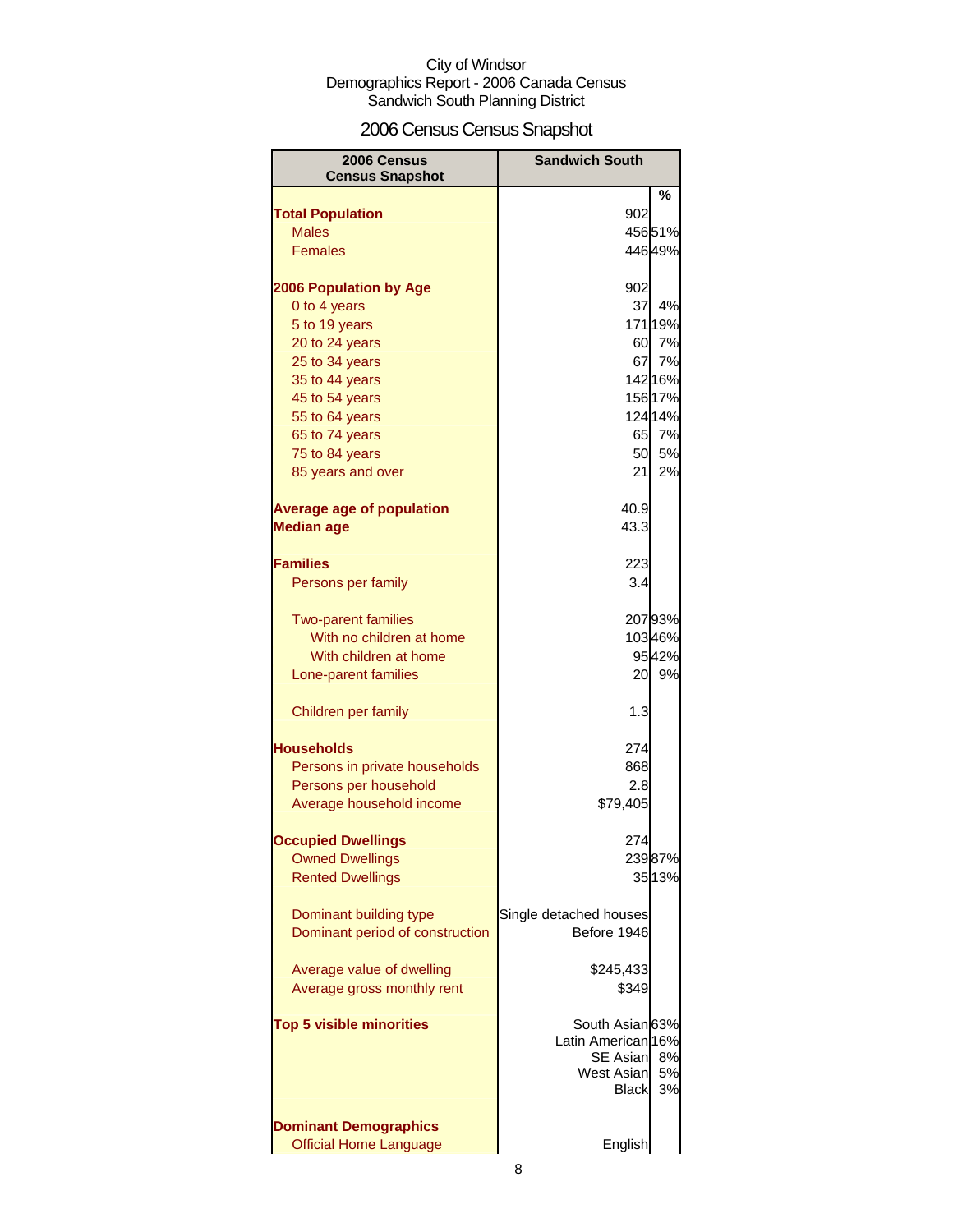| 2006 Census                      | <b>Sandwich South</b> |  |
|----------------------------------|-----------------------|--|
| <b>Census Snapshot</b>           |                       |  |
|                                  |                       |  |
| Non-official Home Language       | Italianl              |  |
| Recent Immigrant Places of Birth |                       |  |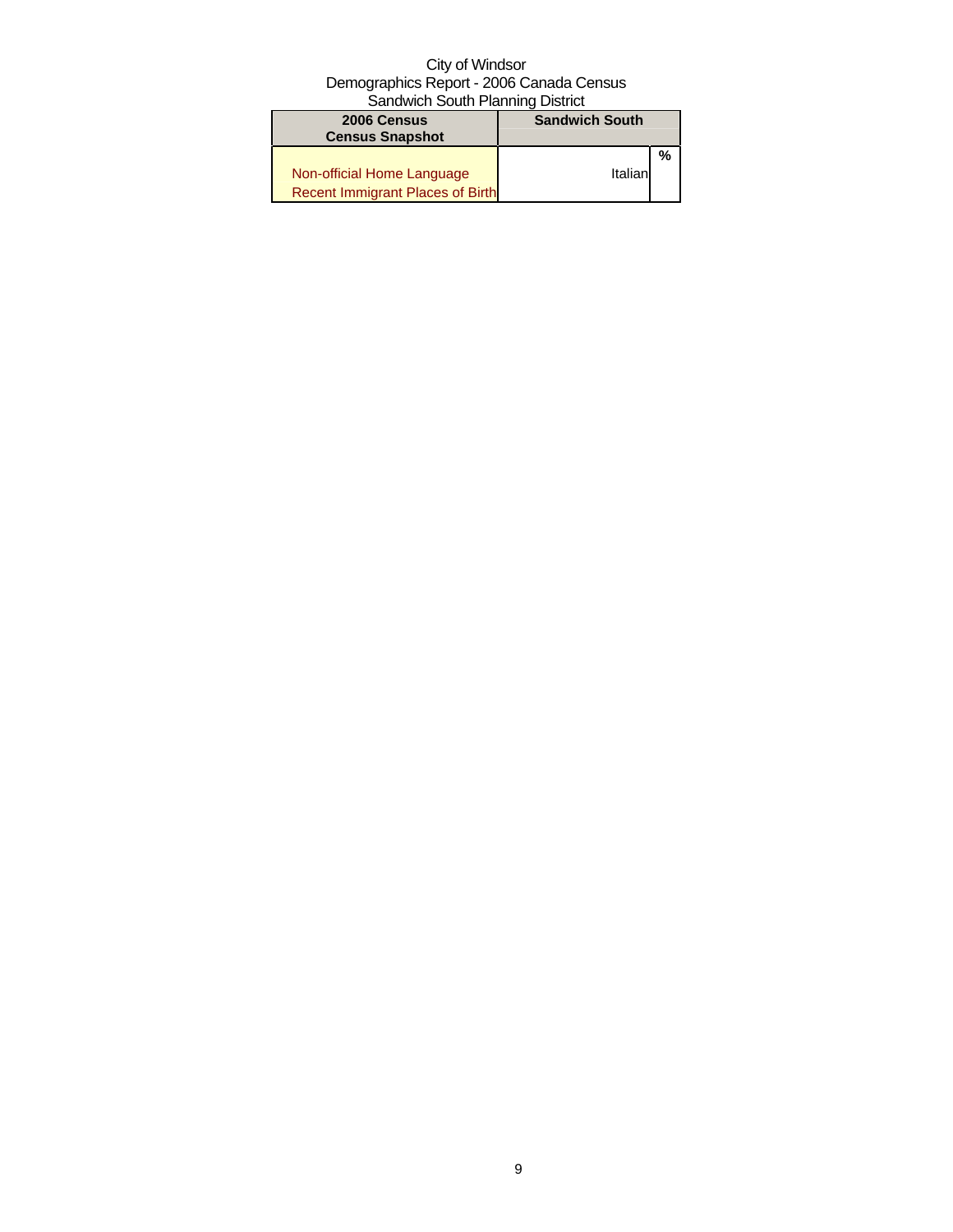## 2006 Census Population Overview

| 2006 Census<br><b>Population Overview</b>                   | <b>Sandwich South</b> |
|-------------------------------------------------------------|-----------------------|
| 2006 Population by Age                                      | %<br>902              |
|                                                             |                       |
| 0 to 4 years                                                | 37<br>4%              |
| 5 to 9 years                                                | 50<br>6%              |
| 10 to 14 years                                              | 57<br>6%              |
| 15 to 19 years                                              | 63<br>7%              |
| 20 to 24 years                                              | 60<br>7%              |
| 25 to 29 years                                              | 37<br>4%              |
| 30 to 34 years                                              | 29<br>3%              |
| 35 to 39 years                                              | 52<br>6%              |
| 40 to 44 years                                              | 89<br>10%             |
| 45 to 49 years                                              | 92<br>10%             |
| 50 to 54 years                                              | 63<br>7%              |
| 55 to 59 years                                              | 65<br>7%              |
| 60 to 64 years                                              | 59<br>7%              |
| 65 to 69 years                                              | 35<br>4%              |
| 70 to 74 years                                              | 30<br>3%              |
| 75 to 79 years                                              | 31<br>3%              |
| 80 to 84 years                                              | 18<br>2%              |
| 85 years and over                                           | 21<br>2%              |
| <b>Dominant age group</b>                                   | 45 to 49 years        |
| <b>Average age</b>                                          | 40.9                  |
| <b>Median age</b>                                           | 43.3                  |
| 2006 Population 15 years and over by Individual Income      | 688                   |
| <b>Under \$10,000</b>                                       | 133<br>19%            |
| \$10,000 - \$19,999                                         | 109<br>16%            |
| \$20,000 - \$24,999                                         | 42<br>6%              |
| \$25,000 - \$29,999                                         | 62<br>9%              |
| \$30,000 - \$34,999                                         | 55<br>8%              |
| \$35,000 - \$39,999                                         | 28<br>4%              |
| \$40,000 - \$44,999                                         | 62<br>9%              |
| \$45,000 - \$49,999                                         | $6\phantom{.}6$<br>1% |
| \$50,000 - \$59,999                                         | 35<br>5%              |
| \$60,000 and over                                           | 142<br>21%            |
| <b>Median income</b>                                        | \$29,288              |
| <b>Average income</b>                                       | \$36,006              |
| 2006 Population 15 years and over by Educational Attainment | 730                   |
| No certificate, diploma or degree                           | 25%<br>182            |
| Certificate, diploma or degree                              | 543 74%               |
| High school certificate                                     | 173 24%               |
| Apprenticeship or trades certificate or diploma             | 105 14%               |
| College, CEGEP or other non-university certificate/diploma  | 137<br>19%            |
| University certificate, diploma or degree                   | 111<br>15%            |
| <b>Total Population by Home Language</b>                    | \$777                 |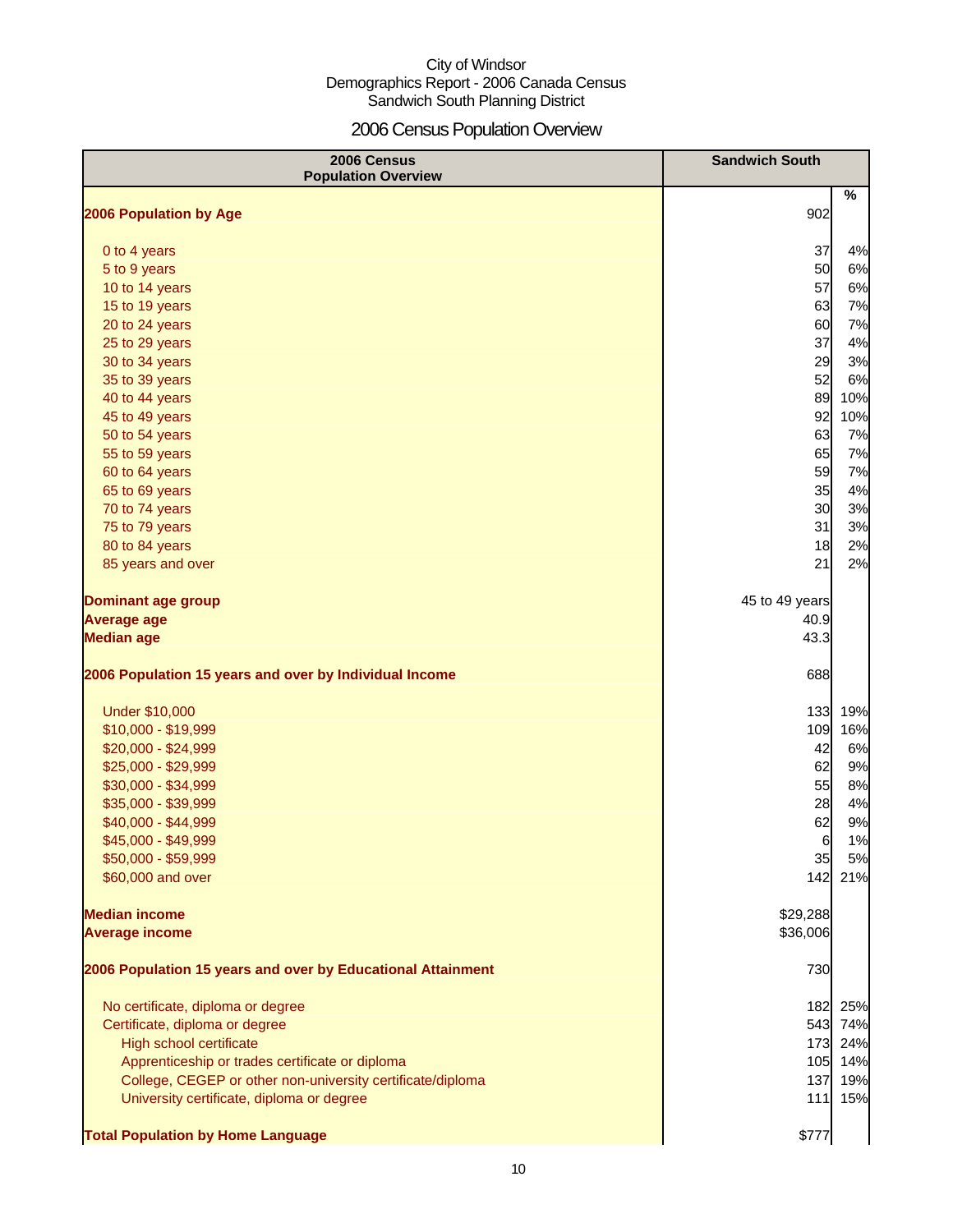| 2006 Census<br><b>Population Overview</b>                  | <b>Sandwich South</b>                                           |                                |
|------------------------------------------------------------|-----------------------------------------------------------------|--------------------------------|
|                                                            |                                                                 | $\%$                           |
| <b>Dominant Official Language</b>                          | English                                                         |                                |
| <b>Top 5 Non-official Languages</b>                        | Italian<br>Croatian<br>Serbian<br>Romanian<br>Panjabi (Punjabi) | 39%<br>32%<br>14%<br>13%<br>2% |
| 2006 Population by Ethnic Origin                           | 874                                                             |                                |
|                                                            |                                                                 |                                |
| European                                                   |                                                                 | 999 114%                       |
| Asian, Oceanic                                             | 41                                                              | 5%                             |
| Arab                                                       | 15                                                              | 2%                             |
| African                                                    | $\overline{0}$                                                  | 0%                             |
| Latin, Central and South American                          | $\overline{0}$                                                  | 0%                             |
| Caribbean                                                  | 2                                                               | 0%                             |
| <b>North American</b>                                      | 258                                                             | 30%                            |
| 2006 Population by Visible Minority                        | 869                                                             |                                |
| Visible minorities                                         | 63                                                              | 7%                             |
| <b>Chinese</b>                                             | $\overline{0}$                                                  | 0%                             |
| <b>South Asian</b>                                         | 39                                                              | 4%                             |
| <b>Black</b>                                               | $\overline{a}$                                                  | 0%                             |
| Filipino                                                   | $\overline{a}$                                                  | 0%                             |
| <b>Latin American</b>                                      | 10                                                              | 1%                             |
| <b>Southeast Asian</b>                                     | 5                                                               | 1%                             |
| Arab                                                       | $\overline{0}$                                                  | 0%                             |
| <b>West Asian</b>                                          | 3                                                               | 0%                             |
| Korean                                                     | $\overline{0}$                                                  | 0%                             |
| Japanese                                                   | $\overline{0}$                                                  | 0%                             |
| Visible minority, n.i.e.                                   | 0                                                               | 0%                             |
| Multiple visible minority                                  | 2                                                               | 0%                             |
| Not a visible minority                                     | 810                                                             | 93%                            |
| <b>Total Population by Citizenship</b>                     | 777                                                             |                                |
| Canadian citizens                                          |                                                                 | 781 100%                       |
| Under age 18                                               |                                                                 | 186 24%                        |
| Age 18 and over                                            |                                                                 | 595 77%                        |
| Not Canadian citizens                                      |                                                                 | 0%                             |
| <b>Total Recent Immigrants by Selected Places of Birth</b> | 0                                                               |                                |
| <b>United States of America</b>                            |                                                                 |                                |
| <b>Central America</b>                                     | O                                                               |                                |
| <b>Caribbean and Bermuda</b>                               |                                                                 |                                |
| <b>South America</b>                                       | 0<br>0                                                          |                                |
| Europe                                                     | 0                                                               |                                |
| Africa                                                     | 0                                                               |                                |
| Asia and the Middle East                                   | 0                                                               |                                |
| Oceania and other                                          | 0                                                               |                                |
|                                                            |                                                                 |                                |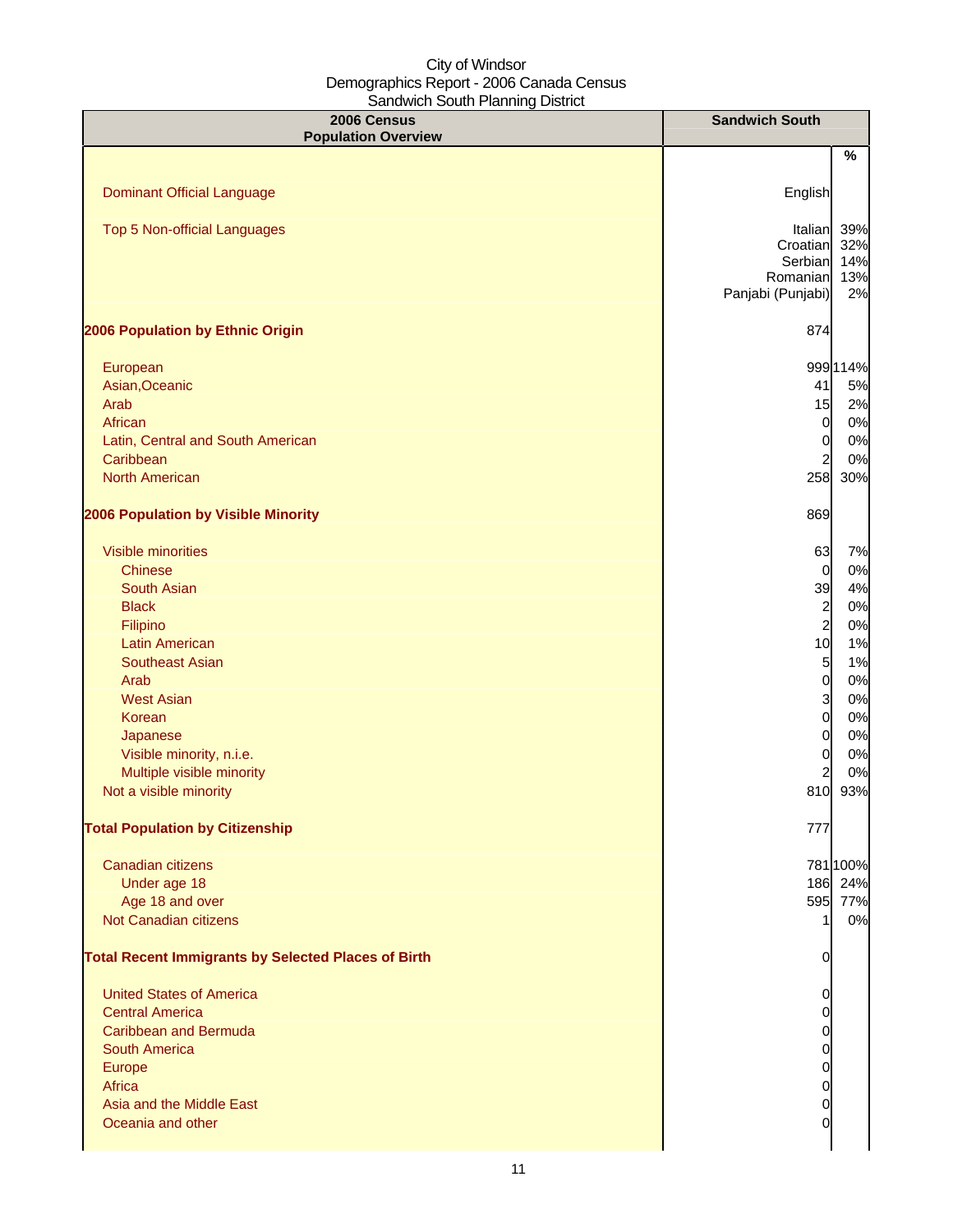| 2006 Census<br><b>Population Overview</b>                                                                          | <b>Sandwich South</b>                                                                           |                   |
|--------------------------------------------------------------------------------------------------------------------|-------------------------------------------------------------------------------------------------|-------------------|
|                                                                                                                    |                                                                                                 | %                 |
| 2006 Population 15 years and over by Labour Force Activity                                                         | 725                                                                                             |                   |
| In the labour force                                                                                                | 446                                                                                             | 61%               |
| Employed                                                                                                           | 414                                                                                             | 57%               |
| Unemployed                                                                                                         | 31                                                                                              | 4%                |
| Not in the labour force                                                                                            | 281                                                                                             | 39%               |
| Participation rate                                                                                                 | 61.4%                                                                                           |                   |
| Unemployment rate                                                                                                  | 7.0%                                                                                            |                   |
| <b>Labour Force 15 years and over by Occupation</b>                                                                | 446                                                                                             |                   |
| Top 3 major group                                                                                                  | Trades, transport and<br>equipment<br>Sales and service<br>occupations<br>Business, finance and | 25%<br>18%<br>13% |
| All occupations                                                                                                    |                                                                                                 | 439 98%           |
| Management                                                                                                         | 36                                                                                              | 8%                |
| Business, finance and administrative                                                                               | 52                                                                                              | 12%               |
| Natural and applied sciences                                                                                       | 50                                                                                              | 11%               |
| <b>Health occupations</b>                                                                                          | 12                                                                                              | 3%                |
| Social science, education, government and religion                                                                 | 30                                                                                              | 7%                |
| Art, culture, recreation and sport                                                                                 | 12                                                                                              | 3%                |
| Sales and service                                                                                                  | 73                                                                                              | 16%               |
| Trades, transport and equipment operators and related                                                              | 98                                                                                              | 22%               |
| Primary industry-specific                                                                                          | 30                                                                                              | 7%                |
| Processing, manufacturing and utilities                                                                            | 48                                                                                              | 11%               |
| Occupation - Not applicable                                                                                        | $\Omega$                                                                                        | 0%                |
| Labour Force 15 years and over with usual place of work or no fixed workplace<br>address by Mode of Transportation | 372                                                                                             |                   |
| Car, truck, van as driver                                                                                          | 325                                                                                             | 87%               |
| Car, truck, van as passenger                                                                                       | 21                                                                                              | 6%                |
| <b>Public transit</b>                                                                                              | 10                                                                                              | 3%                |
| Walked to work                                                                                                     | 15                                                                                              | 4%                |
| <b>Bicycle</b>                                                                                                     | $\overline{a}$                                                                                  | 1%                |
| Motorcycle                                                                                                         | $\mathbf 0$                                                                                     | 0%                |
| <b>Taxicab</b>                                                                                                     | $\overline{0}$                                                                                  | 0%                |
| Other method                                                                                                       | $\overline{0}$                                                                                  | 0%                |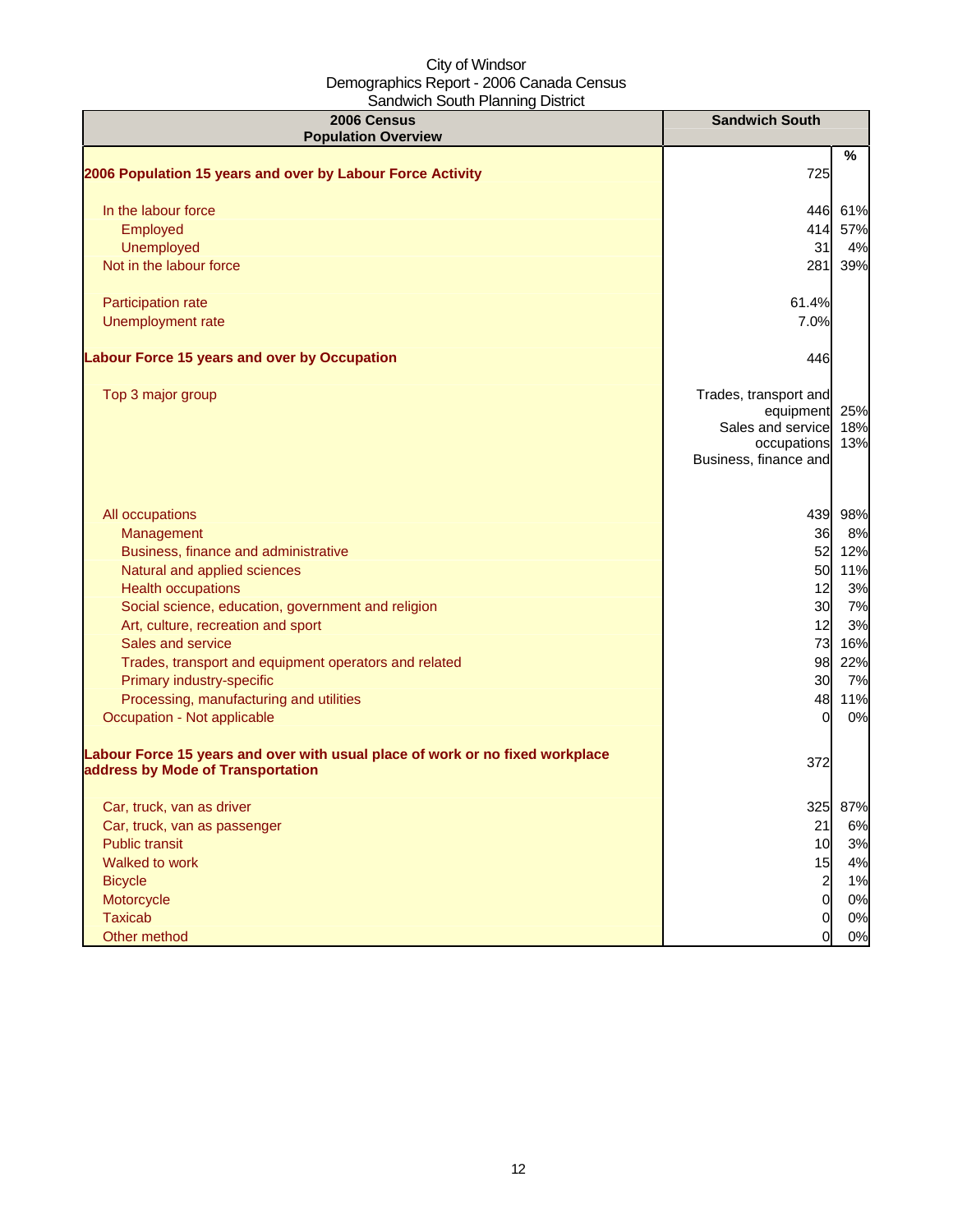## 2006 Census Household & Family Overview

| 2006 Census<br><b>Household &amp; Family Overview</b> | <b>Sandwich South</b>  |        |
|-------------------------------------------------------|------------------------|--------|
| <b>Households</b>                                     | 274                    | %      |
|                                                       |                        |        |
| Persons in private households                         | 868                    |        |
| Persons per household                                 | 2.8                    |        |
| <b>Private households by Income</b>                   | 279                    |        |
| <b>Under \$10,000</b>                                 | 15                     | 5%     |
| \$10,000 - \$19,999                                   | 20                     | 7%     |
| \$20,000 - \$29,999                                   | 16                     | 6%     |
| \$30,000 - \$39,999                                   | 10                     | 4%     |
| \$40,000 - \$49,999                                   | 10                     | 4%     |
| \$50,000 - \$59,999                                   |                        | 3111%  |
| \$60,000 - \$69,999                                   | 25                     | 9%     |
| \$70,000 - \$79,999                                   | 25                     | 9%     |
| \$80,000 - \$89,999                                   | 16                     | 6%     |
| \$90,000 - \$99,999                                   | 15                     | 6%     |
| \$100,000 and over                                    |                        | 7928%  |
| <b>Median Household Income</b>                        | \$71,447               |        |
| <b>Average household income</b>                       | \$79,405               |        |
| Per capita income                                     | \$25,557               |        |
| Private households by size of household               | 274                    |        |
| 1 person                                              |                        | 47 17% |
| 2 persons                                             |                        | 9836%  |
| 3 persons                                             |                        | 52 19% |
| 4 - 5 persons                                         |                        | 6825%  |
| 6 or more persons                                     | 10                     | 4%     |
| <b>Occupied Dwellings</b>                             | 274                    |        |
| <b>Owned Dwellings</b>                                |                        | 23987% |
| <b>Rented Dwellings</b>                               |                        | 35 13% |
| Single detached houses                                |                        | 27199% |
| Semi-detached/row/duplex                              | 9                      | 3%     |
| <b>Apartments</b>                                     | $\mathbf{0}$           | 0%     |
| Movable dwelling                                      | O.                     | 0%     |
|                                                       |                        |        |
| Dominant building type                                | Single detached houses |        |
| Dominant period of construction                       | Before 1946            |        |
| Average value of dwelling                             | \$245,433              |        |
| Average gross monthly rent                            | \$349                  |        |
| <b>Families</b>                                       | 223                    |        |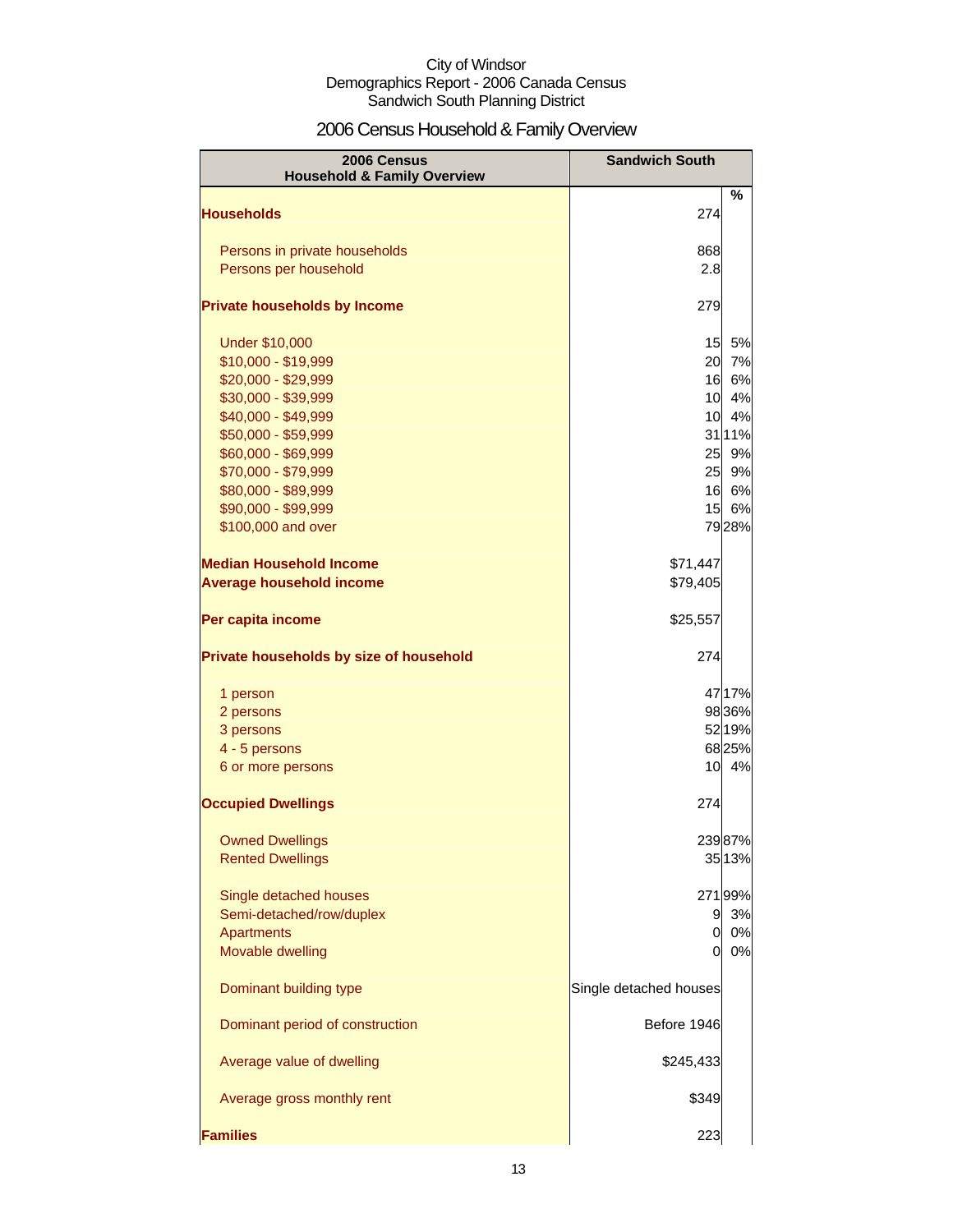| 2006 Census<br><b>Household &amp; Family Overview</b>   | <b>Sandwich South</b> |        |
|---------------------------------------------------------|-----------------------|--------|
|                                                         |                       | %      |
|                                                         |                       |        |
| Persons per family                                      | 3.4                   |        |
| <b>Two-parent families</b>                              |                       | 20793% |
| With no children at home                                |                       | 10346% |
| With children at home                                   |                       | 9542%  |
| Lone-parent families                                    |                       | 20 9%  |
| <b>Total Census Families by Income</b>                  | 223                   |        |
| <b>Under \$10,000</b>                                   | $\overline{0}$        | 0%     |
| \$10,000 - \$19,999                                     | $\overline{2}$        | 1%     |
| \$20,000 - \$29,999                                     | 12                    | 5%     |
| \$30,000 - \$39,999                                     | 15                    | 7%     |
| \$40,000 - \$49,999                                     | 10                    | 4%     |
| \$50,000 - \$59,999                                     |                       | 2511%  |
| \$60,000 - \$69,999                                     | 20                    | 9%     |
| \$70,000 - \$79,999                                     | 20                    | 9%     |
| \$80,000 - \$89,999                                     | 19                    | 9%     |
| \$90,000 - \$99,999                                     |                       | 22 10% |
| \$100,000 and over                                      |                       | 8337%  |
| <b>Median income</b>                                    | \$85,321              |        |
| <b>Average income</b>                                   | \$98,126              |        |
| Census families in private households by size of family | 223                   |        |
| 2 persons                                               |                       | 11351% |
| 3 persons                                               |                       | 6127%  |
| 4 persons                                               | 17                    | 8%     |
| 5 or more persons                                       |                       | 36 16% |
| Total children at home by age                           | 280                   |        |
| Under 6 years of age                                    |                       | 42 15% |
| $6 - 14$ years                                          |                       | 95 34% |
| 15 - 17 years                                           |                       | 62 22% |
| 18 - 24 years                                           |                       | 53 19% |
| 25 years and over                                       |                       | 2710%  |
| Children/family                                         | 1.3                   |        |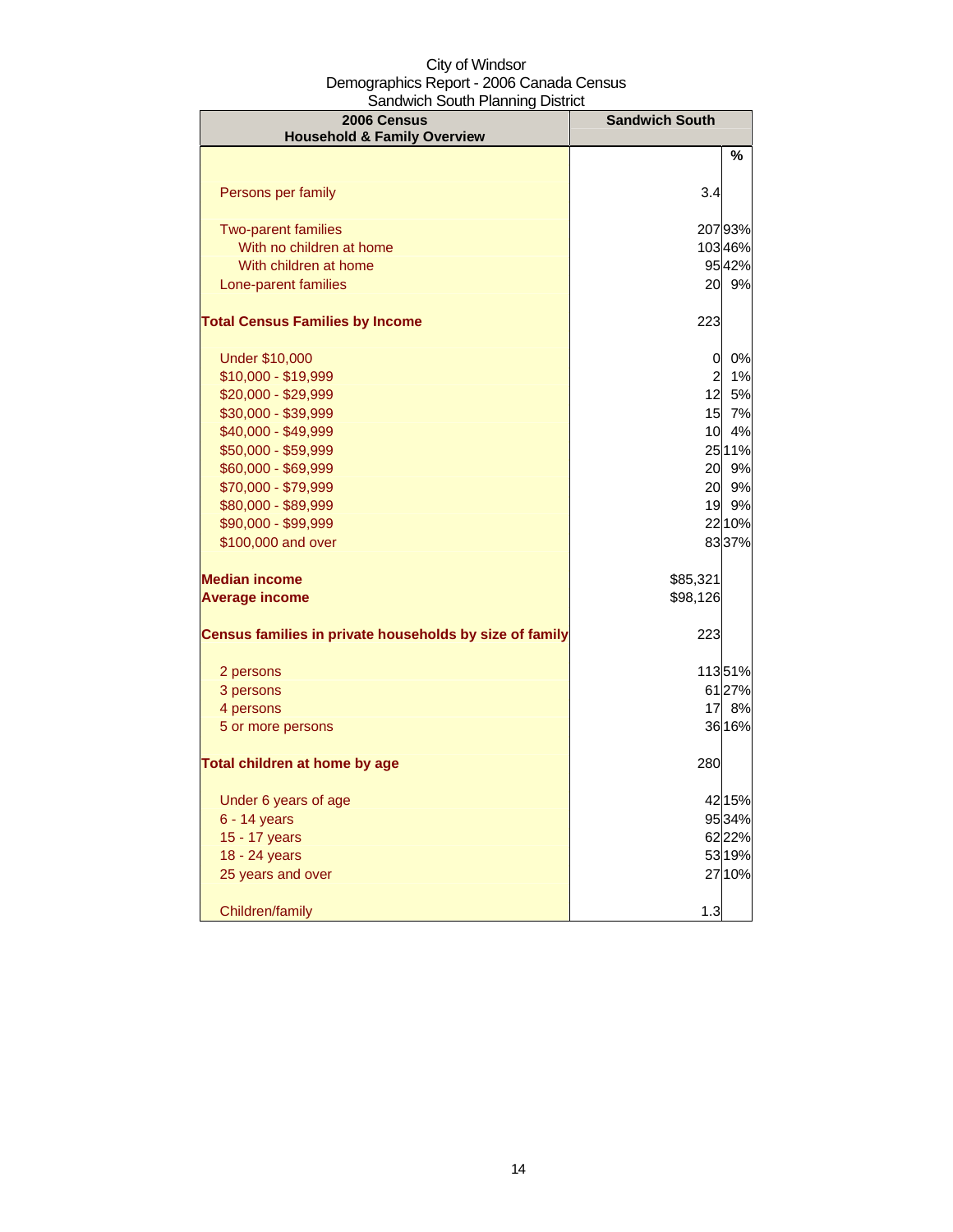## 2006 Census Population and Dwelling Counts

| 2006 Census<br><b>Population and Dwelling</b><br><b>Counts</b>                                                                                                                           | <b>Sandwich</b><br><b>South</b> |
|------------------------------------------------------------------------------------------------------------------------------------------------------------------------------------------|---------------------------------|
| 2006 Population                                                                                                                                                                          | 900                             |
| 2001 Population*                                                                                                                                                                         |                                 |
| 2001-2006 Population Change*                                                                                                                                                             |                                 |
| Persons                                                                                                                                                                                  |                                 |
| Percent                                                                                                                                                                                  |                                 |
| <b>2006 Private Dwellings</b>                                                                                                                                                            | 285                             |
| Occupied by Usual Residents*                                                                                                                                                             |                                 |
| Land Area, sq km                                                                                                                                                                         | 25.6                            |
| Persons per sq km                                                                                                                                                                        | 35.1                            |
| <b>Dwellings per sq km</b>                                                                                                                                                               | 11.1                            |
| <b>Land Area, sq mile</b>                                                                                                                                                                | 9.9                             |
| Persons per sq mile<br><b>Dwellings per sq mile</b>                                                                                                                                      | 91.0<br>28.8                    |
| 2006 Population and dwelling counts in this category represent actual (unsuppressed) data. In all other<br>categories, data are subject to rounding or suppression by Statistics Canada. |                                 |
| * Data is not available for dissemination areas, blocks and user-defined areas (circles, polygons and drive-<br>times)                                                                   |                                 |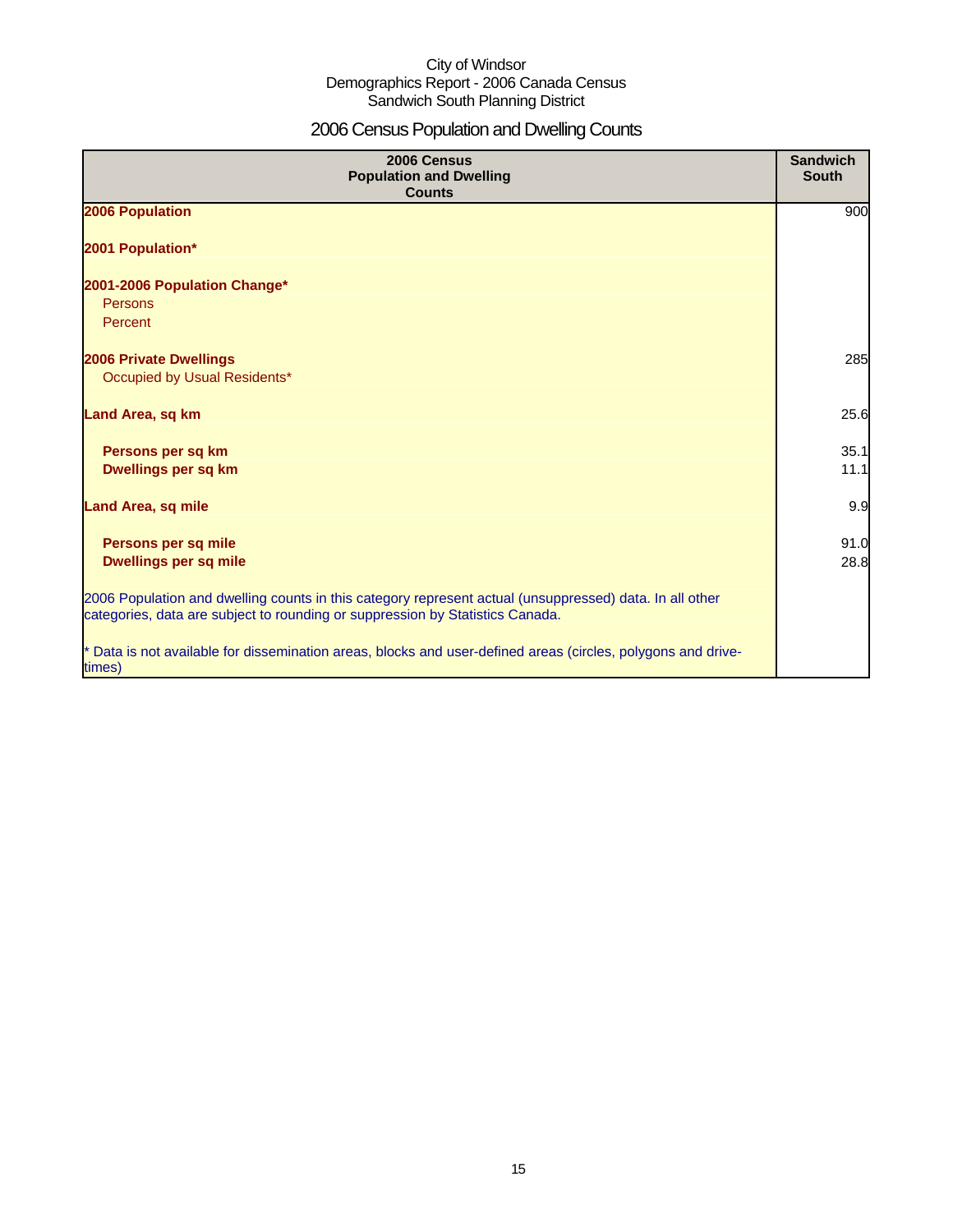| 2006 Census<br><b>Population by Age and Sex Comparison</b> | <b>Sandwich South</b>             |         |                                                          |        |                |        |
|------------------------------------------------------------|-----------------------------------|---------|----------------------------------------------------------|--------|----------------|--------|
|                                                            | <b>Total</b><br><b>Population</b> |         | <b>Males</b>                                             |        | <b>Females</b> |        |
| <b>Population by Age</b>                                   | 902                               |         | 456                                                      |        | 446            |        |
| 0 to 4 years                                               | 37                                | 4%      | 19                                                       | 4%     | 18             | 4%     |
| 5 to 9 years                                               | 50                                | 6%      | 28                                                       | 6%     | 22             | 5%     |
| 10 to 14 years                                             | 57                                | 6%      | 34                                                       | 7%     | 23             | 5%     |
| 15 to 19 years                                             | 63                                | 7%      | 28                                                       | 6%     | 35             | 8%     |
| 20 to 24 years                                             | 60                                | 7%      | 31                                                       | 7%     | 29             | 7%     |
| 25 to 29 years                                             | 37                                | 4%      | 21                                                       | 5%     | 16             | 4%     |
| 30 to 34 years                                             | 29                                | 3%      | 15                                                       | 3%     | 14             | 3%     |
| 35 to 39 years                                             | 52                                | 6%      | 24                                                       | 5%     | 28             | 6%     |
| 40 to 44 years                                             |                                   | 8910%   |                                                          | 44 10% |                | 4510%  |
| 45 to 49 years                                             |                                   | 92 10%  |                                                          | 56 12% |                | 36 8%  |
| 50 to 54 years                                             | 63                                | 7%      | 29                                                       | 6%     | 34             | 8%     |
| 55 to 59 years                                             | 65                                | 7%      | 33                                                       | 7%     | 32             | 7%     |
| 60 to 64 years                                             | 59                                | 7%      | 32                                                       | 7%     | 27             | 6%     |
| 65 to 69 years                                             | 35                                | 4%      | 18                                                       | 4%     | 17             | 4%     |
| 70 to 74 years                                             | 30                                | 3%      | 17                                                       | 4%     | 13             | 3%     |
| 75 to 79 years                                             | 31                                | 3%      | 13                                                       | 3%     | 18             | 4%     |
| 80 to 84 years                                             | 18                                | 2%      | 6                                                        | 1%     | 12             | 3%     |
| 85 years and over                                          | 21                                | 2%      | 6                                                        | 1%     | 15             | 3%     |
| 65 years and over                                          |                                   | 136 15% |                                                          | 6013%  |                | 76 17% |
| <b>Average age</b>                                         | 40.9                              |         | 40.2                                                     |        | 41.5           |        |
| <b>Median age</b>                                          | 43.3                              |         | 43.0                                                     |        | 43.6           |        |
| Dominant age group                                         |                                   |         | 45 to 49 years 10% 45 to 49 years 12% 40 to 44 years 10% |        |                |        |

## 2006 Census Population by Age and Sex Comparison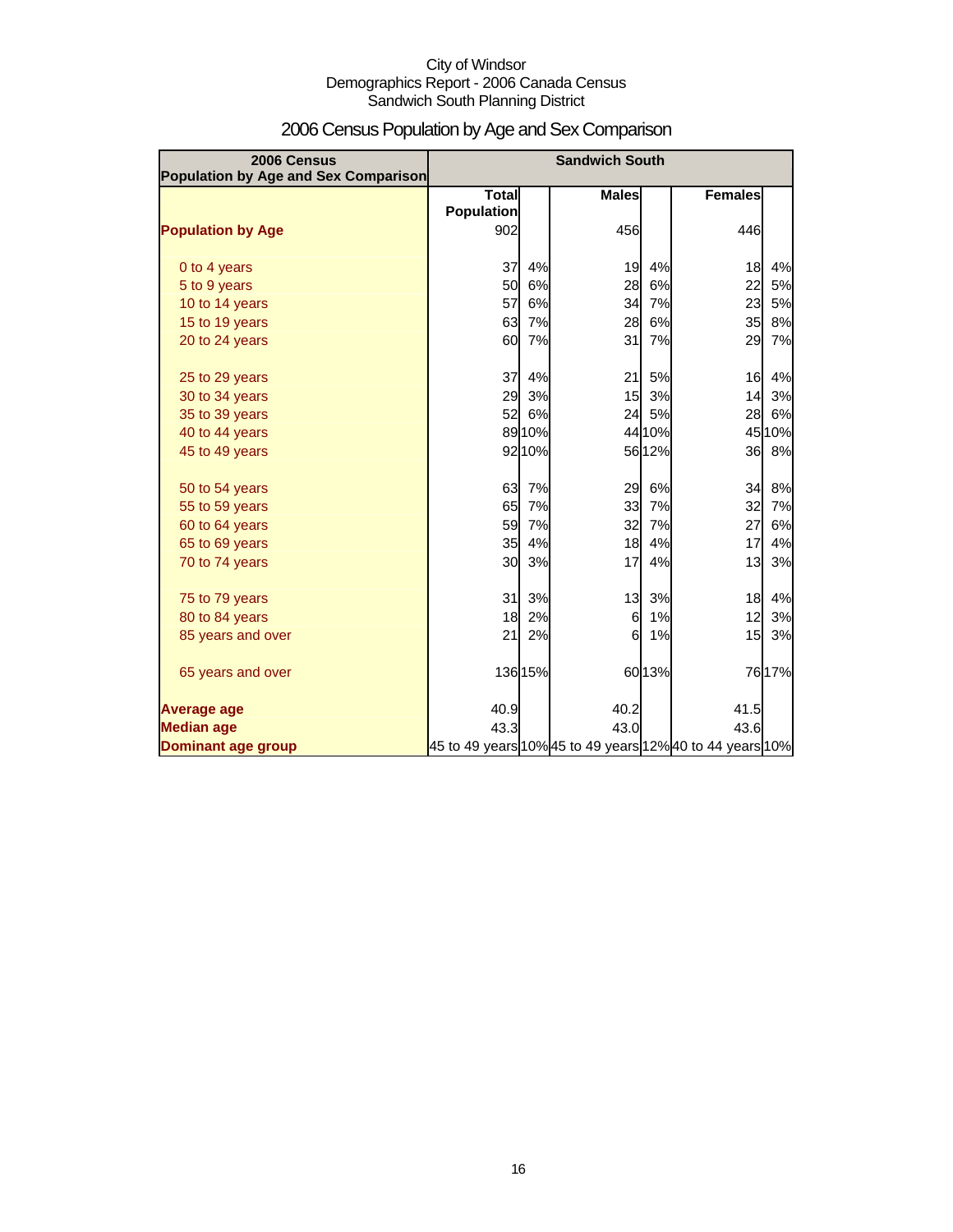## 2006 Census Population by Age and Sex

| 2006 Census<br><b>Population by Age and Sex</b> | <b>Sandwich South</b> |         |
|-------------------------------------------------|-----------------------|---------|
| <b>2006 Population by Sex</b>                   | 902                   | %       |
|                                                 |                       |         |
| <b>Males</b>                                    |                       | 45651%  |
| <b>Females</b>                                  |                       | 44649%  |
|                                                 |                       |         |
| <b>2006 Population by Age</b>                   | 902                   |         |
| 0 to 4 years                                    | 37                    | 4%      |
| 5 to 9 years                                    | 50                    | 6%      |
| 10 to 14 years                                  | 57                    | 6%      |
| 15 to 19 years                                  | 63                    | 7%      |
| 20 to 24 years                                  | 60                    | 7%      |
| 25 to 29 years                                  |                       | 37 4%   |
| 30 to 34 years                                  | 29                    | 3%      |
| 35 to 39 years                                  | 52                    | 6%      |
| 40 to 44 years                                  |                       | 89 10%  |
| 45 to 49 years                                  |                       | 92 10%  |
| 50 to 54 years                                  | 63                    | 7%      |
| 55 to 59 years                                  | 65                    | 7%      |
| 60 to 64 years                                  | 59                    | 7%      |
| 65 to 69 years                                  | 35                    | 4%      |
| 70 to 74 years                                  | 30                    | 3%      |
| 75 to 79 years                                  | 31                    | 3%      |
| 80 to 84 years                                  | 18                    | 2%      |
| 85 years and over                               | 21                    | 2%      |
| 65 years and over                               |                       | 136 15% |
| Average age                                     | 40.9                  |         |
| <b>Median age</b>                               | 43.3                  |         |
| <b>Dominant age group</b>                       | 45 to 49 years        |         |
| <b>Males by Age</b>                             | 456                   |         |
| 0 to 4 years                                    | 19                    | 4%      |
| 5 to 9 years                                    | 28                    | 6%      |
| 10 to 14 years                                  | 34                    | 7%      |
| 15 to 19 years                                  | 28                    | 6%      |
| 20 to 24 years                                  | 31I                   | 7%      |
| 25 to 29 years                                  | 21                    | 5%      |
| 30 to 34 years                                  | 15                    | 3%      |
| 35 to 39 years                                  | 24                    | 5%      |
| 40 to 44 years                                  |                       | 44 10%  |
| 45 to 49 years                                  |                       | 56 12%  |
| 50 to 54 years                                  | 29                    | 6%      |
| 55 to 59 years                                  | 33                    | 7%      |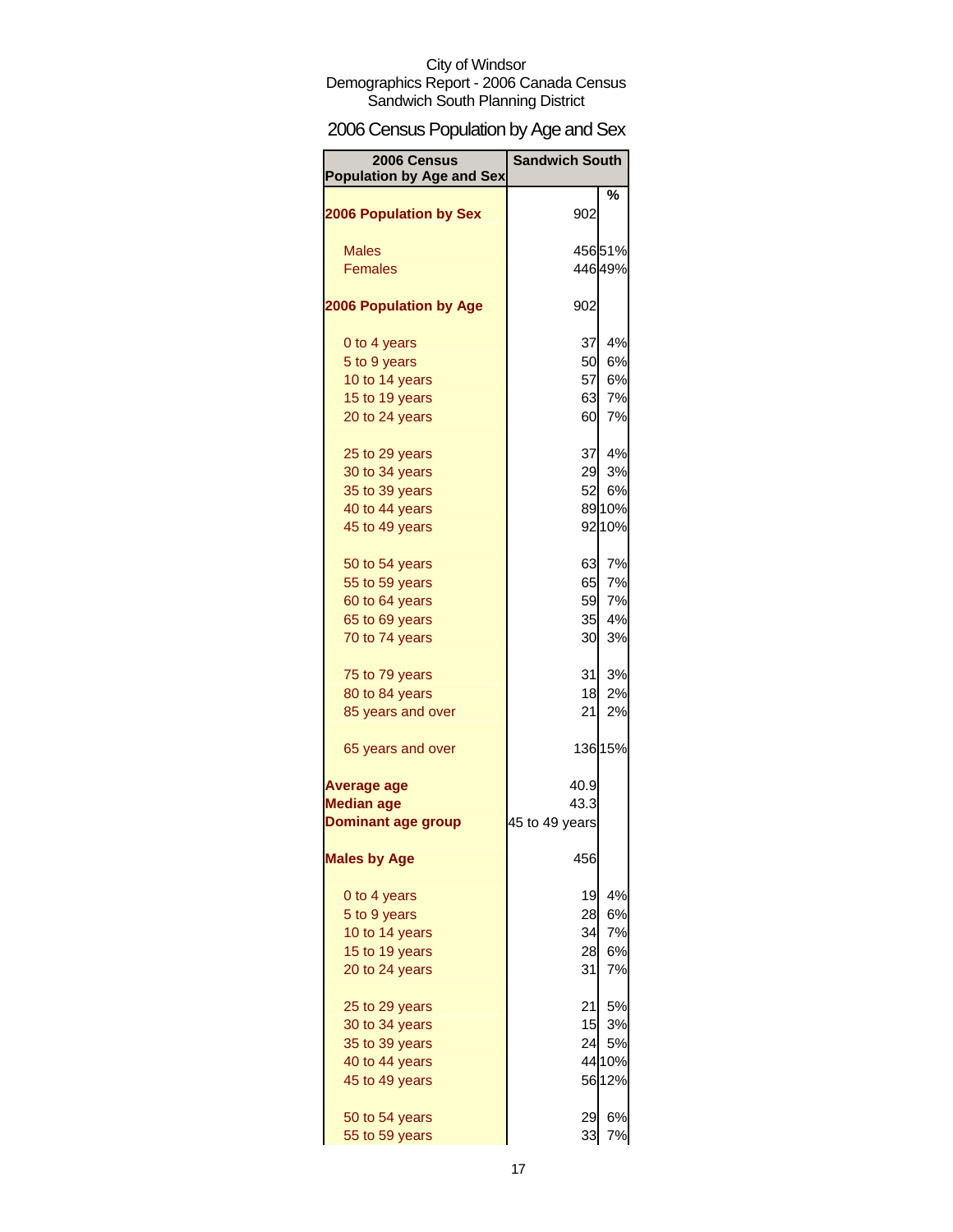| Sandwich South Planning District |                       |        |
|----------------------------------|-----------------------|--------|
| 2006 Census                      | <b>Sandwich South</b> |        |
| <b>Population by Age and Sex</b> |                       |        |
|                                  |                       | ℅      |
| 60 to 64 years                   | 32                    | 7%     |
| 65 to 69 years                   | 18                    | 4%     |
| 70 to 74 years                   | 17                    | 4%     |
| 75 to 79 years                   | 13                    | 3%     |
| 80 to 84 years                   | 61                    | 1%     |
| 85 years and over                | 6                     | 1%     |
| 65 years and over                |                       | 6013%  |
| <b>Average age of males</b>      | 40.2                  |        |
| <b>Median age of males</b>       | 43.0                  |        |
| <b>Dominant age group</b>        | 45 to 49 years        |        |
| <b>Females by Age</b>            | 446                   |        |
|                                  | 18                    | 4%     |
| 0 to 4 years                     |                       |        |
| 5 to 9 years                     | 22                    | 5%     |
| 10 to 14 years                   | 23                    | 5%     |
| 15 to 19 years                   | 35                    | 8%     |
| 20 to 24 years                   | 29                    | 7%     |
| 25 to 29 years                   | 16                    | 4%     |
| 30 to 34 years                   | 14                    | 3%     |
| 35 to 39 years                   | 28                    | 6%     |
| 40 to 44 years                   |                       | 45 10% |
| 45 to 49 years                   | 36                    | 8%     |
| 50 to 54 years                   | 34                    | 8%     |
| 55 to 59 years                   | 32                    | 7%     |
| 60 to 64 years                   | 27                    | 6%     |
| 65 to 69 years                   | 17                    | 4%     |
| 70 to 74 years                   | 13                    | 3%     |
| 75 to 79 years                   | 18                    | 4%     |
| 80 to 84 years                   | 12                    | 3%     |
| 85 years and over                | 15                    | 3%     |
| 65 years and over                |                       | 7617%  |
| <b>Average age of females</b>    | 41.5                  |        |
| <b>Median age of females</b>     | 43.6                  |        |
| Dominant age group               | 40 to 44 years        |        |
|                                  |                       |        |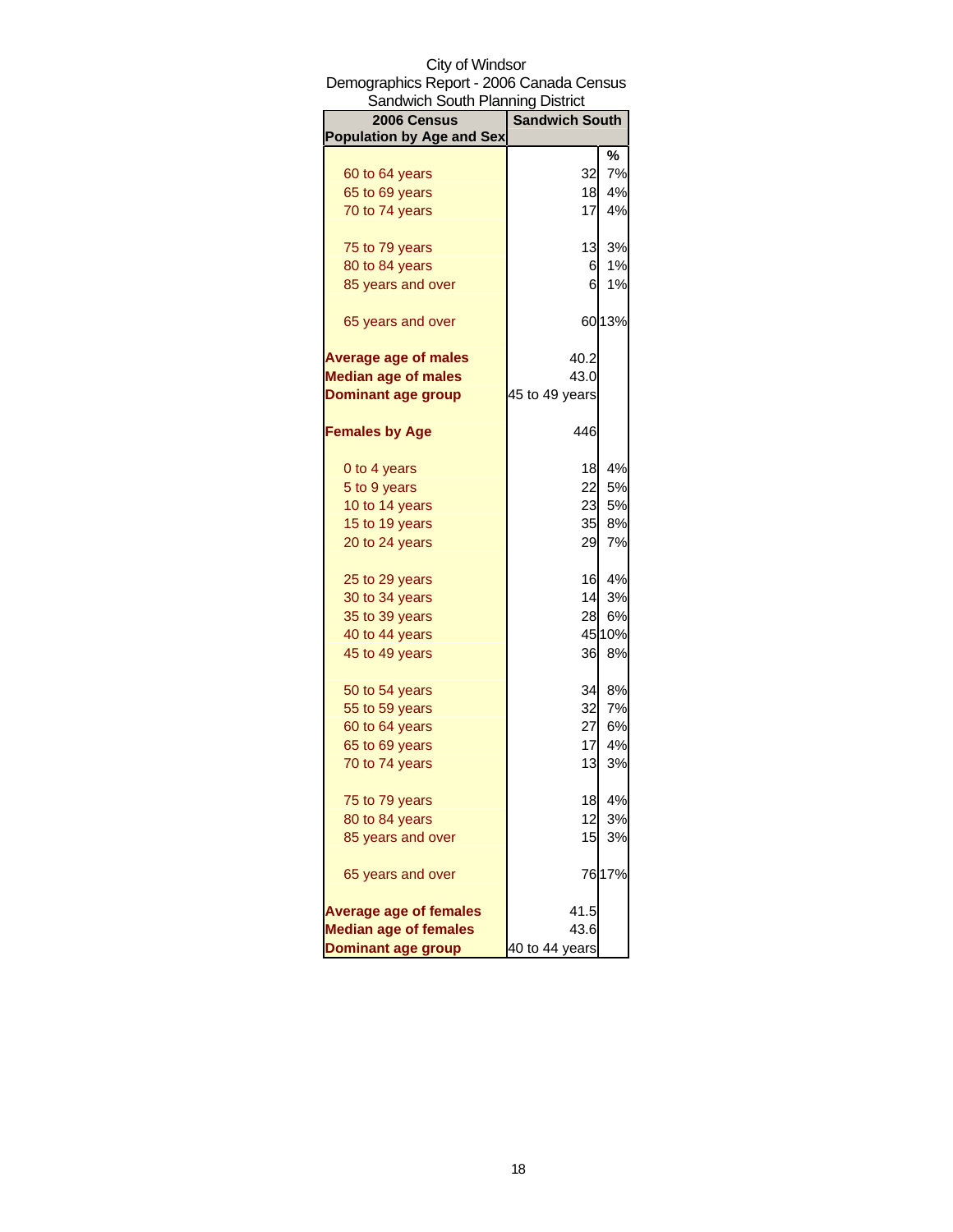## 2006 Census Marital Status

| 2006 Census<br><b>Marital Status</b>               | <b>Sandwich South</b> |     |
|----------------------------------------------------|-----------------------|-----|
| Persons 15 years of age and over by marital status | 757                   | %   |
| Single (never married)                             | 221                   | 29% |
| Married (not separated)                            | 423                   | 56% |
| Widowed                                            | 45                    | 6%  |
| <b>Divorced</b>                                    | 43                    | 6%  |
| Separated (legally married)                        | 18                    | 2%  |
| Dominant marital status                            | Married               | 56% |
| Persons 15 years and over by common-law status     | 752                   |     |
| Not in a common-law relationship                   | 726                   | 97% |
| In a common-law relationship                       | 26                    | 3%  |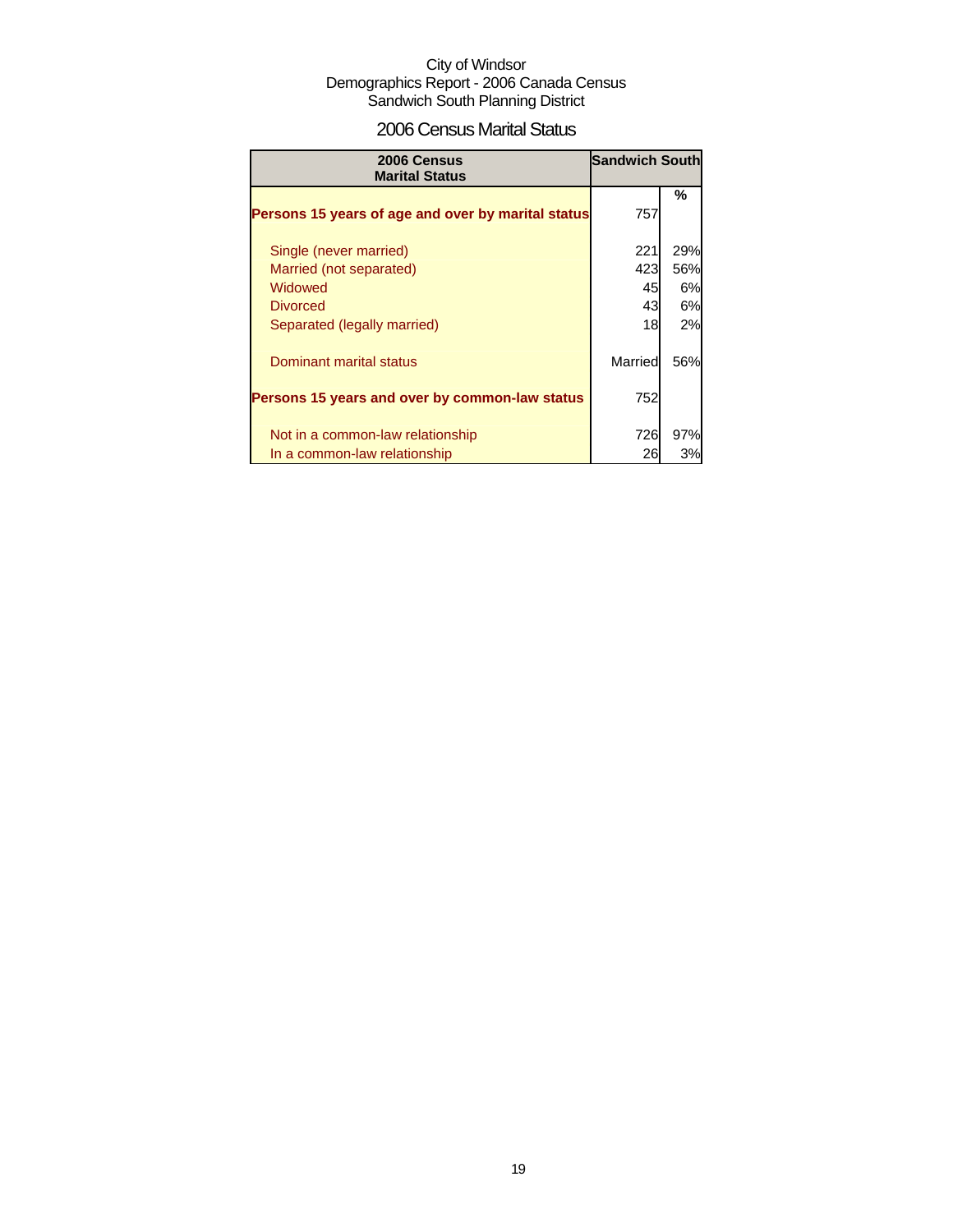## 2006 Census Family Structure and Children

| 2006 Census                                               | <b>Sandwich South</b> |     |
|-----------------------------------------------------------|-----------------------|-----|
| <b>Family Structure and Children</b>                      |                       | %   |
| Census families in private households by family structure | 223                   |     |
| <b>Married couples</b>                                    | 195                   | 88% |
| With no children at home                                  | 102                   | 46% |
| With children at home                                     | 94                    | 42% |
| 1 child                                                   | 41                    | 18% |
| 2 children                                                | 17                    | 7%  |
| 3 or more children                                        | 36                    | 16% |
| Common-law couples                                        | 12                    | 5%  |
| With no children at home                                  | $\mathbf{1}$          | 0%  |
| With children at home                                     | $\mathbf{1}$          | 0%  |
| 1 child                                                   | $\mathbf 0$           | 0%  |
| 2 children                                                | $\mathbf{1}$          | 0%  |
| 3 or more children                                        | 0                     | 0%  |
| Lone-parent families                                      | 20                    | 9%  |
| Male parent                                               | 0                     | 0%  |
| 1 child                                                   | 0                     | 0%  |
| 2 children                                                | 0                     | 0%  |
| 3 or more children                                        | $\overline{0}$        | 0%  |
| Lone Female parent                                        | 20                    | 9%  |
| 1 child                                                   | 10                    | 5%  |
| 2 children                                                | 15                    | 7%  |
| 3 or more children                                        | 0                     | 0%  |
| Total children at home by age                             | 280                   |     |
| Under 6 years of age                                      | 42                    | 15% |
| 6 - 14 years                                              | 95                    | 34% |
| 15 - 17 years                                             | 62                    | 22% |
| 18 - 24 years                                             | 53                    | 19% |
| 25 years and over                                         | 27                    | 10% |
| Children/family                                           | 1.3                   |     |
| Census families in private households by size of family   | 223                   |     |
| 2 persons                                                 | 113                   | 51% |
| 3 persons                                                 | 61                    | 27% |
| 4 persons                                                 | 17                    | 8%  |
| 5 or more persons                                         | 36                    | 16% |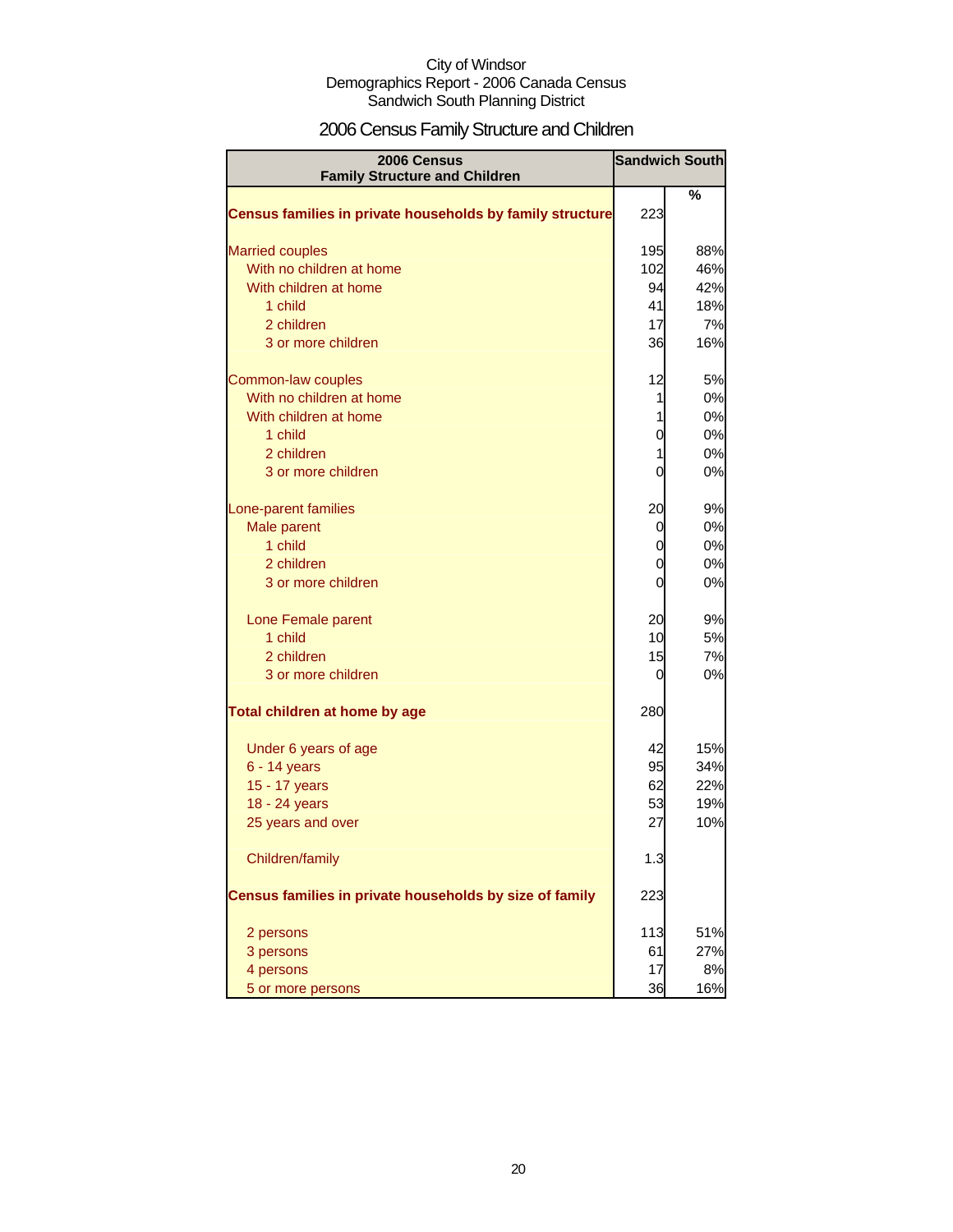## 2006 Census Families by Living Arrangements

| 2006 Census<br><b>Families by Living Arrangements</b> |     | <b>Sandwich South</b> |
|-------------------------------------------------------|-----|-----------------------|
|                                                       |     | %                     |
| Persons in private households by living arrangements  | 868 |                       |
| Non-family persons                                    | 113 | 13%                   |
| Living with relatives                                 | 13  | 2%                    |
| Living with non-relatives only                        | 37  | 4%                    |
| Living alone                                          | 63  | 7%                    |
| <b>Family persons</b>                                 | 756 | 87%                   |
| Persons per family                                    | 3.4 |                       |
| Persons 65 years and over by living arrangements      | 174 |                       |
| Non-family persons                                    | 24  | 14%                   |
| Living with relatives                                 | 3   | 2%                    |
| Living with non-relatives only                        |     | 0%                    |
| Living alone                                          | 12  | 7%                    |
| <b>Family persons</b>                                 | 150 | 86%                   |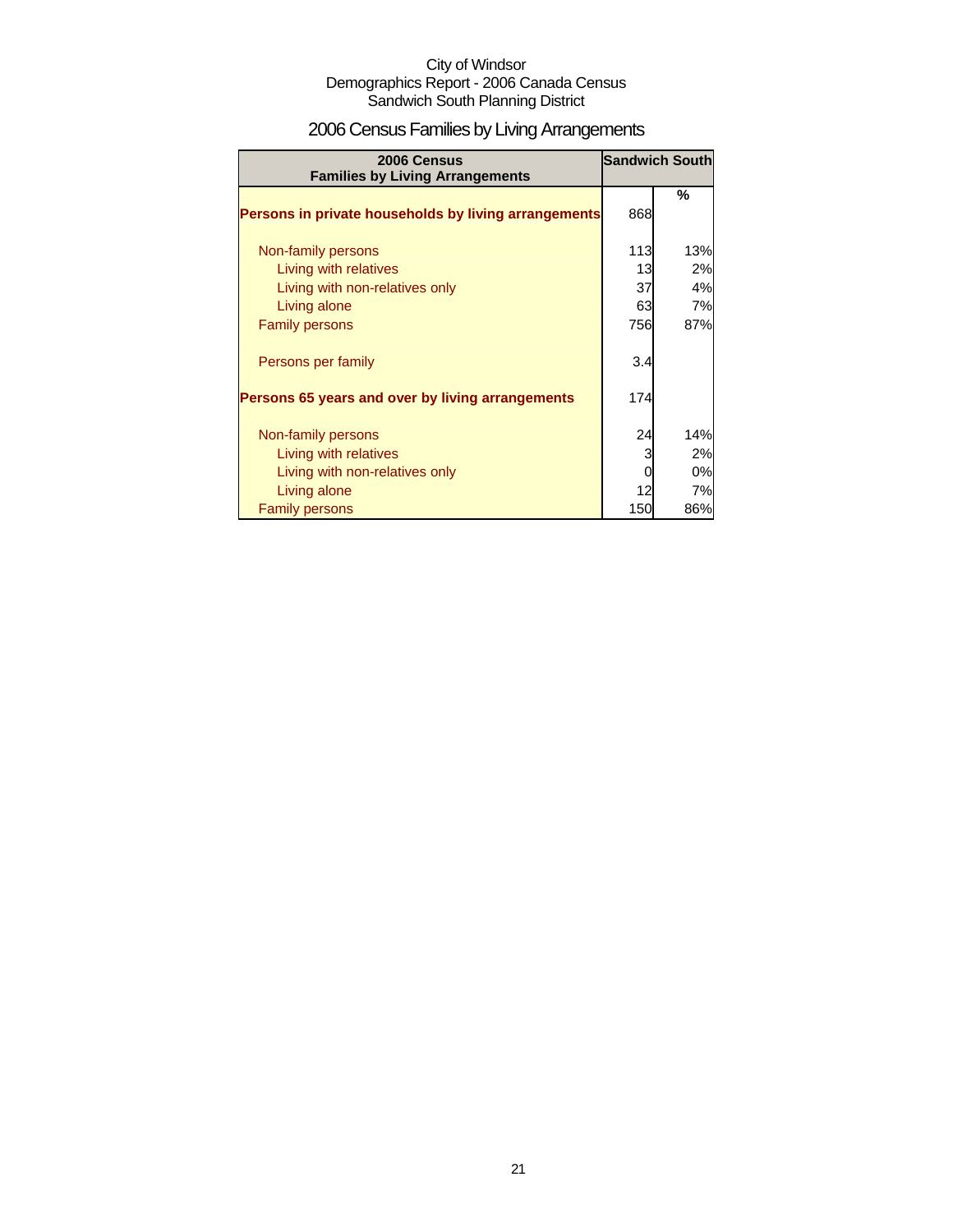## 2006 Census Dwellings

| 2006 Census<br><b>Dwellings</b>                      | <b>Sandwich South</b>     |           |
|------------------------------------------------------|---------------------------|-----------|
|                                                      |                           | %         |
| Occupied private dwellings by structure type         | 274                       |           |
| Single-detached house                                |                           | 27199%    |
| Semi-detached house                                  | 9                         | 3%        |
| Row house                                            | $\overline{0}$            | 0%        |
| Apartment, duplex                                    | $\overline{0}$            | 0%        |
| Apartment less than 5 storeys                        | $\overline{0}$            | 0%        |
| Apartment 5 or more storeys                          | $\overline{0}$            | 0%        |
| Other single-attached house                          | $\overline{0}$            | 0%        |
| Movable dwelling                                     | 0                         | 0%        |
| Dominant dwelling type                               | Single-detached house 97% |           |
| Occupied private dwellings by tenure                 | 274                       |           |
| Owned                                                |                           | 23987%    |
| <b>Rented</b>                                        |                           | 35 13%    |
| <b>Band housing</b>                                  | 0                         | 0%        |
| Occupied private dwellings by maintenance required   | 274                       |           |
| Regular maintenance only                             |                           | 21980%    |
| Minor repairs                                        |                           | 40 15%    |
| <b>Major repairs</b>                                 | 15                        | <b>5%</b> |
| Occupied private dwellings by period of construction | 274                       |           |
| Before 1946                                          |                           | 8029%     |
| 1946 - 1960                                          |                           | 36 13%    |
| 1961 - 1970                                          |                           | 3513%     |
| 1971 - 1980                                          |                           | 31 11%    |
| 1981 - 1985                                          | 0                         | 0%        |
| 1986 - 1990                                          | 10 <sup>1</sup>           | 4%        |
| 1991 - 1995                                          |                           | 5721%     |
| 1996 - 2000                                          | 21                        | 8%        |
| 2001 - 2006                                          | $5\overline{a}$           | 2%        |
| Dominant period of construction                      | Before 1946 29%           |           |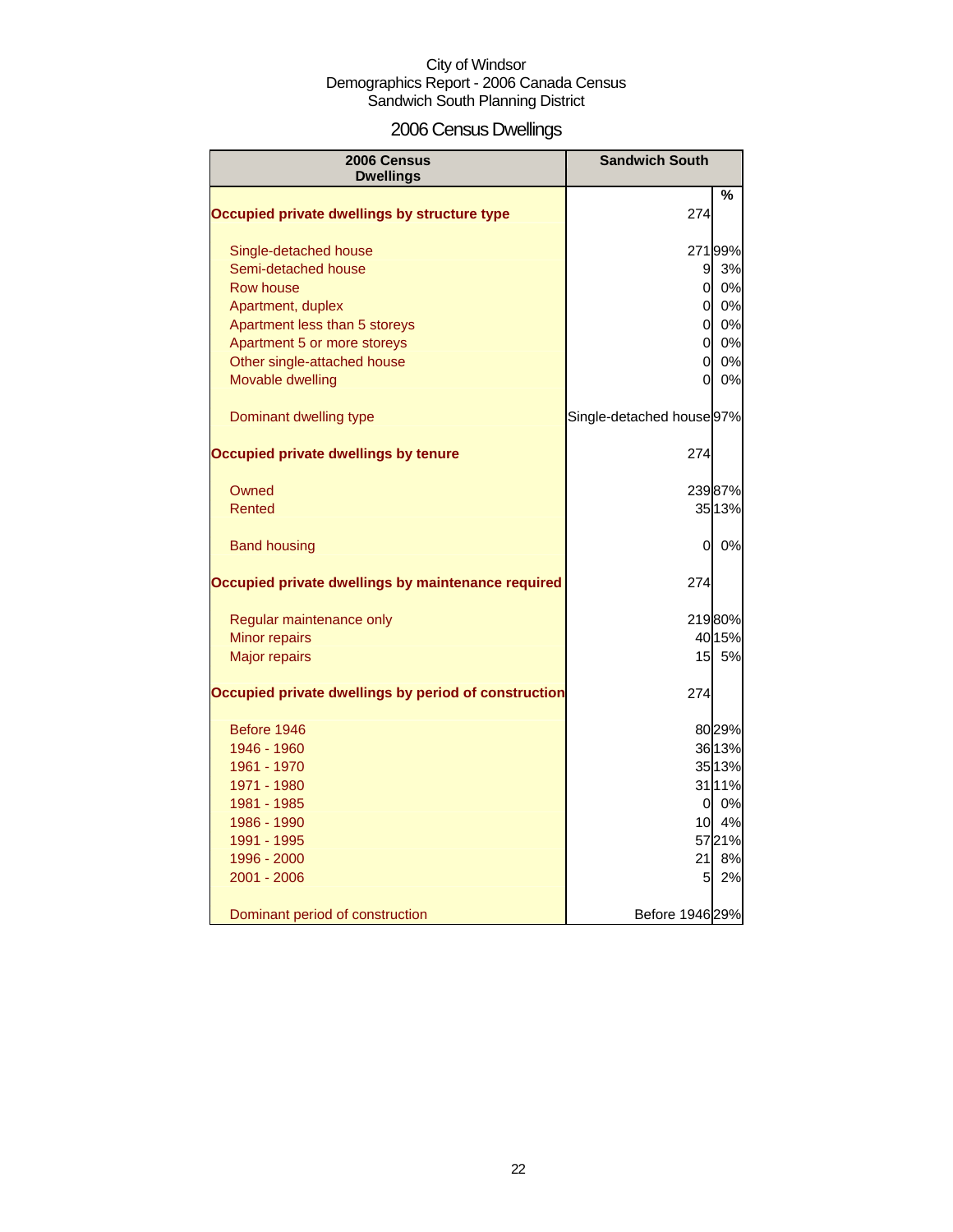## 2006 Census Households

| 2006 Census<br><b>Households</b>                                                                                                                   | <b>Sandwich South</b> |            |
|----------------------------------------------------------------------------------------------------------------------------------------------------|-----------------------|------------|
| Private households by size of household                                                                                                            | 274                   | %          |
| 1 person                                                                                                                                           | 47                    | 17%        |
| 2 persons                                                                                                                                          | 98                    | 36%        |
| 3 persons                                                                                                                                          | 52                    | 19%        |
| 4 - 5 persons                                                                                                                                      | 68                    | 25%        |
| 6 or more persons                                                                                                                                  | 10                    | 4%         |
| Dominant household size                                                                                                                            | 2 persons             | 36%        |
| <b>Persons in households</b>                                                                                                                       | 777                   |            |
| Persons per household                                                                                                                              | 2.8                   |            |
| Private households by household type                                                                                                               | 274                   |            |
| One-family households                                                                                                                              | 168                   | 61%        |
| Multiple-family households                                                                                                                         | 25                    | 9%         |
| Non-family households                                                                                                                              | 82                    | 30%        |
| <b>Rented Dwellings</b>                                                                                                                            | 35                    |            |
| Tenant households in non-farm, non-reserve private dwellings                                                                                       |                       | 35 101%    |
| Average gross monthly rent                                                                                                                         | \$349                 |            |
| Households spending 30% or more of household income on gross rent<br>Households spending 30 to 99% of household income on gross rent               | 10<br>10              | 29%<br>29% |
| One-family tenant households without additional persons<br>Average gross rent                                                                      | 0                     | 0%         |
| Households spending 30% or more of household income on gross rent                                                                                  | 0                     | 0%         |
| <b>Owned Dwellings</b>                                                                                                                             | 239                   |            |
| Owner-occupied private non-farm, non-reserve dwellings                                                                                             |                       | 239 100%   |
| Average value of dwelling                                                                                                                          | \$245,433             |            |
| Average owner's major payments                                                                                                                     | \$944                 |            |
| Households spending 30% or more of household income on major payments<br>Households spending 30% to 99% more of household income on major payments | 27<br>28              | 11%<br>12% |
| One-family owner-occupied households without additional persons                                                                                    | 167                   | 70%        |
| Average major payments                                                                                                                             | \$1,059               |            |
| Spending 30%+ of hh income on shelter                                                                                                              | 21                    | 9%         |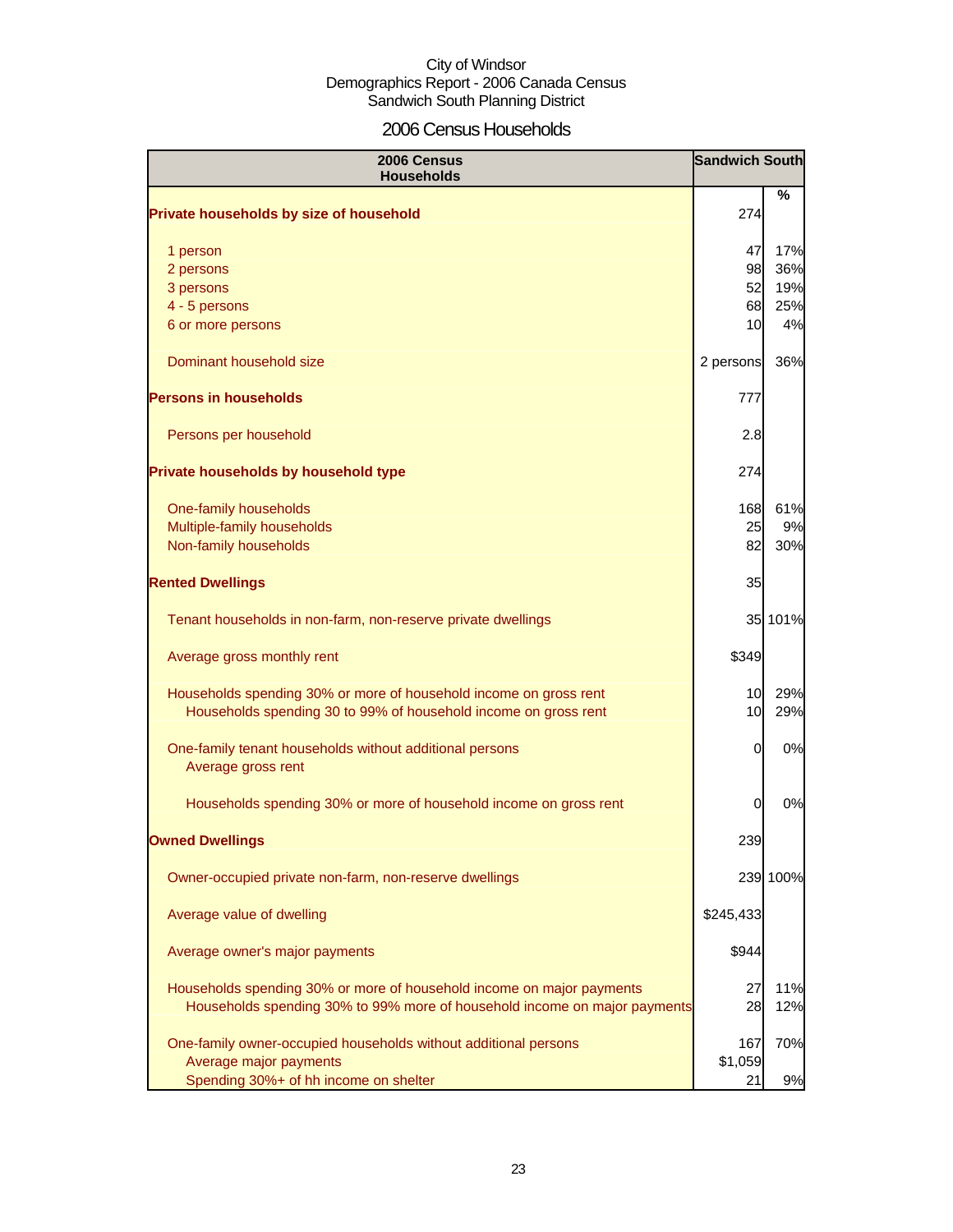## 2006 Census Mother Tongue

| 2006 Census<br><b>Mother Tongue</b>      | <b>Sandwich South</b>                                            |                               |
|------------------------------------------|------------------------------------------------------------------|-------------------------------|
|                                          |                                                                  | %                             |
| <b>Total Population by Mother Tongue</b> | 777                                                              |                               |
| Dominant language                        | English                                                          | 72%                           |
| Dominant official language               | English                                                          | 96%                           |
| Top 5 non-official languages             | Croatian 23.5%<br>Romanian <sub>15.7%</sub><br>Serbian<br>German | Italian 47.5%<br>5.5%<br>5.5% |
| <b>Single responses</b>                  | 777                                                              | 100%                          |
| <b>Official languages</b>                | 560                                                              | 72%                           |
| <b>English</b>                           | 538                                                              | 69%                           |
| French                                   |                                                                  |                               |
|                                          | 22                                                               | 3%                            |
| Non-official languages                   | 217                                                              | 28%                           |
| <b>Italian</b>                           | 91                                                               | 12%                           |
| Portuguese                               | 0                                                                | 0%                            |
| Romanian                                 | 30                                                               | 4%                            |
| Spanish                                  | 0                                                                | 0%                            |
| Danish                                   | 0                                                                | 0%                            |
| <b>Dutch</b>                             | 0                                                                | 0%                            |
| Flemish                                  | 0                                                                | 0%                            |
| <b>Frisian</b>                           |                                                                  |                               |
|                                          | 0                                                                | 0%                            |
| German                                   | 10                                                               | 1%                            |
| Norwegian                                | 0                                                                | 0%                            |
| <b>Swedish</b>                           | 0                                                                | 0%                            |
| Yiddish                                  | 0                                                                | 0%                            |
| <b>Bosnian</b>                           | 0                                                                | 0%                            |
| <b>Bulgarian</b>                         | 0                                                                | 0%                            |
| Croatian                                 | 45                                                               | 6%                            |
| <b>Czech</b>                             | 0                                                                | 0%                            |
| Macedonian                               | $\overline{2}$                                                   | 0%                            |
| Polish                                   | 0                                                                | 0%                            |
| <b>Russian</b>                           | 0                                                                | 0%                            |
| Serbian                                  | 10                                                               | 1%                            |
| Serbo-Croatian                           | 0                                                                | 0%                            |
| <b>Slovak</b>                            | 0                                                                | 0%                            |
| Slovenian                                | 0                                                                | 0%                            |
| <b>Ukrainian</b>                         | 0                                                                | 0%                            |
| Latvian                                  | 0                                                                | 0%                            |
| Lithuanian                               | 0                                                                | 0%                            |
| Estonian                                 | 0                                                                | 0%                            |
| Finnish                                  | 0                                                                | 0%                            |
| Hungarian                                | 0                                                                | 0%                            |
| <b>Greek</b>                             | 0                                                                | 0%                            |
|                                          |                                                                  |                               |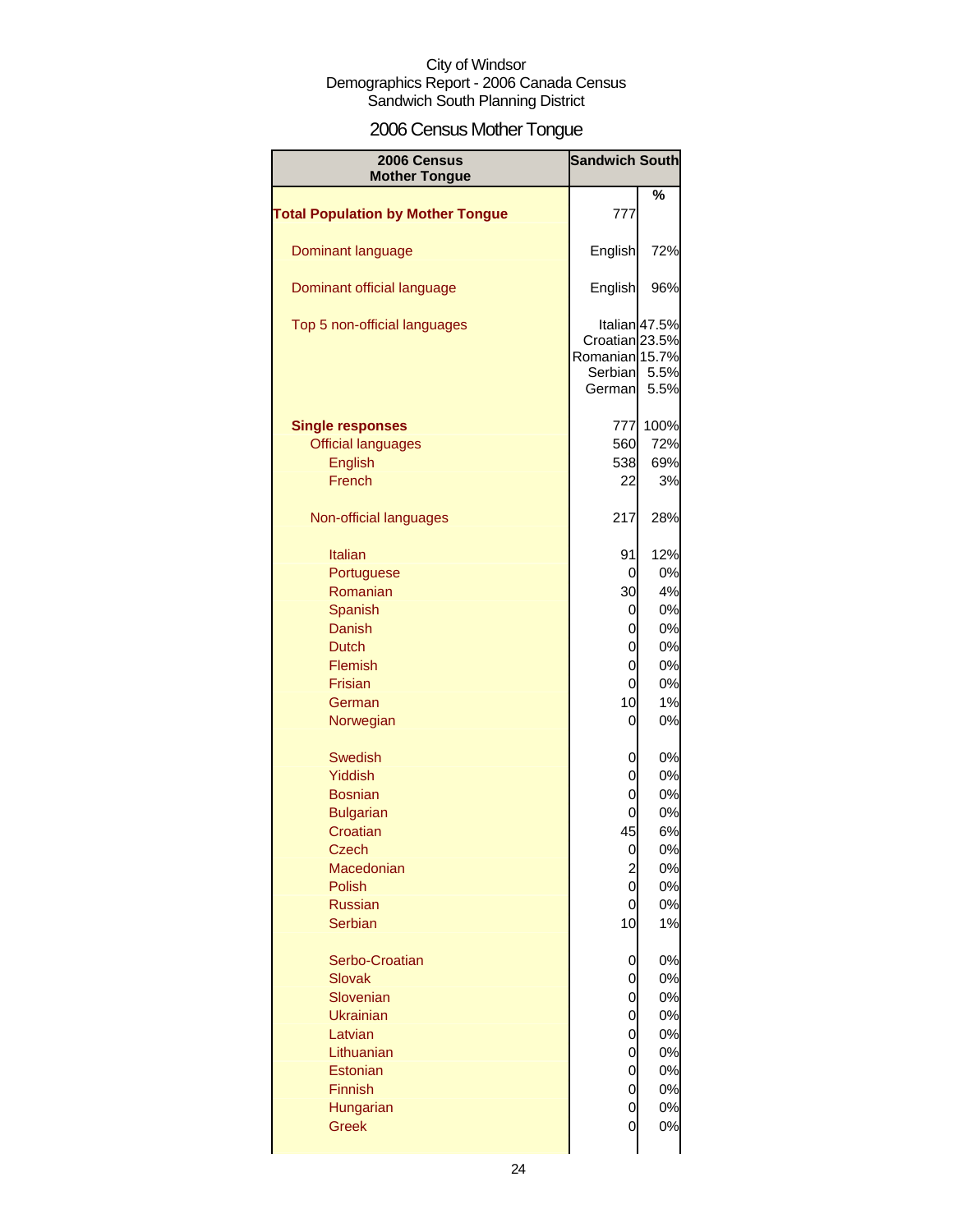| 2006 Census<br><b>Mother Tongue</b> | <b>Sandwich South</b> |          |
|-------------------------------------|-----------------------|----------|
|                                     |                       | %        |
| Armenian                            | 0                     | 0%       |
| <b>Turkish</b>                      | 0                     | 0%       |
| Amharic                             | 0                     | 0%       |
| Arabic                              | 0                     | 0%       |
| <b>Hebrew</b>                       | 0                     | 0%       |
| <b>Maltese</b>                      | 0                     | 0%       |
| Somali                              | 0                     | 0%       |
| Tigrigna                            | 0                     | 0%       |
| Bengali                             | 0                     | 0%       |
| Gujarati                            | 0                     | 0%       |
| Hindi                               | 0                     | 0%       |
| <b>Kurdish</b>                      | 0                     | 0%       |
| Panjabi (Punjabi)                   | $\overline{c}$        | 0%       |
| Pashto                              | 0                     | 0%       |
| Persian (Farsi)                     | 0                     | 0%       |
| Sindhi                              | 0                     | 0%       |
| Sinhala (Sinhalese)                 | 0                     | 0%       |
| Urdu                                | 0                     | 0%       |
| Malayalam                           | 0                     | 0%       |
| <b>Tamil</b>                        | 0                     | 0%       |
| <b>Telugu</b>                       | 0                     | 0%       |
| Japanese                            | 0                     | 0%       |
| <b>Korean</b>                       | 0                     | 0%       |
| Chinese                             | 0                     | 0%       |
| Cantonese                           | 0                     | 0%       |
| <b>Mandarin</b>                     | 0                     | 0%       |
| <b>Taiwanese</b>                    | 0                     | 0%       |
| Chinese, n.o.s.                     | 0                     | 0%       |
| Lao                                 | 0                     | 0%       |
| Khmer (Cambodian)                   | 0                     | 0%       |
| Vietnamese                          | 0                     | 0%       |
| <b>Bisayan languages</b>            | $\overline{0}$        | 0%       |
| <b>Ilocano</b>                      | 0                     | $0\%$    |
| <b>Malay</b>                        | 0                     | 0%       |
| Tagalog (Pilipino, Filipino)        | 0                     | 0%       |
| Akan (Twi)                          | 0                     | 0%       |
| Swahili                             | 0                     | 0%       |
| <b>Creoles</b>                      | 0                     | 0%       |
| <b>Aboriginal Languages</b>         | 0                     | 0%       |
| Algonquin                           | 0                     | 0%       |
| Atikamekw                           | 0                     | 0%       |
| <b>Blackfoot</b>                    | 0                     | 0%       |
| Carrier                             | 0                     | 0%       |
| Chilcotin                           | 0                     | 0%       |
| Chipewyan                           | 0                     | $0\%$    |
| <b>Cree</b>                         | 0                     | 0%       |
| Siouan languages (Dakota/Sioux)     | 0                     | $0\%$    |
| Dene<br><b>Dogrib</b>               | 0<br>0                | 0%<br>0% |
| Gitksan                             | $\mathbf 0$           | 0%       |
|                                     |                       |          |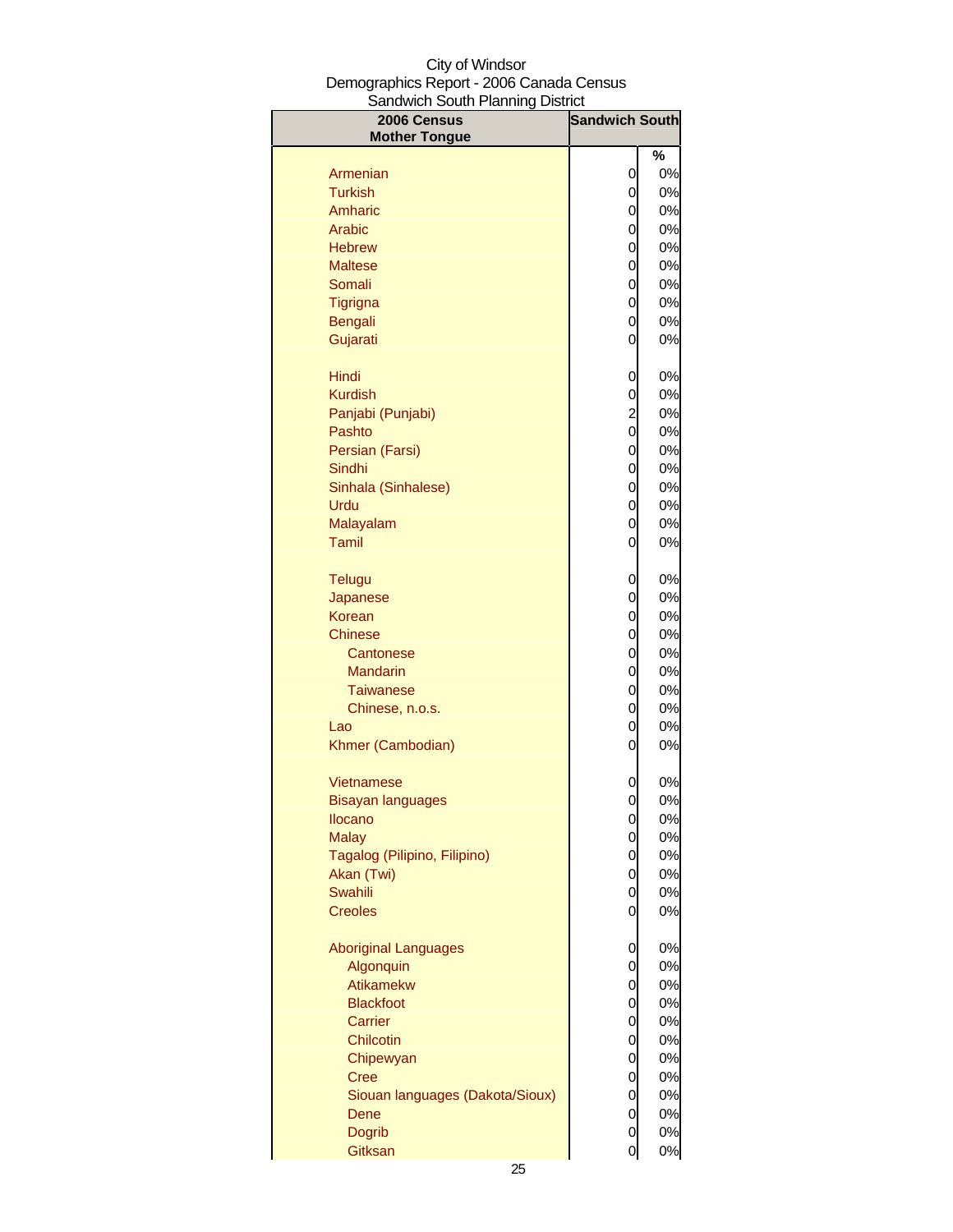| City of Windsor                          |
|------------------------------------------|
| Demographics Report - 2006 Canada Census |
| Sandwich South Planning District         |

| 2006 Census                               | <b>Sandwich South</b> |    |
|-------------------------------------------|-----------------------|----|
| <b>Mother Tongue</b>                      |                       |    |
|                                           |                       | %  |
| Inuinnagtun                               | 0                     | 0% |
| Inuktitut, n.i.e.                         | 0                     | 0% |
| Kutchin-Gwich'in (Loucheux)               | 0                     | 0% |
| <b>Malecite</b>                           | 0                     | 0% |
| Mi'kmag                                   | 0                     | 0% |
| <b>Mohawk</b>                             | 0                     | 0% |
| Montagnais-Naskapi                        | 0                     | 0% |
| Nisga'a                                   | 0                     | 0% |
| North Slave (Hare)                        | 0                     | 0% |
| Ojibway                                   | 0                     | 0% |
| Oji-Cree                                  | 0                     | 0% |
| Shuswap                                   | 0                     | 0% |
| <b>South Slave</b>                        | 0                     | 0% |
| <b>Tlingit</b>                            | 0                     | 0% |
|                                           |                       |    |
| Other languages                           | 0                     | 0% |
|                                           |                       |    |
| <b>Multiple responses</b>                 | 0                     | 0% |
| <b>English and French</b>                 | 0                     | 0% |
| English and non-official language         | 0                     | 0% |
| French and non-official language          | 0                     | 0% |
| English, French and non-official language | 0                     | 0% |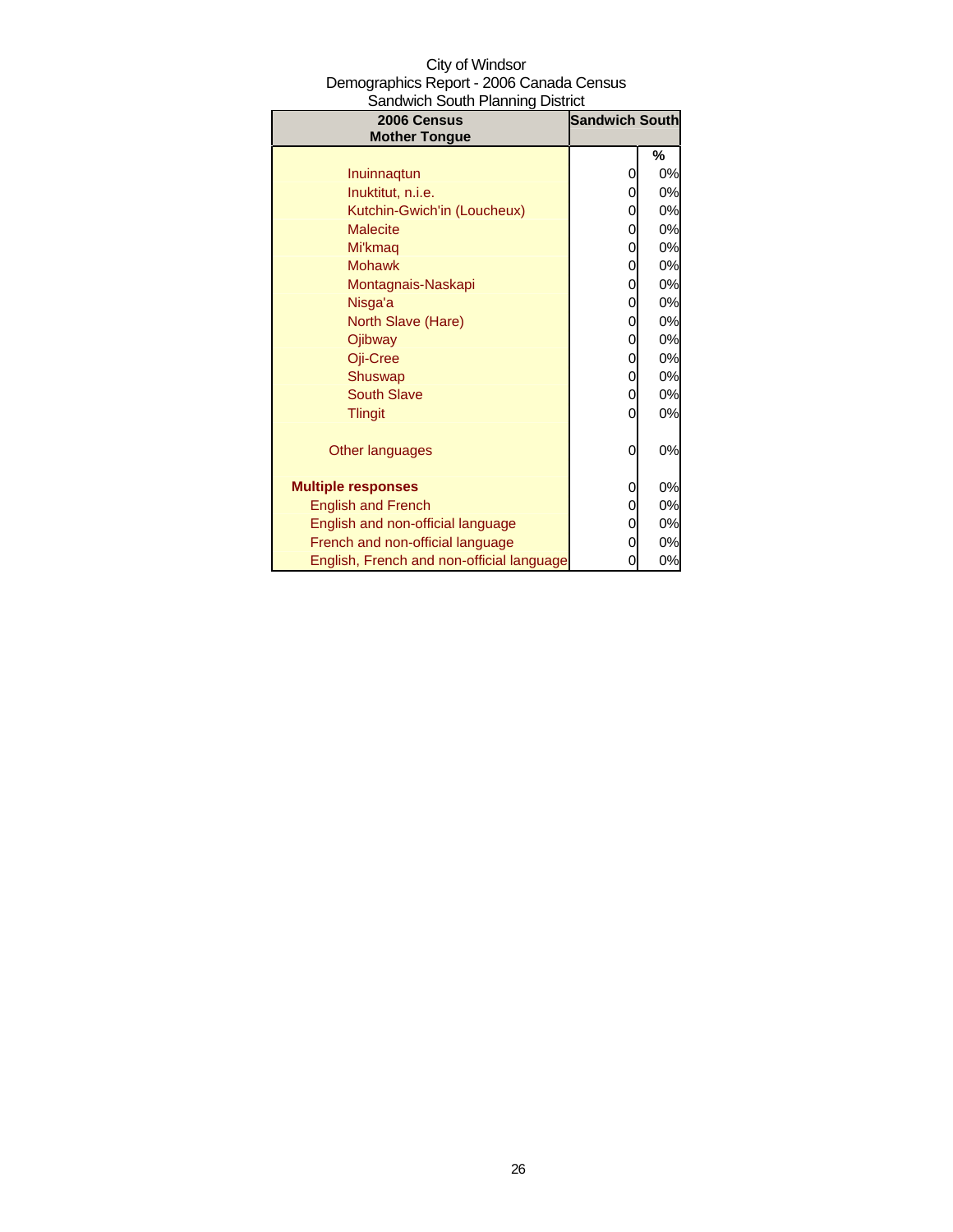## 2006 Census Knowledge of Official Language

| 2006 Census<br><b>Knowledge of Official Language</b>       | <b>Sandwich South</b> |         |
|------------------------------------------------------------|-----------------------|---------|
|                                                            |                       | %       |
| <b>Total Population by knowledge of official languages</b> | 777                   |         |
| <b>English only</b>                                        |                       | 693 89% |
| French only                                                | 0                     | 0%      |
| <b>English and French</b>                                  | 74                    | 9%      |
| Neither English nor French                                 | 16                    | 2%      |
| <b>Dominant Group</b>                                      | English only 89%      |         |
| Total population by first official language spoken         | 777                   |         |
| English                                                    |                       | 725 93% |
| French                                                     | 22                    | 3%      |
| <b>English and French</b>                                  | 15                    | 2%      |
| Neither English nor French                                 | 15                    | 2%      |
| <b>Dominant Group</b>                                      | English 93%           |         |
| <b>Official language minority</b>                          |                       |         |
| (English in Quebec, French elsewhere)                      |                       |         |
| <b>Number</b>                                              | 32                    |         |
| Percentage                                                 | 4.2%                  |         |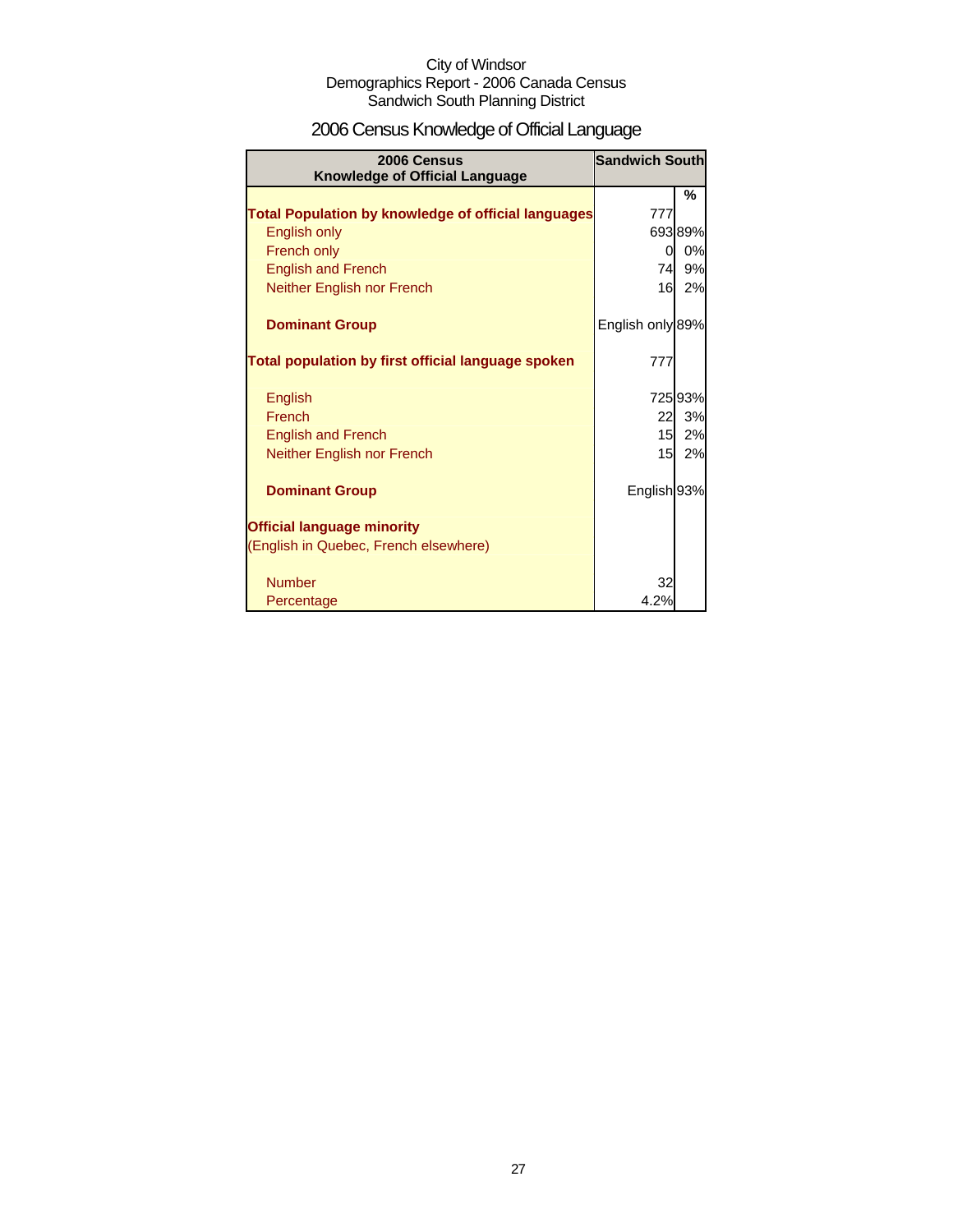## 2006 Census Knowledge of Non-official Language

| 2006 Census<br>Knowledge of Non-official Language              | <b>Sandwich South</b> |           |
|----------------------------------------------------------------|-----------------------|-----------|
| <b>Total Population by Knowledge of Non-official Languages</b> | 777                   | ℅         |
| <b>Population Speaking Non-official Languages</b>              |                       | 249 32%   |
| <b>Top 5 Non-official Languages</b>                            | Italian               | 41%       |
|                                                                | Croatian              | 18%       |
|                                                                | Romanian<br>Arabic    | 14%<br>8% |
|                                                                | Serbian               | 4%        |
| <b>Italian</b>                                                 | 101                   | 13%       |
| Portuguese                                                     | $\overline{0}$        | 0%        |
| Romanian                                                       | 35                    | 5%        |
| Spanish                                                        | 10                    | 1%        |
| <b>Danish</b>                                                  | $\overline{0}$        | 0%        |
| <b>Dutch</b><br><b>Flemish</b>                                 | $\overline{0}$<br>0   | 0%<br>0%  |
| Frisian                                                        | 0                     | 0%        |
| German                                                         | 0                     | 0%        |
| Norwegian                                                      | 0                     | 0%        |
| Swedish                                                        | 0                     | 0%        |
| Yiddish                                                        | 0                     | 0%        |
| <b>Bosnian</b>                                                 | 0                     | 0%        |
| <b>Bulgarian</b>                                               | $\overline{0}$        | 0%        |
| Croatian                                                       | 45                    | 6%        |
| <b>Czech</b>                                                   | 10                    | 1%        |
| Macedonian<br>Polish                                           | $\overline{a}$<br>0   | 0%<br>0%  |
| <b>Russian</b>                                                 | 0                     | 0%        |
| Serbian                                                        | 10                    | 1%        |
| Serbo-Croatian                                                 | 0                     | 0%        |
| <b>Slovak</b>                                                  | 0                     | 0%        |
| Slovenian                                                      | 0                     | 0%        |
| Ukrainian                                                      | 0                     | 0%        |
| Latvian<br>Lithuanian                                          | 0<br>$\overline{0}$   | 0%<br>0%  |
| Estonian                                                       | $\mathbf 0$           | 0%        |
| Finnish                                                        | 0                     | 0%        |
| Hungarian                                                      | 0                     | 0%        |
| <b>Greek</b>                                                   | 0                     | 0%        |
| Armenian                                                       | $\overline{0}$        | 0%        |
| <b>Turkish</b>                                                 | 10                    | 1%        |
| Amharic<br>Arabic                                              | $\overline{0}$<br>20  | 0%<br>3%  |
| <b>Hebrew</b>                                                  | $\overline{0}$        | 0%        |
| <b>Maltese</b>                                                 | $\overline{0}$        | 0%        |
| Somali                                                         | $\overline{O}$        | 0%        |
| Tigrigna                                                       | $\overline{0}$        | 0%        |
| <b>Bengali</b>                                                 | $\overline{0}$        | 0%        |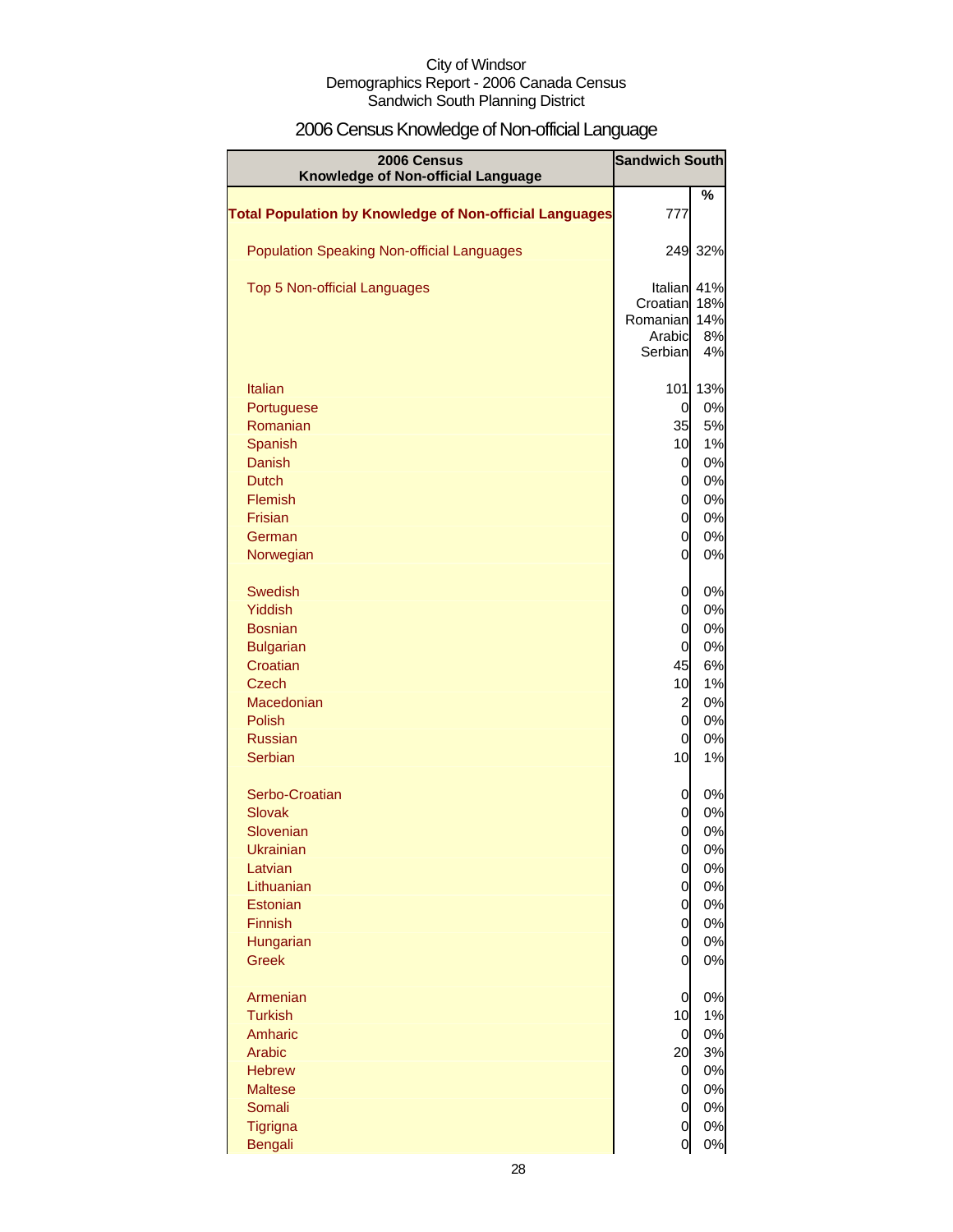| 2006 Census                                    | <b>Sandwich South</b>            |          |
|------------------------------------------------|----------------------------------|----------|
| Knowledge of Non-official Language             |                                  |          |
|                                                |                                  | %        |
| Gujarati                                       | 0                                | 0%       |
| Hindi                                          | 1                                | 0%       |
| <b>Kurdish</b>                                 | $\mathbf 0$                      | 0%       |
| Panjabi (Punjabi)                              | 3                                | 0%       |
| Pashto                                         | $\mathbf 0$                      | 0%       |
| Persian (Farsi)                                | $\mathbf 0$                      | 0%       |
| <b>Sindhi</b>                                  | $\mathbf 0$                      | 0%       |
| Sinhala (Sinhalese)                            | $\mathbf 0$                      | 0%       |
| Urdu                                           | $\mathbf 1$                      | 0%       |
| Malayalam                                      | $\mathbf 0$                      | 0%       |
| Tamil                                          | $\overline{0}$                   | 0%       |
| <b>Telugu</b>                                  | 0                                | 0%       |
| Japanese                                       | $\mathbf 0$                      | 0%       |
| Korean                                         | $\mathbf 0$                      | 0%       |
| <b>Chinese</b>                                 | $\mathbf 0$                      | 0%       |
| Cantonese                                      | $\mathbf 0$                      | 0%       |
| <b>Mandarin</b>                                | $\mathbf 0$                      | 0%       |
| <b>Taiwanese</b>                               | $\overline{0}$                   | 0%       |
| Chinese, n.o.s.                                | $\mathbf 0$                      | 0%       |
| Lao                                            | $\mathbf 0$                      | 0%       |
| Khmer (Cambodian)                              | $\overline{0}$                   | 0%       |
| Vietnamese                                     | 0                                | 0%       |
| <b>Bisayan languages</b>                       | $\overline{0}$                   | 0%       |
| <b>Ilocano</b>                                 | $\mathbf 0$                      | 0%       |
| <b>Malay</b>                                   | $\mathbf 0$                      | 0%       |
| Tagalog (Pilipino, Filipino)                   | $\mathbf 0$                      | 0%       |
| Akan (Twi)                                     | $\overline{0}$                   | 0%       |
| Swahili                                        | $\mathbf 0$                      | 0%       |
| <b>Creoles</b>                                 | $\overline{0}$                   | 0%       |
| <b>Aboriginal Languages</b>                    | 0                                | 0%       |
| Algonquin                                      | $\mathbf{o}$                     | 0%       |
| <b>Atikamekw</b>                               | $\mathbf{0}$                     | 0%       |
| <b>Blackfoot</b>                               | $\overline{0}$                   | 0%       |
| Carrier                                        | $\overline{0}$                   | 0%       |
| Chilcotin                                      | $\overline{0}$                   | 0%       |
| Chipewyan                                      | $\overline{0}$                   | 0%       |
| <b>Cree</b><br>Siouan languages (Dakota/Sioux) | $\overline{0}$<br>$\overline{0}$ | 0%<br>0% |
| Dene                                           | $\mathbf 0$                      | 0%       |
| <b>Dogrib</b>                                  | $\mathbf 0$                      | 0%       |
| Gitksan                                        | $\mathbf 0$                      | 0%       |
| Inuinnaqtun                                    | $\mathbf 0$                      | 0%       |
| Inuktitut, n.i.e.                              | $\mathbf 0$                      | 0%       |
| Kutchin-Gwich'in (Loucheux)                    | $\mathbf 0$                      | 0%       |
| <b>Malecite</b>                                | $\mathbf 0$                      | 0%       |
| Mi'kmaq                                        | $\mathbf 0$                      | 0%       |
| <b>Mohawk</b>                                  | $\mathbf 0$                      | 0%       |
| Montagnais-Naskapi                             | $\mathbf 0$                      | 0%       |
| Nisga'a                                        | $\mathbf 0$                      | 0%       |
| North Slave (Hare)                             | $\mathbf 0$                      | 0%       |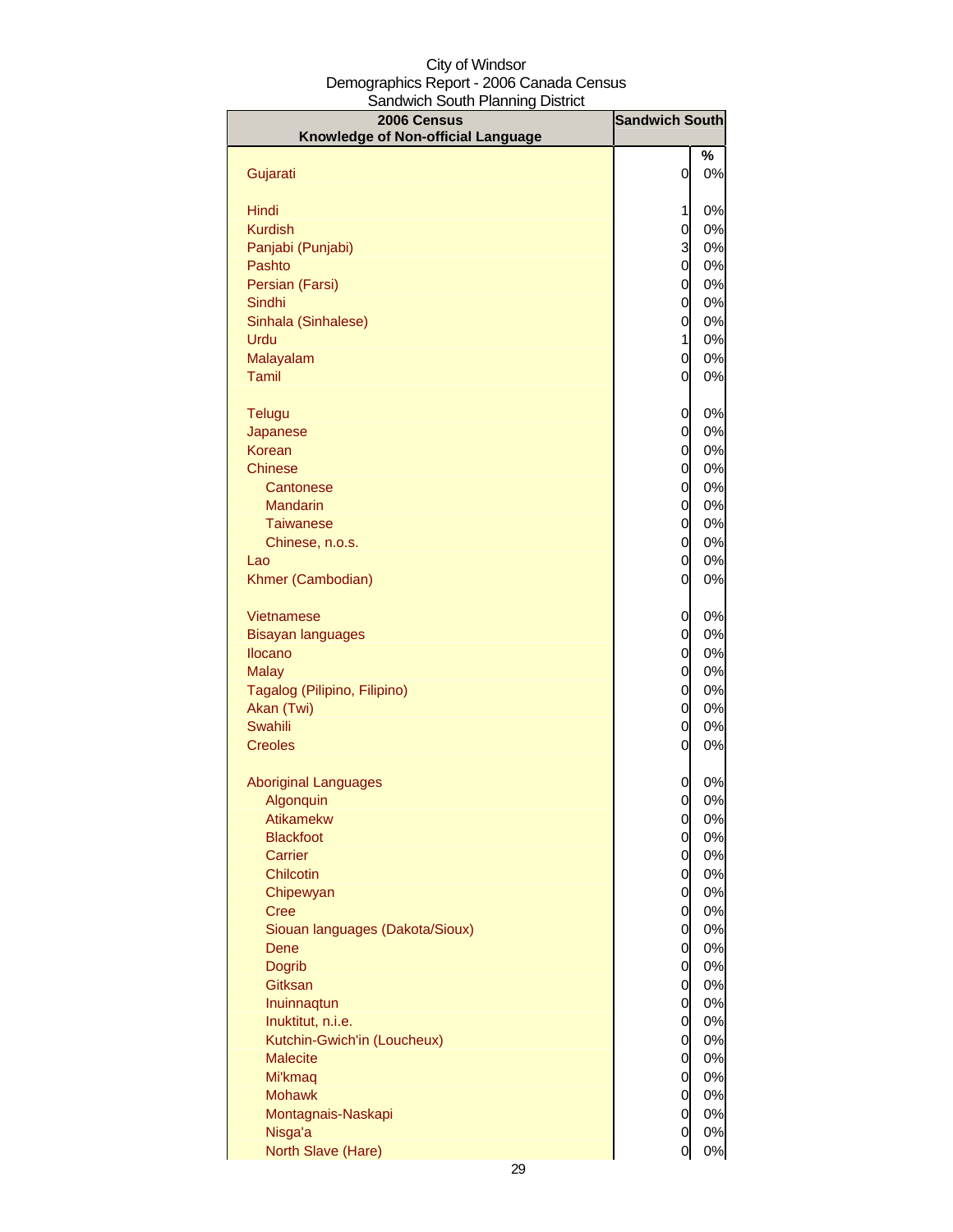| 2006 Census<br>Knowledge of Non-official Language | <b>Sandwich South</b> |    |
|---------------------------------------------------|-----------------------|----|
|                                                   |                       | %  |
| Ojibway                                           |                       | 0% |
| Oji-Cree                                          |                       | 0% |
| Shuswap                                           |                       | 0% |
| <b>South Slave</b>                                |                       | 0% |
| <b>Tlingit</b>                                    | O                     | 0% |
| Other languages                                   |                       | 0% |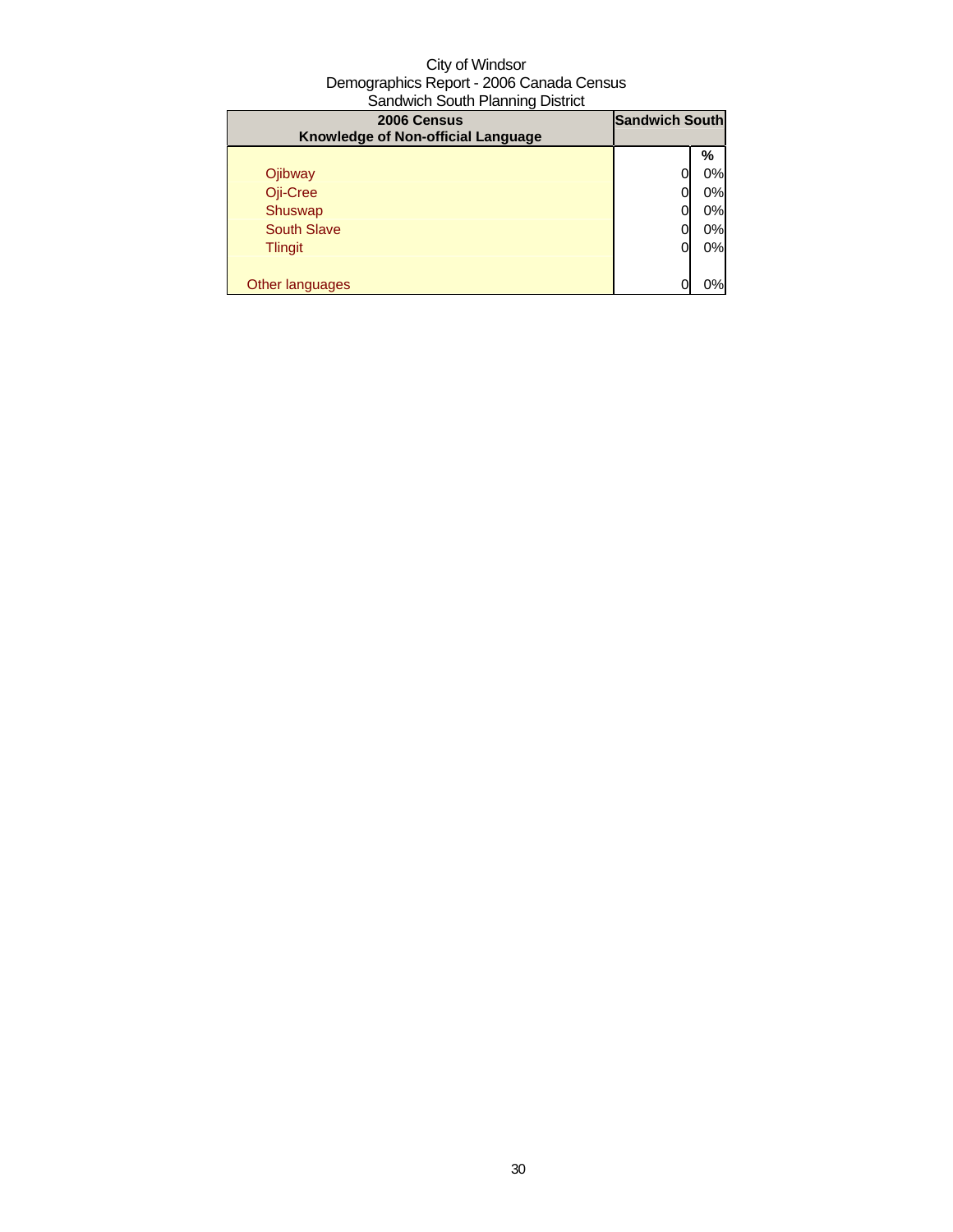## 2006 Census Home Language

| 2006 Census<br><b>Home Language</b>      | <b>Sandwich South</b>                                           |                                |
|------------------------------------------|-----------------------------------------------------------------|--------------------------------|
|                                          |                                                                 | %                              |
| <b>Total Population by Home Language</b> | \$777                                                           |                                |
| <b>Dominant Official Language</b>        | English                                                         |                                |
| Top 5 Non-official Languages             | Italian<br>Croatian<br>Serbian<br>Romanian<br>Panjabi (Punjabi) | 39%<br>32%<br>14%<br>13%<br>2% |
| Single responses                         |                                                                 | 776 100%                       |
| <b>Official languages</b>                | 693                                                             | 89%                            |
| <b>English</b>                           | 693                                                             | 89%                            |
| French                                   | 1                                                               | 0%                             |
| Non-official languages                   | 72                                                              | 9%                             |
| Italian                                  | 30                                                              | 4%                             |
| Portuguese                               | 0                                                               | 0%                             |
| Romanian                                 | 10                                                              | 1%                             |
| Spanish                                  | 0                                                               | 0%                             |
| <b>Danish</b>                            | 0                                                               | 0%                             |
| <b>Dutch</b>                             | 0                                                               | 0%                             |
| Flemish                                  | 0                                                               | 0%                             |
| Frisian                                  | 0                                                               | 0%                             |
| German                                   | 0                                                               | 0%                             |
| Norwegian                                | 0                                                               | 0%                             |
| Swedish                                  | 0                                                               | 0%                             |
| <b>Yiddish</b>                           | 0                                                               | 0%                             |
| <b>Bosnian</b>                           | $\overline{0}$                                                  | 0%                             |
| <b>Bulgarian</b>                         | 0                                                               | 0%                             |
| Croatian                                 | 25                                                              | 3%                             |
| <b>Czech</b>                             | 0                                                               | 0%                             |
| Macedonian                               | 0                                                               | 0%                             |
| Polish                                   | 0                                                               | 0%                             |
| <b>Russian</b>                           | $\overline{0}$                                                  | 0%                             |
| <b>Serbian</b>                           | 10                                                              | 1%                             |
| Serbo-Croatian                           | 0                                                               | 0%                             |
| <b>Slovak</b>                            | 0                                                               | 0%                             |
| Slovenian                                | 0                                                               | 0%                             |
| <b>Ukrainian</b>                         | 0                                                               | 0%                             |
| Latvian                                  | 0                                                               | 0%                             |
| Lithuanian                               | 0                                                               | 0%                             |
| Estonian                                 | 0                                                               | 0%                             |
| Finnish                                  | 0                                                               | 0%                             |
| Hungarian                                | 0                                                               | 0%                             |
| <b>Greek</b>                             | 0                                                               | 0%                             |
| Armenian                                 | 0                                                               | 0%                             |
| <b>Turkish</b>                           | $\overline{0}$                                                  | 0%                             |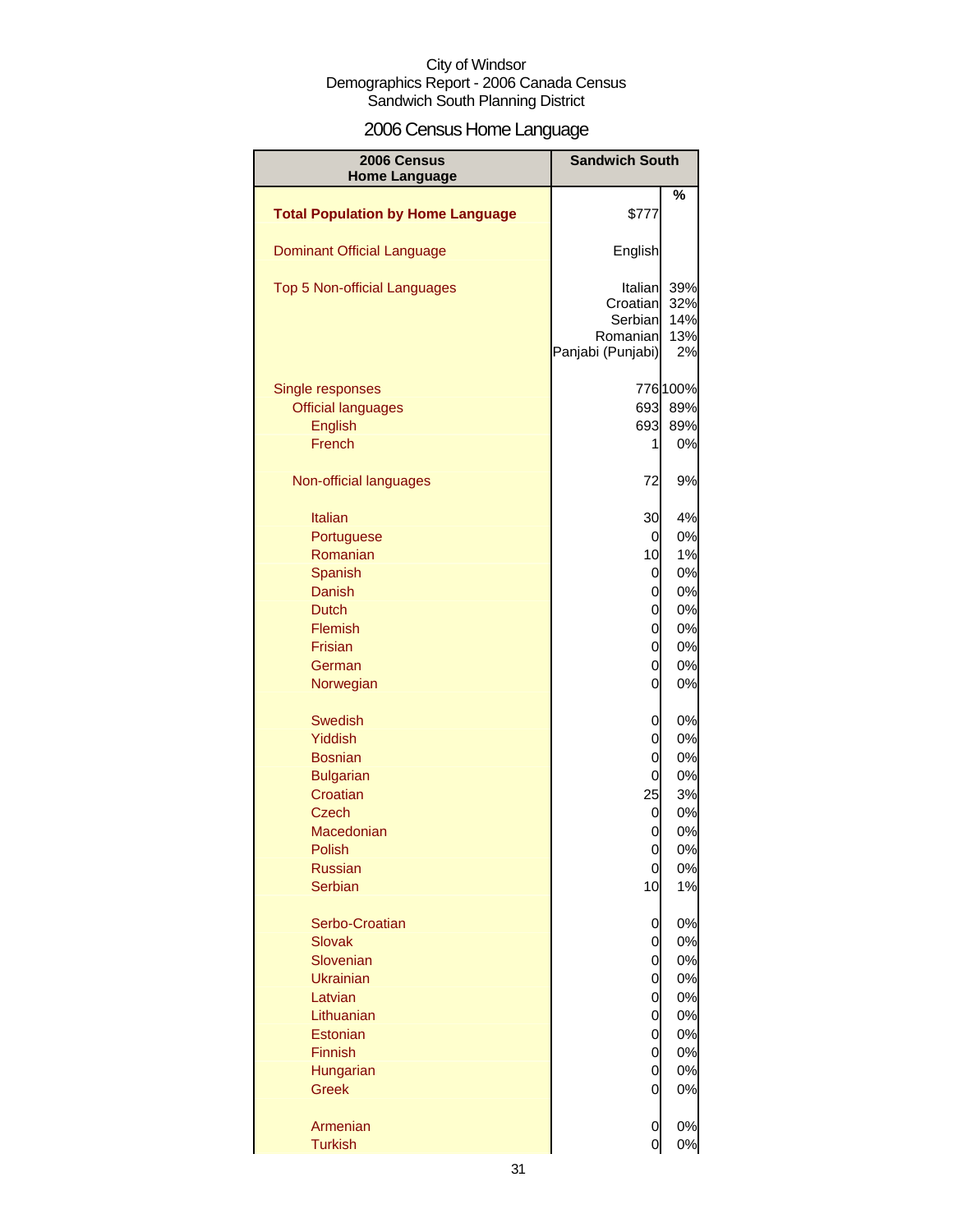| <u>oanamon oodan aaniin</u><br>2006 Census | <b>Sandwich South</b> |         |
|--------------------------------------------|-----------------------|---------|
| <b>Home Language</b>                       |                       |         |
| Amharic                                    |                       | %<br>0% |
| Arabic                                     | 0<br>0                | 0%      |
| <b>Hebrew</b>                              | 0                     | 0%      |
| <b>Maltese</b>                             | 0                     | 0%      |
| Somali                                     | 0                     | 0%      |
| Tigrigna                                   | 0                     | 0%      |
| <b>Bengali</b>                             | 0                     | 0%      |
| Gujarati                                   | 0                     | 0%      |
|                                            |                       |         |
| Hindi                                      | 0                     | 0%      |
| <b>Kurdish</b>                             | 0                     | 0%      |
| Panjabi (Punjabi)                          | $\overline{c}$        | 0%      |
| Pashto                                     | 0                     | 0%      |
| Persian (Farsi)                            | 0                     | 0%      |
| Sindhi                                     | 0                     | 0%      |
| Sinhala (Sinhalese)                        | 0                     | 0%      |
| Urdu                                       | 0                     | 0%      |
| Malayalam                                  | 0                     | 0%      |
| Tamil                                      | 0                     | 0%      |
| <b>Telugu</b>                              | 0                     | 0%      |
| Japanese                                   | 0                     | 0%      |
| Korean                                     | 0                     | 0%      |
| <b>Chinese</b>                             | 0                     | 0%      |
| Cantonese                                  | 0                     | 0%      |
| <b>Mandarin</b>                            | 0                     | 0%      |
| <b>Taiwanese</b>                           | 0                     | 0%      |
| Chinese, n.o.s.                            | 0                     | 0%      |
| Lao                                        | 0                     | 0%      |
| Khmer (Cambodian)                          | 0                     | 0%      |
| <b>Vietnamese</b>                          | 0                     | 0%      |
| <b>Bisayan languages</b>                   | 0                     | 0%      |
| Ilocano                                    | 0                     | 0%      |
| <b>Malay</b>                               | 0                     | 0%      |
| Tagalog (Pilipino, Filipino)               | 0                     | 0%      |
| Akan (Twi)                                 | 0                     | 0%      |
| Swahili                                    | 0                     | 0%      |
| <b>Creoles</b>                             | 0                     | 0%      |
| <b>Aboriginal Languages</b>                | 0                     | 0%      |
| Algonquin                                  | 0                     | 0%      |
| <b>Atikamekw</b>                           | 0                     | 0%      |
| <b>Blackfoot</b>                           | 0                     | 0%      |
| Carrier                                    | 0                     | 0%      |
| Chilcotin                                  | 0                     | 0%      |
| Chipewyan                                  | 0                     | 0%      |
| <b>Cree</b>                                | 0                     | 0%      |
| Siouan languages (Dakota/Sioux)            | 0                     | 0%      |
| Dene                                       | 0                     | 0%      |
| <b>Dogrib</b>                              | 0                     | 0%      |
| <b>Gitksan</b>                             | 0                     | 0%      |
| Inuinnaqtun                                | 0                     | 0%      |
| Inuktitut, n.i.e.                          | 0                     | 0%      |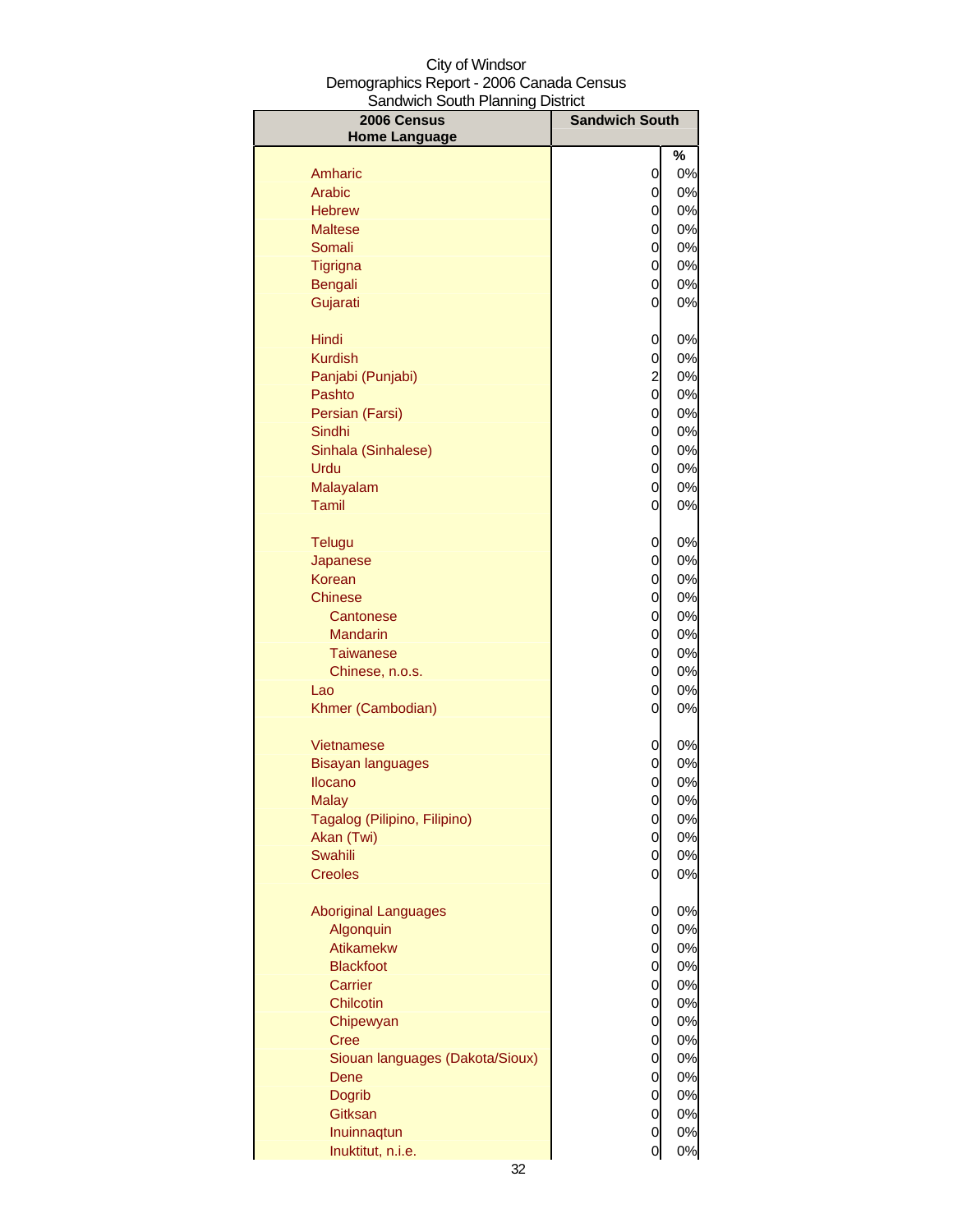| City of Windsor                          |
|------------------------------------------|
| Demographics Report - 2006 Canada Census |
| Sandwich South Planning District         |

| 2006 Census                               | anawion oodan nammig Dioaiod<br><b>Sandwich South</b> |    |
|-------------------------------------------|-------------------------------------------------------|----|
| <b>Home Language</b>                      |                                                       |    |
|                                           |                                                       | %  |
| Kutchin-Gwich'in (Loucheux)               |                                                       | 0% |
| <b>Malecite</b>                           |                                                       | 0% |
| Mi'kmaq                                   | 0                                                     | 0% |
| <b>Mohawk</b>                             | 0                                                     | 0% |
| Montagnais-Naskapi                        | 0                                                     | 0% |
| Nisga'a                                   | 0                                                     | 0% |
| North Slave (Hare)                        | 0                                                     | 0% |
| Ojibway                                   | 0                                                     | 0% |
| Oji-Cree                                  | 0                                                     | 0% |
| Shuswap                                   | 0                                                     | 0% |
| <b>South Slave</b>                        | 0                                                     | 0% |
| <b>Tlingit</b>                            | 0                                                     | 0% |
|                                           |                                                       |    |
| Other languages                           | 0                                                     | 0% |
|                                           |                                                       |    |
| <b>Multiple responses</b>                 |                                                       | 0% |
| <b>English and French</b>                 | 0                                                     | 0% |
| English and non-official language         |                                                       | 0% |
| French and non-official language          | O)                                                    | 0% |
| English, French and non-official language |                                                       | 0% |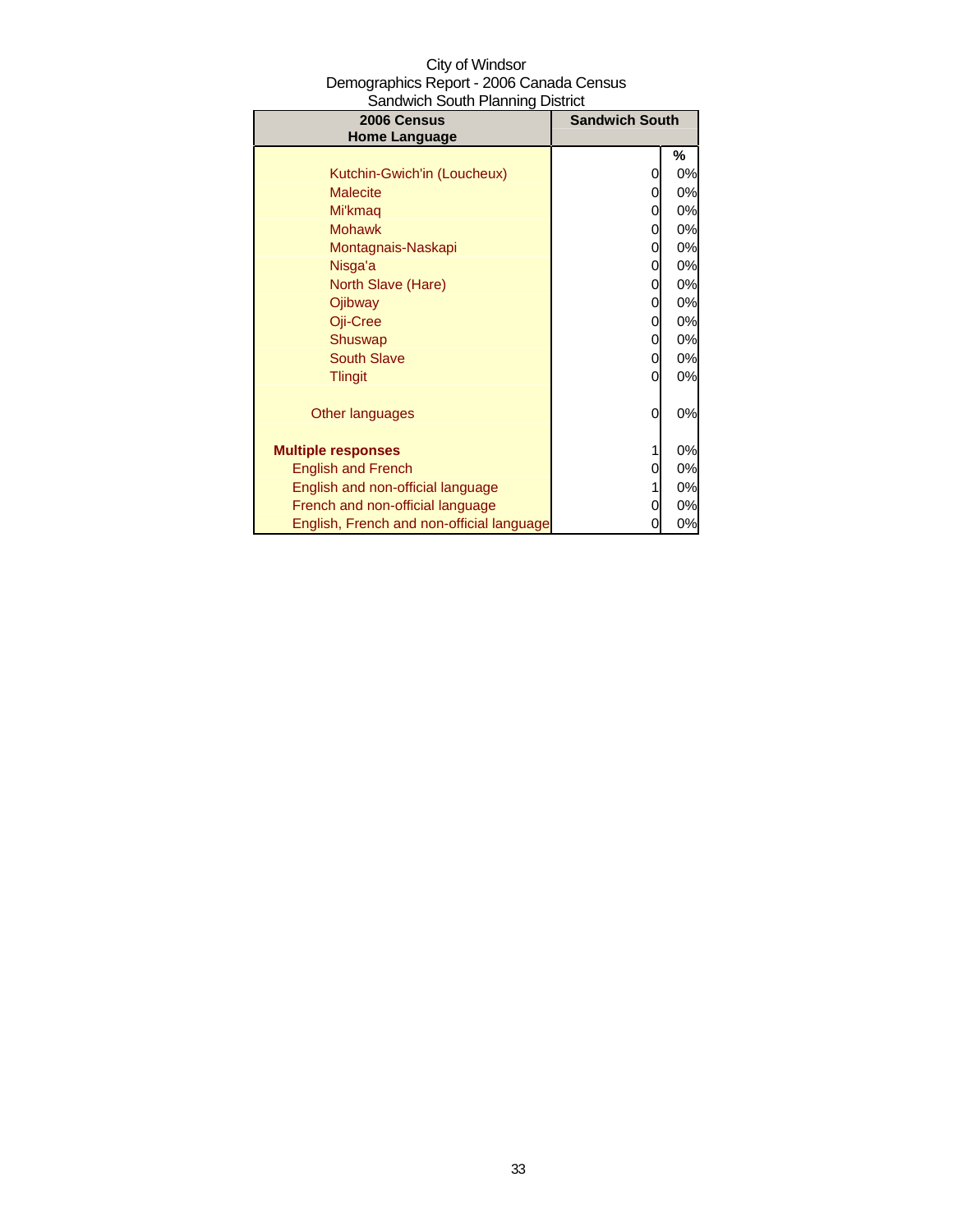## 2006 Census Citizenship and Generation Status

| 2006 Census<br><b>Citizenship and Generation Status</b>                                                                                                                       |     | <b>Sandwich</b><br><b>South</b> |  |
|-------------------------------------------------------------------------------------------------------------------------------------------------------------------------------|-----|---------------------------------|--|
| <b>Total Population by Citizenship</b>                                                                                                                                        | 777 | %                               |  |
| Canadian citizens                                                                                                                                                             | 781 | 100%                            |  |
| Under age 18                                                                                                                                                                  | 186 | 24%                             |  |
| Age 18 and over                                                                                                                                                               | 595 | 77%                             |  |
| Not Canadian citizens                                                                                                                                                         |     | 0%                              |  |
| Population 15 years and over by Generation Status*                                                                                                                            | 652 |                                 |  |
| 1st generation                                                                                                                                                                | 183 | 28%                             |  |
| 2nd generation                                                                                                                                                                | 119 | 18%                             |  |
| 3rd generation or more                                                                                                                                                        | 349 | 54%                             |  |
| *Generation status of the respondent, i.e. "1st", "2nd" or "3rd+" generation, refers to whether the respondent or<br>the respondent's parents were born in or outside Canada. |     |                                 |  |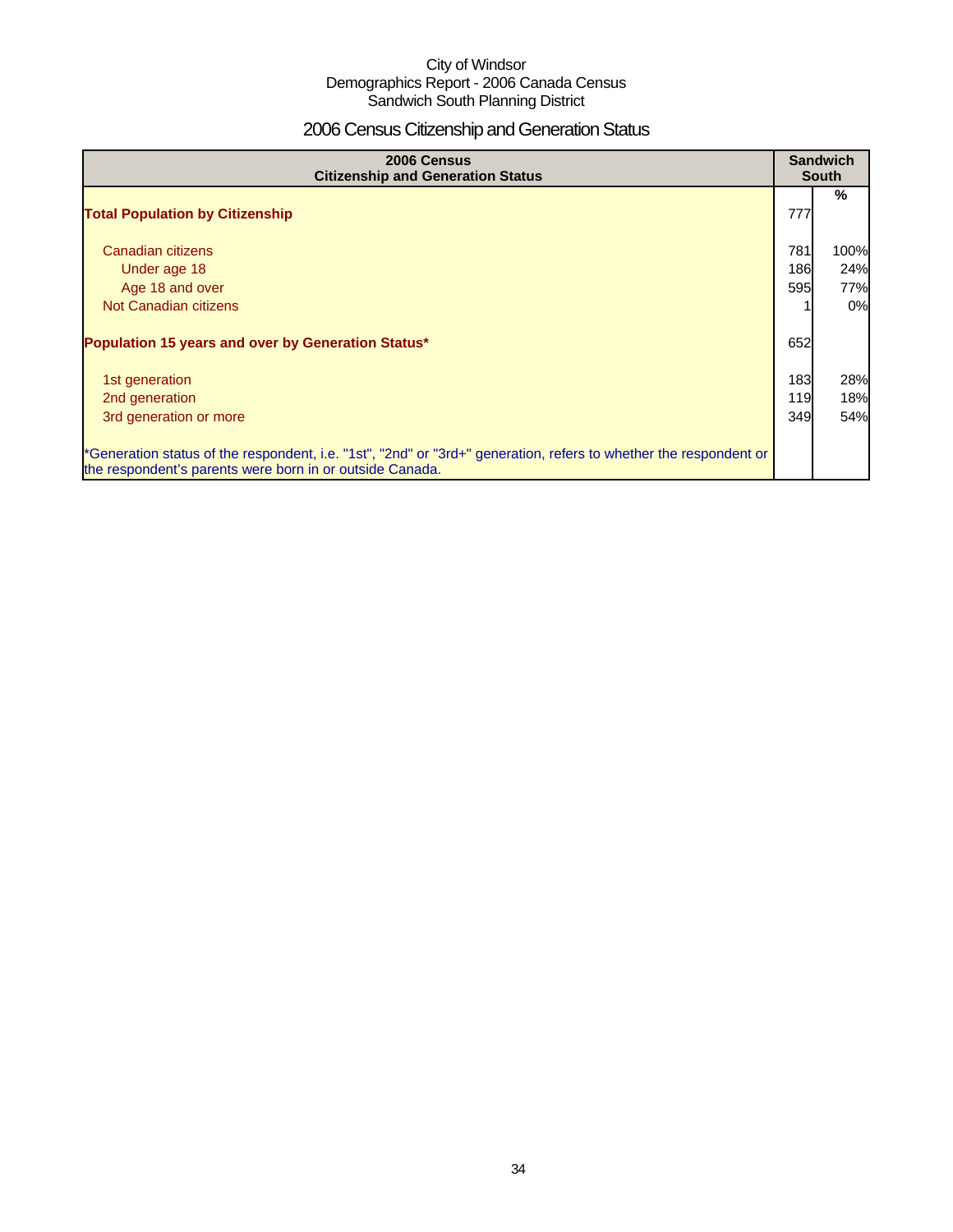## 2006 Census Immigration and Place of Birth

| $\%$<br>178<br>Before 1961<br>4123%<br>6637%<br>1961 to 1970<br>17 9%<br>1971 to 1980<br>17<br>9%<br>1981 to 1990<br>3821%<br>1991 to 2000<br>32 18%<br>1991 to 1995<br>0 0%<br>1996 to 2000<br>0 0%<br>2001 to 2006<br><b>Total Immigrant Population by Age at Immigration</b><br>179<br>1%<br>Under 5 years<br>$\mathbf{1}$<br>5 to 14 years<br>2715%<br>4726%<br>15 to 24 years<br>7743%<br>25 to 44 years<br>26 15%<br>45 years and over<br><b>Total Population by Immigrant Status and Place of Birth</b><br>782<br>59977%<br>Non-immigrants<br>56272%<br>Born in province of residence<br>37 5%<br>Born outside province of residence<br>17823%<br>Immigrants<br>Non-permanent residents<br>$0\,0\%$<br><b>Total Immigrants by Place of Birth</b><br>178<br>Southern Europe <sup>59%</sup><br>Top 5 Immigrant Places of Birth<br>Eastern Europe <sup>17%</sup><br>South America <sup>6%</sup><br>6%<br>Western Europe<br>Northern Europe<br>6%<br><b>United States of America</b><br>0<br>0%<br>0%<br>$\mathbf 0$<br><b>Central America</b><br>$\overline{0}$<br>0%<br>Caribbean and Bermuda<br>6%<br>South America<br>11<br>15587%<br><b>Europe</b><br>6%<br>10<br><b>Western Europe</b><br>3117%<br><b>Eastern Europe</b><br>10861%<br><b>Southern Europe</b><br>7642%<br><b>Italy</b><br>3318%<br><b>Other Southern Europe</b><br>10 6%<br><b>Northern Europe</b><br>0%<br><b>United Kingdom</b><br>$\mathsf{Q}$<br>$\overline{0}$<br>0%<br><b>Other Northern Europe</b><br>Africa<br>10<br>6%<br>0%<br><b>Western Africa</b><br>0 | 2006 Census<br><b>Immigration and Place of Birth</b>       | <b>Sandwich South</b> |  |
|---------------------------------------------------------------------------------------------------------------------------------------------------------------------------------------------------------------------------------------------------------------------------------------------------------------------------------------------------------------------------------------------------------------------------------------------------------------------------------------------------------------------------------------------------------------------------------------------------------------------------------------------------------------------------------------------------------------------------------------------------------------------------------------------------------------------------------------------------------------------------------------------------------------------------------------------------------------------------------------------------------------------------------------------------------------------------------------------------------------------------------------------------------------------------------------------------------------------------------------------------------------------------------------------------------------------------------------------------------------------------------------------------------------------------------------------------------------------------------------------------------------------------------------------|------------------------------------------------------------|-----------------------|--|
|                                                                                                                                                                                                                                                                                                                                                                                                                                                                                                                                                                                                                                                                                                                                                                                                                                                                                                                                                                                                                                                                                                                                                                                                                                                                                                                                                                                                                                                                                                                                             | <b>Total Immigrant Population by Period of Immigration</b> |                       |  |
|                                                                                                                                                                                                                                                                                                                                                                                                                                                                                                                                                                                                                                                                                                                                                                                                                                                                                                                                                                                                                                                                                                                                                                                                                                                                                                                                                                                                                                                                                                                                             |                                                            |                       |  |
|                                                                                                                                                                                                                                                                                                                                                                                                                                                                                                                                                                                                                                                                                                                                                                                                                                                                                                                                                                                                                                                                                                                                                                                                                                                                                                                                                                                                                                                                                                                                             |                                                            |                       |  |
|                                                                                                                                                                                                                                                                                                                                                                                                                                                                                                                                                                                                                                                                                                                                                                                                                                                                                                                                                                                                                                                                                                                                                                                                                                                                                                                                                                                                                                                                                                                                             |                                                            |                       |  |
|                                                                                                                                                                                                                                                                                                                                                                                                                                                                                                                                                                                                                                                                                                                                                                                                                                                                                                                                                                                                                                                                                                                                                                                                                                                                                                                                                                                                                                                                                                                                             |                                                            |                       |  |
|                                                                                                                                                                                                                                                                                                                                                                                                                                                                                                                                                                                                                                                                                                                                                                                                                                                                                                                                                                                                                                                                                                                                                                                                                                                                                                                                                                                                                                                                                                                                             |                                                            |                       |  |
|                                                                                                                                                                                                                                                                                                                                                                                                                                                                                                                                                                                                                                                                                                                                                                                                                                                                                                                                                                                                                                                                                                                                                                                                                                                                                                                                                                                                                                                                                                                                             |                                                            |                       |  |
|                                                                                                                                                                                                                                                                                                                                                                                                                                                                                                                                                                                                                                                                                                                                                                                                                                                                                                                                                                                                                                                                                                                                                                                                                                                                                                                                                                                                                                                                                                                                             |                                                            |                       |  |
|                                                                                                                                                                                                                                                                                                                                                                                                                                                                                                                                                                                                                                                                                                                                                                                                                                                                                                                                                                                                                                                                                                                                                                                                                                                                                                                                                                                                                                                                                                                                             |                                                            |                       |  |
|                                                                                                                                                                                                                                                                                                                                                                                                                                                                                                                                                                                                                                                                                                                                                                                                                                                                                                                                                                                                                                                                                                                                                                                                                                                                                                                                                                                                                                                                                                                                             |                                                            |                       |  |
|                                                                                                                                                                                                                                                                                                                                                                                                                                                                                                                                                                                                                                                                                                                                                                                                                                                                                                                                                                                                                                                                                                                                                                                                                                                                                                                                                                                                                                                                                                                                             |                                                            |                       |  |
|                                                                                                                                                                                                                                                                                                                                                                                                                                                                                                                                                                                                                                                                                                                                                                                                                                                                                                                                                                                                                                                                                                                                                                                                                                                                                                                                                                                                                                                                                                                                             |                                                            |                       |  |
|                                                                                                                                                                                                                                                                                                                                                                                                                                                                                                                                                                                                                                                                                                                                                                                                                                                                                                                                                                                                                                                                                                                                                                                                                                                                                                                                                                                                                                                                                                                                             |                                                            |                       |  |
|                                                                                                                                                                                                                                                                                                                                                                                                                                                                                                                                                                                                                                                                                                                                                                                                                                                                                                                                                                                                                                                                                                                                                                                                                                                                                                                                                                                                                                                                                                                                             |                                                            |                       |  |
|                                                                                                                                                                                                                                                                                                                                                                                                                                                                                                                                                                                                                                                                                                                                                                                                                                                                                                                                                                                                                                                                                                                                                                                                                                                                                                                                                                                                                                                                                                                                             |                                                            |                       |  |
|                                                                                                                                                                                                                                                                                                                                                                                                                                                                                                                                                                                                                                                                                                                                                                                                                                                                                                                                                                                                                                                                                                                                                                                                                                                                                                                                                                                                                                                                                                                                             |                                                            |                       |  |
|                                                                                                                                                                                                                                                                                                                                                                                                                                                                                                                                                                                                                                                                                                                                                                                                                                                                                                                                                                                                                                                                                                                                                                                                                                                                                                                                                                                                                                                                                                                                             |                                                            |                       |  |
|                                                                                                                                                                                                                                                                                                                                                                                                                                                                                                                                                                                                                                                                                                                                                                                                                                                                                                                                                                                                                                                                                                                                                                                                                                                                                                                                                                                                                                                                                                                                             |                                                            |                       |  |
|                                                                                                                                                                                                                                                                                                                                                                                                                                                                                                                                                                                                                                                                                                                                                                                                                                                                                                                                                                                                                                                                                                                                                                                                                                                                                                                                                                                                                                                                                                                                             |                                                            |                       |  |
|                                                                                                                                                                                                                                                                                                                                                                                                                                                                                                                                                                                                                                                                                                                                                                                                                                                                                                                                                                                                                                                                                                                                                                                                                                                                                                                                                                                                                                                                                                                                             |                                                            |                       |  |
|                                                                                                                                                                                                                                                                                                                                                                                                                                                                                                                                                                                                                                                                                                                                                                                                                                                                                                                                                                                                                                                                                                                                                                                                                                                                                                                                                                                                                                                                                                                                             |                                                            |                       |  |
|                                                                                                                                                                                                                                                                                                                                                                                                                                                                                                                                                                                                                                                                                                                                                                                                                                                                                                                                                                                                                                                                                                                                                                                                                                                                                                                                                                                                                                                                                                                                             |                                                            |                       |  |
|                                                                                                                                                                                                                                                                                                                                                                                                                                                                                                                                                                                                                                                                                                                                                                                                                                                                                                                                                                                                                                                                                                                                                                                                                                                                                                                                                                                                                                                                                                                                             |                                                            |                       |  |
|                                                                                                                                                                                                                                                                                                                                                                                                                                                                                                                                                                                                                                                                                                                                                                                                                                                                                                                                                                                                                                                                                                                                                                                                                                                                                                                                                                                                                                                                                                                                             |                                                            |                       |  |
|                                                                                                                                                                                                                                                                                                                                                                                                                                                                                                                                                                                                                                                                                                                                                                                                                                                                                                                                                                                                                                                                                                                                                                                                                                                                                                                                                                                                                                                                                                                                             |                                                            |                       |  |
|                                                                                                                                                                                                                                                                                                                                                                                                                                                                                                                                                                                                                                                                                                                                                                                                                                                                                                                                                                                                                                                                                                                                                                                                                                                                                                                                                                                                                                                                                                                                             |                                                            |                       |  |
|                                                                                                                                                                                                                                                                                                                                                                                                                                                                                                                                                                                                                                                                                                                                                                                                                                                                                                                                                                                                                                                                                                                                                                                                                                                                                                                                                                                                                                                                                                                                             |                                                            |                       |  |
|                                                                                                                                                                                                                                                                                                                                                                                                                                                                                                                                                                                                                                                                                                                                                                                                                                                                                                                                                                                                                                                                                                                                                                                                                                                                                                                                                                                                                                                                                                                                             |                                                            |                       |  |
|                                                                                                                                                                                                                                                                                                                                                                                                                                                                                                                                                                                                                                                                                                                                                                                                                                                                                                                                                                                                                                                                                                                                                                                                                                                                                                                                                                                                                                                                                                                                             |                                                            |                       |  |
|                                                                                                                                                                                                                                                                                                                                                                                                                                                                                                                                                                                                                                                                                                                                                                                                                                                                                                                                                                                                                                                                                                                                                                                                                                                                                                                                                                                                                                                                                                                                             |                                                            |                       |  |
|                                                                                                                                                                                                                                                                                                                                                                                                                                                                                                                                                                                                                                                                                                                                                                                                                                                                                                                                                                                                                                                                                                                                                                                                                                                                                                                                                                                                                                                                                                                                             |                                                            |                       |  |
|                                                                                                                                                                                                                                                                                                                                                                                                                                                                                                                                                                                                                                                                                                                                                                                                                                                                                                                                                                                                                                                                                                                                                                                                                                                                                                                                                                                                                                                                                                                                             |                                                            |                       |  |
|                                                                                                                                                                                                                                                                                                                                                                                                                                                                                                                                                                                                                                                                                                                                                                                                                                                                                                                                                                                                                                                                                                                                                                                                                                                                                                                                                                                                                                                                                                                                             |                                                            |                       |  |
|                                                                                                                                                                                                                                                                                                                                                                                                                                                                                                                                                                                                                                                                                                                                                                                                                                                                                                                                                                                                                                                                                                                                                                                                                                                                                                                                                                                                                                                                                                                                             |                                                            |                       |  |
|                                                                                                                                                                                                                                                                                                                                                                                                                                                                                                                                                                                                                                                                                                                                                                                                                                                                                                                                                                                                                                                                                                                                                                                                                                                                                                                                                                                                                                                                                                                                             |                                                            |                       |  |
|                                                                                                                                                                                                                                                                                                                                                                                                                                                                                                                                                                                                                                                                                                                                                                                                                                                                                                                                                                                                                                                                                                                                                                                                                                                                                                                                                                                                                                                                                                                                             |                                                            |                       |  |
|                                                                                                                                                                                                                                                                                                                                                                                                                                                                                                                                                                                                                                                                                                                                                                                                                                                                                                                                                                                                                                                                                                                                                                                                                                                                                                                                                                                                                                                                                                                                             |                                                            |                       |  |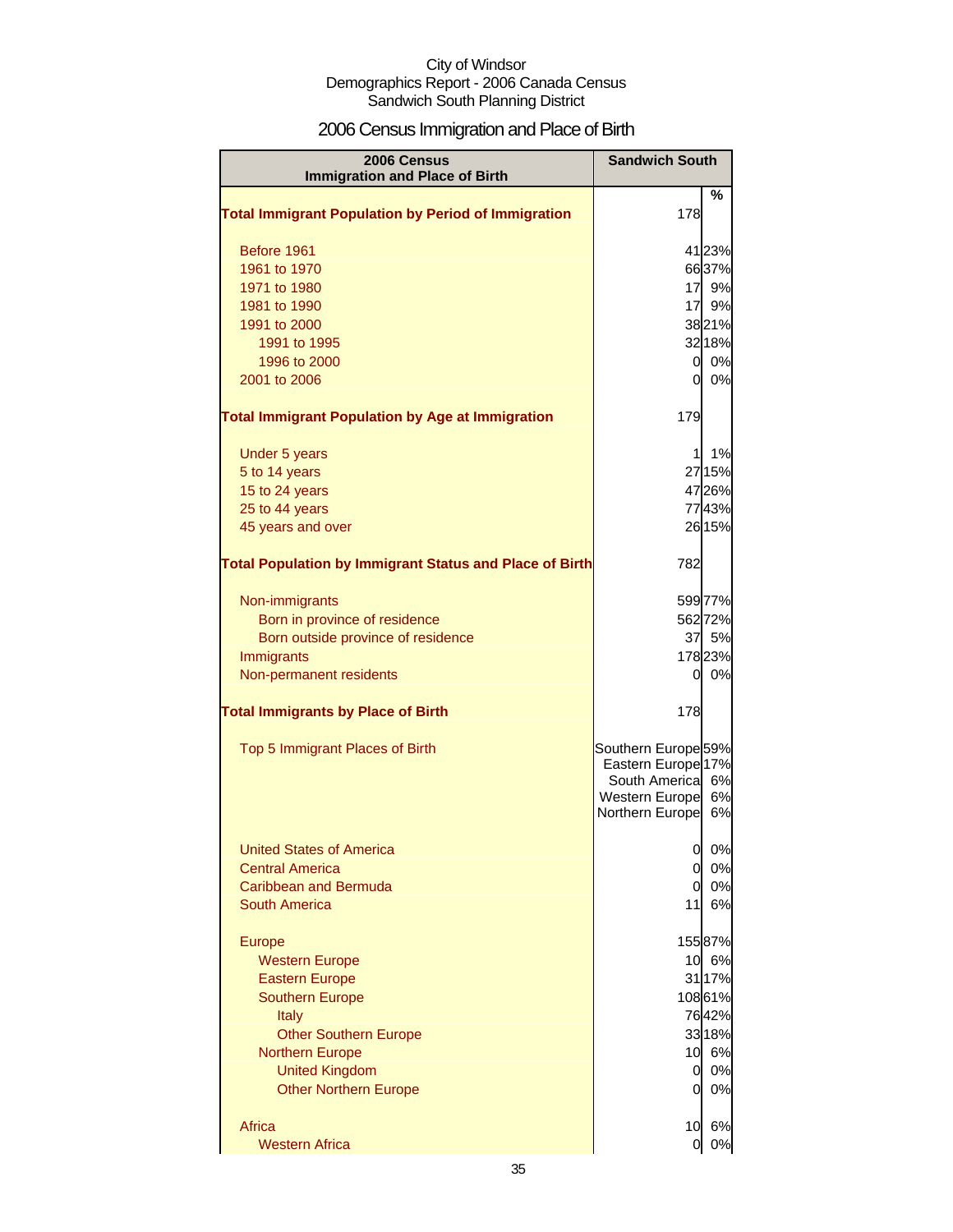| City of Windsor                          |
|------------------------------------------|
| Demographics Report - 2006 Canada Census |
| Sandwich South Planning District         |

| 2006 Census<br><b>Immigration and Place of Birth</b> | <b>Sandwich South</b> |    |
|------------------------------------------------------|-----------------------|----|
|                                                      |                       | %  |
| Eastern Africa                                       |                       | 0% |
| <b>Northern Africa</b>                               | 10                    | 6% |
| <b>Central Africa</b>                                | 0                     | 0% |
| Southern Africa                                      | 0                     | 0% |
| Asia and the Middle East                             | 2                     | 1% |
| West Central Asia and the Middle East                | 0                     | 0% |
| <b>Eastern Asia</b>                                  | 0                     | 0% |
| China                                                | 0                     | 0% |
| Hong Kong                                            | Ω                     | 0% |
| <b>Other Eastern Asia</b>                            |                       | 0% |
| Southeast Asia                                       |                       | 0% |
| <b>Philippines</b>                                   | 0                     | 0% |
| <b>Other Southeast Asia</b>                          |                       | 0% |
| Southern Asia                                        |                       | 1% |
| India                                                |                       | 1% |
| <b>Other Southern Asia</b>                           |                       | 0% |
| Oceania and other                                    |                       | 0% |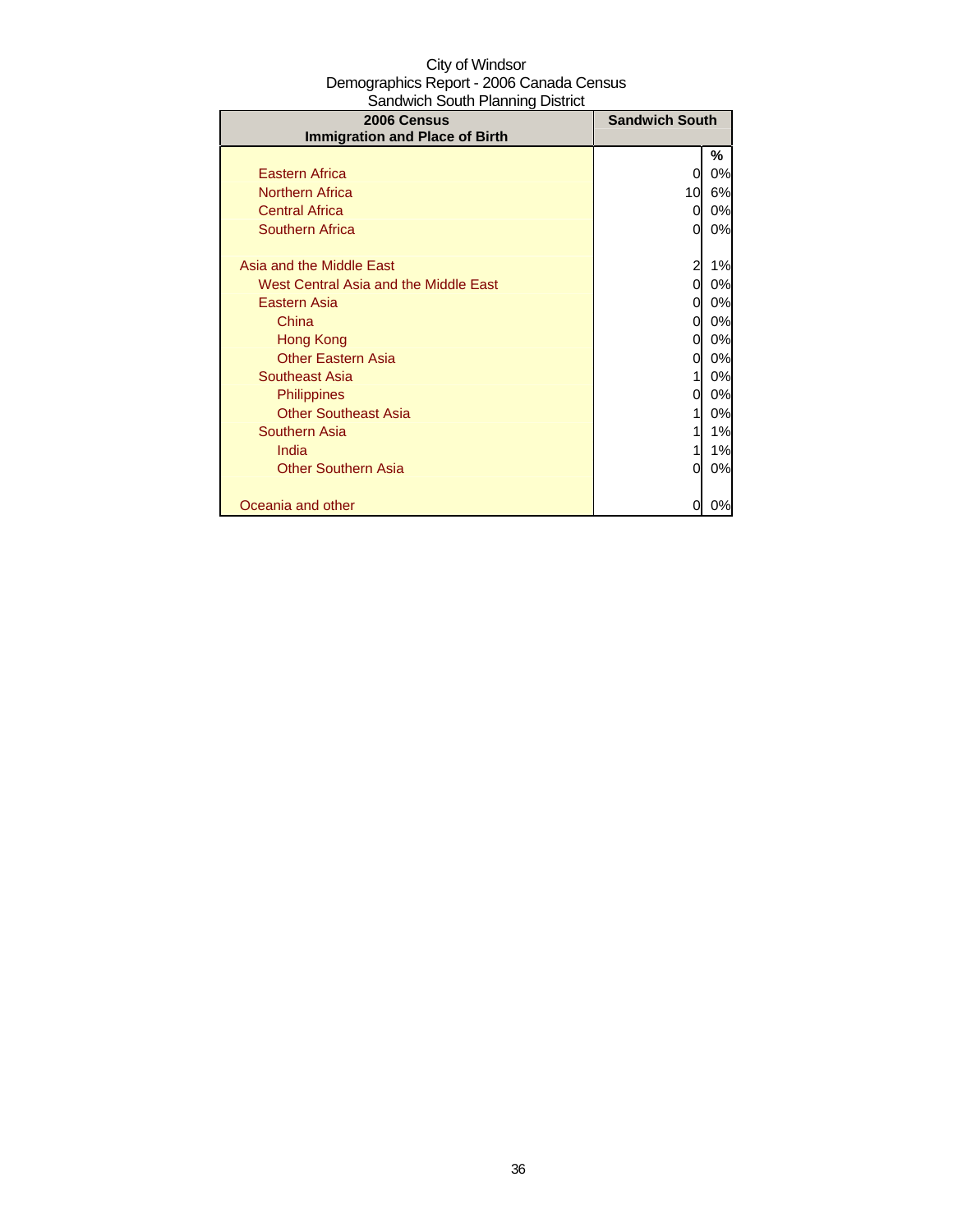# 2006 Census Recent Immigration and Place of Birth (2001-2006)

| 2006 Census                                                |                | <b>Sandwich South</b> |
|------------------------------------------------------------|----------------|-----------------------|
| Recent Immigration and Place of Birth (2001-2006)          |                |                       |
|                                                            |                | %                     |
| <b>Total Recent Immigrants by Selected Places of Birth</b> | 0              |                       |
| Top 5 Recent Immigrant Places of Birth                     |                |                       |
|                                                            |                |                       |
| <b>United States of America</b>                            | 0              |                       |
| <b>Central America</b>                                     | 0              |                       |
| Caribbean and Bermuda                                      | 0              |                       |
| <b>South America</b>                                       | 0              |                       |
|                                                            |                |                       |
| <b>Europe</b>                                              | 0              |                       |
| <b>Western Europe</b>                                      | 0              |                       |
| <b>Eastern Europe</b>                                      | 0              |                       |
| <b>Southern Europe</b>                                     | $\mathbf 0$    |                       |
| Italy                                                      | $\mathbf 0$    |                       |
| <b>Other Southern Europe</b>                               | $\mathbf 0$    |                       |
| <b>Northern Europe</b>                                     | 0              |                       |
| <b>United Kingdom</b>                                      | 0              |                       |
| <b>Other Northern Europe</b>                               | 0              |                       |
| Africa                                                     | 0              |                       |
| <b>Western Africa</b>                                      | 0              |                       |
| <b>Eastern Africa</b>                                      | 0              |                       |
| <b>Northern Africa</b>                                     | 0              |                       |
| <b>Central Africa</b>                                      | 0              |                       |
| Southern Africa                                            | 0              |                       |
|                                                            |                |                       |
| Asia and the Middle East                                   | 0              |                       |
| West Central Asia and the Middle East                      | 0              |                       |
| <b>Eastern Asia</b>                                        | $\overline{0}$ |                       |
| China                                                      | 0              |                       |
| Hong Kong                                                  | $\mathbf 0$    |                       |
| <b>Other Eastern Asia</b>                                  | 0              |                       |
| Southeast Asia                                             | 0              |                       |
| Philippines                                                | 0              |                       |
| <b>Other Southeast Asia</b>                                | 0              |                       |
| <b>Southern Asia</b>                                       | $\mathbf 0$    |                       |
| India                                                      | 0              |                       |
| <b>Other Southern Asia</b>                                 | 0              |                       |
| Oceania and other                                          | 0              |                       |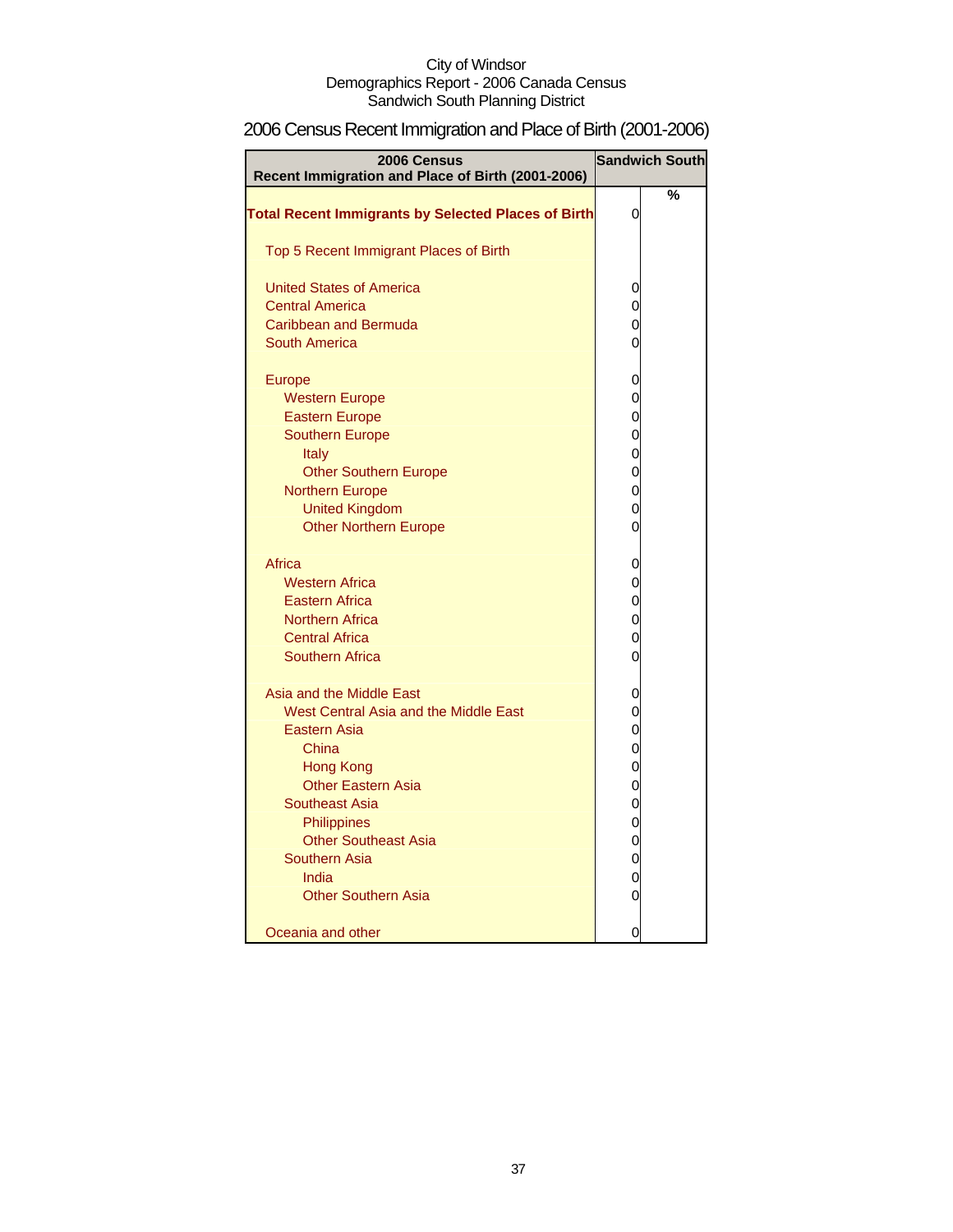# 2006 Census Mobility

| 2006 Census                                       |     | <b>Sandwich South</b> |
|---------------------------------------------------|-----|-----------------------|
| <b>Mobility</b>                                   |     |                       |
| <b>Total Population by 1 year mobility status</b> | 772 | %                     |
| Non-movers (same address one year ago)            | 721 | 93%                   |
| <b>Movers</b>                                     | 46  | 6%                    |
| Non-migrants                                      | 36  | 5%                    |
| <b>Migrants</b>                                   | 15  | 2%                    |
| Internal migrants                                 | 15  | 2%                    |
| Intraprovincial migrants                          | 15  | 2%                    |
| Interprovincial migrants                          | 0   | 0%                    |
| <b>External migrants</b>                          | 0   | 0%                    |
| <b>Total Population by 5 year mobility status</b> | 745 |                       |
| Non-movers (same address five years ago)          | 653 | 85%                   |
| <b>Movers</b>                                     | 93  | 12%                   |
| Non-migrants                                      | 62  | 8%                    |
| <b>Migrants</b>                                   | 26  | 3%                    |
| Internal migrants                                 | 26  | 3%                    |
| Intraprovincial migrants                          | 25  | 3%                    |
| Interprovincial migrants                          | 0   | 0%                    |
| <b>External migrants</b>                          | 0   | $0\%$                 |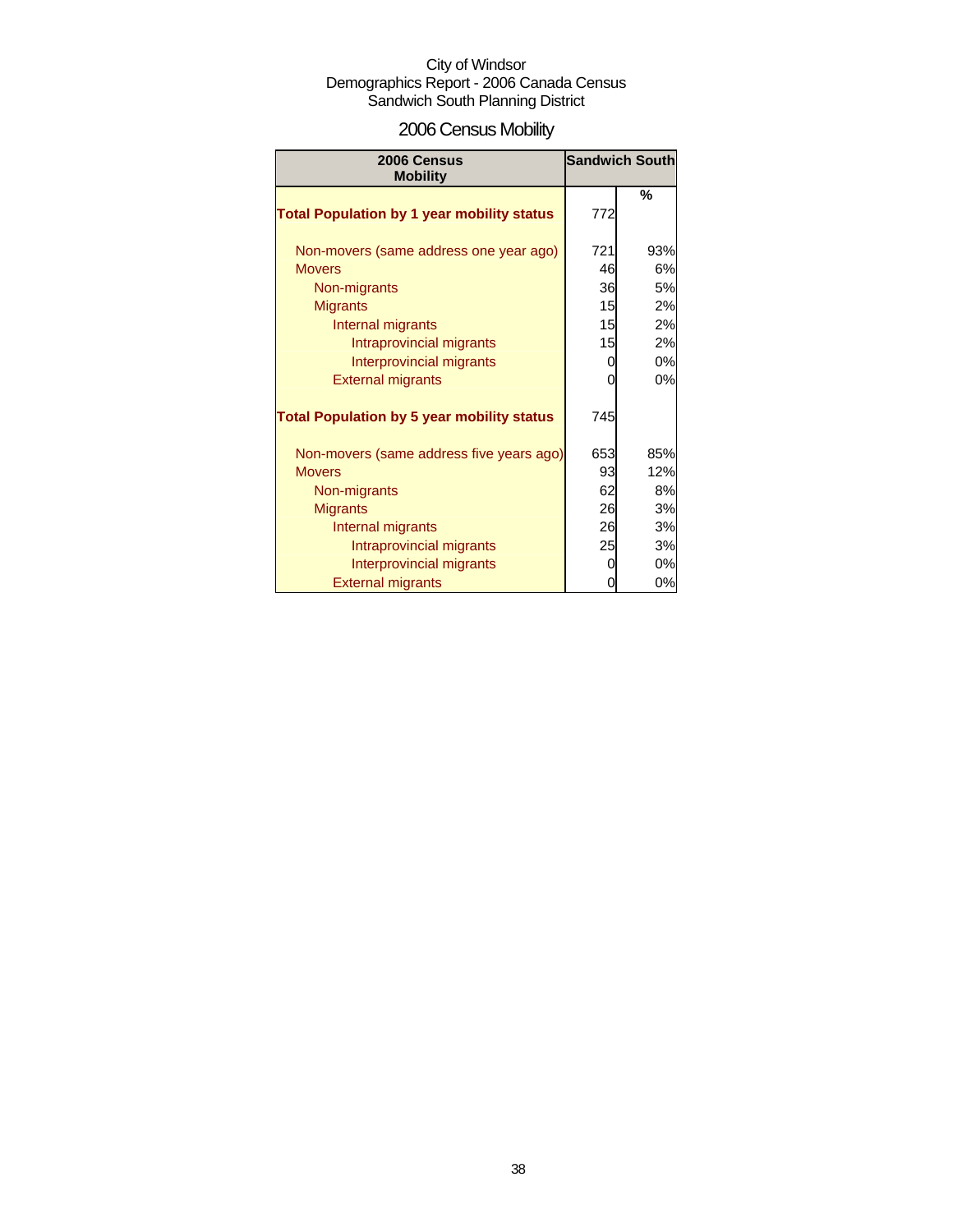# 2006 Census Aboriginal Population

| 2006 Census<br><b>Aboriginal Population</b>                                                                                                    |                | <b>Sandwich</b><br><b>South</b> |
|------------------------------------------------------------------------------------------------------------------------------------------------|----------------|---------------------------------|
| Population by Aboriginal* and non-Aboriginal Identity                                                                                          | 777            |                                 |
|                                                                                                                                                |                |                                 |
| Aboriginal population                                                                                                                          | 0              | 0%                              |
| <b>Single Response</b>                                                                                                                         | 0              | 0%                              |
| <b>Inuit</b>                                                                                                                                   | $\overline{0}$ | 0%                              |
| <b>Metis</b>                                                                                                                                   | 0              | 0%                              |
| North American Indian                                                                                                                          | $\mathbf 0$    | 0%                              |
| Multiple responses                                                                                                                             | 0              | 0%                              |
| Aboriginal responses not included elsewhere                                                                                                    | O              | 0%                              |
|                                                                                                                                                |                |                                 |
| Non-Aboriginal population                                                                                                                      | 782            | 101%                            |
|                                                                                                                                                |                |                                 |
| <b>Population by Registered Indian Status</b>                                                                                                  | 777            |                                 |
|                                                                                                                                                |                |                                 |
| <b>Registered Indian</b>                                                                                                                       | 0              | 0%                              |
| Not a Registered Indian                                                                                                                        | 777            | 100%                            |
|                                                                                                                                                |                |                                 |
| <b>Population by Aboriginal and Non-Aboriginal Ancestry</b>                                                                                    | 874            |                                 |
|                                                                                                                                                |                |                                 |
| Aboriginal ancestry                                                                                                                            | 6              | 1%                              |
| North American Indian single ancestry                                                                                                          | $\mathbf 0$    | 0%                              |
| North American Indian and non-Aboriginal ancestries                                                                                            | 16             | 2%                              |
| Métis single ancestry                                                                                                                          | $\overline{0}$ | 0%                              |
| Métis and non-Aboriginal ancestries                                                                                                            | $\mathbf 0$    | 0%                              |
| Inuit single ancestry                                                                                                                          | 0              | 0%                              |
| Inuit and non-Aboriginal ancestries                                                                                                            | $\mathbf 0$    | 0%                              |
| Other Aboriginal multiple ancestries                                                                                                           | $\Omega$       | 0%                              |
|                                                                                                                                                |                |                                 |
| Non-Aboriginal ancestry                                                                                                                        | 858            | 98%                             |
| Indian Reservation DAs that refused enumeration                                                                                                | $\Omega$       |                                 |
| * Refers to those persons who reported identifying with at least one Aboriginal group, i.e. North American<br>Indian, Métis or Inuit (Eskimo). |                |                                 |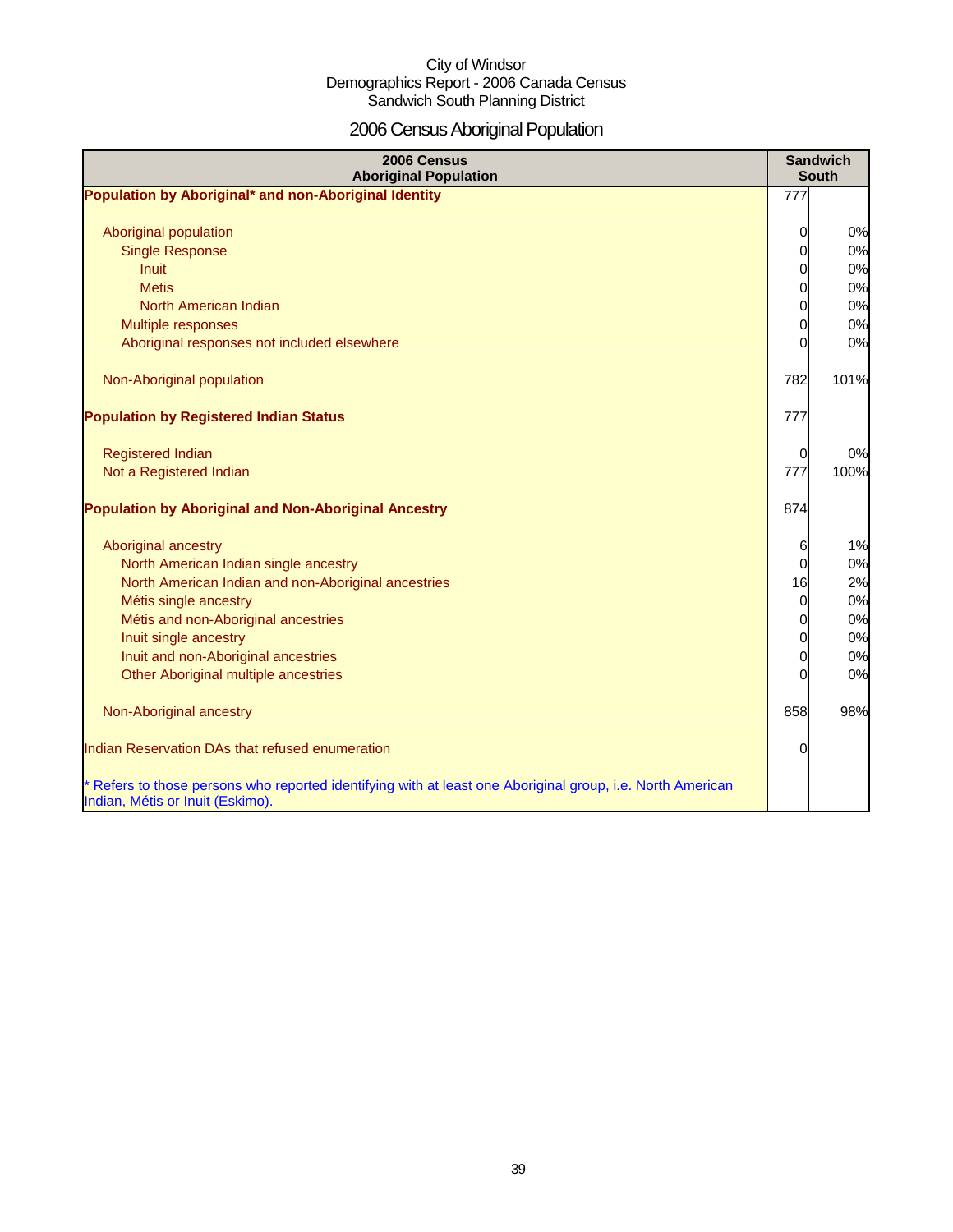# 2006 Census Labour Force by Sex Comparison

| 2006 Census<br><b>Labour Force by Sex</b><br>Comparison            |              |        | <b>Sandwich South</b> |         |                |        |
|--------------------------------------------------------------------|--------------|--------|-----------------------|---------|----------------|--------|
|                                                                    | <b>Total</b> |        | <b>Males</b>          |         | <b>Females</b> |        |
|                                                                    | Population   |        |                       |         |                |        |
| <b>Total Population 15 years and over by Labour Force Activity</b> | 725          |        | 362                   |         | 364            |        |
| In the labour force                                                |              | 44661% |                       | 22663%  |                | 21960% |
| Employed                                                           |              | 41457% |                       | 19654%  |                | 21860% |
| <b>Unemployed</b>                                                  | 31           | 4%     | 29                    | 8%      | 2              | 1%     |
| Not in the labour force                                            |              | 28139% |                       | 140 39% |                | 14540% |
| Participation rate                                                 | 61.4%        |        | 62.6%                 |         | 60.3%          |        |
| Employment-population ratio                                        | 57.1%        |        | 54.2%                 |         | 60.0%          |        |
| Unemployment rate                                                  | 7.0%         |        | 12.9%                 |         | 0.9%           |        |
| <b>Total Population 15-24 years by Labour Force Activity</b>       | 113          |        | 47                    |         | 67             |        |
| In the labour force                                                |              | 6659%  |                       | 2553%   |                | 3654%  |
| Employed                                                           |              | 5246%  |                       | 1736%   |                | 3654%  |
| <b>Unemployed</b>                                                  |              | 1312%  |                       | 1328%   | $\Omega$       | 0%     |
| Not in the labour force                                            |              | 4741%  |                       | 2247%   |                | 2740%  |
| Participation rate                                                 | 58.5%        |        | 53.3%                 |         | 53.9%          |        |
| Employment-population ratio                                        | 46.1%        |        | 36.1%                 |         | 53.9%          |        |
| Unemployment rate                                                  | 19.7%        |        | 52.1%                 |         | 0.0%           |        |
| <b>Total Population 25 years and over by Labour Force Activity</b> | 612          |        | 314                   |         | 302            |        |
| In the labour force                                                |              | 37962% |                       | 20164%  |                | 18461% |
| Employed                                                           |              | 36259% |                       | 18559%  |                | 18260% |
| <b>Unemployed</b>                                                  | 22           | 4%     |                       | 20 6%   | $\overline{2}$ | 1%     |
| Not in the labour force                                            |              | 23338% |                       | 11436%  |                | 11237% |
| Participation rate                                                 | 62.0%        |        | 64.0%                 |         | 61.0%          |        |
| <b>Employment-population ratio</b>                                 | 59.2%        |        | 58.9%                 |         | 60.4%          |        |
| Unemployment rate                                                  | 5.8%         |        | 9.9%                  |         | 1.1%           |        |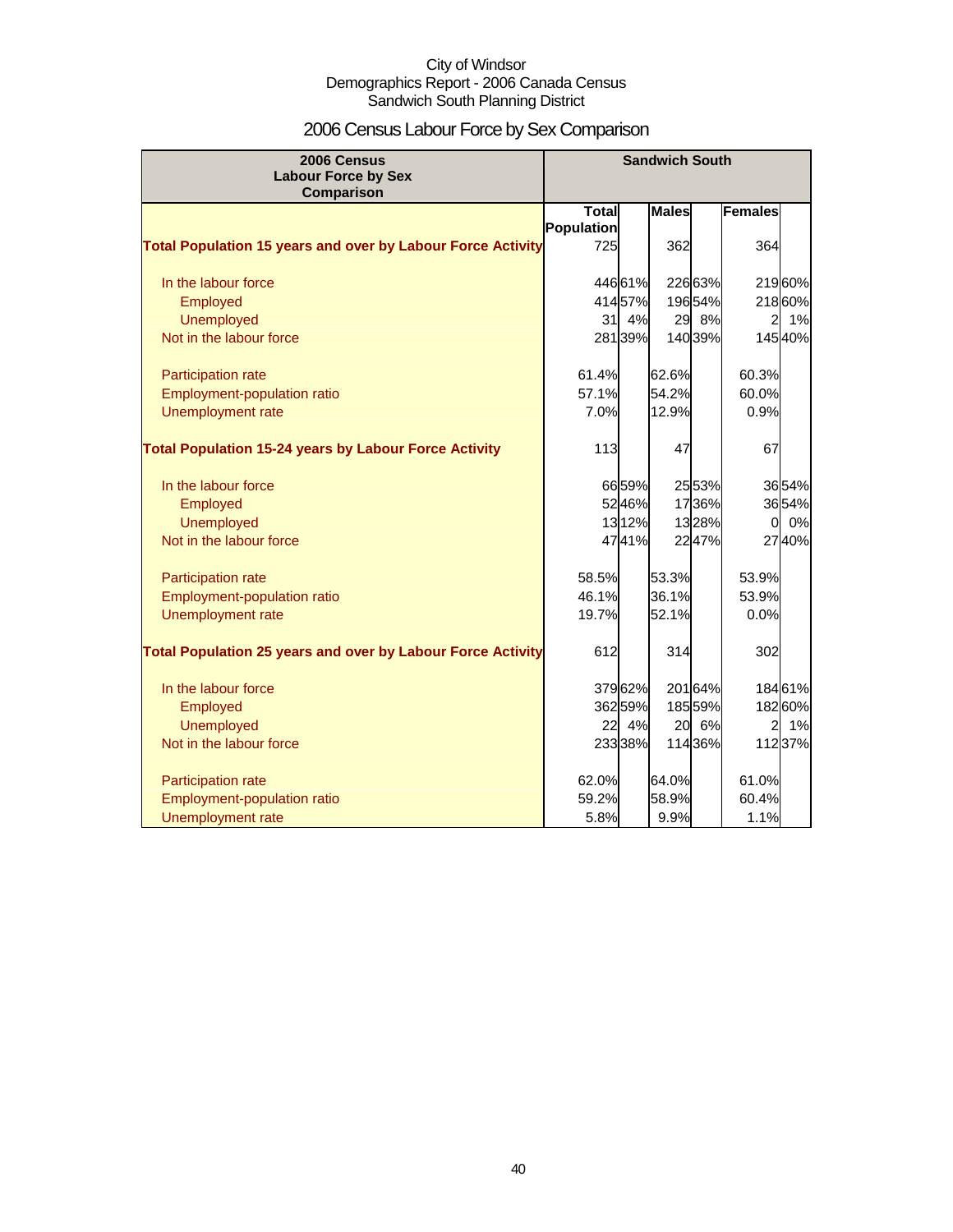# 2006 Census Labour Force by Sex

| 2006 Census<br><b>Labour Force by Sex</b>                          | <b>Sandwich South</b> |               |
|--------------------------------------------------------------------|-----------------------|---------------|
|                                                                    |                       | $\frac{0}{0}$ |
| <b>Total Population 15 years and over by Labour Force Activity</b> | 725                   |               |
| In the labour force                                                | 446                   | 61%           |
| Employed                                                           | 414                   | 57%           |
| <b>Unemployed</b>                                                  | 31                    | 4%            |
| Not in the labour force                                            | 281                   | 39%           |
| Participation rate                                                 | 61.4%                 |               |
| Employment-population ratio                                        | 57.1%                 |               |
| Unemployment rate                                                  | 7.0%                  |               |
| <b>Total Population 15-24 years by Labour Force Activity</b>       | 113                   |               |
| In the labour force                                                | 66                    | 59%           |
| Employed                                                           | 52                    | 46%           |
| <b>Unemployed</b>                                                  | 13                    | 12%           |
| Not in the labour force                                            | 47                    | 41%           |
| Participation rate                                                 | 58.5%                 |               |
| <b>Employment-population ratio</b>                                 | 46.1%                 |               |
| Unemployment rate                                                  | 19.7%                 |               |
| <b>Total Population 25 years and over by Labour Force Activity</b> | 612                   |               |
| In the labour force                                                | 379                   | 62%           |
| Employed                                                           | 362                   | 59%           |
| <b>Unemployed</b>                                                  | 22                    | 4%            |
| Not in the labour force                                            | 233                   | 38%           |
| Participation rate                                                 | 62.0%                 |               |
| <b>Employment-population ratio</b>                                 | 59.2%                 |               |
| Unemployment rate                                                  | 5.8%                  |               |
| Males 15 years and over by Labour Force Activity                   | 362                   |               |
| In the labour force                                                | 226                   | 63%           |
| Employed                                                           | 196                   | 54%           |
| <b>Unemployed</b>                                                  | 29                    | 8%            |
| Not in the labour force                                            | 140                   | 39%           |
| Participation rate                                                 | 62.6%                 |               |
| Employment-population ratio                                        | 54.2%                 |               |
| <b>Unemployment rate</b>                                           | 12.9%                 |               |
| <b>Males 15-24 years by Labour Force Activity</b>                  | 47                    |               |
| In the labour force                                                | 25                    | 53%           |
| Employed                                                           | 17                    | 36%           |
| Unemployed                                                         | 13                    | 28%           |
| Not in the labour force                                            | 22                    | 47%           |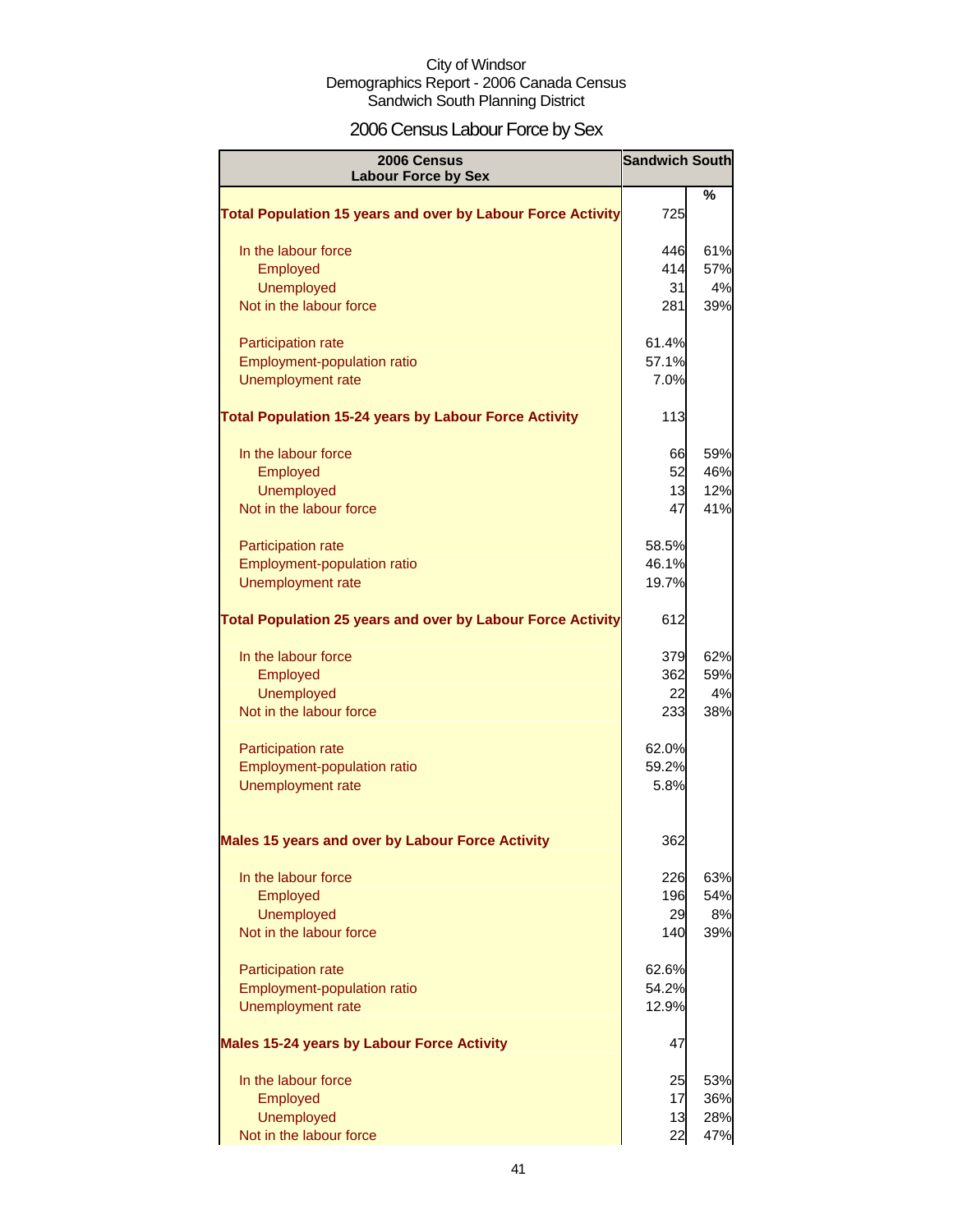| 2006 Census<br><b>Labour Force by Sex</b>           | <b>Sandwich South</b> |     |
|-----------------------------------------------------|-----------------------|-----|
|                                                     |                       | %   |
| Participation rate                                  | 53.3%                 |     |
| Employment-population ratio                         | 36.1%                 |     |
| Unemployment rate                                   | 52.1%                 |     |
|                                                     |                       |     |
| Males 25 years and over by Labour Force Activity    | 314                   |     |
| In the labour force                                 | 201                   | 64% |
| Employed                                            | 185                   | 59% |
| <b>Unemployed</b>                                   | 20                    | 6%  |
| Not in the labour force                             | 114                   | 36% |
| Participation rate                                  | 64.0%                 |     |
| Employment-population ratio                         | 58.9%                 |     |
| Unemployment rate                                   | 9.9%                  |     |
|                                                     |                       |     |
| Females 15 years and over by Labour Force Activity  | 364                   |     |
| In the labour force                                 | 219                   | 60% |
| Employed                                            | 218                   | 60% |
| <b>Unemployed</b>                                   | $\overline{2}$        | 1%  |
| Not in the labour force                             | 145                   | 40% |
|                                                     |                       |     |
| Participation rate                                  | 60.3%                 |     |
| Employment-population ratio                         | 60.0%                 |     |
| Unemployment rate                                   | 0.9%                  |     |
| <b>Females 15-24 years by Labour Force Activity</b> | 67                    |     |
| In the labour force                                 | 36                    | 54% |
| Employed                                            | 36                    | 54% |
| <b>Unemployed</b>                                   | 0                     | 0%  |
| Not in the labour force                             | 27                    | 40% |
| Participation rate                                  | 53.9%                 |     |
| Employment-population ratio                         | 53.9%                 |     |
| Unemployment rate                                   | 0.0%                  |     |
| Females 25 years and over by Labour Force Activity  | 302                   |     |
| In the labour force                                 | 184                   | 61% |
| Employed                                            | 182                   | 60% |
| <b>Unemployed</b>                                   | $\overline{2}$        | 1%  |
| Not in the labour force                             | 112                   | 37% |
| Participation rate                                  | 61.0%                 |     |
| Employment-population ratio                         | 60.4%                 |     |
| Unemployment rate                                   | 1.1%                  |     |
|                                                     |                       |     |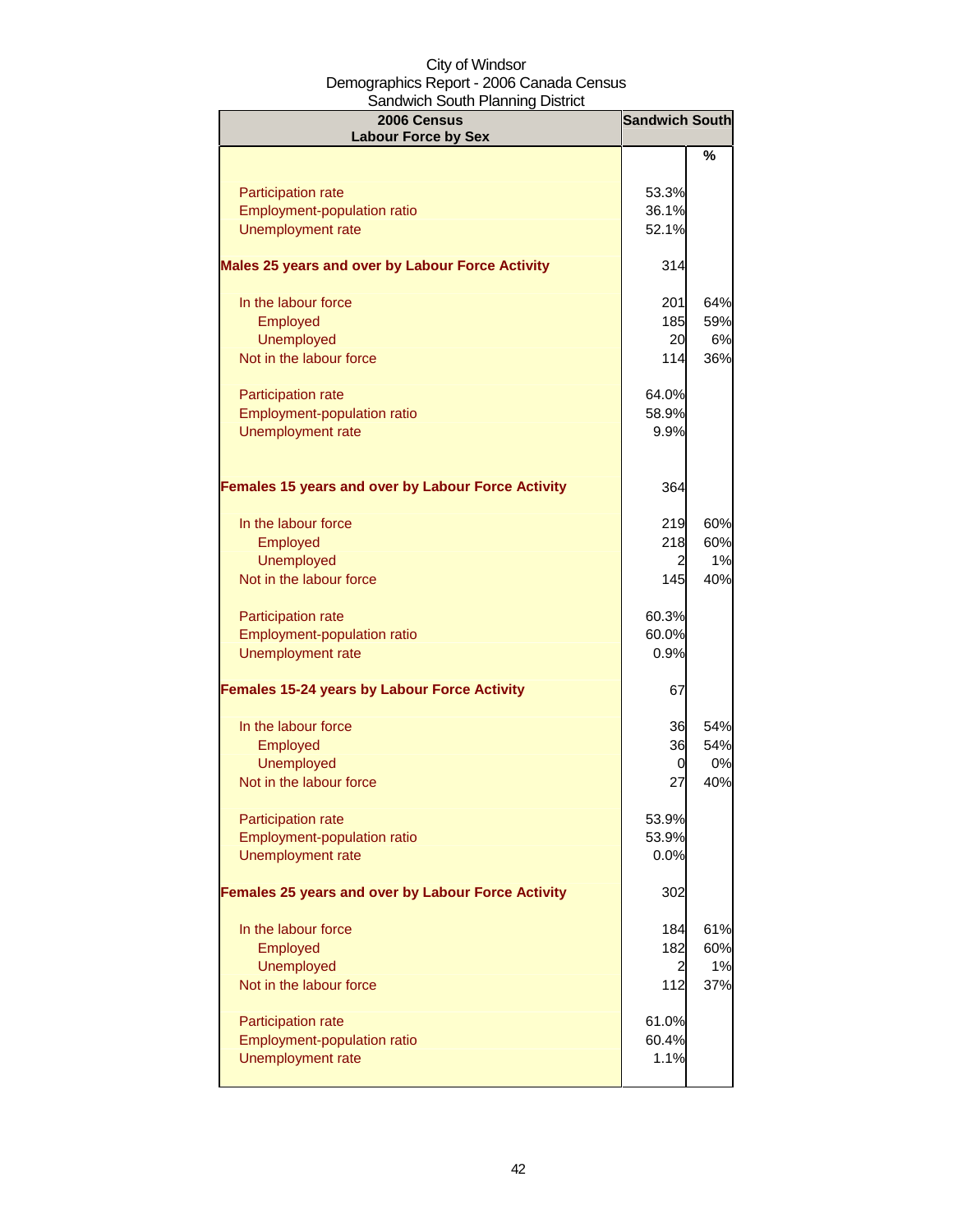# 2006 Census Presence of Children and Labour Force by Sex Comparison

| 2006 Census<br>Presence of Children and Labour Force by Sex Comparison                                          | <b>Sandwich South</b> |              |              |           |                       |           |
|-----------------------------------------------------------------------------------------------------------------|-----------------------|--------------|--------------|-----------|-----------------------|-----------|
|                                                                                                                 | <b>Total</b>          |              | <b>Males</b> |           | <b>Females</b>        |           |
|                                                                                                                 | Population            |              |              |           |                       |           |
| <b>Population 15 years and over in Private Households</b>                                                       | 732                   |              | 367          |           | 364                   |           |
| In the labour force                                                                                             |                       | 44661%       | 226          | 62%       | 219                   | 60%       |
| Employed                                                                                                        |                       | 41957%       | 197          | 54%       | 218                   | 60%       |
| Unemployed                                                                                                      | 30                    | 4%           | 29           | 8%        | $\overline{a}$        | 1%        |
| Not in the labour force                                                                                         |                       | 281 38%      | 140          | 38%       |                       | 140 38%   |
| Participation rate                                                                                              | 60.9%                 |              | 61.7%        |           | 60.3%                 |           |
| Employment-population ratio                                                                                     | 57.3%                 |              | 53.8%        |           | 60.0%                 |           |
| Unemployment rate                                                                                               | 6.8%                  |              | 12.9%        |           | 0.9%                  |           |
| Population 15 years and over in Private Households with No Children at<br><b>Home</b>                           | 481                   |              | 252          |           | 228                   |           |
|                                                                                                                 |                       |              |              |           |                       |           |
| In the labour force                                                                                             |                       | 229 48%      | 122          | 48%       |                       | 108 47%   |
| Employed<br><b>Unemployed</b>                                                                                   | 23                    | 21144%<br>5% | 98<br>23     | 39%<br>9% | 113<br>$\overline{0}$ | 49%<br>0% |
| Not in the labour force                                                                                         |                       | 25152%       | 130          | 52%       |                       | 120 53%   |
|                                                                                                                 |                       |              |              |           |                       |           |
| Participation rate                                                                                              | 47.7%                 |              | 48.3%        |           | 47.2%                 |           |
| Employment-population ratio                                                                                     | 43.9%                 |              | 39.1%        |           | 49.4%                 |           |
| Unemployment rate                                                                                               | 10.1%                 |              | 19.0%        |           | 0.0%                  |           |
| Population 15 years and over in Private Households with Children at<br><b>Home</b>                              | 245                   |              | 110          |           | 136                   |           |
| In the labour force                                                                                             |                       | 220 90%      | 104          | 94%       | $112$                 | 82%       |
| Employed                                                                                                        |                       | 20383%       | 99           | 90%       | 111                   | 81%       |
| <b>Unemployed</b>                                                                                               | 12                    | 5%           | 0            | 0%        | $\overline{a}$        | 2%        |
| Not in the labour force                                                                                         |                       | 30 12%       | 10           | 9%        | 24                    | 18%       |
| Participation rate                                                                                              | 89.7%                 |              | 94.5%        |           | 82.2%                 |           |
| <b>Employment-population ratio</b>                                                                              | 82.8%                 |              | 89.9%        |           | 81.4%                 |           |
| Unemployment rate                                                                                               | 5.5%                  |              | 0.0%         |           | 1.9%                  |           |
| Population 15 years and over in Private Households with Children under 6<br>years only                          | 24                    |              |              |           | 14                    |           |
| In the labour force                                                                                             |                       | 2396%        |              | 4 100%    |                       | 29%       |
| Employed                                                                                                        |                       | 2396%        |              | 4 100%    |                       | 14 100%   |
| <b>Unemployed</b>                                                                                               | 0                     | 0%           | 0            | 0%        | $\overline{0}$        | 0%        |
| Not in the labour force                                                                                         | 0                     | 0%           | <sup>o</sup> | 0%        | 0                     | 0%        |
| Participation rate                                                                                              | 95.7%                 |              | 100.0%       |           | 29.3%                 |           |
| Employment-population ratio                                                                                     | 95.7%                 |              | 100.0%       |           | 100.0%                |           |
| Unemployment rate                                                                                               | 0.0%                  |              | 0.0%         |           | 0.0%                  |           |
| Population 15 years and over in Private Households with Children under 6<br>years and Children 6 years and over | 27                    |              | 15           |           | 10                    |           |
| In the labour force                                                                                             |                       | 1555%        |              | 10 67%    | 0                     | 0%        |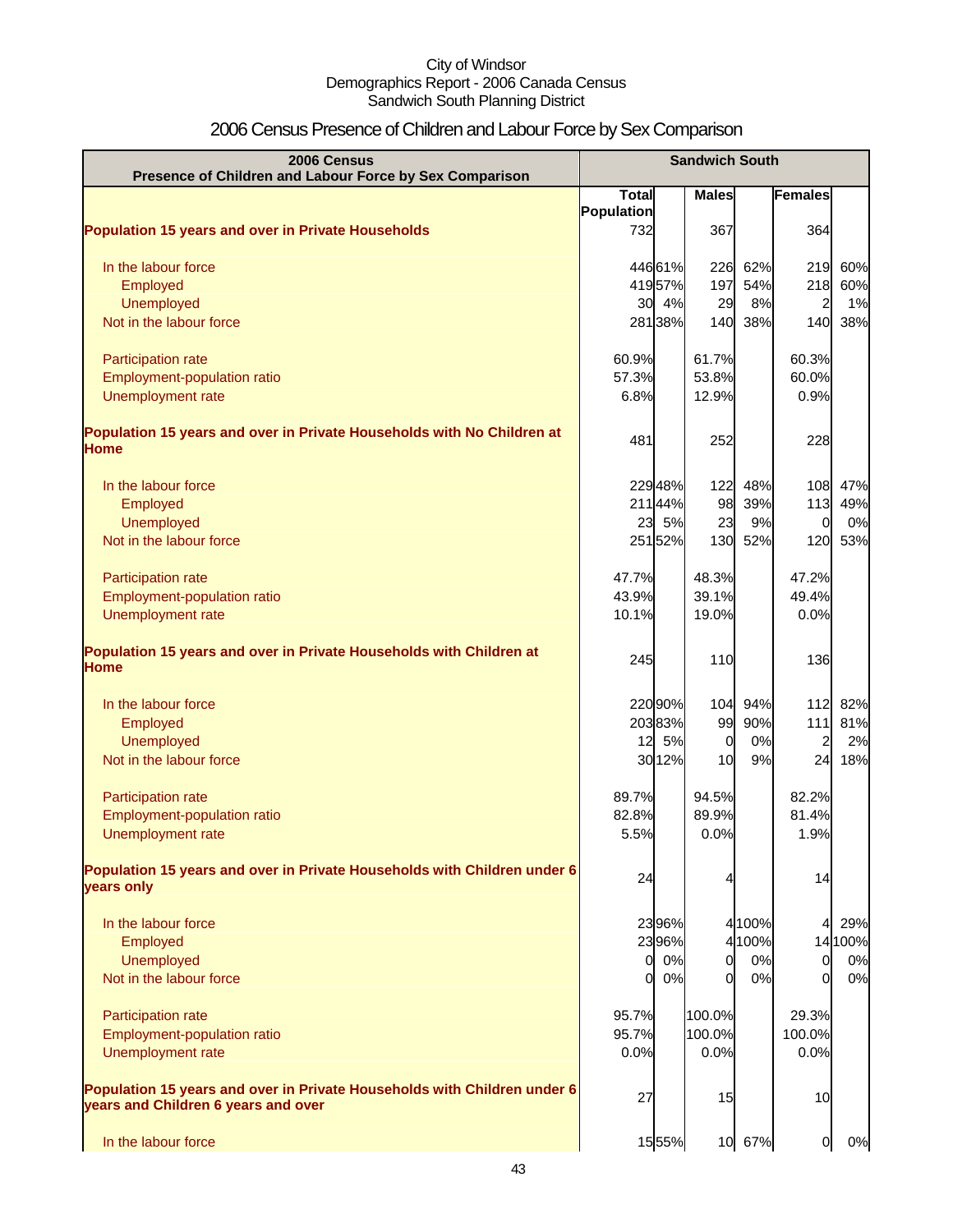| 2006 Census                                                              | <b>Sandwich South</b> |         |              |     |                |         |
|--------------------------------------------------------------------------|-----------------------|---------|--------------|-----|----------------|---------|
| Presence of Children and Labour Force by Sex Comparison                  |                       |         |              |     |                |         |
|                                                                          | Totall                |         | <b>Males</b> |     | <b>Females</b> |         |
|                                                                          | Population            |         |              |     |                |         |
| Employed                                                                 |                       | 1763%   | 12           | 81% |                | 10 100% |
| <b>Unemployed</b>                                                        | ΩI                    | 0%      | $\Omega$     | 0%  | <sub>0</sub>   | 0%      |
| Not in the labour force                                                  | ΩI                    | 0%      | ∩            | 0%  | $\Omega$       | 0%      |
|                                                                          |                       |         |              |     |                |         |
| Participation rate                                                       | 55.4%                 |         | 66.7%        |     | 0.0%           |         |
| Employment-population ratio                                              | 63.1%                 |         | 80.5%        |     | 100.0%         |         |
| Unemployment rate                                                        | 0.0%                  |         | 0.0%         |     |                |         |
|                                                                          |                       |         |              |     |                |         |
| Population 15 years and over in Private Households with Children 6 years | 200                   |         | 95           |     |                |         |
| and over only                                                            |                       |         |              |     | 106            |         |
|                                                                          |                       |         |              |     |                |         |
| In the labour force                                                      |                       | 17587%  | 83           | 88% | 91             | 87%     |
| Employed                                                                 |                       | 16381%  | 78           | 83% | 90             | 86%     |
| <b>Unemployed</b>                                                        |                       | 1%      | $\Omega$     | 0%  | 2              | 2%      |
| Not in the labour force                                                  |                       | 24 1 2% | 12           | 13% | 19             | 18%     |
|                                                                          |                       |         |              |     |                |         |
| Participation rate                                                       | 87.4%                 |         | 88.3%        |     | 86.6%          |         |
| Employment-population ratio                                              | 81.4%                 |         | 83.0%        |     | 85.6%          |         |
| Unemployment rate                                                        | 1.2%                  |         | 0.0%         |     | 2.3%           |         |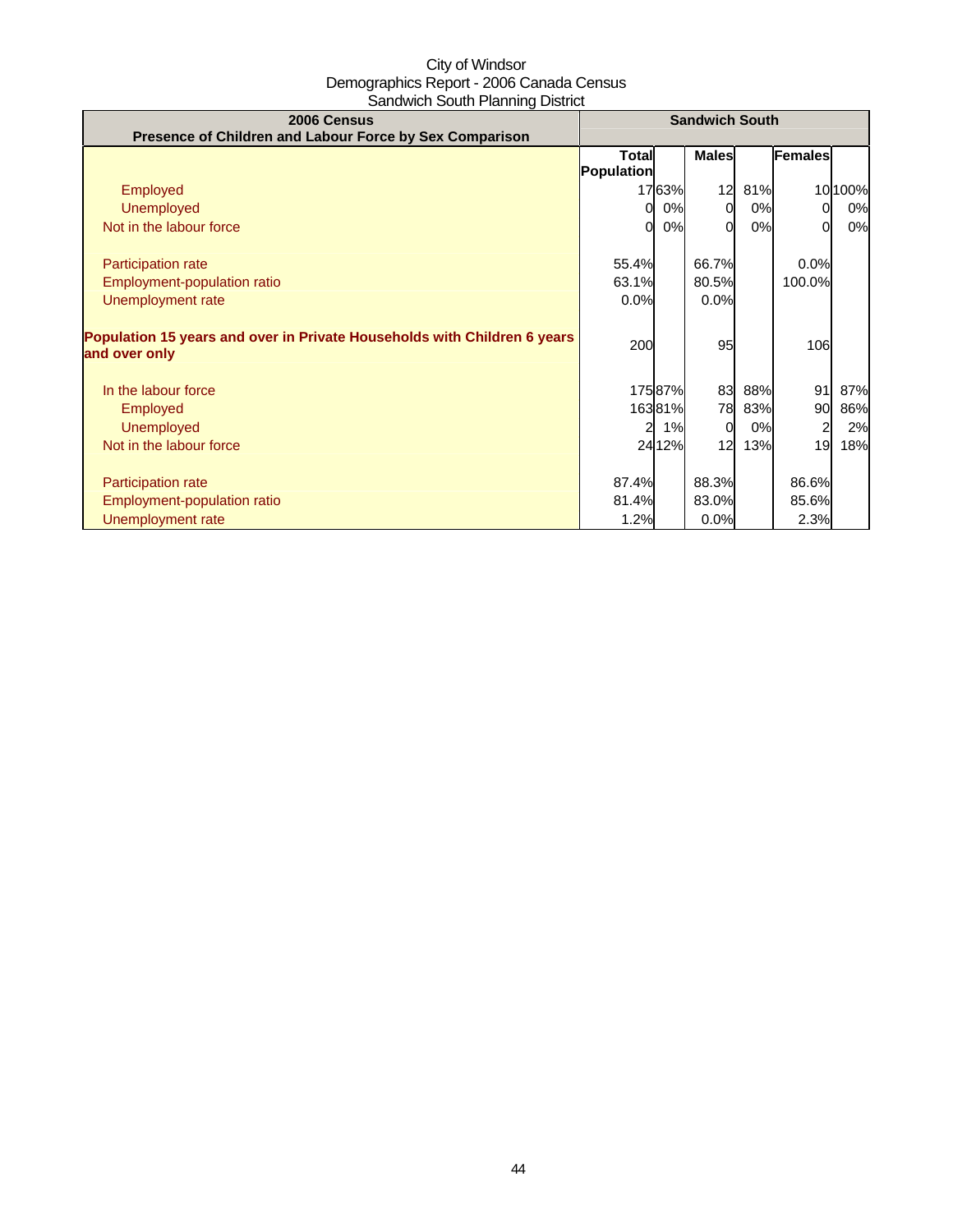# 2006 Census Presence of Children and Labour Force by Sex

| %<br><b>Population 15 years and over in Private Households</b><br>732<br>In the labour force<br>61%<br>446<br>419<br>57%<br>Employed<br>Unemployed<br>30<br>4%<br>Not in the labour force<br>281<br>38%<br>Participation rate<br>60.9%<br>Employment-population ratio<br>57.3%<br>Unemployment rate<br>6.8%<br>Population 15 years and over in Private Households with No Children at Home<br>481<br>48%<br>In the labour force<br>229<br>44%<br>211<br>Employed<br>Unemployed<br>23<br>Not in the labour force<br>251<br>Participation rate<br>47.7%<br>Employment-population ratio<br>43.9%<br>Unemployment rate<br>10.1%<br>245<br>Population 15 years and over in Private Households with Children at Home<br>220<br>In the labour force<br>203<br>Employed<br>Unemployed<br>12<br>30<br>Not in the labour force<br>89.7%<br>Participation rate<br>Employment-population ratio<br>82.8%<br>Unemployment rate<br>5.5%<br>24<br>23<br>96%<br>In the labour force<br>23<br>96%<br>Employed<br>Unemployed<br>0%<br>0<br>Not in the labour force<br>Participation rate<br>95.7%<br>Employment-population ratio<br>95.7%<br>Unemployment rate<br>0.0%<br>Population 15 years and over in Private Households with Children under 6 years and Children 6 years<br>27<br>and over<br>In the labour force<br>15<br>55%<br>17<br>63%<br>Employed<br>Unemployed<br>0%<br>0<br>Not in the labour force<br>0% | 2006 Census<br>Presence of Children and Labour Force by Sex                         | <b>Sandwich</b><br><b>South</b> |     |
|-----------------------------------------------------------------------------------------------------------------------------------------------------------------------------------------------------------------------------------------------------------------------------------------------------------------------------------------------------------------------------------------------------------------------------------------------------------------------------------------------------------------------------------------------------------------------------------------------------------------------------------------------------------------------------------------------------------------------------------------------------------------------------------------------------------------------------------------------------------------------------------------------------------------------------------------------------------------------------------------------------------------------------------------------------------------------------------------------------------------------------------------------------------------------------------------------------------------------------------------------------------------------------------------------------------------------------------------------------------------------------------------------------|-------------------------------------------------------------------------------------|---------------------------------|-----|
|                                                                                                                                                                                                                                                                                                                                                                                                                                                                                                                                                                                                                                                                                                                                                                                                                                                                                                                                                                                                                                                                                                                                                                                                                                                                                                                                                                                                     |                                                                                     |                                 |     |
|                                                                                                                                                                                                                                                                                                                                                                                                                                                                                                                                                                                                                                                                                                                                                                                                                                                                                                                                                                                                                                                                                                                                                                                                                                                                                                                                                                                                     |                                                                                     |                                 |     |
|                                                                                                                                                                                                                                                                                                                                                                                                                                                                                                                                                                                                                                                                                                                                                                                                                                                                                                                                                                                                                                                                                                                                                                                                                                                                                                                                                                                                     |                                                                                     |                                 |     |
|                                                                                                                                                                                                                                                                                                                                                                                                                                                                                                                                                                                                                                                                                                                                                                                                                                                                                                                                                                                                                                                                                                                                                                                                                                                                                                                                                                                                     |                                                                                     |                                 |     |
|                                                                                                                                                                                                                                                                                                                                                                                                                                                                                                                                                                                                                                                                                                                                                                                                                                                                                                                                                                                                                                                                                                                                                                                                                                                                                                                                                                                                     |                                                                                     |                                 |     |
|                                                                                                                                                                                                                                                                                                                                                                                                                                                                                                                                                                                                                                                                                                                                                                                                                                                                                                                                                                                                                                                                                                                                                                                                                                                                                                                                                                                                     |                                                                                     |                                 |     |
|                                                                                                                                                                                                                                                                                                                                                                                                                                                                                                                                                                                                                                                                                                                                                                                                                                                                                                                                                                                                                                                                                                                                                                                                                                                                                                                                                                                                     |                                                                                     |                                 |     |
|                                                                                                                                                                                                                                                                                                                                                                                                                                                                                                                                                                                                                                                                                                                                                                                                                                                                                                                                                                                                                                                                                                                                                                                                                                                                                                                                                                                                     |                                                                                     |                                 |     |
|                                                                                                                                                                                                                                                                                                                                                                                                                                                                                                                                                                                                                                                                                                                                                                                                                                                                                                                                                                                                                                                                                                                                                                                                                                                                                                                                                                                                     |                                                                                     |                                 |     |
|                                                                                                                                                                                                                                                                                                                                                                                                                                                                                                                                                                                                                                                                                                                                                                                                                                                                                                                                                                                                                                                                                                                                                                                                                                                                                                                                                                                                     |                                                                                     |                                 |     |
|                                                                                                                                                                                                                                                                                                                                                                                                                                                                                                                                                                                                                                                                                                                                                                                                                                                                                                                                                                                                                                                                                                                                                                                                                                                                                                                                                                                                     |                                                                                     |                                 |     |
|                                                                                                                                                                                                                                                                                                                                                                                                                                                                                                                                                                                                                                                                                                                                                                                                                                                                                                                                                                                                                                                                                                                                                                                                                                                                                                                                                                                                     |                                                                                     |                                 |     |
|                                                                                                                                                                                                                                                                                                                                                                                                                                                                                                                                                                                                                                                                                                                                                                                                                                                                                                                                                                                                                                                                                                                                                                                                                                                                                                                                                                                                     |                                                                                     |                                 | 5%  |
|                                                                                                                                                                                                                                                                                                                                                                                                                                                                                                                                                                                                                                                                                                                                                                                                                                                                                                                                                                                                                                                                                                                                                                                                                                                                                                                                                                                                     |                                                                                     |                                 | 52% |
|                                                                                                                                                                                                                                                                                                                                                                                                                                                                                                                                                                                                                                                                                                                                                                                                                                                                                                                                                                                                                                                                                                                                                                                                                                                                                                                                                                                                     |                                                                                     |                                 |     |
|                                                                                                                                                                                                                                                                                                                                                                                                                                                                                                                                                                                                                                                                                                                                                                                                                                                                                                                                                                                                                                                                                                                                                                                                                                                                                                                                                                                                     |                                                                                     |                                 |     |
|                                                                                                                                                                                                                                                                                                                                                                                                                                                                                                                                                                                                                                                                                                                                                                                                                                                                                                                                                                                                                                                                                                                                                                                                                                                                                                                                                                                                     |                                                                                     |                                 |     |
|                                                                                                                                                                                                                                                                                                                                                                                                                                                                                                                                                                                                                                                                                                                                                                                                                                                                                                                                                                                                                                                                                                                                                                                                                                                                                                                                                                                                     |                                                                                     |                                 |     |
|                                                                                                                                                                                                                                                                                                                                                                                                                                                                                                                                                                                                                                                                                                                                                                                                                                                                                                                                                                                                                                                                                                                                                                                                                                                                                                                                                                                                     |                                                                                     |                                 |     |
|                                                                                                                                                                                                                                                                                                                                                                                                                                                                                                                                                                                                                                                                                                                                                                                                                                                                                                                                                                                                                                                                                                                                                                                                                                                                                                                                                                                                     |                                                                                     |                                 | 90% |
|                                                                                                                                                                                                                                                                                                                                                                                                                                                                                                                                                                                                                                                                                                                                                                                                                                                                                                                                                                                                                                                                                                                                                                                                                                                                                                                                                                                                     |                                                                                     |                                 | 83% |
|                                                                                                                                                                                                                                                                                                                                                                                                                                                                                                                                                                                                                                                                                                                                                                                                                                                                                                                                                                                                                                                                                                                                                                                                                                                                                                                                                                                                     |                                                                                     |                                 | 5%  |
|                                                                                                                                                                                                                                                                                                                                                                                                                                                                                                                                                                                                                                                                                                                                                                                                                                                                                                                                                                                                                                                                                                                                                                                                                                                                                                                                                                                                     |                                                                                     |                                 | 12% |
|                                                                                                                                                                                                                                                                                                                                                                                                                                                                                                                                                                                                                                                                                                                                                                                                                                                                                                                                                                                                                                                                                                                                                                                                                                                                                                                                                                                                     |                                                                                     |                                 |     |
|                                                                                                                                                                                                                                                                                                                                                                                                                                                                                                                                                                                                                                                                                                                                                                                                                                                                                                                                                                                                                                                                                                                                                                                                                                                                                                                                                                                                     |                                                                                     |                                 |     |
|                                                                                                                                                                                                                                                                                                                                                                                                                                                                                                                                                                                                                                                                                                                                                                                                                                                                                                                                                                                                                                                                                                                                                                                                                                                                                                                                                                                                     |                                                                                     |                                 |     |
|                                                                                                                                                                                                                                                                                                                                                                                                                                                                                                                                                                                                                                                                                                                                                                                                                                                                                                                                                                                                                                                                                                                                                                                                                                                                                                                                                                                                     | Population 15 years and over in Private Households with Children under 6 years only |                                 |     |
|                                                                                                                                                                                                                                                                                                                                                                                                                                                                                                                                                                                                                                                                                                                                                                                                                                                                                                                                                                                                                                                                                                                                                                                                                                                                                                                                                                                                     |                                                                                     |                                 |     |
|                                                                                                                                                                                                                                                                                                                                                                                                                                                                                                                                                                                                                                                                                                                                                                                                                                                                                                                                                                                                                                                                                                                                                                                                                                                                                                                                                                                                     |                                                                                     |                                 |     |
|                                                                                                                                                                                                                                                                                                                                                                                                                                                                                                                                                                                                                                                                                                                                                                                                                                                                                                                                                                                                                                                                                                                                                                                                                                                                                                                                                                                                     |                                                                                     |                                 |     |
|                                                                                                                                                                                                                                                                                                                                                                                                                                                                                                                                                                                                                                                                                                                                                                                                                                                                                                                                                                                                                                                                                                                                                                                                                                                                                                                                                                                                     |                                                                                     |                                 | 0%  |
|                                                                                                                                                                                                                                                                                                                                                                                                                                                                                                                                                                                                                                                                                                                                                                                                                                                                                                                                                                                                                                                                                                                                                                                                                                                                                                                                                                                                     |                                                                                     |                                 |     |
|                                                                                                                                                                                                                                                                                                                                                                                                                                                                                                                                                                                                                                                                                                                                                                                                                                                                                                                                                                                                                                                                                                                                                                                                                                                                                                                                                                                                     |                                                                                     |                                 |     |
|                                                                                                                                                                                                                                                                                                                                                                                                                                                                                                                                                                                                                                                                                                                                                                                                                                                                                                                                                                                                                                                                                                                                                                                                                                                                                                                                                                                                     |                                                                                     |                                 |     |
|                                                                                                                                                                                                                                                                                                                                                                                                                                                                                                                                                                                                                                                                                                                                                                                                                                                                                                                                                                                                                                                                                                                                                                                                                                                                                                                                                                                                     |                                                                                     |                                 |     |
|                                                                                                                                                                                                                                                                                                                                                                                                                                                                                                                                                                                                                                                                                                                                                                                                                                                                                                                                                                                                                                                                                                                                                                                                                                                                                                                                                                                                     |                                                                                     |                                 |     |
|                                                                                                                                                                                                                                                                                                                                                                                                                                                                                                                                                                                                                                                                                                                                                                                                                                                                                                                                                                                                                                                                                                                                                                                                                                                                                                                                                                                                     |                                                                                     |                                 |     |
|                                                                                                                                                                                                                                                                                                                                                                                                                                                                                                                                                                                                                                                                                                                                                                                                                                                                                                                                                                                                                                                                                                                                                                                                                                                                                                                                                                                                     |                                                                                     |                                 |     |
|                                                                                                                                                                                                                                                                                                                                                                                                                                                                                                                                                                                                                                                                                                                                                                                                                                                                                                                                                                                                                                                                                                                                                                                                                                                                                                                                                                                                     |                                                                                     |                                 |     |
|                                                                                                                                                                                                                                                                                                                                                                                                                                                                                                                                                                                                                                                                                                                                                                                                                                                                                                                                                                                                                                                                                                                                                                                                                                                                                                                                                                                                     |                                                                                     |                                 |     |
|                                                                                                                                                                                                                                                                                                                                                                                                                                                                                                                                                                                                                                                                                                                                                                                                                                                                                                                                                                                                                                                                                                                                                                                                                                                                                                                                                                                                     |                                                                                     |                                 |     |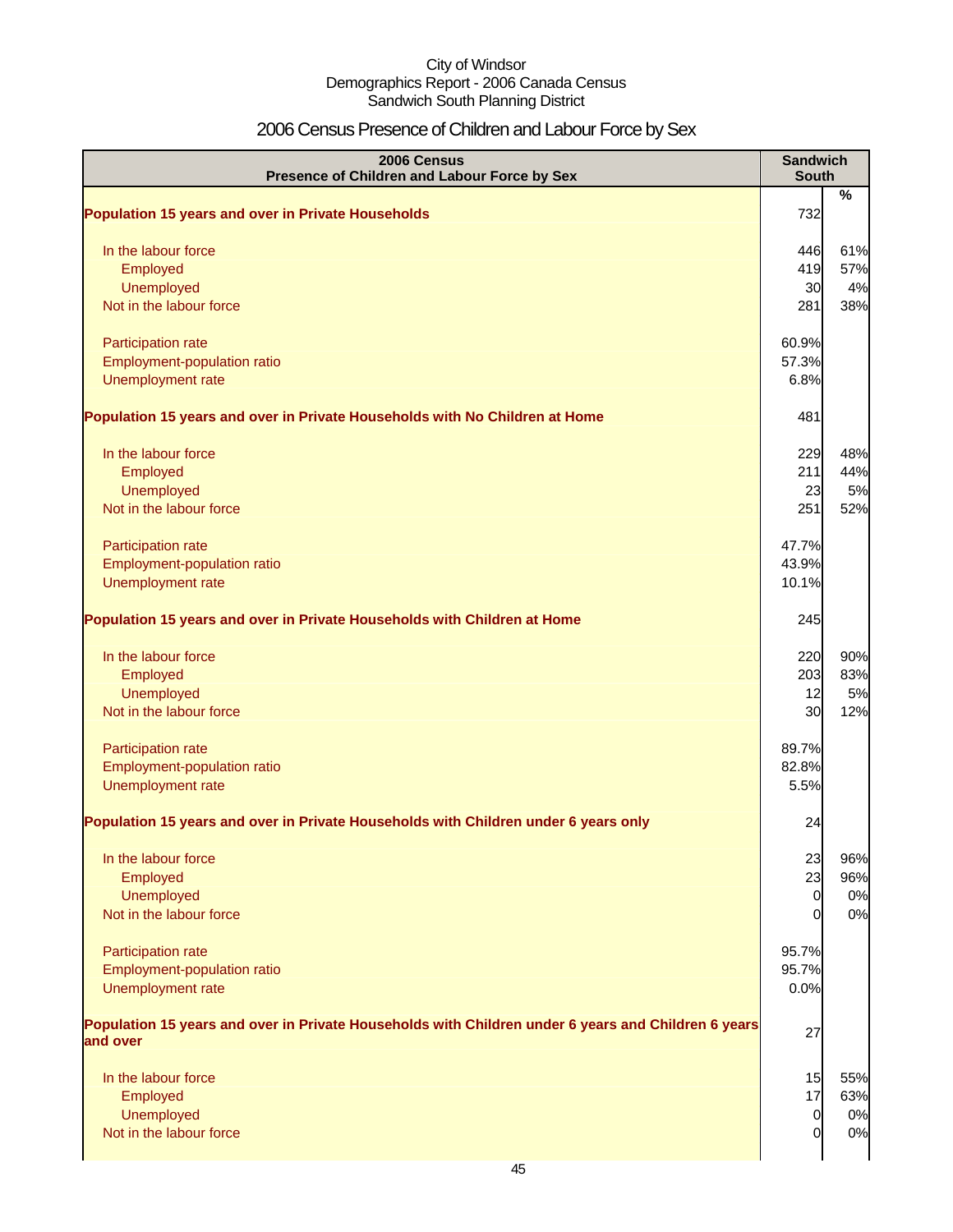| 2006 Census<br>Presence of Children and Labour Force by Sex                            | <b>Sandwich</b><br><b>South</b> |           |
|----------------------------------------------------------------------------------------|---------------------------------|-----------|
| Participation rate                                                                     | 55.4%                           | $\%$      |
| <b>Employment-population ratio</b>                                                     | 63.1%                           |           |
| Unemployment rate                                                                      | 0.0%                            |           |
| Population 15 years and over in Private Households with Children 6 years and over only | 200                             |           |
| In the labour force                                                                    | 175                             | 87%       |
| Employed                                                                               | 163                             | 81%       |
| <b>Unemployed</b><br>Not in the labour force                                           | $\overline{a}$<br>24            | 1%<br>12% |
|                                                                                        |                                 |           |
| Participation rate                                                                     | 87.4%                           |           |
| Employment-population ratio                                                            | 81.4%                           |           |
| Unemployment rate                                                                      | 1.2%                            |           |
| <b>Males 15 years and over in Private Households</b>                                   | 367                             |           |
| In the labour force                                                                    | 226                             | 62%       |
| Employed                                                                               | 197                             | 54%       |
| <b>Unemployed</b>                                                                      | 29                              | 8%        |
| Not in the labour force                                                                | 140                             | 38%       |
| Participation rate                                                                     | 61.7%                           |           |
| Employment-population ratio                                                            | 53.8%                           |           |
| Unemployment rate                                                                      | 12.9%                           |           |
| Males 15 years and over in Private Households with no children at home                 | 252                             |           |
| In the labour force                                                                    | 122                             | 48%       |
| Employed                                                                               | 98                              | 39%       |
| <b>Unemployed</b>                                                                      | 23                              | 9%        |
| Not in the labour force                                                                | 130                             | 52%       |
| <b>Participation rate</b>                                                              | 48.3%                           |           |
| <b>Employment-population ratio</b>                                                     | 39.1%                           |           |
| Unemployment rate                                                                      | 19.0%                           |           |
| Males 15 years and over in Private Households with children at home                    | 110                             |           |
| In the labour force                                                                    | 104                             | 94%       |
| Employed                                                                               | 99                              | 90%       |
| <b>Unemployed</b>                                                                      | $\overline{0}$                  | 0%        |
| Not in the labour force                                                                | 10                              | 9%        |
| Participation rate                                                                     | 94.5%                           |           |
| Employment-population ratio                                                            | 89.9%                           |           |
| Unemployment rate                                                                      | 0.0%                            |           |
| Males 15 years and over in Private Households with children under 6 years only         | 4                               |           |
| In the labour force                                                                    | 4                               | 100%      |
| Employed<br><b>Unemployed</b>                                                          | 4<br><sub>0</sub>               | 100%      |
|                                                                                        |                                 | 0%        |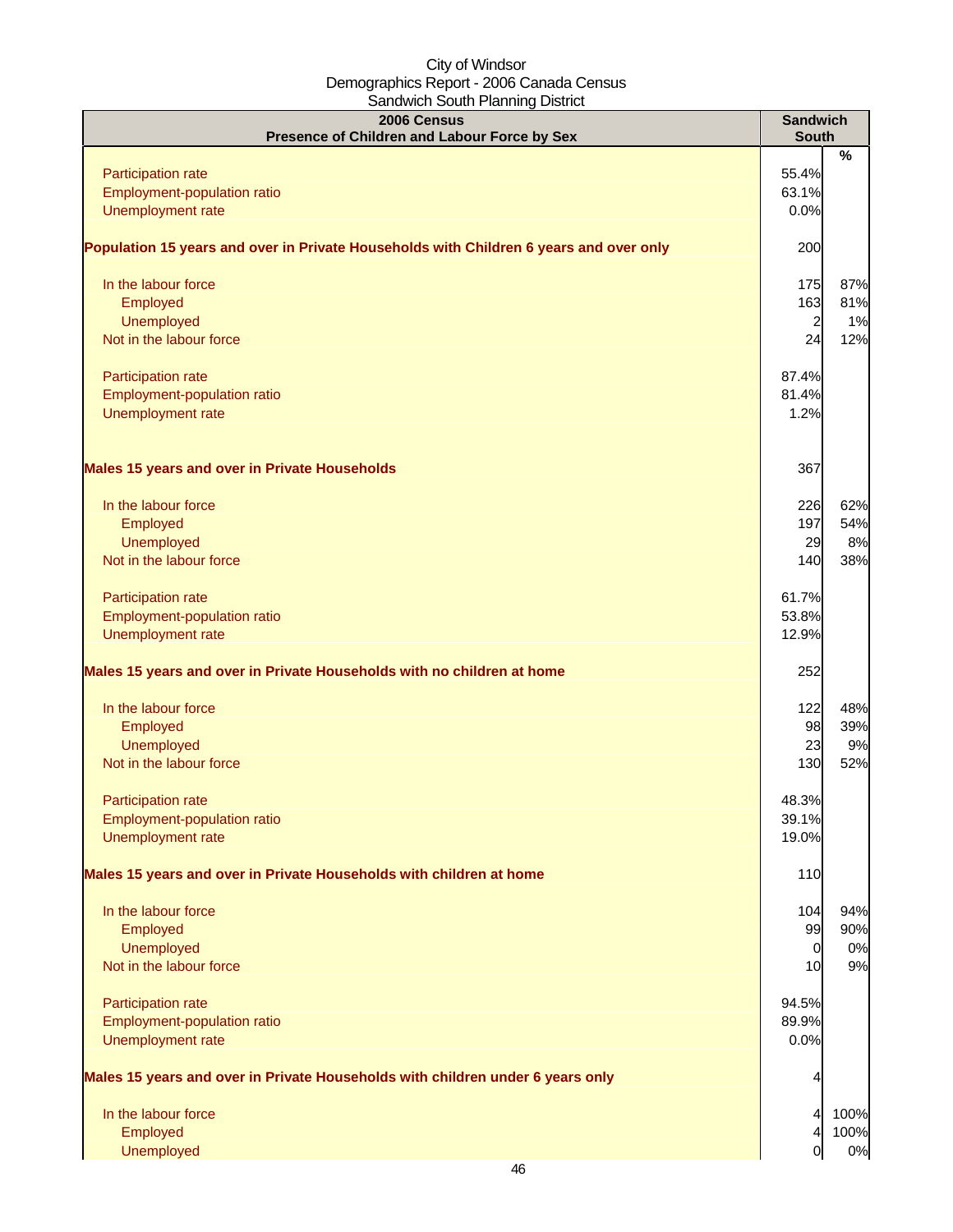| 2006 Census<br>Presence of Children and Labour Force by Sex                                                | <b>Sandwich</b><br><b>South</b> |         |
|------------------------------------------------------------------------------------------------------------|---------------------------------|---------|
| Not in the labour force                                                                                    | 0                               | %<br>0% |
|                                                                                                            |                                 |         |
| Participation rate                                                                                         | 100.0%                          |         |
| Employment-population ratio                                                                                | 100.0%                          |         |
| Unemployment rate                                                                                          | 0.0%                            |         |
| Males 15 years and over in Private Households with children under 6 years and children 6 years and<br>over | 15                              |         |
| In the labour force                                                                                        | 10                              | 67%     |
| Employed                                                                                                   | 12                              | 81%     |
| Unemployed                                                                                                 | 0                               | 0%      |
| Not in the labour force                                                                                    | $\Omega$                        | 0%      |
| Participation rate                                                                                         | 66.7%                           |         |
| Employment-population ratio                                                                                | 80.5%                           |         |
| Unemployment rate                                                                                          | 0.0%                            |         |
| Males 15 years and over in Private Households with children 6 years and over only                          | 95                              |         |
| In the labour force                                                                                        | 83                              | 88%     |
| Employed                                                                                                   | 78                              | 83%     |
| Unemployed                                                                                                 | $\overline{0}$                  | 0%      |
| Not in the labour force                                                                                    | 12                              | 13%     |
| Participation rate                                                                                         | 88.3%                           |         |
| Employment-population ratio                                                                                | 83.0%                           |         |
| Unemployment rate                                                                                          | 0.0%                            |         |
| Females 15 years and over in Private Households                                                            | 364                             |         |
|                                                                                                            |                                 |         |
| In the labour force                                                                                        | 219                             | 60%     |
| Employed                                                                                                   | 218                             | 60%     |
| Unemployed                                                                                                 | $\overline{2}$                  | 1%      |
| Not in the labour force                                                                                    | 140                             | 38%     |
| Participation rate                                                                                         | 60.3%                           |         |
| Employment-population ratio                                                                                | 60.0%                           |         |
| Unemployment rate                                                                                          | 0.9%                            |         |
| Females 15 years and over in Private Households with No Children at Home                                   | 228                             |         |
| In the labour force                                                                                        | 108                             | 47%     |
| Employed                                                                                                   | 113                             | 49%     |
| Unemployed                                                                                                 | 0                               | 0%      |
| Not in the labour force                                                                                    | 120                             | 53%     |
| Participation rate                                                                                         | 47.2%                           |         |
| Employment-population ratio                                                                                | 49.4%                           |         |
| Unemployment rate                                                                                          | 0.0%                            |         |
| Females 15 years and over in Private Households with Children at Home                                      | 136                             |         |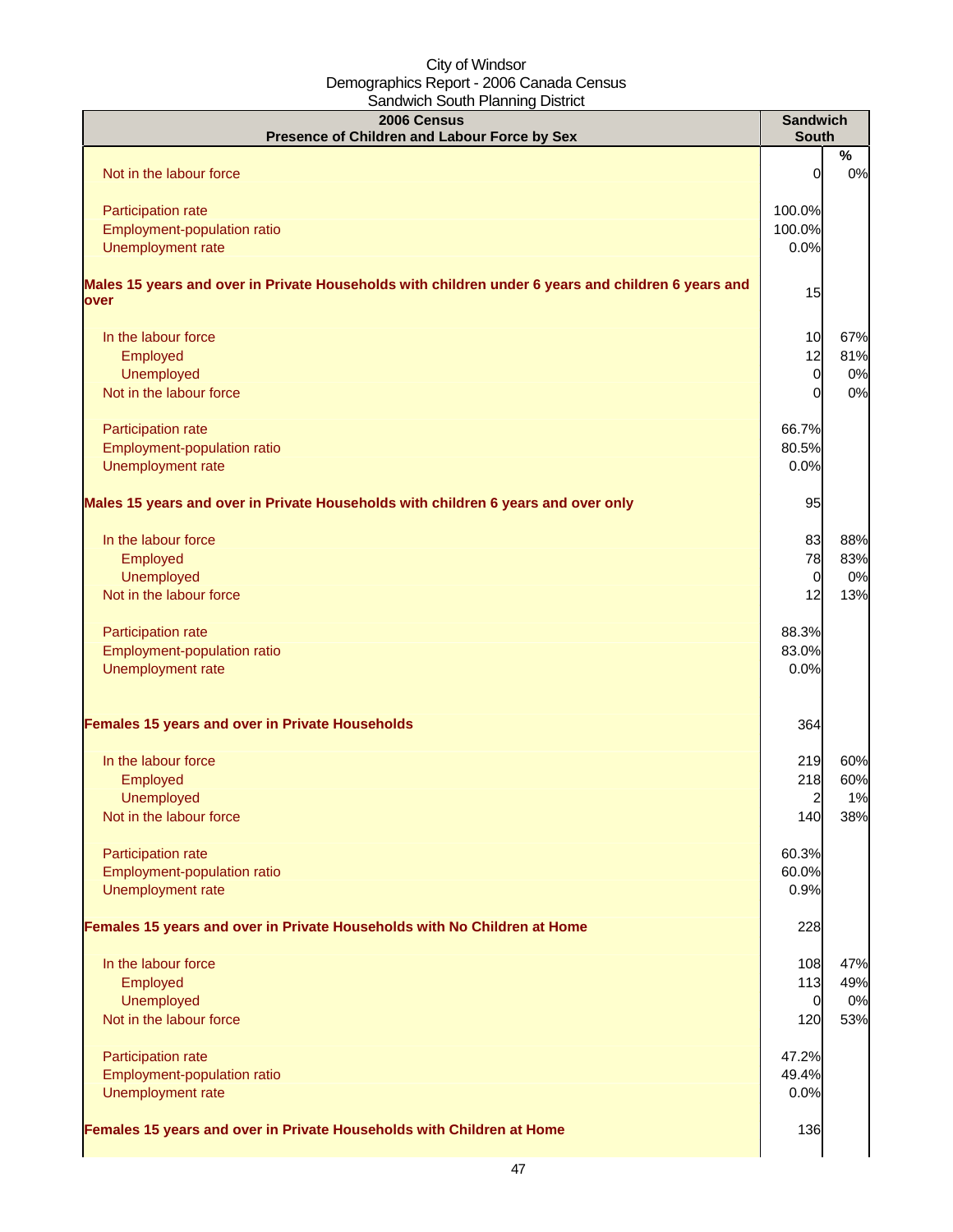| 2006 Census<br>Presence of Children and Labour Force by Sex                                                  | <b>Sandwich</b><br><b>South</b> |      |
|--------------------------------------------------------------------------------------------------------------|---------------------------------|------|
|                                                                                                              |                                 | $\%$ |
| In the labour force                                                                                          | 112                             | 82%  |
| Employed                                                                                                     | $111$                           | 81%  |
| <b>Unemployed</b>                                                                                            | $\overline{a}$                  | 2%   |
| Not in the labour force                                                                                      | 24                              | 18%  |
| Participation rate                                                                                           | 82.2%                           |      |
| Employment-population ratio                                                                                  | 81.4%                           |      |
| Unemployment rate                                                                                            | 1.9%                            |      |
| Females 15 years and over in Private Households with Children under 6 years only                             | 14                              |      |
| In the labour force                                                                                          | 4                               | 29%  |
| Employed                                                                                                     | 14                              | 100% |
| Unemployed                                                                                                   | $\overline{0}$                  | 0%   |
| Not in the labour force                                                                                      | 0                               | 0%   |
| Participation rate                                                                                           | 29.3%                           |      |
| Employment-population ratio                                                                                  | 100.0%                          |      |
| Unemployment rate                                                                                            | 0.0%                            |      |
| Females 15 years and over in Private Households with Children under 6 years and Children 6 years<br>and over | 10                              |      |
| In the labour force                                                                                          | 0                               | 0%   |
| Employed                                                                                                     | 10                              | 100% |
| <b>Unemployed</b>                                                                                            | 0                               | 0%   |
| Not in the labour force                                                                                      | 0                               | 0%   |
| Participation rate                                                                                           | 0.0%                            |      |
| Employment-population ratio                                                                                  | 100.0%                          |      |
| Unemployment rate                                                                                            |                                 |      |
| Females 15 years and over in Private Households with Children 6 years and over only                          | 106                             |      |
| In the labour force                                                                                          | 91                              | 87%  |
| Employed                                                                                                     | 90                              | 86%  |
| <b>Unemployed</b>                                                                                            | $\overline{a}$                  | 2%   |
| Not in the labour force                                                                                      | 19                              | 18%  |
| Participation rate                                                                                           | 86.6%                           |      |
| Employment-population ratio                                                                                  | 85.6%                           |      |
| Unemployment rate                                                                                            | 2.3%                            |      |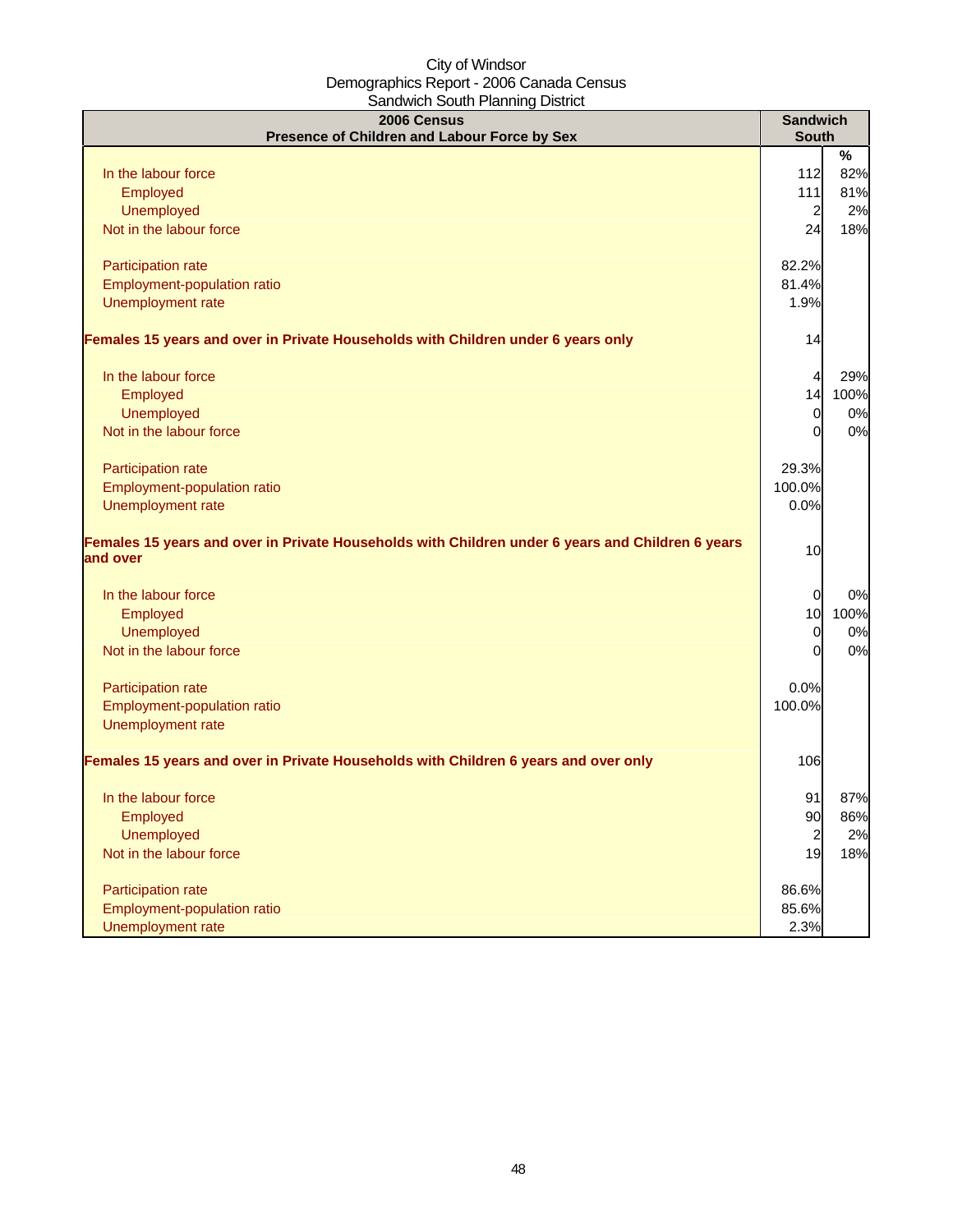# 2006 Census Labour Force by Industry and Sex Comparison

| 2006 Census<br><b>Labour Force by Industry and Sex</b><br><b>Comparison</b>    |                                                                                                                                                             |                         | <b>Sandwich South</b>                                                                                                                                                   |                |                                                                                                                                                                        |                               |
|--------------------------------------------------------------------------------|-------------------------------------------------------------------------------------------------------------------------------------------------------------|-------------------------|-------------------------------------------------------------------------------------------------------------------------------------------------------------------------|----------------|------------------------------------------------------------------------------------------------------------------------------------------------------------------------|-------------------------------|
|                                                                                | <b>Total</b>                                                                                                                                                | $\frac{0}{0}$           | <b>Males</b>                                                                                                                                                            | $\frac{0}{0}$  | <b>Females</b>                                                                                                                                                         | %                             |
|                                                                                | Labour<br><b>Force</b>                                                                                                                                      |                         |                                                                                                                                                                         |                |                                                                                                                                                                        |                               |
| <b>Total Labour Force 15 years and</b><br>over by Industry*                    | 446                                                                                                                                                         |                         | 225                                                                                                                                                                     |                | 219                                                                                                                                                                    |                               |
| <b>Top 5 Industries</b>                                                        | 31-33 Manufacturing<br>44-45 Retail trade<br>62 Health care and<br>social assistance<br>11 Agriculture, forestry,<br>fishing and hunting<br>23 Construction | 34%<br>11%<br>10%<br>8% | 31-33 Manufacturing<br>23 Construction 45%<br>44-45 Retail trade 12%<br>53 Real estate and<br>rental and leasing<br>8% 11 Agriculture, forestry,<br>fishing and hunting | 9%<br>7%<br>7% | 31-33 Manufacturing<br>62 Health care and<br>social assistance<br>44-45 Retail trade<br>61 Educational<br>services<br>11 Agriculture, forestry,<br>fishing and hunting | 23%<br>18%<br>14%<br>9%<br>8% |
| <b>All industries</b>                                                          |                                                                                                                                                             | 445 100%                |                                                                                                                                                                         | 22198%         |                                                                                                                                                                        | 218 100%                      |
| 11 Agriculture, forestry, fishing<br>and hunting                               | 35                                                                                                                                                          | 8%                      |                                                                                                                                                                         | 15 7%          | 20                                                                                                                                                                     | 9%                            |
| 21 Mining and oil and gas<br>extraction                                        | $\overline{0}$                                                                                                                                              | 0%                      | 01                                                                                                                                                                      | 0%             | 0                                                                                                                                                                      | 0%                            |
| <b>22 Utilities</b>                                                            | 2                                                                                                                                                           | 0%                      | 2                                                                                                                                                                       | 1%             | 0                                                                                                                                                                      | 0%                            |
| 23 Construction                                                                | 35                                                                                                                                                          | 8%                      |                                                                                                                                                                         | 25 11%         | 10                                                                                                                                                                     | 5%                            |
| 31-33 Manufacturing                                                            | 149                                                                                                                                                         | 33%                     |                                                                                                                                                                         | 9542%          | 54                                                                                                                                                                     | 25%                           |
| 41 Wholesale trade<br>44-45 Retail trade                                       | 10<br>47                                                                                                                                                    | 2%<br>11%               | 0<br>18                                                                                                                                                                 | 0%<br>8%       | 10<br>34                                                                                                                                                               | 5%<br>16%                     |
| 48-49 Transportation and<br>warehousing                                        | 13                                                                                                                                                          | 3%                      | 13                                                                                                                                                                      | 6%             | 0                                                                                                                                                                      | 0%                            |
| 51 Information and cultural<br>industries                                      | 2                                                                                                                                                           | 0%                      | 0                                                                                                                                                                       | 0%             | 0                                                                                                                                                                      | 0%                            |
| 52 Finance and insurance                                                       | 12                                                                                                                                                          | 3%                      | 01                                                                                                                                                                      | 0%             | 13                                                                                                                                                                     | 6%                            |
| 53 Real estate and rental and<br>leasing                                       | 20                                                                                                                                                          | 4%                      | 15                                                                                                                                                                      | 7%             | 0                                                                                                                                                                      | 0%                            |
| 54 Professional, scientific and<br>technical services                          |                                                                                                                                                             | 1%                      | 01                                                                                                                                                                      | 0%             | 3                                                                                                                                                                      | 1%                            |
| 55 Management of companies<br>and enterprises                                  | OI                                                                                                                                                          | $0\%$                   |                                                                                                                                                                         | 0 0%           | 0                                                                                                                                                                      | 0%                            |
| 56 Administrative and support,<br>waste management and<br>remediation services | 12                                                                                                                                                          | 3%                      | 10                                                                                                                                                                      | 4%             | $\overline{0}$                                                                                                                                                         | 0%                            |
| 61 Educational services                                                        | 23                                                                                                                                                          | 5%                      | 2                                                                                                                                                                       | 1%             | 22                                                                                                                                                                     | 10%                           |
| 62 Health care and social<br>assistance                                        | 43                                                                                                                                                          | 10%                     | $\mathbf{2}$                                                                                                                                                            | 1%             | 42                                                                                                                                                                     | 19%                           |
| 71 Arts, entertainment and<br>recreation                                       | 12                                                                                                                                                          | 3%                      |                                                                                                                                                                         | 10 4%          | $\overline{0}$                                                                                                                                                         | 0%                            |
| 72 Accommodation and food<br>services                                          | 14                                                                                                                                                          | 3%                      | $\overline{2}$                                                                                                                                                          | 1%             | 12                                                                                                                                                                     | 6%                            |
| 81 Other services (except public<br>administration)                            | 3                                                                                                                                                           | 1%                      | <sub>0</sub>                                                                                                                                                            | 0%             | 14                                                                                                                                                                     | 6%                            |
| 91 Public administration                                                       | 0                                                                                                                                                           | 0%                      | 01                                                                                                                                                                      | 0%             | $\overline{a}$                                                                                                                                                         | 1%                            |
| Industry - Not applicable                                                      | 12                                                                                                                                                          | 3%                      |                                                                                                                                                                         | 10 4%          | $\overline{a}$                                                                                                                                                         | 1%                            |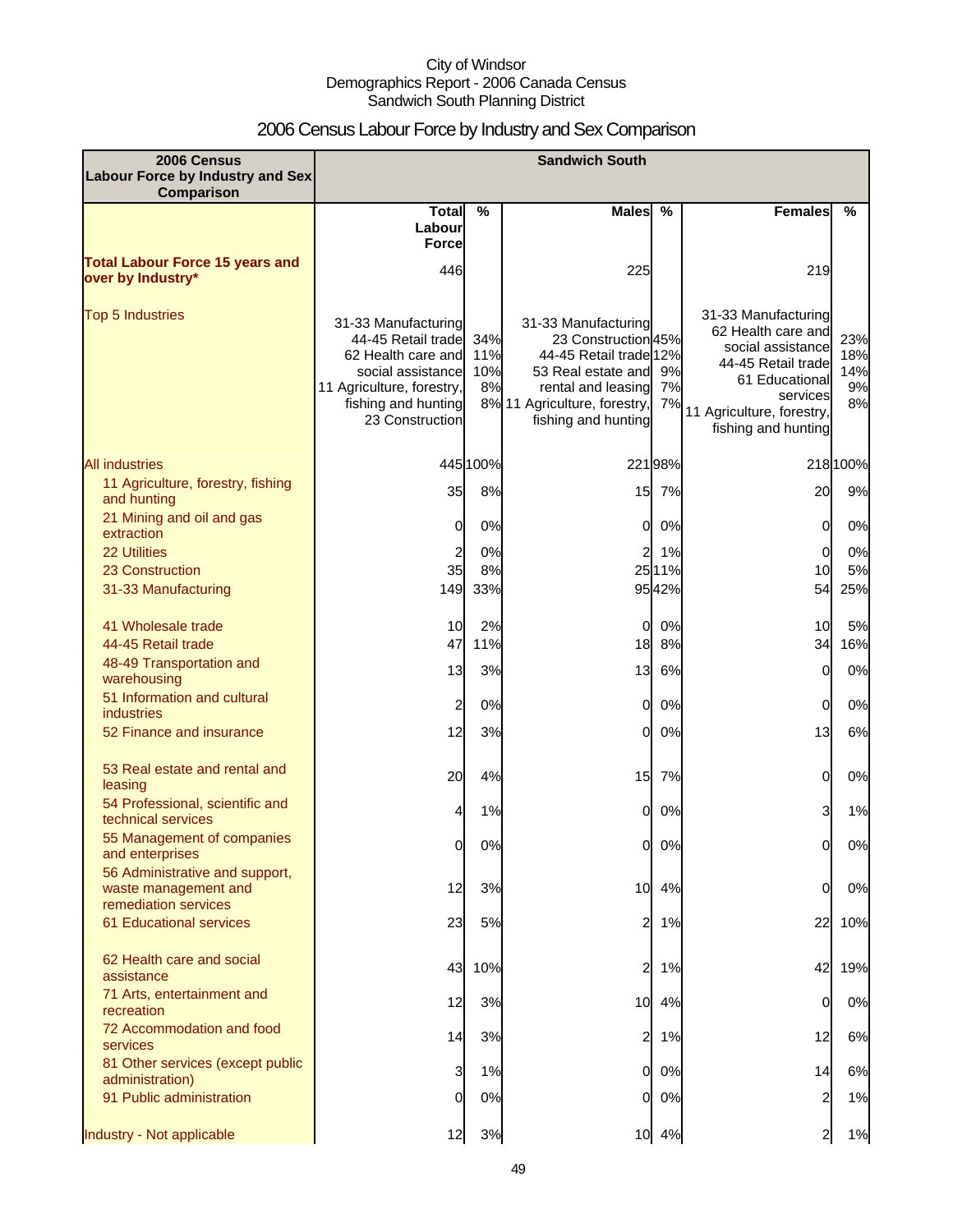| 2006 Census<br>Labour Force by Industry and Sex<br><b>Comparison</b> | <b>Sandwich South</b>              |   |        |   |         |   |
|----------------------------------------------------------------------|------------------------------------|---|--------|---|---------|---|
| * 2002 North American Industry<br><b>Classification System</b>       | Totall<br>Labourl<br><b>Forcel</b> | % | Malesl | % | Females | % |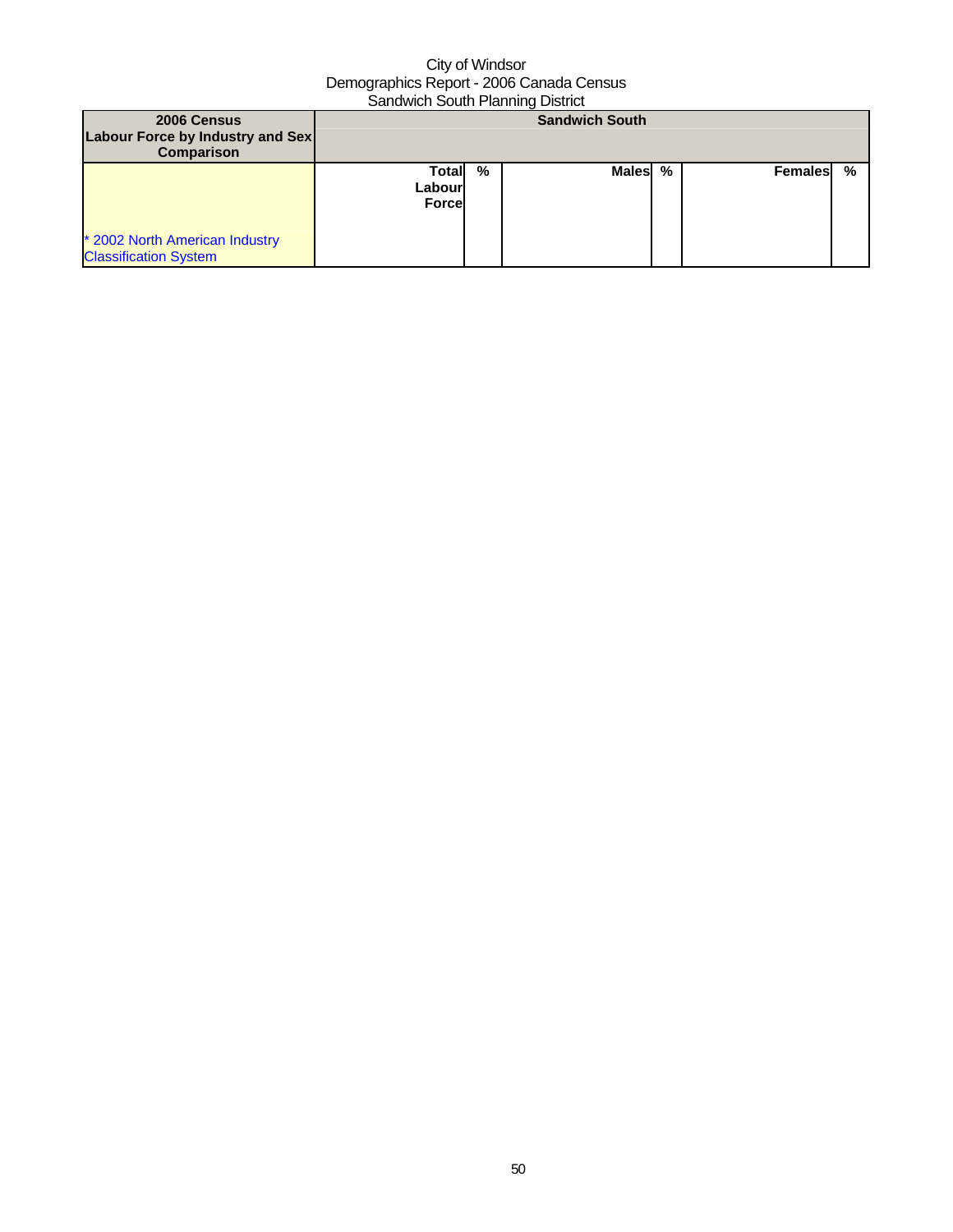# 2006 Census Labour Force by Industry and Sex

| 2006 Census<br><b>Labour Force by Industry and Sex</b>                                                                                                                                                                                              | <b>Sandwich South</b>                                                                                                                                    |                                         |
|-----------------------------------------------------------------------------------------------------------------------------------------------------------------------------------------------------------------------------------------------------|----------------------------------------------------------------------------------------------------------------------------------------------------------|-----------------------------------------|
| Total Labour Force 15 years and over by Industry*                                                                                                                                                                                                   | 446                                                                                                                                                      | $\%$                                    |
| <b>Top 5 Industries</b>                                                                                                                                                                                                                             | 31-33 Manufacturing<br>44-45 Retail trade<br>62 Health care and social assistance<br>11 Agriculture, forestry, fishing and<br>hunting<br>23 Construction | 34%<br>11%<br>10%<br>8%<br>8%           |
| <b>All industries</b><br>11 Agriculture, forestry, fishing and hunting<br>21 Mining and oil and gas extraction<br><b>22 Utilities</b><br>23 Construction<br>31-33 Manufacturing                                                                     | 35<br>$\overline{0}$<br>$\overline{\mathbf{c}}$<br>35<br>149                                                                                             | 445 100%<br>8%<br>0%<br>0%<br>8%<br>33% |
| 41 Wholesale trade<br>44-45 Retail trade<br>48-49 Transportation and warehousing<br>51 Information and cultural industries<br>52 Finance and insurance                                                                                              | 10<br>47<br>13<br>$\overline{\mathbf{c}}$<br>12                                                                                                          | 2%<br>11%<br>3%<br>0%<br>3%             |
| 53 Real estate and rental and leasing<br>54 Professional, scientific and technical services<br>55 Management of companies and enterprises<br>56 Administrative and support, waste management and remediation<br>services<br>61 Educational services | 20<br>$\overline{4}$<br>$\mathbf 0$<br>12<br>23                                                                                                          | 4%<br>1%<br>0%<br>3%<br>5%              |
| 62 Health care and social assistance<br>71 Arts, entertainment and recreation<br>72 Accommodation and food services<br>81 Other services (except public administration)<br>91 Public administration<br>Industry - Not applicable                    | 43<br>12<br>14<br>3<br>$\mathbf 0$<br>12                                                                                                                 | 10%<br>3%<br>3%<br>1%<br>0%<br>3%       |
| Male Labour Force 15 years and over by Industry*<br><b>Top 5 Industries</b>                                                                                                                                                                         | 225<br>31-33 Manufacturing<br>23 Construction                                                                                                            | 45%                                     |
|                                                                                                                                                                                                                                                     | 44-45 Retail trade<br>53 Real estate and rental and leasing<br>11 Agriculture, forestry, fishing and<br>hunting                                          | 12%<br>9%<br>7%<br>7%                   |
| <b>All industries</b><br>11 Agriculture, forestry, fishing and hunting<br>21 Mining and oil and gas extraction<br>22 Utilities<br>23 Construction<br>31-33 Manufacturing                                                                            | 221<br>15<br>$\overline{0}$<br>$\overline{\mathbf{c}}$<br>25<br>95                                                                                       | 98%<br>7%<br>0%<br>1%<br>11%<br>42%     |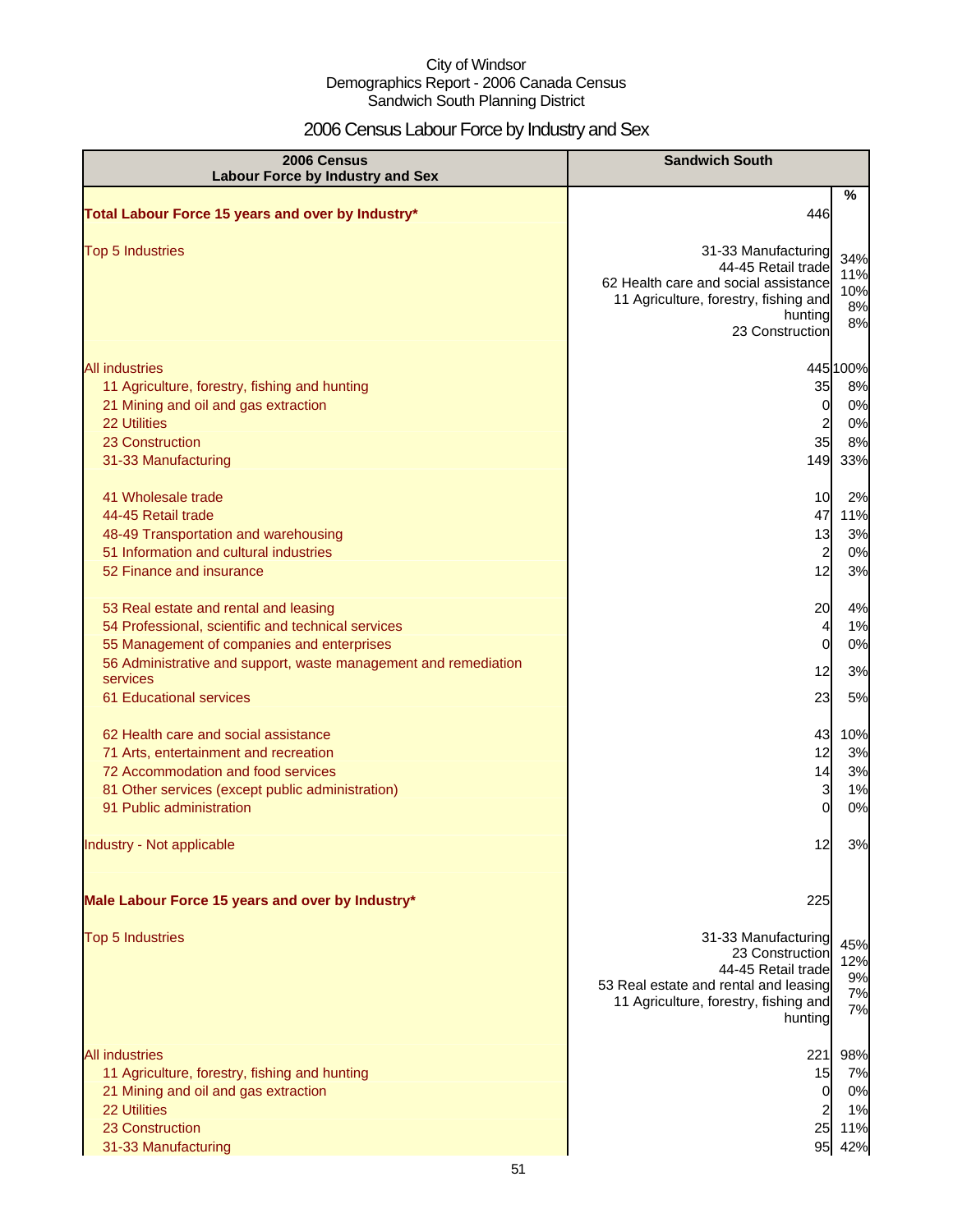| 2006 Census<br><b>Labour Force by Industry and Sex</b>                         | <b>Sandwich South</b>                         |           |
|--------------------------------------------------------------------------------|-----------------------------------------------|-----------|
|                                                                                |                                               | %         |
| 41 Wholesale trade                                                             | $\overline{0}$                                | 0%        |
| 44-45 Retail trade                                                             | 18                                            | 8%        |
| 48-49 Transportation and warehousing                                           | 13                                            | 6%        |
| 51 Information and cultural industries                                         | $\overline{0}$                                | 0%        |
| 52 Finance and insurance                                                       | 0                                             | 0%        |
| 53 Real estate and rental and leasing                                          | 15                                            | 7%        |
| 54 Professional, scientific and technical services                             | $\overline{0}$                                | 0%        |
| 55 Management of companies and enterprises                                     | $\overline{0}$                                | 0%        |
| 56 Administrative and support, waste management and remediation<br>services    | 10                                            | 4%        |
| 61 Educational services                                                        | 2                                             | 1%        |
| 62 Health care and social assistance                                           | 2                                             | 1%        |
| 71 Arts, entertainment and recreation                                          | 10                                            | 4%        |
| 72 Accommodation and food services                                             | $\overline{a}$                                | 1%        |
| 81 Other services (except public administration)                               | 0                                             | 0%        |
| 91 Public administration                                                       | 0                                             | 0%        |
| Industry - Not applicable                                                      | 10                                            | 4%        |
| Female Labour Force 15 years and over by Industry*                             | 219                                           |           |
| <b>Top 5 Industries</b>                                                        | 31-33 Manufacturing                           | 23%       |
|                                                                                | 62 Health care and social assistance          | 18%       |
|                                                                                | 44-45 Retail trade<br>61 Educational services | 14%       |
|                                                                                | 11 Agriculture, forestry, fishing and         | 9%<br>8%  |
|                                                                                | hunting                                       |           |
| <b>All industries</b>                                                          |                                               | 218 100%  |
| 11 Agriculture, forestry, fishing and hunting                                  | 20                                            | 9%        |
| 21 Mining and oil and gas extraction                                           | 0I                                            | 0%        |
| 22 Utilities                                                                   | 0                                             | 0%        |
| 23 Construction<br>31-33 Manufacturing                                         | 10<br>54                                      | 5%<br>25% |
|                                                                                |                                               |           |
| 41 Wholesale trade                                                             | 10                                            | 5%        |
| 44-45 Retail trade                                                             | 34                                            | 16%       |
| 48-49 Transportation and warehousing<br>51 Information and cultural industries | $\overline{0}$<br>0                           | 0%<br>0%  |
| 52 Finance and insurance                                                       | 13                                            | 6%        |
| 53 Real estate and rental and leasing                                          | $\overline{0}$                                | 0%        |
| 54 Professional, scientific and technical services                             | $\overline{\mathbf{3}}$                       | 1%        |
| 55 Management of companies and enterprises                                     | $\overline{0}$                                | 0%        |
| 56 Administrative and support, waste management and remediation<br>services    | 0                                             | 0%        |
| 61 Educational services                                                        | 22                                            | 10%       |
| 62 Health care and social assistance                                           | 42                                            | 19%       |
| 71 Arts, entertainment and recreation                                          | $\overline{0}$                                | 0%        |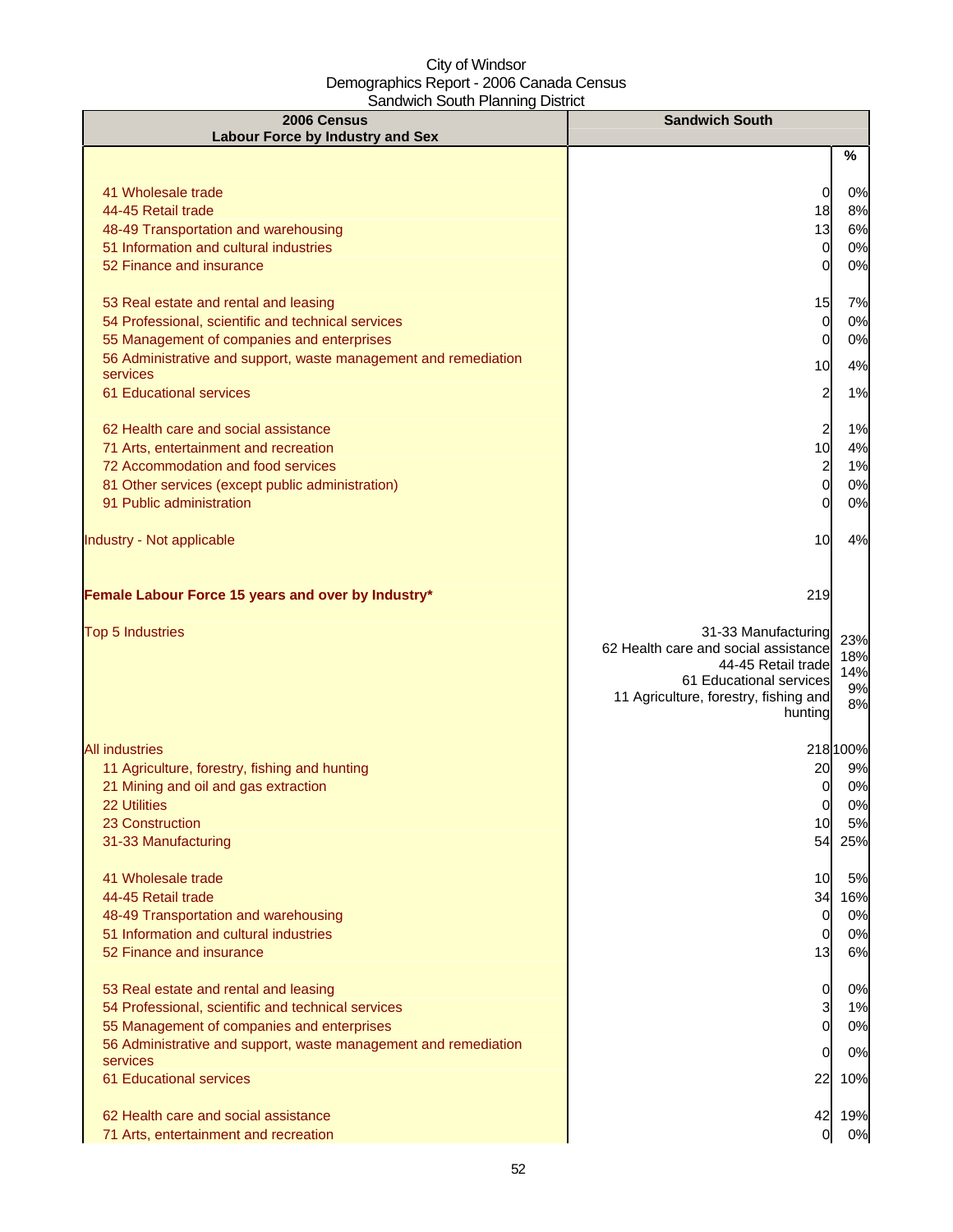| 2006 Census<br><b>Labour Force by Industry and Sex</b> | <b>Sandwich South</b> |    |
|--------------------------------------------------------|-----------------------|----|
|                                                        |                       | %  |
| 72 Accommodation and food services                     | 12                    | 6% |
| 81 Other services (except public administration)       | 14 <sub>l</sub>       | 6% |
| 91 Public administration                               | ົ                     | 1% |
|                                                        |                       |    |
| Industry - Not applicable                              |                       | 1% |
|                                                        |                       |    |
| * 2002 North American Industry Classification System   |                       |    |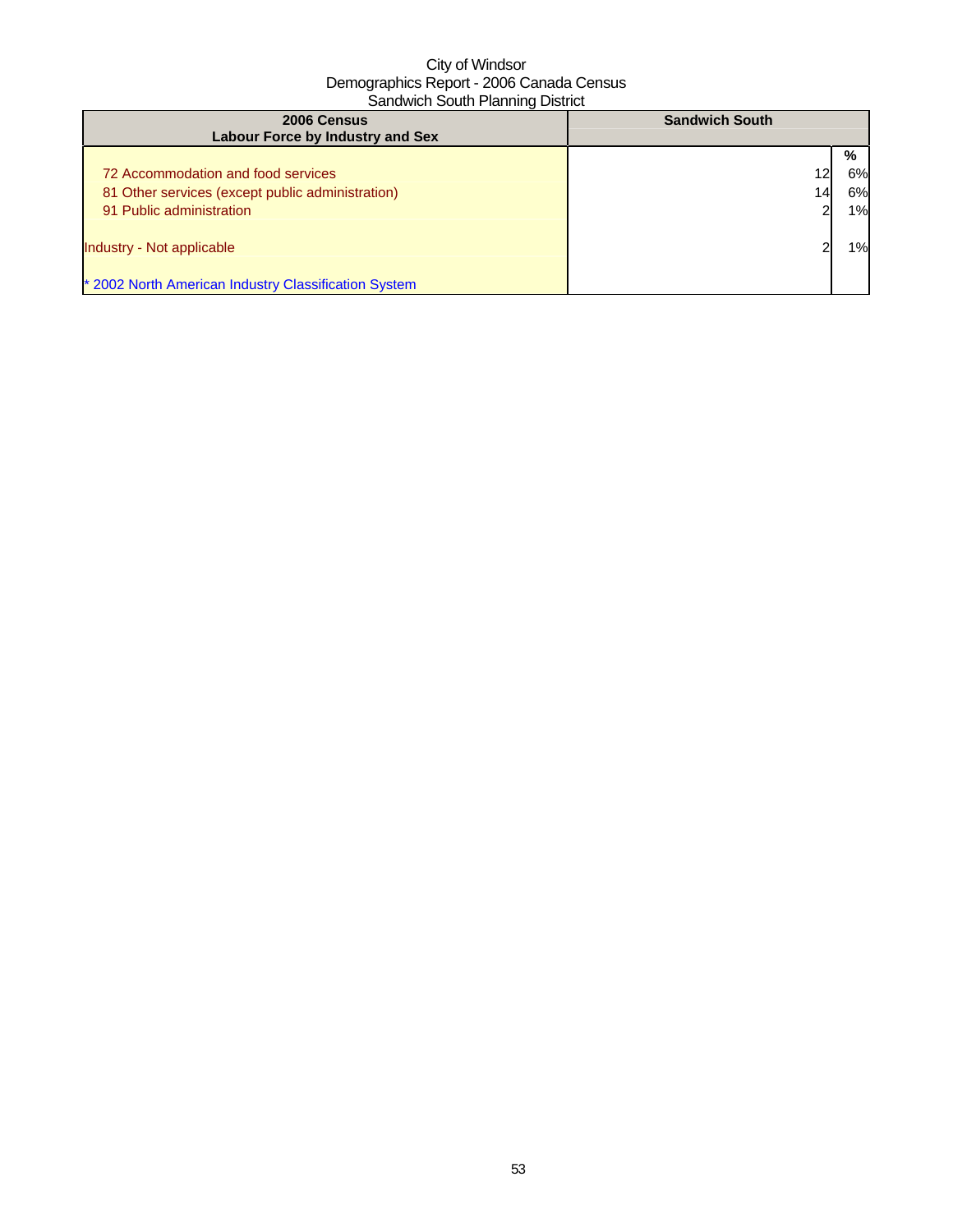# 2006 Census Labour Force by Occupation and Sex Comparison

| 2006 Census<br><b>Labour Force by Occupation and Sex</b><br>Comparison                                   | <b>Sandwich South</b>                                                                                                                    |                            |                                                                                                                                                                       |                      |                                                                                                                                                                     |                             |
|----------------------------------------------------------------------------------------------------------|------------------------------------------------------------------------------------------------------------------------------------------|----------------------------|-----------------------------------------------------------------------------------------------------------------------------------------------------------------------|----------------------|---------------------------------------------------------------------------------------------------------------------------------------------------------------------|-----------------------------|
|                                                                                                          | Total $\overline{\%}$                                                                                                                    |                            | <b>Males</b>                                                                                                                                                          | %                    | <b>Females</b>                                                                                                                                                      | %                           |
|                                                                                                          | Labour<br><b>Force</b>                                                                                                                   |                            |                                                                                                                                                                       |                      |                                                                                                                                                                     |                             |
| <b>Labour Force 15 years and over</b>                                                                    | 446                                                                                                                                      |                            | 225                                                                                                                                                                   |                      | 224                                                                                                                                                                 |                             |
| Dominant major group                                                                                     | Trades, transport<br>25%<br>and equipment                                                                                                |                            | Trades, transport 48%<br>and equipment                                                                                                                                |                      | Sales and service<br>occupations                                                                                                                                    | 25%                         |
| <b>Top 5 Occupations</b>                                                                                 | Professional<br>occupations<br>Clerical occupations<br>Agriculture<br>excluding labourers<br>Mechanics<br>Assemblers in<br>manufacturing | 9%<br>7%<br>7%<br>7%<br>6% | Mechanics<br>Machinists, metal<br>forming, 14%<br>Professional <sup>11%</sup><br>occupations 11%<br>Transportation<br>equipment<br>Agriculture<br>excluding labourers | 9%<br>7%             | Clerical<br>occupations<br>Retail salespersons<br>and clerks<br>Agriculture<br>excluding labourers<br>Professional<br>occupations<br>Assemblers in<br>manufacturing | 14%<br>9%<br>9%<br>8%<br>8% |
| All occupations                                                                                          |                                                                                                                                          | 43998%                     |                                                                                                                                                                       | 22198%               |                                                                                                                                                                     | 223 100%                    |
| Management                                                                                               | 36                                                                                                                                       | 8%                         |                                                                                                                                                                       | 24 11%               | 12                                                                                                                                                                  | 5%                          |
| Senior management                                                                                        | 10                                                                                                                                       | 2%                         | 10                                                                                                                                                                    | 4%                   | $\mathbf 0$                                                                                                                                                         | 0%                          |
| <b>Specialist managers</b>                                                                               | 0                                                                                                                                        | 0%                         | 2                                                                                                                                                                     | 1%                   | 0                                                                                                                                                                   | 0%                          |
| Managers in retail trade, food and                                                                       | 13                                                                                                                                       | 3%                         | 3                                                                                                                                                                     | 1%                   | 0                                                                                                                                                                   | 0%                          |
| accommodation<br>Other managers                                                                          | 17                                                                                                                                       | 4%                         | 12                                                                                                                                                                    | 5%                   | 10                                                                                                                                                                  | 4%                          |
| Business, finance and administrative<br>Professional<br><b>Finance and insurance</b><br>Secretaries      | 0<br>10<br>3                                                                                                                             | 52 12%<br>0%<br>2%<br>1%   | 10<br>0<br>0<br>0                                                                                                                                                     | 4%<br>0%<br>0%<br>0% | 48<br>0<br>10<br>$\overline{\mathbf{c}}$                                                                                                                            | 22%<br>0%<br>4%<br>1%       |
| Administrative and regulatory                                                                            | 0                                                                                                                                        | 0%                         | 0                                                                                                                                                                     | 0%                   | $\overline{0}$                                                                                                                                                      | 0%                          |
| <b>Clerical supervisors</b>                                                                              | 0                                                                                                                                        | 0%                         | 0                                                                                                                                                                     | 0%                   | 0                                                                                                                                                                   | 0%                          |
| <b>Clerical occupations</b>                                                                              | 30                                                                                                                                       | 7%                         | 0                                                                                                                                                                     | 0%                   | 30                                                                                                                                                                  | 13%                         |
| Natural and applied sciences                                                                             |                                                                                                                                          | 50 11%                     |                                                                                                                                                                       | 29 13%               | 22                                                                                                                                                                  | 10%                         |
| Professional                                                                                             | 39                                                                                                                                       | 9%                         |                                                                                                                                                                       | 22 10%               | 17                                                                                                                                                                  | 8%                          |
| <b>Technical</b>                                                                                         | 12                                                                                                                                       | 3%                         |                                                                                                                                                                       | 10 4%                | $\mathbf 0$                                                                                                                                                         | 0%                          |
| <b>Health occupations</b>                                                                                | 12                                                                                                                                       | 3%                         | $\overline{0}$                                                                                                                                                        | 0%                   | 12                                                                                                                                                                  | 5%                          |
| Professional                                                                                             | $\overline{a}$                                                                                                                           | 0%                         | $\overline{0}$                                                                                                                                                        | 0%                   | $\mathbf 0$                                                                                                                                                         | 0%                          |
| Nurses and supervisors                                                                                   | $\overline{a}$                                                                                                                           | 0%                         | $\overline{0}$                                                                                                                                                        | 0%                   | $\overline{\mathbf{c}}$                                                                                                                                             | 1%                          |
| <b>Technical occupations</b>                                                                             | 0                                                                                                                                        | 0%                         | 0                                                                                                                                                                     | 0%                   | 10                                                                                                                                                                  | 4%                          |
| Assisting/support occupations                                                                            | 10                                                                                                                                       | 2%                         | 0                                                                                                                                                                     | 0%                   | 0                                                                                                                                                                   | 0%                          |
| Social science, education, government and<br>religion                                                    | 30                                                                                                                                       | 7%                         | 3                                                                                                                                                                     | 1%                   | 22                                                                                                                                                                  | 10%                         |
| Judges, lawyers, psychologists, social<br>workers, ministers of religion, policy and<br>program officers | 0                                                                                                                                        | 0%                         | 0                                                                                                                                                                     | 0%                   | 0                                                                                                                                                                   | 0%                          |
| <b>Teachers and professors</b>                                                                           | 17                                                                                                                                       | 4%                         | $\overline{c}$                                                                                                                                                        | 1%                   | 15                                                                                                                                                                  | 7%                          |
| Paralegals, social service workers and<br>occupations in education and religion                          | 13                                                                                                                                       | 3%                         | 2                                                                                                                                                                     | 1%                   | 12                                                                                                                                                                  | 5%                          |
|                                                                                                          |                                                                                                                                          |                            |                                                                                                                                                                       |                      |                                                                                                                                                                     |                             |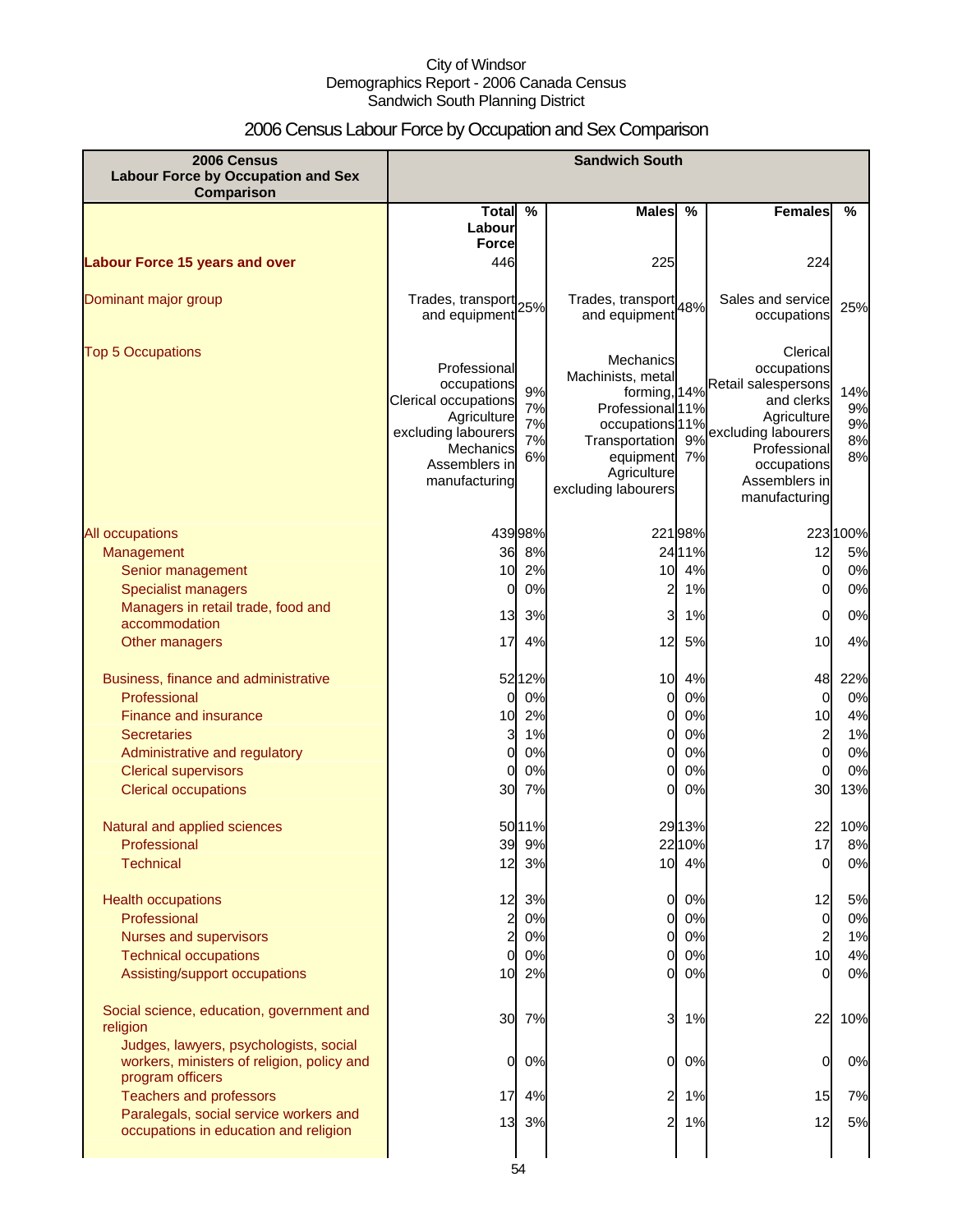| 2006 Census                                                                   |                |               | <b>Sandwich South</b>   |               |                |       |
|-------------------------------------------------------------------------------|----------------|---------------|-------------------------|---------------|----------------|-------|
| <b>Labour Force by Occupation and Sex</b><br>Comparison                       |                |               |                         |               |                |       |
|                                                                               | <b>Total</b>   | $\frac{0}{0}$ | <b>Males</b>            | $\frac{0}{0}$ | <b>Females</b> | %     |
|                                                                               | Labour         |               |                         |               |                |       |
|                                                                               | <b>Force</b>   |               |                         |               |                |       |
| Art, culture, recreation and sport                                            | 12             | 3%            | <sub>0</sub>            | 0%            | 12             | 5%    |
| <b>Professional occupations</b>                                               | $\mathbf 0$    | 0%            | 0                       | 0%            | $\overline{0}$ | 0%    |
| <b>Technical occupations</b>                                                  | 12             | 3%            | 0l                      | 0%            | 12             | 5%    |
|                                                                               |                |               |                         |               |                |       |
| Sales and service                                                             |                | 73 16%        | 20                      | 9%            | 51             | 23%   |
| Supervisors                                                                   |                | 10 2%         | $\overline{0}$          | 0%            | $\overline{0}$ | 0%    |
| Wholesale, technical, insurance, real                                         | 0              | 0%            | 0l                      | 0%            | $\overline{0}$ |       |
| estate sales, retail, wholesale and grain<br>buyers                           |                |               |                         |               |                | 0%    |
| Retail salespersons and clerks                                                | 15             | 3%            | <sub>0</sub>            | 0%            | 20             | 9%    |
| <b>Cashiers</b>                                                               | 10             | 2%            | $\Omega$                | 0%            | 10             | 4%    |
| <b>Chefs and cooks</b>                                                        | 12             | 3%            | 10                      | 4%            |                | 1%    |
| Food and beverage service                                                     | $\overline{c}$ | 0%            | $\overline{\mathbf{c}}$ | 1%            | $\frac{2}{2}$  | 1%    |
| <b>Protective services</b>                                                    | $\mathbf 0$    | 0%            | $\Omega$                | 0%            | $\overline{0}$ | $0\%$ |
| Travel and accommodation, recreation<br>and sport attendants                  | $\overline{c}$ | 0%            | <sub>0</sub>            | 0%            | $\overline{a}$ | 1%    |
| Childcare and home support                                                    | $\overline{c}$ | 0%            | <sub>0</sub>            | 0%            | $\overline{a}$ | 1%    |
| Other sales and service                                                       |                | 24 5%         | 13                      | 6%            | 15             | 7%    |
| Trades, transport and equipment operators                                     |                | 98 22%        |                         | 9341%         | 10             | 4%    |
| and related                                                                   |                |               |                         |               |                |       |
| <b>Contractors and supervisors</b>                                            | 0              | 0%            | $\Omega$                | 0%            | $\overline{0}$ | 0%    |
| <b>Construction trades</b>                                                    | 17             | 4%            | 12                      | 5%            | 10             | 4%    |
| Stationary engineers, power station<br>operators, electrical and              | 10             | 2%            | 0l                      | 0%            | 0              | 0%    |
| telecommunications                                                            |                |               |                         |               |                |       |
| Machinists, metal forming, shaping and                                        |                |               |                         |               |                |       |
| erecting                                                                      | 22             | 5%            |                         | 2210%         | $\overline{0}$ | 0%    |
| <b>Mechanics</b>                                                              | 30             | 7%            |                         | 30 13%        | $\overline{0}$ | 0%    |
| Other trades                                                                  | 0              | 0%            | $\overline{c}$          | 1%            | $\overline{0}$ | 0%    |
| Heavy equipment, crane operators and<br>drillers                              | 0              | 0%            | 0l                      | 0%            | 0              | $0\%$ |
| Transportation equipment operators,<br>excluding labourers                    | 17             | 4%            | 18                      | 8%            | $\overline{0}$ | 0%    |
| <b>Helpers and labourers</b>                                                  | 0              | 0%            | $\overline{a}$          | 1%            | $\overline{0}$ | 0%    |
|                                                                               |                |               |                         |               |                |       |
| Primary industry-specific                                                     |                | 30 7%         | 15                      | 7%            | 15             | 7%    |
| Agriculture excluding labourers                                               | 30             | 7%            | 15                      | 7%            | 20             | 9%    |
| Forestry, mining, oil and gas extraction,<br>and fishing, excluding labourers | 0              | 0%            | $\overline{0}$          | 0%            | $\overline{0}$ | $0\%$ |
| <b>Primary production labourers</b>                                           | $\overline{0}$ | 0%            | 0                       | 0%            | $\overline{0}$ | $0\%$ |
| Processing, manufacturing and utilities                                       |                | 48 11%        |                         | 24 11%        | 19             | 9%    |
| Supervisors in manufacturing                                                  | 0              | 0%            | 0                       | 0%            | $\overline{0}$ | 0%    |
| Machine operators in manuf.                                                   | 6              | 1%            | 3                       | 1%            | $\overline{c}$ | 1%    |
| Assemblers in manufacturing                                                   | 27             | 6%            | 6                       | 3%            | 17             | 8%    |
| Labourers in processing, manufacturing                                        | 10             | 2%            | 10                      | 4%            | $\Omega$       | $0\%$ |
| and utilities                                                                 |                |               |                         |               |                |       |
| Occupation - Not applicable                                                   | $\overline{0}$ | 0%            | $\overline{0}$          | 0%            | 2              | 1%    |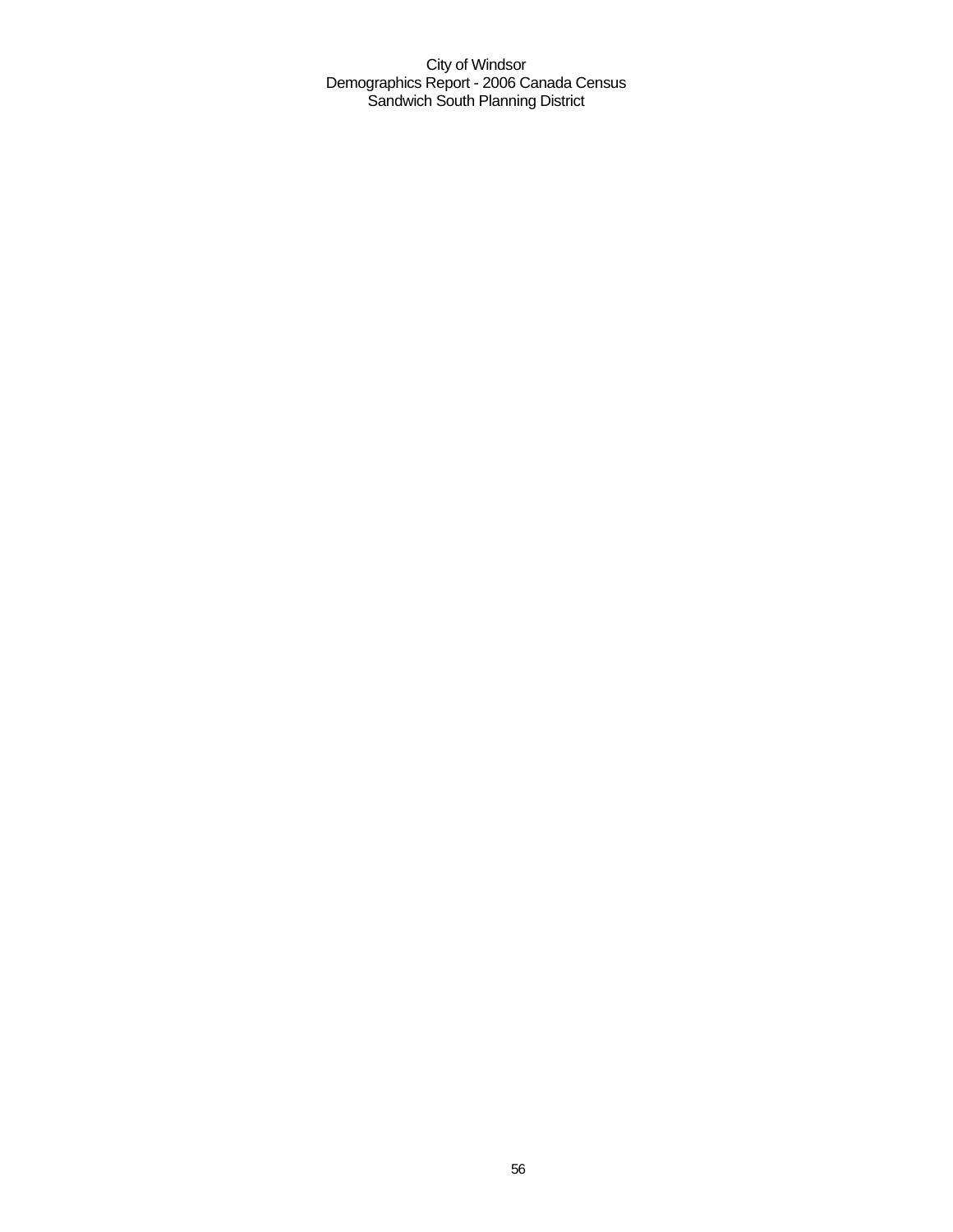# 2006 Census Labour Force by Occupation

| 2006 Census<br><b>Labour Force by Occupation</b>                                                                  | <b>Sandwich South</b>                                                                                                              |                            |
|-------------------------------------------------------------------------------------------------------------------|------------------------------------------------------------------------------------------------------------------------------------|----------------------------|
| <b>Labour Force 15 years and over</b>                                                                             | 446                                                                                                                                | $\%$                       |
| Dominant major group                                                                                              | Trades, transport and<br>equipment                                                                                                 |                            |
| <b>Top 5 Occupations</b>                                                                                          | Professional occupations<br>Clerical occupations<br>Agriculture excluding<br>labourers<br>Mechanics<br>Assemblers in manufacturing | 9%<br>7%<br>7%<br>7%<br>6% |
| All occupations                                                                                                   |                                                                                                                                    | 43998%                     |
| Management<br>Senior management<br><b>Specialist managers</b><br>Managers in retail trade, food and accommodation | $\overline{0}$<br>13                                                                                                               | 36 8%<br>10 2%<br>0%<br>3% |
| Other managers                                                                                                    | 17                                                                                                                                 | 4%                         |
| Business, finance and administrative<br>Professional<br><b>Finance and insurance</b>                              | $\Omega$<br>10                                                                                                                     | 52 12%<br>0%<br>2%         |
| <b>Secretaries</b><br>Administrative and regulatory                                                               | 3<br><sub>0</sub>                                                                                                                  | 1%<br>0%                   |
| <b>Clerical supervisors</b>                                                                                       | $\Omega$                                                                                                                           | 0%                         |
| <b>Clerical occupations</b>                                                                                       | 30                                                                                                                                 | 7%                         |
| Natural and applied sciences<br>Professional<br><b>Technical</b>                                                  | 39<br>12                                                                                                                           | 5011%<br>9%<br>3%          |
| <b>Health occupations</b>                                                                                         | 12                                                                                                                                 | 3%                         |
| Professional                                                                                                      | $\overline{2}$                                                                                                                     | 0%                         |
| Nurses and supervisors<br><b>Technical occupations</b>                                                            | $\overline{c}$<br>0                                                                                                                | 0%<br>0%                   |
| Assisting/support occupations                                                                                     | 10                                                                                                                                 | 2%                         |
| Social science, education, government and religion                                                                | 30 <sub>1</sub>                                                                                                                    | 7%                         |
| Judges, lawyers, psychologists, social workers, ministers of religion, policy and<br>program officers             | 0                                                                                                                                  | 0%                         |
| <b>Teachers and professors</b>                                                                                    | 17                                                                                                                                 | 4%                         |
| Paralegals, social service workers and occupations in education and religion                                      | 13                                                                                                                                 | 3%                         |
| Art, culture, recreation and sport                                                                                | 12                                                                                                                                 | 3%                         |
| <b>Professional occupations</b><br><b>Technical occupations</b>                                                   | $\overline{0}$<br>12                                                                                                               | 0%<br>3%                   |
| Sales and service                                                                                                 |                                                                                                                                    | 73 16%                     |
| <b>Supervisors</b>                                                                                                | 10                                                                                                                                 | 2%                         |
| Wholesale, technical, insurance, real estate sales, retail, wholesale and grain<br>buyers                         | $\overline{0}$                                                                                                                     | 0%                         |
| Retail salespersons and clerks                                                                                    |                                                                                                                                    | 15 3%                      |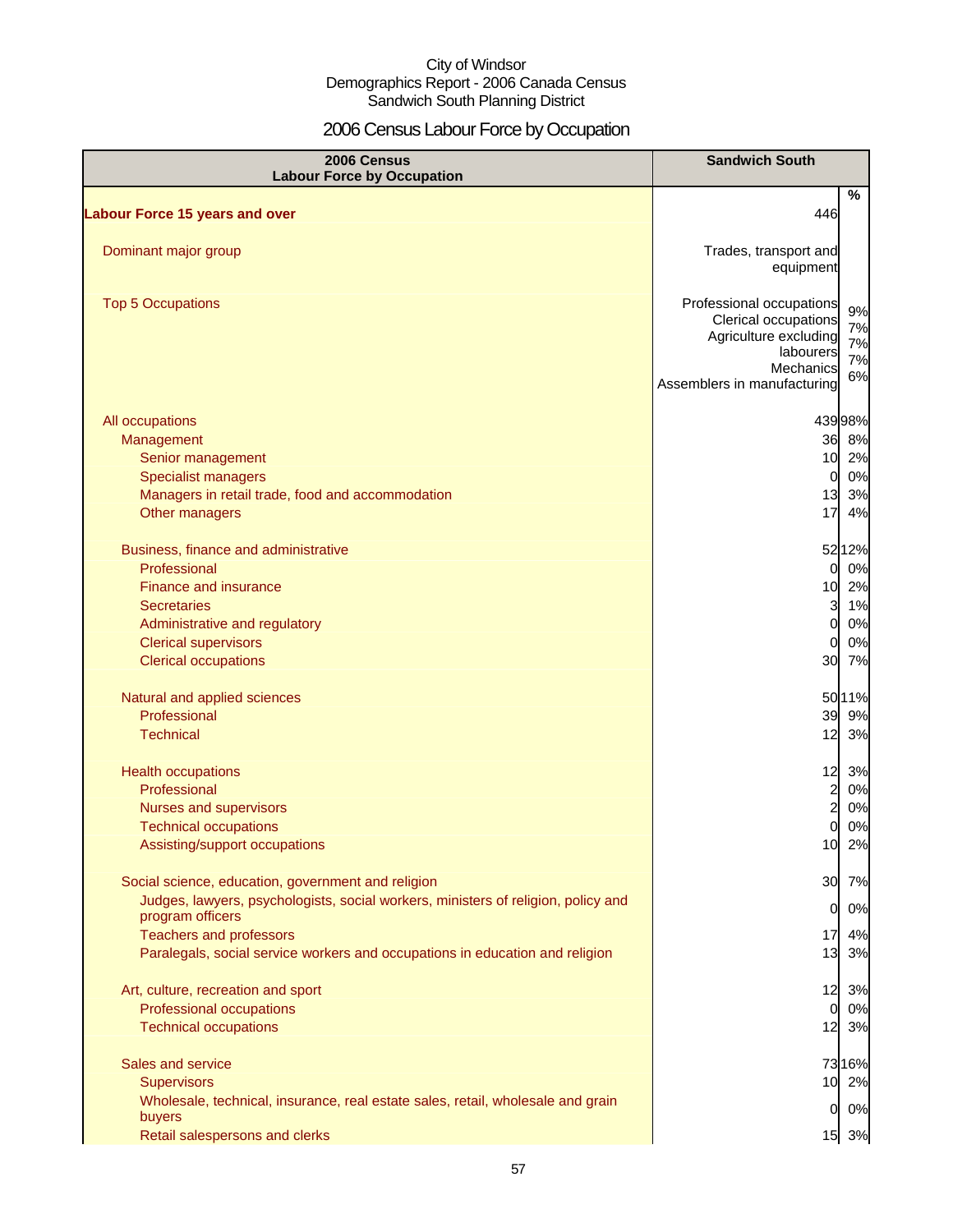| 2006 Census<br><b>Labour Force by Occupation</b>                                 | <b>Sandwich South</b> |
|----------------------------------------------------------------------------------|-----------------------|
|                                                                                  | %                     |
| <b>Cashiers</b>                                                                  | 10<br>2%              |
| Chefs and cooks                                                                  | 12<br>3%              |
| Food and beverage service                                                        | $\overline{a}$<br>0%  |
| <b>Protective services</b>                                                       | 0%<br>$\Omega$        |
| Travel and accommodation, recreation and sport attendants                        | 0%                    |
| Childcare and home support                                                       | $\overline{a}$<br>0%  |
| Other sales and service                                                          | 24<br>5%              |
| Trades, transport and equipment operators and related                            | 98 22%                |
| <b>Contractors and supervisors</b>                                               | 0%<br><sub>0</sub>    |
| <b>Construction trades</b>                                                       | 17<br>4%              |
| Stationary engineers, power station operators, electrical and telecommunications | 2%<br>10              |
| Machinists, metal forming, shaping and erecting                                  | 5%<br>22              |
| <b>Mechanics</b>                                                                 | 30<br>7%              |
| Other trades                                                                     | 0%<br>$\Omega$        |
| Heavy equipment, crane operators and drillers                                    | 0%<br>0               |
| Transportation equipment operators, excluding labourers                          | 17<br>4%              |
| <b>Helpers and labourers</b>                                                     | 0%<br>$\Omega$        |
| Primary industry-specific                                                        | 30<br>7%              |
| Agriculture excluding labourers                                                  | 30<br>7%              |
| Forestry, mining, oil and gas extraction, and fishing, excluding labourers       | 0%<br>$\Omega$        |
| <b>Primary production labourers</b>                                              | 0%<br>$\Omega$        |
| Processing, manufacturing and utilities                                          | 48 11%                |
| Supervisors in manufacturing                                                     | 0%<br><sub>0</sub>    |
| Machine operators in manuf.                                                      | 1%<br>6               |
| Assemblers in manufacturing                                                      | 27<br>6%              |
| Labourers in processing, manufacturing and utilities                             | 10<br>2%              |
| Occupation - Not applicable                                                      | 0%<br>$\mathbf{0}$    |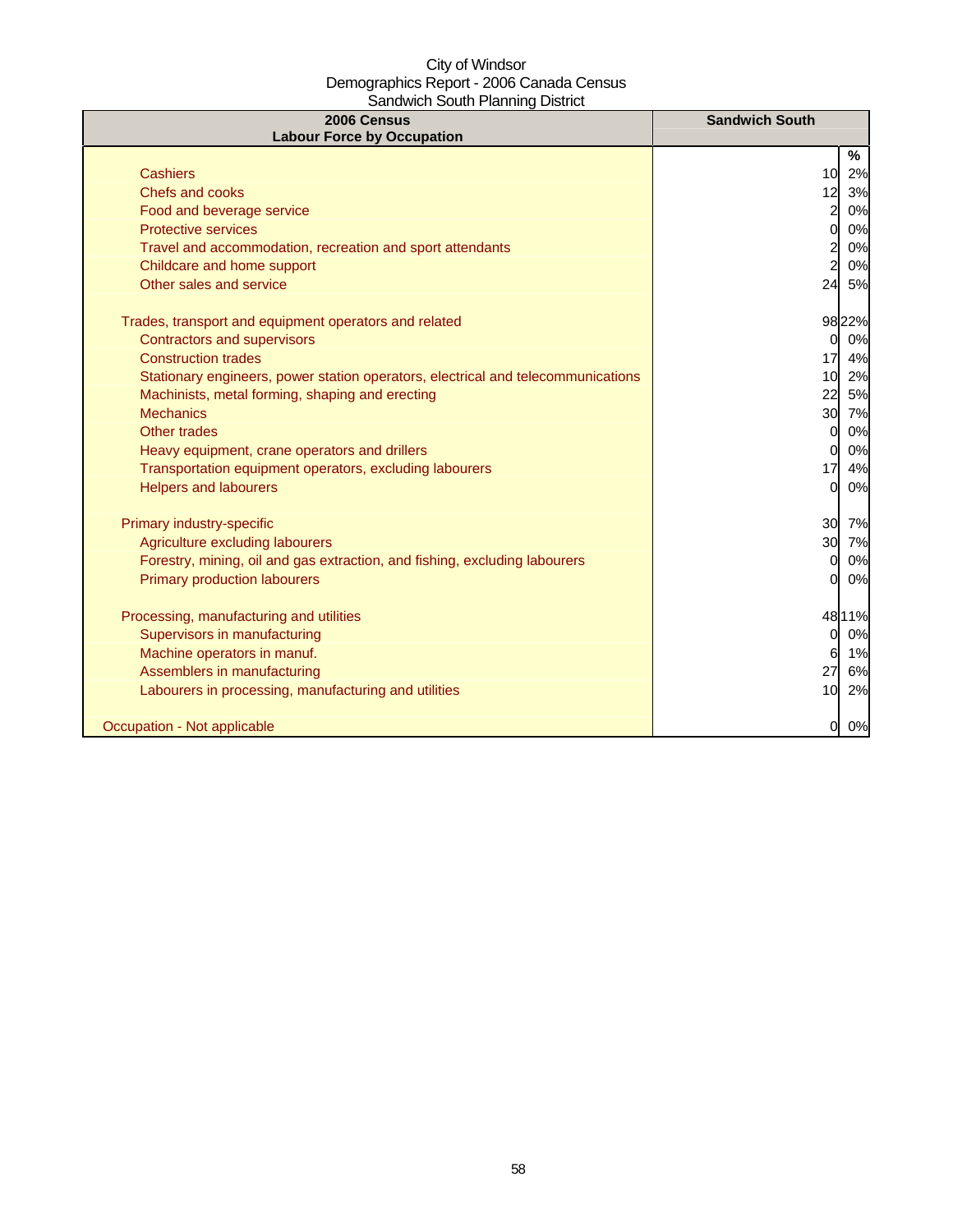# 2006 Census Labour Force by Occupation - Male

| 2006 Census<br><b>Labour Force by Occupation - Male</b>                                               | <b>Sandwich South</b>                                                                                                                        |
|-------------------------------------------------------------------------------------------------------|----------------------------------------------------------------------------------------------------------------------------------------------|
| <b>Male Labour Force 15 years and over</b>                                                            | %<br>225                                                                                                                                     |
| Dominant major group                                                                                  | Trades, transport and<br>equipment                                                                                                           |
|                                                                                                       |                                                                                                                                              |
| <b>Top 5 Occupations</b>                                                                              | <b>Mechanics</b><br>Machinists, metal forming,<br>Professional occupations<br>Transportation equipment<br>Agriculture excluding<br>labourers |
| All occupations                                                                                       | 22198%                                                                                                                                       |
| Management                                                                                            | 2411%                                                                                                                                        |
| Senior management                                                                                     | 4%<br>10                                                                                                                                     |
| <b>Specialist managers</b>                                                                            | 2<br>1%                                                                                                                                      |
| Managers in retail trade, food and accommodation<br>Other managers                                    | 3<br>1%<br>5%<br>12                                                                                                                          |
| Business, finance and administrative                                                                  | 10<br>4%                                                                                                                                     |
| Professional                                                                                          | <sub>0</sub><br>0%                                                                                                                           |
| <b>Finance and insurance</b>                                                                          | 0%<br>$\Omega$                                                                                                                               |
| <b>Secretaries</b>                                                                                    | 0%<br>$\Omega$                                                                                                                               |
| Administrative and regulatory                                                                         | 0%<br>$\Omega$                                                                                                                               |
| <b>Clerical supervisors</b>                                                                           | 0%<br>$\Omega$                                                                                                                               |
| <b>Clerical occupations</b>                                                                           | 0%<br>$\Omega$                                                                                                                               |
| Natural and applied sciences                                                                          | 2913%                                                                                                                                        |
| Professional                                                                                          | 22 10%                                                                                                                                       |
| <b>Technical</b>                                                                                      | 10 4%                                                                                                                                        |
| <b>Health occupations</b>                                                                             | 0%<br>$\mathbf{0}$                                                                                                                           |
| Professional                                                                                          | 0%<br>$\mathbf{0}$                                                                                                                           |
| <b>Nurses and supervisors</b>                                                                         | 0%<br>$\Omega$                                                                                                                               |
| <b>Technical occupations</b>                                                                          | 0%<br>0                                                                                                                                      |
| Assisting/support occupations                                                                         | 0%<br>$\overline{0}$                                                                                                                         |
| Social science, education, government and religion                                                    | 3<br>1%                                                                                                                                      |
| Judges, lawyers, psychologists, social workers, ministers of religion, policy and<br>program officers | $\overline{O}$<br>0%                                                                                                                         |
| <b>Teachers and professors</b>                                                                        | $\overline{c}$<br>1%                                                                                                                         |
| Paralegals, social service workers and occupations in education and religion                          | $\overline{a}$<br>1%                                                                                                                         |
| Art, culture, recreation and sport                                                                    | $\mathbf{0}$<br>0%                                                                                                                           |
| Professional occupations                                                                              | 0%<br>0                                                                                                                                      |
| <b>Technical occupations</b>                                                                          | 0%<br>0                                                                                                                                      |
| Sales and service                                                                                     | 20 9%                                                                                                                                        |
| <b>Supervisors</b>                                                                                    | 0%<br>01                                                                                                                                     |
| Wholesale, technical, insurance, real estate sales, retail, wholesale and grain                       | 0%<br>$\mathbf{0}$                                                                                                                           |
| buyers                                                                                                |                                                                                                                                              |
| Retail salespersons and clerks                                                                        | 0 0%                                                                                                                                         |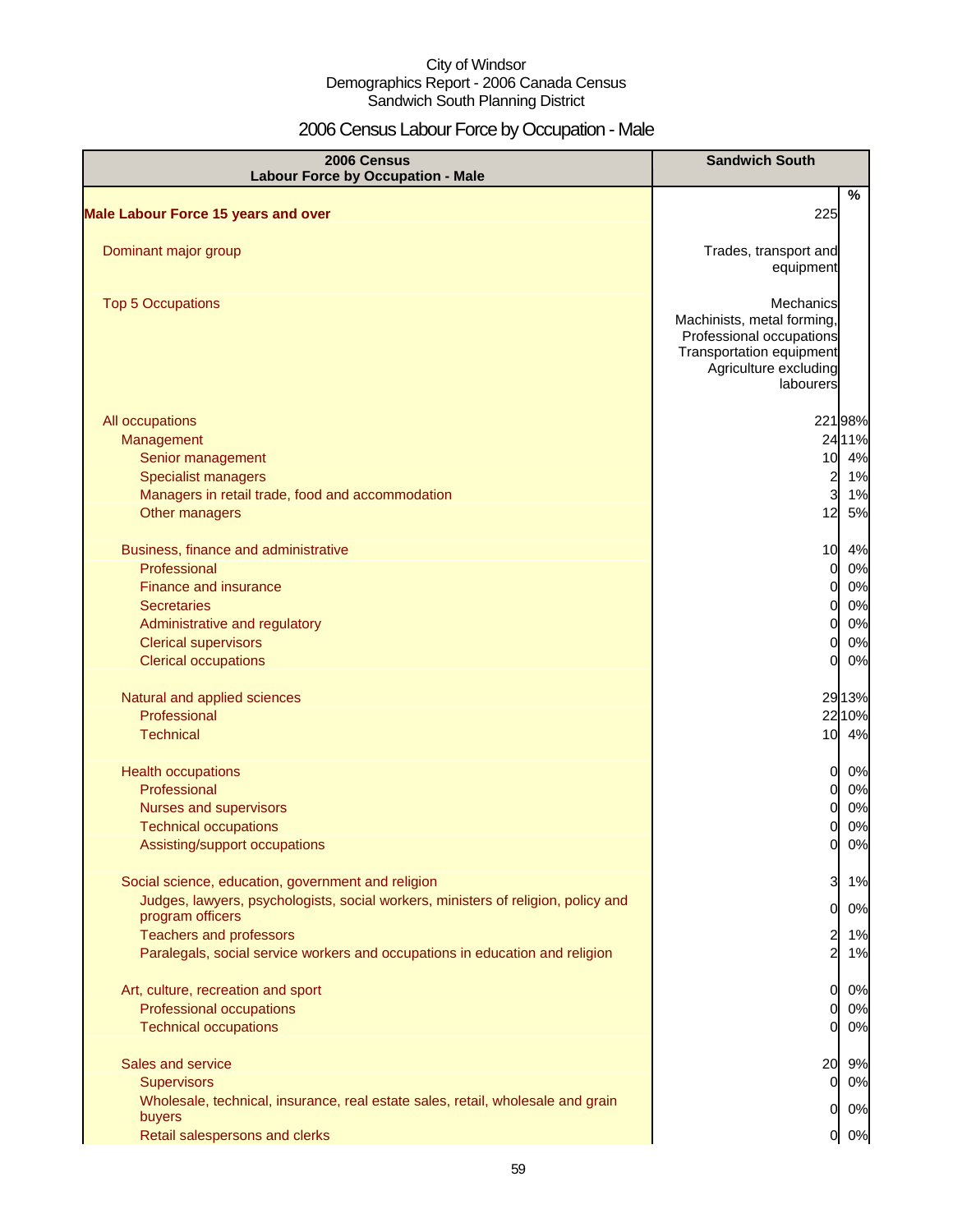| 2006 Census<br><b>Labour Force by Occupation - Male</b>                          | <b>Sandwich South</b> |
|----------------------------------------------------------------------------------|-----------------------|
|                                                                                  | %                     |
| <b>Cashiers</b>                                                                  | $\overline{O}$<br>0%  |
| <b>Chefs and cooks</b>                                                           | 4%<br>10              |
| Food and beverage service                                                        | $\overline{a}$<br>1%  |
| <b>Protective services</b>                                                       | Ol<br>0%              |
| Travel and accommodation, recreation and sport attendants                        | 0%<br>$\Omega$        |
| Childcare and home support                                                       | 0%<br>0               |
| Other sales and service                                                          | 13<br>6%              |
| Trades, transport and equipment operators and related                            | 9341%                 |
| <b>Contractors and supervisors</b>                                               | 0%<br>$\mathbf{0}$    |
| <b>Construction trades</b>                                                       | 12<br>5%              |
| Stationary engineers, power station operators, electrical and telecommunications | 0%<br>$\Omega$        |
| Machinists, metal forming, shaping and erecting                                  | 22 10%                |
| <b>Mechanics</b>                                                                 | 30 13%                |
| Other trades                                                                     | 1%<br>2               |
| Heavy equipment, crane operators and drillers                                    | $\Omega$<br>0%        |
| Transportation equipment operators, excluding labourers                          | 18<br>8%              |
| <b>Helpers and labourers</b>                                                     | 2<br>1%               |
| Primary industry-specific                                                        | 15 7%                 |
| Agriculture excluding labourers                                                  | 15 7%                 |
| Forestry, mining, oil and gas extraction, and fishing, excluding labourers       | 0%<br>$\mathbf{0}$    |
| <b>Primary production labourers</b>                                              | 0%<br>$\mathbf{0}$    |
| Processing, manufacturing and utilities                                          | 24 11%                |
| Supervisors in manufacturing                                                     | 0%<br><sub>0</sub>    |
| Machine operators in manuf.                                                      | 3<br>1%               |
| Assemblers in manufacturing                                                      | 6<br>3%               |
| Labourers in processing, manufacturing and utilities                             | 10<br>4%              |
|                                                                                  |                       |
| Occupation - Not applicable                                                      | 0%<br>0               |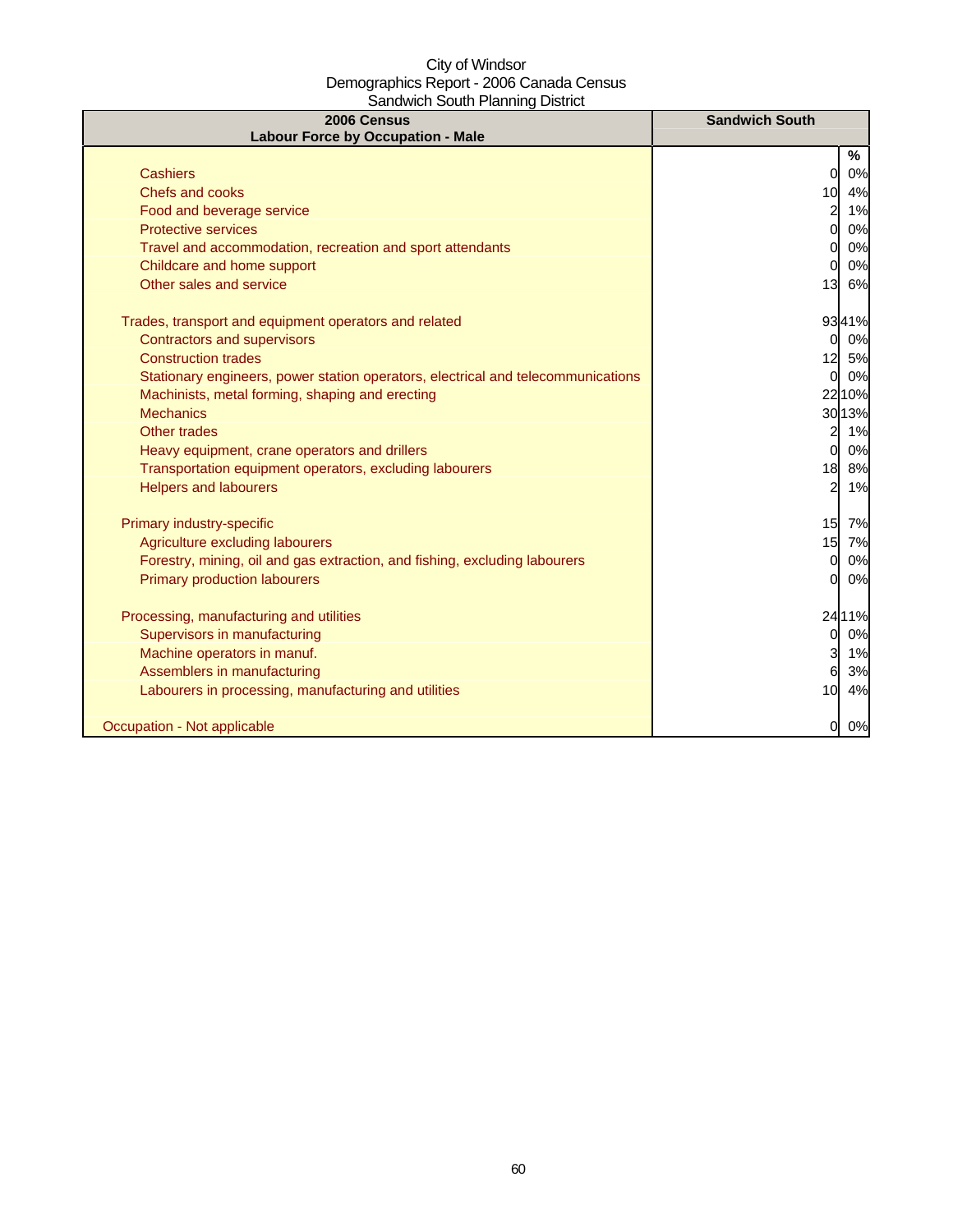# 2006 Census Labour Force by Occupation - Female

| 2006 Census<br><b>Labour Force by Occupation - Female</b>                                                                           | <b>Sandwich South</b>                                                                                                                                         |                            |
|-------------------------------------------------------------------------------------------------------------------------------------|---------------------------------------------------------------------------------------------------------------------------------------------------------------|----------------------------|
| <b>Female Labour Force 15 years and over</b>                                                                                        | 224                                                                                                                                                           | $\frac{9}{6}$              |
|                                                                                                                                     |                                                                                                                                                               |                            |
| Dominant major group                                                                                                                | Sales and service<br>occupations                                                                                                                              |                            |
| <b>Top 5 Occupations</b>                                                                                                            | Clerical occupations<br>Retail salespersons and<br>clerks<br>Agriculture excluding<br>labourers<br>Professional occupations<br>Assemblers in<br>manufacturing |                            |
| All occupations                                                                                                                     |                                                                                                                                                               | 223 100%                   |
| Management<br>Senior management<br><b>Specialist managers</b><br>Managers in retail trade, food and accommodation<br>Other managers | 12<br>$\overline{0}$<br>$\overline{0}$<br>$\overline{0}$<br>10                                                                                                | 5%<br>0%<br>0%<br>0%<br>4% |
| Business, finance and administrative                                                                                                | 48                                                                                                                                                            | 22%                        |
| Professional                                                                                                                        | $\overline{0}$                                                                                                                                                | 0%                         |
| <b>Finance and insurance</b>                                                                                                        | 10                                                                                                                                                            | 4%                         |
| <b>Secretaries</b>                                                                                                                  | $\begin{array}{c} 2 \\ 0 \end{array}$                                                                                                                         | 1%                         |
| Administrative and regulatory                                                                                                       |                                                                                                                                                               | 0%                         |
| <b>Clerical supervisors</b><br><b>Clerical occupations</b>                                                                          | 0<br>30                                                                                                                                                       | 0%<br>13%                  |
|                                                                                                                                     |                                                                                                                                                               |                            |
| Natural and applied sciences                                                                                                        | 22                                                                                                                                                            | 10%                        |
| Professional                                                                                                                        | 17                                                                                                                                                            | 8%                         |
| <b>Technical</b>                                                                                                                    | $\overline{0}$                                                                                                                                                | 0%                         |
| <b>Health occupations</b>                                                                                                           | 12                                                                                                                                                            | 5%                         |
| Professional                                                                                                                        | $\overline{0}$                                                                                                                                                | 0%                         |
| Nurses and supervisors                                                                                                              | $\overline{c}$                                                                                                                                                | 1%                         |
| <b>Technical occupations</b>                                                                                                        | 10                                                                                                                                                            | 4%                         |
| Assisting/support occupations                                                                                                       | 0                                                                                                                                                             | 0%                         |
| Social science, education, government and religion                                                                                  | 22                                                                                                                                                            | 10%                        |
| Judges, lawyers, psychologists, social workers, ministers of religion, policy and                                                   | 0                                                                                                                                                             | 0%                         |
| program officers<br><b>Teachers and professors</b>                                                                                  | 15                                                                                                                                                            | 7%                         |
| Paralegals, social service workers and occupations in education and religion                                                        | 12                                                                                                                                                            | 5%                         |
| Art, culture, recreation and sport                                                                                                  | 12                                                                                                                                                            | 5%                         |
| Professional occupations                                                                                                            | $\overline{0}$                                                                                                                                                | 0%                         |
| <b>Technical occupations</b>                                                                                                        | 12                                                                                                                                                            | 5%                         |
| Sales and service                                                                                                                   | 51                                                                                                                                                            | 23%                        |
| <b>Supervisors</b>                                                                                                                  | $\mathbf 0$                                                                                                                                                   | 0%                         |
| Wholesale, technical, insurance, real estate sales, retail, wholesale and grain<br>buyers                                           | $\overline{0}$                                                                                                                                                | 0%                         |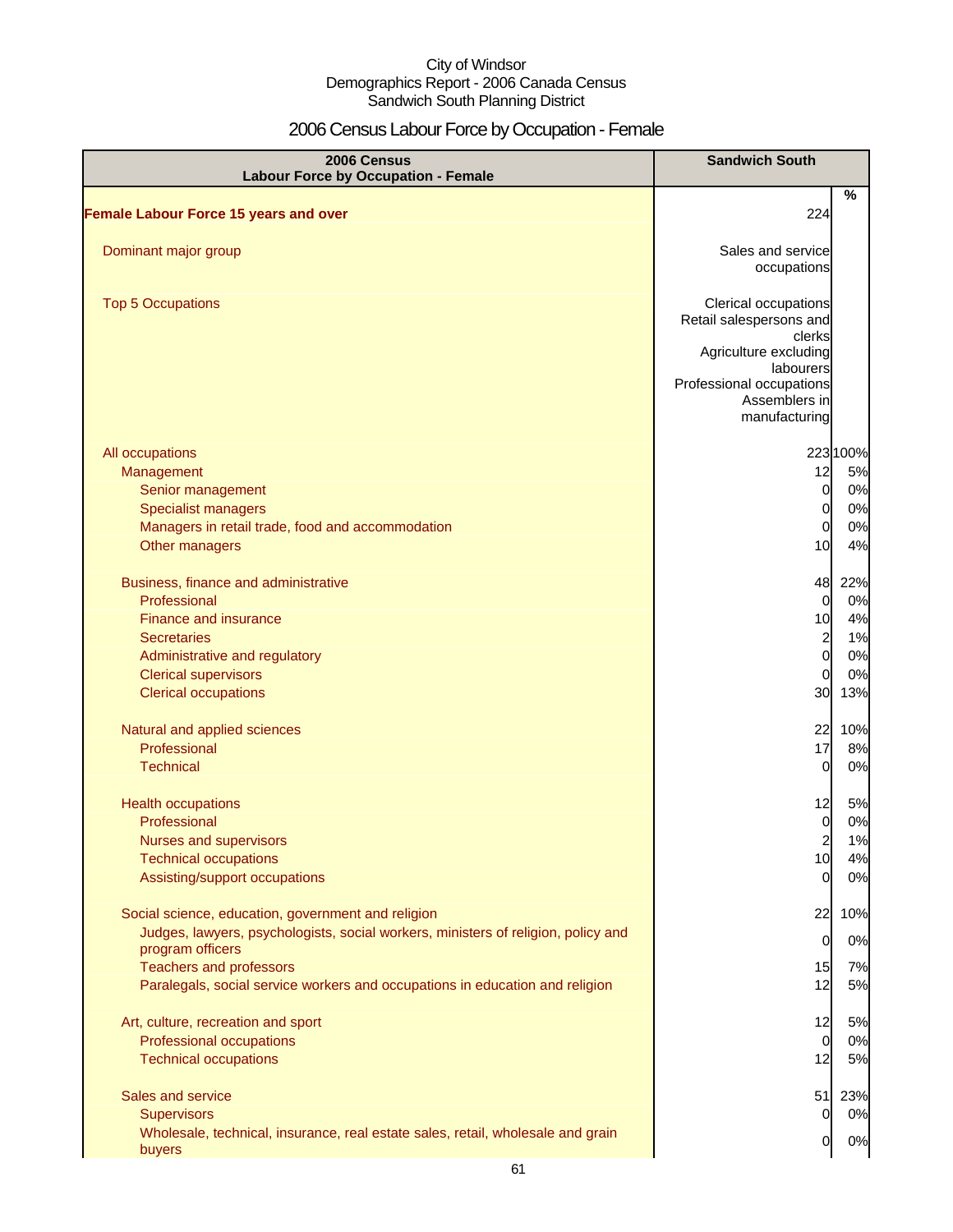| 2006 Census<br><b>Labour Force by Occupation - Female</b>                        | <b>Sandwich South</b> |    |
|----------------------------------------------------------------------------------|-----------------------|----|
|                                                                                  |                       | %  |
| Retail salespersons and clerks                                                   | 20                    | 9% |
| Cashiers                                                                         | 10                    | 4% |
| Chefs and cooks                                                                  |                       | 1% |
| Food and beverage service                                                        | $\frac{2}{2}$         | 1% |
| <b>Protective services</b>                                                       | 0                     | 0% |
| Travel and accommodation, recreation and sport attendants                        | $\overline{c}$        | 1% |
| Childcare and home support                                                       | $\overline{c}$        | 1% |
| Other sales and service                                                          | 15                    | 7% |
| Trades, transport and equipment operators and related                            | 10                    | 4% |
| <b>Contractors and supervisors</b>                                               | $\overline{0}$        | 0% |
| <b>Construction trades</b>                                                       | 10                    | 4% |
| Stationary engineers, power station operators, electrical and telecommunications | $\overline{0}$        | 0% |
| Machinists, metal forming, shaping and erecting                                  | $\overline{0}$        | 0% |
| <b>Mechanics</b>                                                                 | $\overline{0}$        | 0% |
| Other trades                                                                     | $\overline{0}$        | 0% |
| Heavy equipment, crane operators and drillers                                    | 0                     | 0% |
| Transportation equipment operators, excluding labourers                          | $\overline{0}$        | 0% |
| <b>Helpers and labourers</b>                                                     | <sub>0</sub>          | 0% |
| Primary industry-specific                                                        | 15                    | 7% |
| Agriculture excluding labourers                                                  | 20                    | 9% |
| Forestry, mining, oil and gas extraction, and fishing, excluding labourers       | $\overline{0}$        | 0% |
| <b>Primary production labourers</b>                                              | 0                     | 0% |
| Processing, manufacturing and utilities                                          | 19                    | 9% |
| Supervisors in manufacturing                                                     | 0                     | 0% |
| Machine operators in manuf.                                                      | $\overline{a}$        | 1% |
| Assemblers in manufacturing                                                      | 17                    | 8% |
| Labourers in processing, manufacturing and utilities                             | $\overline{0}$        | 0% |
|                                                                                  |                       |    |
| Occupation - Not applicable                                                      | 2                     | 1% |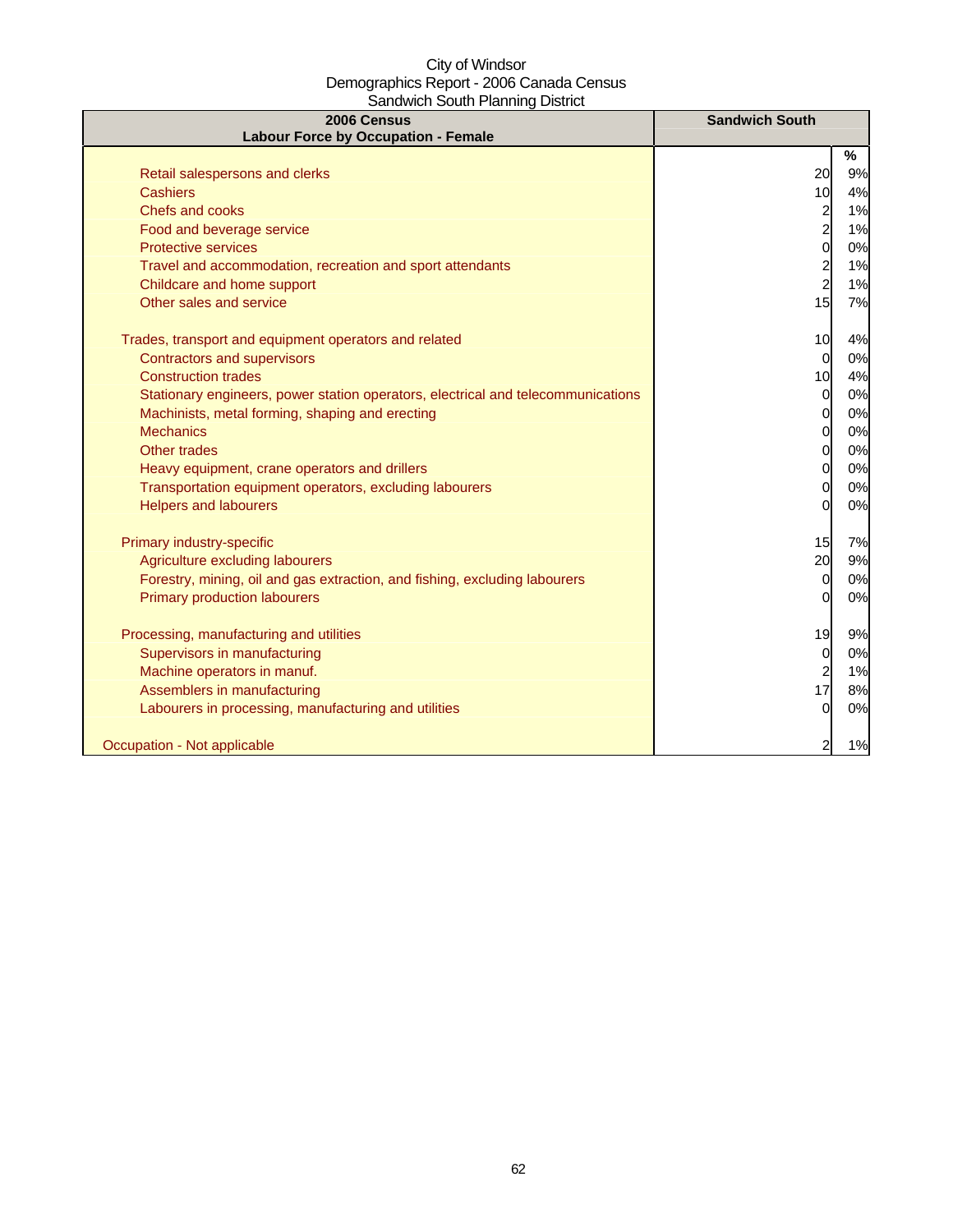| 2006 Census<br>Labour Force by Class of Worker and Sex Comparison | <b>Sandwich South</b>        |          |          |        |                |        |         |  |
|-------------------------------------------------------------------|------------------------------|----------|----------|--------|----------------|--------|---------|--|
|                                                                   | <b>Males</b><br><b>Total</b> |          |          |        | Labour.        |        | Females |  |
|                                                                   | <b>Forcel</b>                |          |          |        |                |        |         |  |
| Labour Force 15 years and over by Class of Worker                 | 446                          |          | 226      |        | 224            |        |         |  |
| All classes of worker                                             |                              | 444 100% |          | 22198% |                | 21897% |         |  |
| <b>Paid workers</b>                                               | 396                          | 89%      |          | 20088% |                | 20190% |         |  |
| <b>Employees</b>                                                  | 387                          | 87%      |          | 18582% |                | 19687% |         |  |
| Self-employed (incorporated)                                      | 15                           | 3%       | 10       | 4%     | 0              | 0%     |         |  |
| Without paid help                                                 |                              | 0%       | $\Omega$ | 0%     | 0              | 0%     |         |  |
| With paid help                                                    | 15                           | 3%       | 15       | 7%     | 0              | 0%     |         |  |
| Self-employed (unincorp.)                                         | 37                           | 8%       | 20       | 9%     | 12             | 5%     |         |  |
| Without paid help                                                 | 27                           | 6%       | 12       | 5%     | 17             | 8%     |         |  |
| With paid help                                                    | 12                           | 3%       | 10       | 4%     | $\overline{a}$ | 1%     |         |  |
| Unpaid family workers                                             | 10                           | 2%       | 0        | 0%     | $\Omega$       | 0%     |         |  |
| Class of worker - Not applicable                                  |                              | 3%       | 0        | 0%     | 0              | 0%     |         |  |

# 2006 Census Labour Force by Class of Worker and Sex Comparison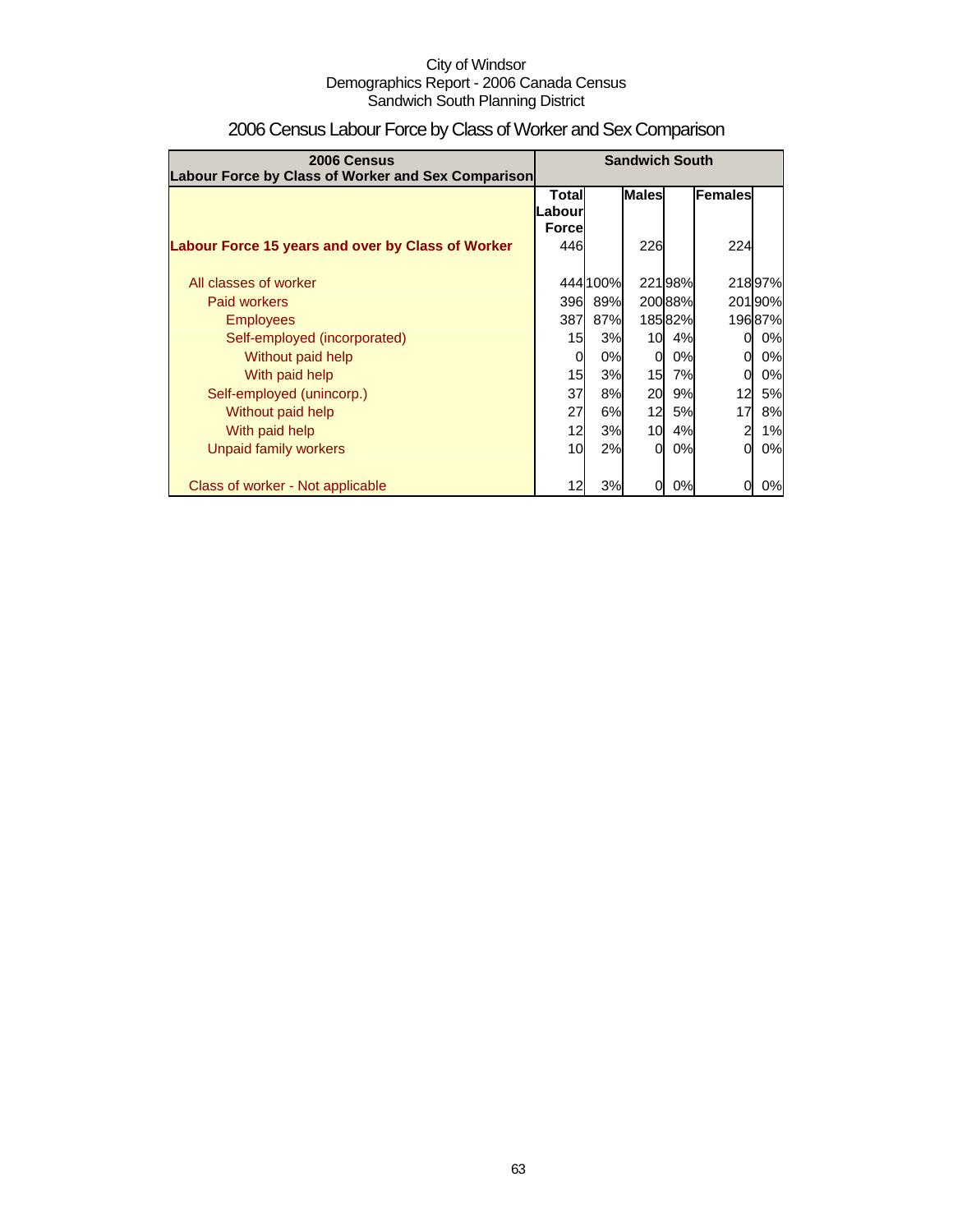| 2006 Census Labour Force by Class of Worker and Sex |  |
|-----------------------------------------------------|--|
|-----------------------------------------------------|--|

| 2006 Census<br>Labour Force by Class of Worker and Sex |                | <b>Sandwich South</b> |
|--------------------------------------------------------|----------------|-----------------------|
|                                                        |                | %                     |
| Labour Force 15 years and over by Class of Worker      | 446            |                       |
| All classes of worker                                  | 444            | 100%                  |
| <b>Paid workers</b>                                    | 396            | 89%                   |
| <b>Employees</b>                                       | 387            | 87%                   |
| Self-employed (incorporated)                           | 15             | 3%                    |
| Without paid help                                      | 0              | 0%                    |
| With paid help                                         | 15             | 3%                    |
| Self-employed (unincorp.)                              | 37             | 8%                    |
| Without paid help                                      | 27             | 6%                    |
| With paid help                                         | 12             | 3%                    |
| <b>Unpaid family workers</b>                           | 10             | 2%                    |
| Class of worker - Not applicable                       | 12             | 3%                    |
| Male Labour Force 15 and over by Class of Worker       | 226            |                       |
| All classes of worker                                  | 221            | 98%                   |
| <b>Paid workers</b>                                    | 200            | 88%                   |
| <b>Employees</b>                                       | 185            | 82%                   |
| Self-employed (incorporated)                           | 10             | 4%                    |
| Without paid help                                      | 0              | 0%                    |
| With paid help                                         | 15             | 7%                    |
| Self-employed (unincorp.)                              | 20             | 9%                    |
| Without paid help                                      | 12             | 5%                    |
| With paid help                                         | 10             | 4%                    |
| <b>Unpaid family workers</b>                           | 0              | 0%                    |
| Class of worker - Not applicable                       | 0              | 0%                    |
| Female Labour Force 15 and over by Class of Worker     | 224            |                       |
| All classes of worker                                  | 218            | 97%                   |
| <b>Paid workers</b>                                    | 201            | 90%                   |
| <b>Employees</b>                                       | 196            | 87%                   |
| Self-employed (incorporated)                           | 0              | 0%                    |
| Without paid help                                      | 0              | 0%                    |
| With paid help                                         | 0              | 0%                    |
| Self-employed (unincorp)                               | 12             | 5%                    |
| Without paid help                                      | 17             | 8%                    |
| With paid help                                         | $\overline{c}$ | 1%                    |
| <b>Unpaid family workers</b>                           | 0              | 0%                    |
| Class of worker - Not applicable                       | 0              | 0%                    |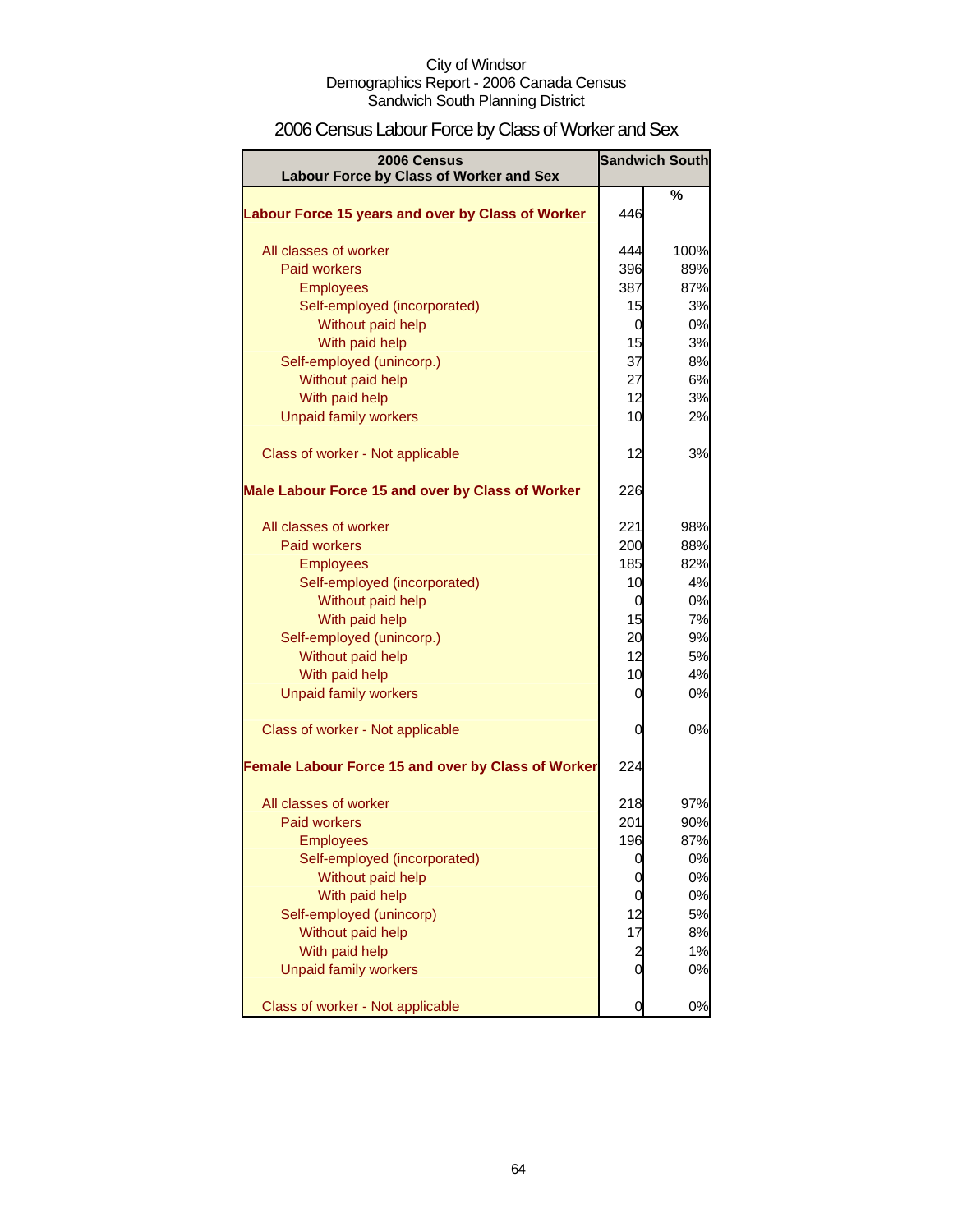# 2006 Census Language at Work

| 2006 Census<br><b>Language at Work</b>                                 | <b>Sandwich South</b> |      |
|------------------------------------------------------------------------|-----------------------|------|
| Total Population 15 years and over who worked by Language Used at Work | 482                   |      |
|                                                                        |                       |      |
| Dominant official language used at work                                | English               | 100% |
| Dominant non-official language used at work                            |                       |      |
|                                                                        |                       |      |
| <b>Single Responses</b>                                                | 487                   | 101% |
| English                                                                | 479                   | 99%  |
| French                                                                 |                       | 0%   |
| Non-official languages                                                 |                       | 0%   |
| Chinese, n.o.s.                                                        |                       | 0%   |
| Cantonese                                                              |                       | 0%   |
| Panjabi (Punjabi)                                                      |                       | 0%   |
| German                                                                 |                       | 0%   |
| <b>Mandarin</b>                                                        | 0                     | 0%   |
| Portuguese                                                             |                       | 0%   |
| Spanish                                                                |                       | 0%   |
| Vietnamese                                                             |                       | 0%   |
| Korean                                                                 |                       | 0%   |
| <b>Italian</b>                                                         |                       | 0%   |
| Other languages                                                        |                       | 0%   |
|                                                                        |                       |      |
| Multiple responses                                                     | 0                     | 0%   |
| <b>English and French</b>                                              |                       | 0%   |
| English and non-official                                               |                       | 0%   |
| French and non-official                                                |                       | 0%   |
| English, French and non-official language                              | 0                     | 0%   |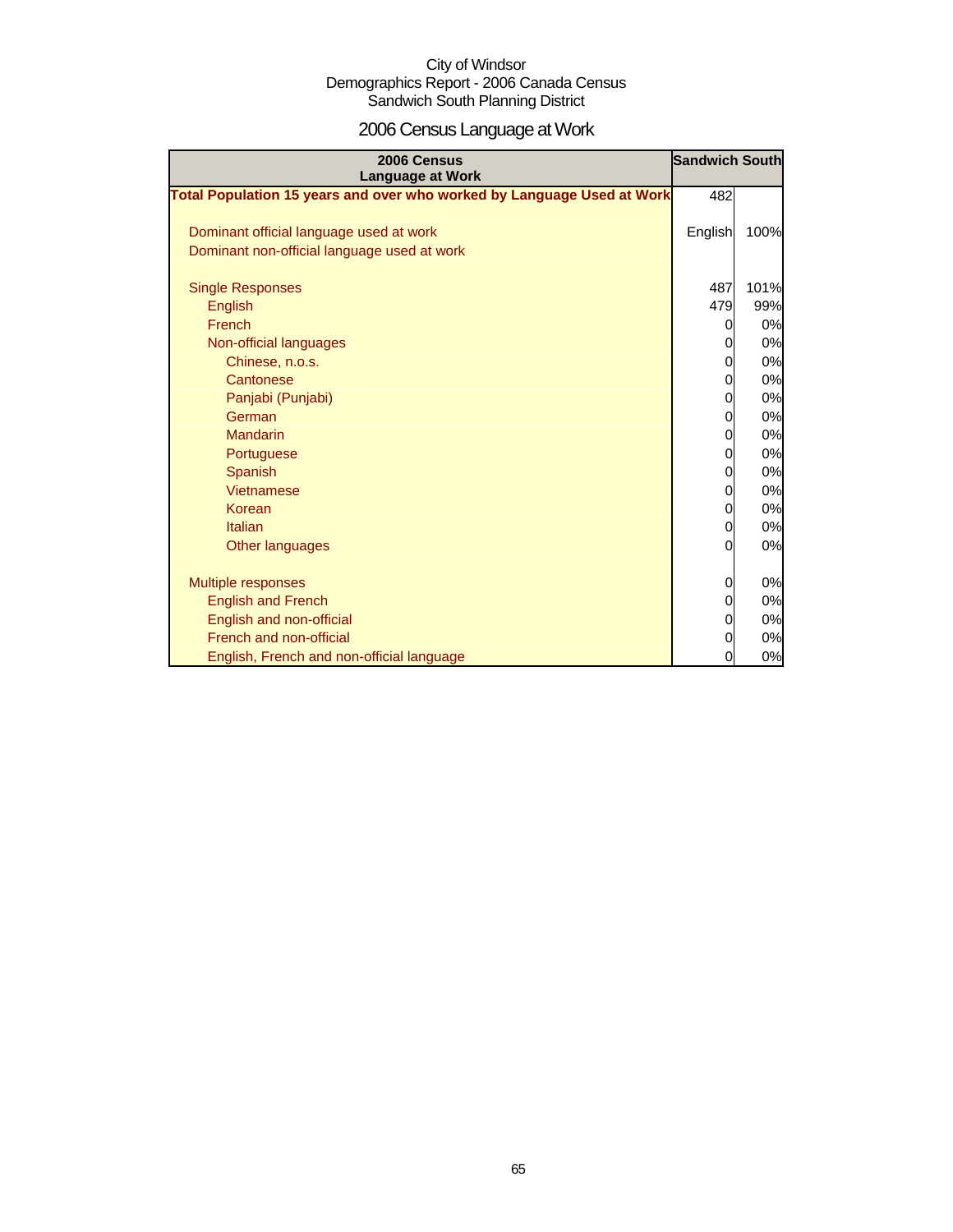# 2006 Census Unpaid Housework

| 2006 Census<br><b>Unpaid Housework</b>                                                                                                 | <b>Sandwich South</b>                                                                                             |
|----------------------------------------------------------------------------------------------------------------------------------------|-------------------------------------------------------------------------------------------------------------------|
| Total Population 15 years and over by Hours of Unpaid Housework                                                                        | 730                                                                                                               |
| No hours<br>Less than 5 hours<br>5 to 14 hours<br>15 to 29 hours<br>30 to 59 hours<br>60 or more hours                                 | 62 9%<br>115 16%<br>162 22%<br>209 29%<br>146 20%<br>25<br>3%                                                     |
| Dominant group                                                                                                                         | 15 to 29 hours 29%                                                                                                |
| Males 15 years and over by Hours of Unpaid Housework                                                                                   | 362                                                                                                               |
| No hours<br>Less than 5 hours<br>5 to 14 hours<br>15 to 29 hours<br>30 to 59 hours<br>60 or more hours                                 | 4713%<br>7220%<br>8223%<br>92 26%<br>6317%<br>10 3%                                                               |
| Dominant group                                                                                                                         | 15 to 29 hours 25%                                                                                                |
| Females 15 years and over by Hours of Unpaid Housework                                                                                 | 364                                                                                                               |
| By hours of unpaid housework<br>No hours<br>Less than 5 hours<br>5 to 14 hours<br>15 to 29 hours<br>30 to 59 hours<br>60 or more hours | 6%<br>20<br>4312%<br>8122%<br>11632%<br>8925%<br>15<br>4%                                                         |
| Dominant group                                                                                                                         | 15 to 29 hours 32%                                                                                                |
| <b>Hours of Housework by Sex</b>                                                                                                       |                                                                                                                   |
| <b>No Hours</b><br>Less than 5 hours<br>5 to 14 hours<br>15 to 29 hours<br>30 to 59 hours<br>60 or more hours                          | Males 70%<br>Males <sup>63%</sup><br>Males <sub>50%</sub><br>Females 56%<br>Females <sup>59%</sup><br>Females 60% |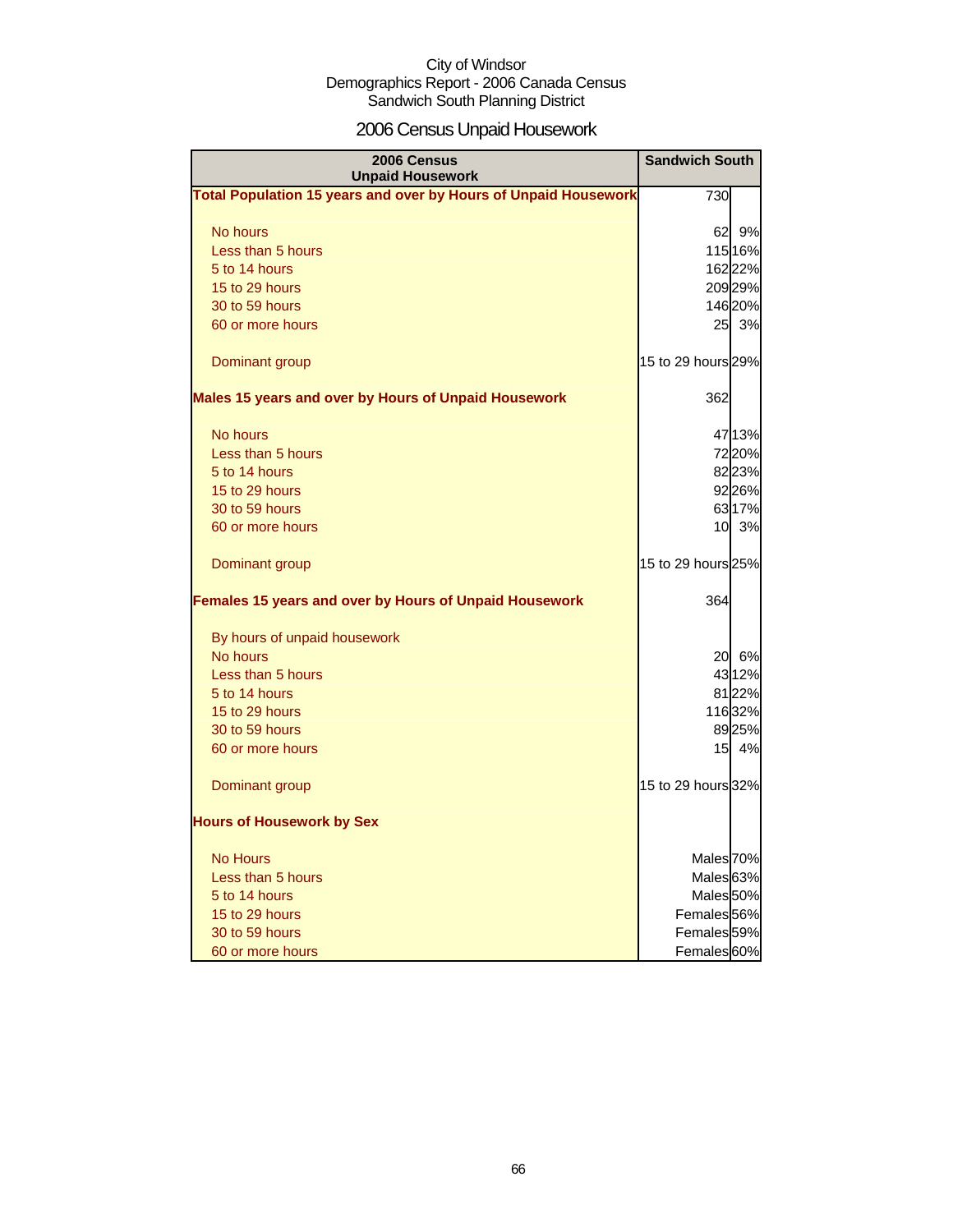# 2006 Census Unpaid Childcare

| 2006 Census<br><b>Unpaid Childcare</b>                    | <b>Sandwich South</b> |     |  |  |
|-----------------------------------------------------------|-----------------------|-----|--|--|
| Population 15 years and over by hours of Unpaid Childcare | 727                   |     |  |  |
| No hours                                                  | 459I                  | 63% |  |  |
| Less than 5 hours                                         | 71                    | 10% |  |  |
| 5 to 14 hours                                             | 51                    | 7%  |  |  |
| 15 to 29 hours                                            | 63                    | 9%  |  |  |
| 30 to 59 hours                                            | 42                    | 6%  |  |  |
| 60 or more hours                                          | 46                    | 6%  |  |  |
| Dominant group                                            | No hours 63%          |     |  |  |
| Males 15 years and over by hours of Unpaid Childcare      | 363                   |     |  |  |
| No hours                                                  | 252                   | 69% |  |  |
| Less than 5 hours                                         | 39                    | 11% |  |  |
| 5 to 14 hours                                             | 27                    | 8%  |  |  |
| 15 to 29 hours                                            | 27                    | 7%  |  |  |
| 30 to 59 hours                                            | $\overline{2}$        | 1%  |  |  |
| 60 or more hours                                          | 20                    | 6%  |  |  |
| Dominant group                                            | No hours              | 69% |  |  |
| Females 15 years and over by hours of Unpaid Childcare    | 364                   |     |  |  |
| No hours                                                  | 203                   | 56% |  |  |
| Less than 5 hours                                         | 36                    | 10% |  |  |
| 5 to 14 hours                                             | 24                    | 7%  |  |  |
| 15 to 29 hours                                            | 32                    | 9%  |  |  |
| 30 to 59 hours                                            | 29                    | 8%  |  |  |
| 60 or more hours                                          | 29                    | 8%  |  |  |
| Dominant group                                            | No hours              | 57% |  |  |
| <b>Hours of Child Care by Sex</b>                         |                       |     |  |  |
| <b>No Hours</b>                                           | Males                 | 55% |  |  |
| Less than 5 hours                                         | Males                 | 52% |  |  |
| 5 to 14 hours                                             | Males                 | 53% |  |  |
| 15 to 29 hours                                            | Females               | 54% |  |  |
| 30 to 59 hours                                            | Females               | 93% |  |  |
| 60 or more hours                                          | Females               | 59% |  |  |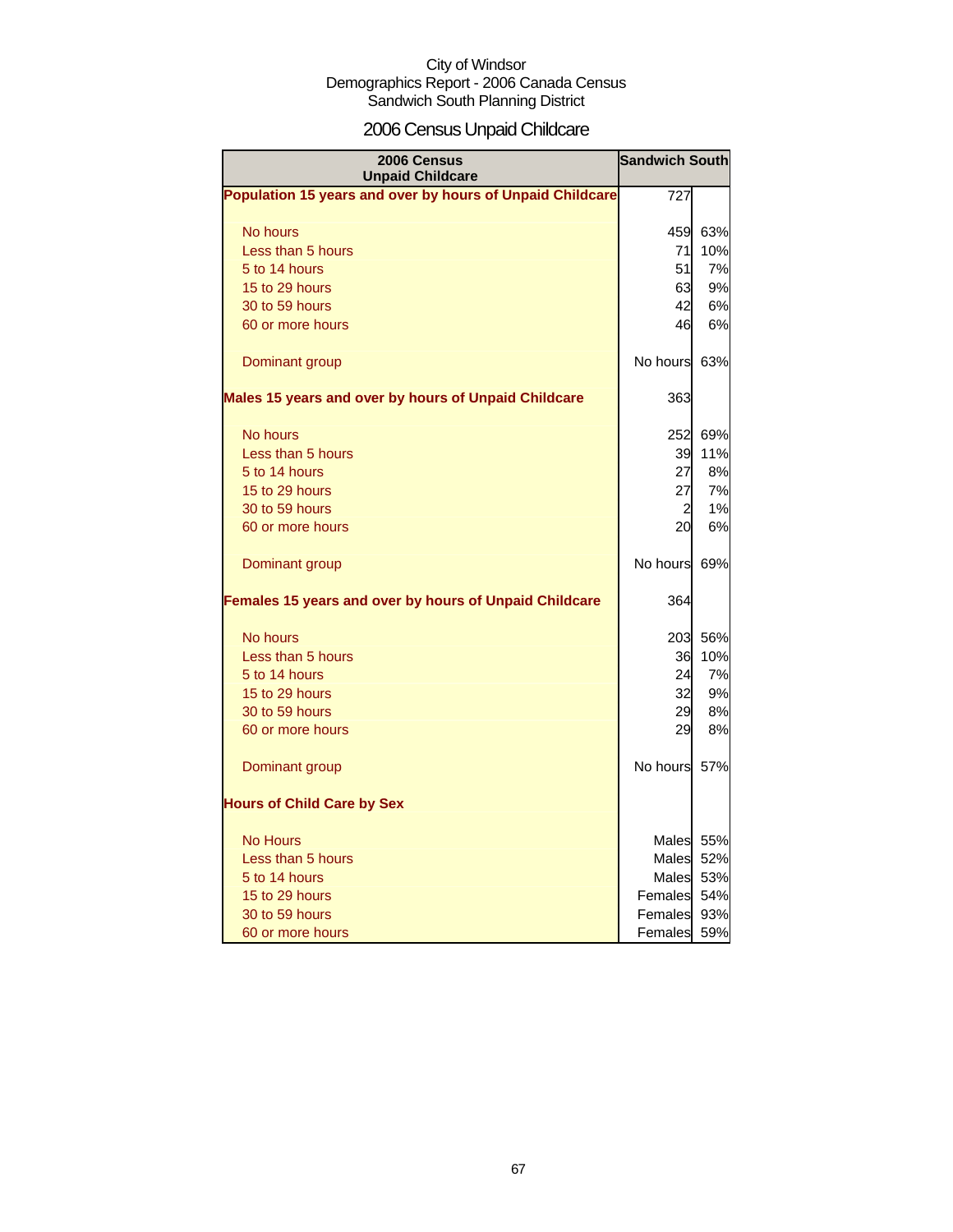# 2006 Census Unpaid Senior Care

| 2006 Census<br><b>Unpaid Senior Care</b>                       | <b>Sandwich South</b> |           |
|----------------------------------------------------------------|-----------------------|-----------|
| Total Population 15 years and over by Hours of Care to Seniors | 725                   |           |
| No hours                                                       | 581                   | 80%       |
| Less than 5 hours                                              | 77                    | 11%       |
| 5 to 9 hours                                                   | 28                    | 4%        |
| 10 to 19 hours                                                 | 3                     | 0%        |
| 20 or more hours                                               | 32                    | 4%        |
| Dominant group                                                 |                       |           |
| Males 15 years and over by Hours of Care to Seniors            | 362                   |           |
| No hours                                                       | 299                   | 83%       |
| Less than 5 hours                                              | 38                    | 11%       |
| 5 to 9 hours                                                   | 12                    | 3%        |
| 10 to 19 hours                                                 | $\overline{a}$        | 1%        |
| 20 or more hours                                               | 10                    | <b>3%</b> |
| Dominant group                                                 | No hours              | 83%       |
| Females 15 years and over by Hours of Care to Seniors          | 364                   |           |
| No hours                                                       | 282                   | 77%       |
| Less than 5 hours                                              | 39                    | 11%       |
| 5 to 9 hours                                                   | 15                    | 4%        |
| 10 to 19 hours                                                 | 10                    | 3%        |
| 20 or more hours                                               | 15                    | 4%        |
| Dominant group                                                 | No hours              | 80%       |
| <b>Senior Care by Sex</b>                                      |                       |           |
| No hours                                                       | Males                 | 52%       |
| Less than 5 hours                                              | Females               | 51%       |
| 5 to 9 hours                                                   | Females               | 55%       |
| 10 to 19 hours                                                 | Females               | 83%       |
| 20 or more hours                                               | Females               | 60%       |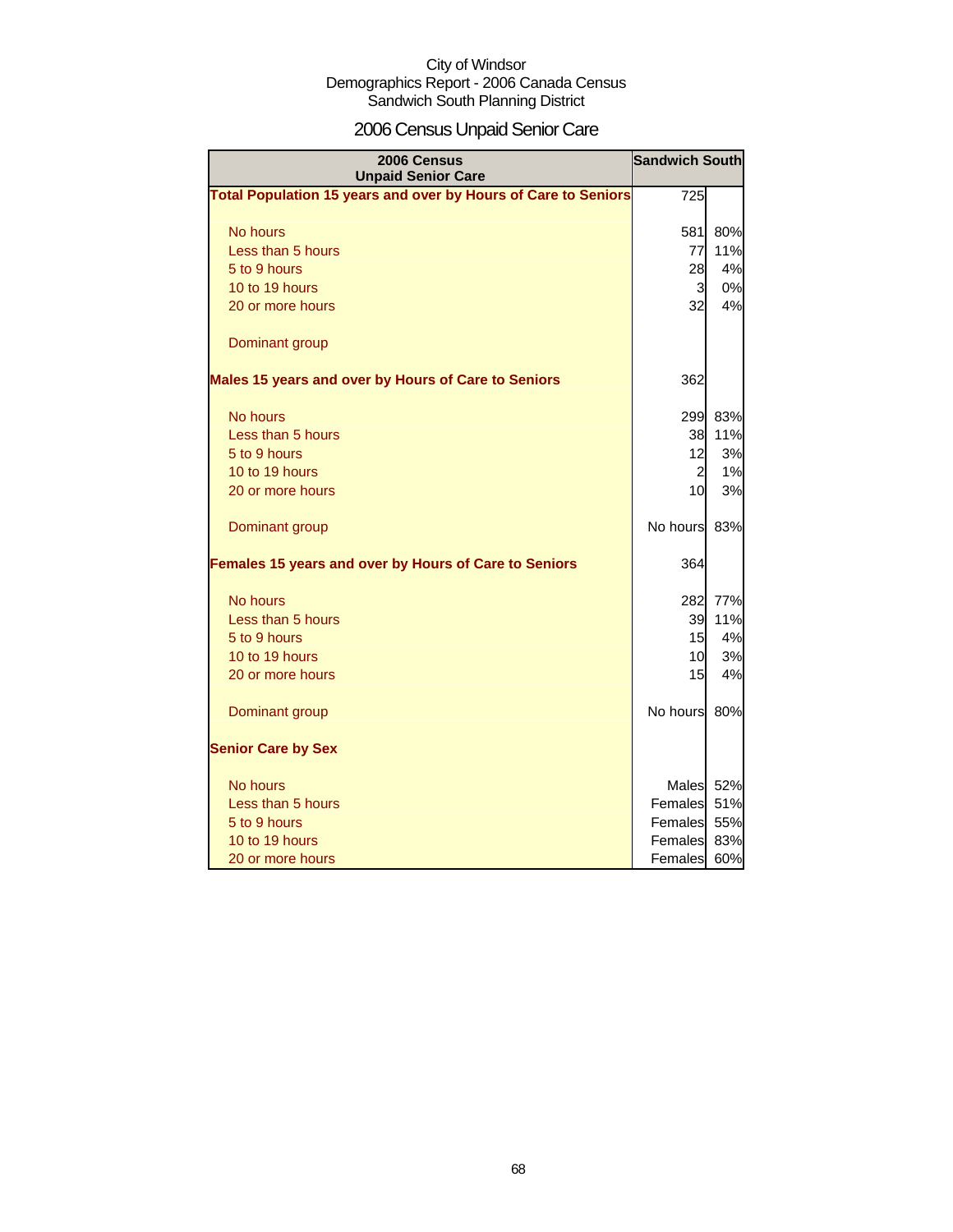# 2006 Census Place of Work by Sex Comparison

| 2006 Census<br><b>Place of Work by Sex Comparison</b>                                                 | <b>Sandwich South</b>                  |        |              |        |          |        |
|-------------------------------------------------------------------------------------------------------|----------------------------------------|--------|--------------|--------|----------|--------|
|                                                                                                       | <b>Total</b><br>Labour<br><b>Force</b> |        | <b>Males</b> |        | Females  |        |
| <b>Total Employed Labour Force 15 years and over by Place of Work Status</b>                          | 420                                    |        | 196          |        | 218      |        |
| Usual place of work                                                                                   |                                        | 33580% |              | 13468% |          | 19589% |
| In CSD <sup>*</sup> of residence                                                                      |                                        | 21150% |              | 7237%  |          | 14064% |
| In different CSD                                                                                      |                                        | 11828% |              | 6232%  |          | 5525%  |
| In same CD**                                                                                          |                                        | 11427% |              | 6232%  |          | 5525%  |
| At home                                                                                               |                                        | 37 9%  | 10           | 5%     |          | 22 10% |
| <b>Outside Canada</b>                                                                                 | 0l                                     | 0%     | 10           | 5%     | $\Omega$ | 0%     |
| No fixed workplace                                                                                    |                                        | 4310%  |              | 3719%  |          | 1%     |
| * CSD: Area that is a municipality or an area that is deemed to be equivalent to a<br>municipality.   |                                        |        |              |        |          |        |
| ** CD: Group of neighbouring municipalities joined together for the purposes of regional<br>planning. |                                        |        |              |        |          |        |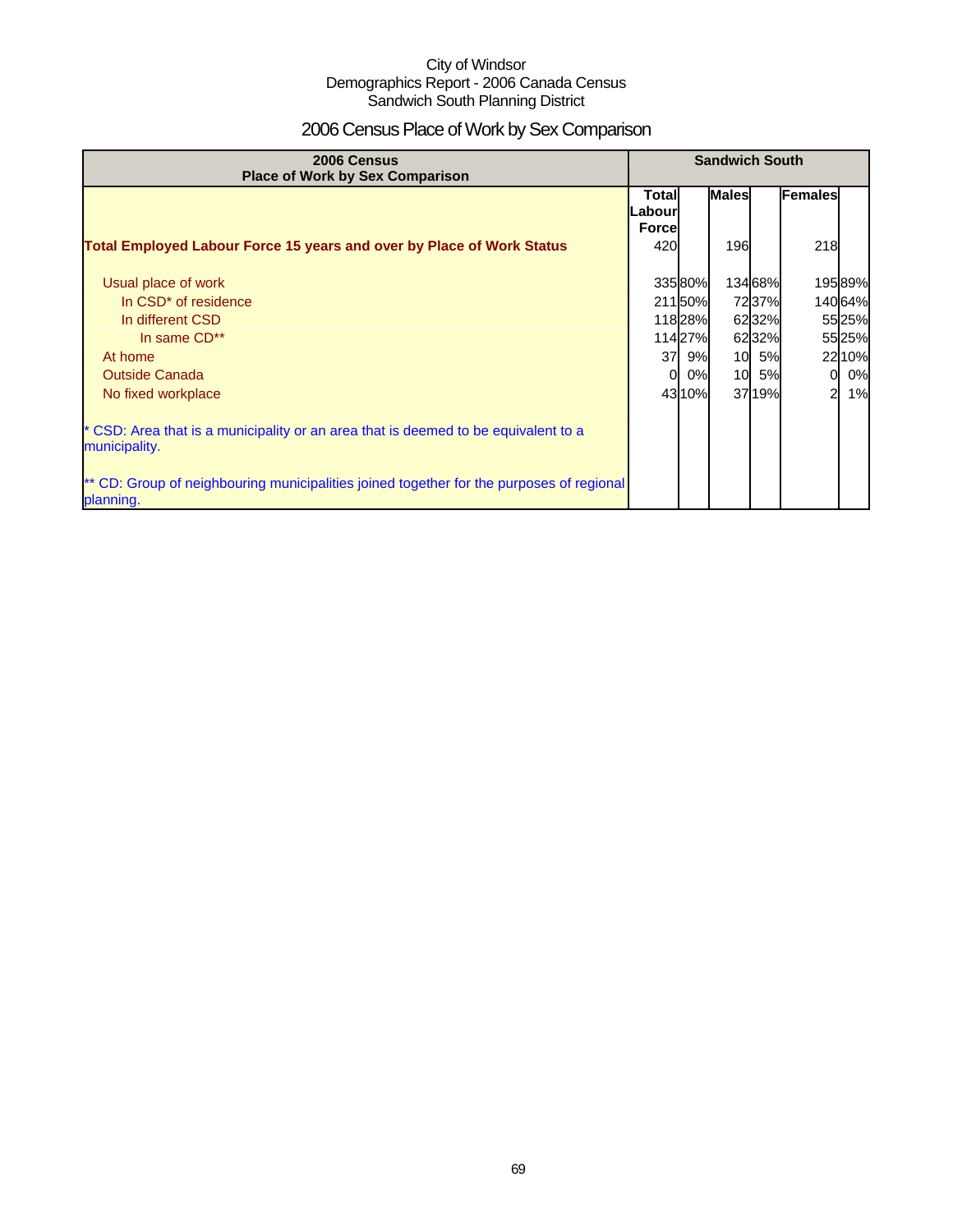# 2006 Census Place of Work by Sex

| 2006 Census<br><b>Place of Work by Sex</b>                                                         |     | <b>Sandwich South</b> |
|----------------------------------------------------------------------------------------------------|-----|-----------------------|
| Total Employed Labour Force 15 years and over by Place of Work Status                              | 420 | %                     |
|                                                                                                    |     |                       |
| Usual place of work                                                                                | 335 | 80%                   |
| In CSD* of residence                                                                               | 211 | 50%                   |
| In different CSD                                                                                   | 118 | 28%                   |
| In same CD**                                                                                       | 114 | 27%                   |
| At home                                                                                            | 37  | 9%                    |
| <b>Outside Canada</b>                                                                              | 0   | 0%                    |
| No fixed workplace                                                                                 | 43  | 10%                   |
| Males Employed Labour Force 15 yrs and over by Place of Work Status                                | 196 |                       |
| Usual place of work                                                                                | 134 | 68%                   |
| In CSD of residence                                                                                | 72  | 37%                   |
| In different CSD                                                                                   | 62  | 32%                   |
| In same CD                                                                                         | 62  | 32%                   |
| At home                                                                                            | 10  | 5%                    |
| <b>Outside Canada</b>                                                                              | 10  | 5%                    |
| No fixed workplace                                                                                 | 37  | 19%                   |
| Females Employed Labour Force 15 yrs and over by Place of Work Status                              | 218 |                       |
| Usual place of work                                                                                | 195 | 89%                   |
| In CSD of residence                                                                                | 140 | 64%                   |
| In different CSD                                                                                   | 55  | 25%                   |
| In same CD                                                                                         | 55  | 25%                   |
| At home                                                                                            | 22  | 10%                   |
| <b>Outside Canada</b>                                                                              | 0   | 0%                    |
| No fixed workplace                                                                                 |     | 1%                    |
| * CSD: Area that is a municipality or an area that is deemed to be equivalent to a municipality.   |     |                       |
| ** CD: Group of neighbouring municipalities joined together for the purposes of regional planning. |     |                       |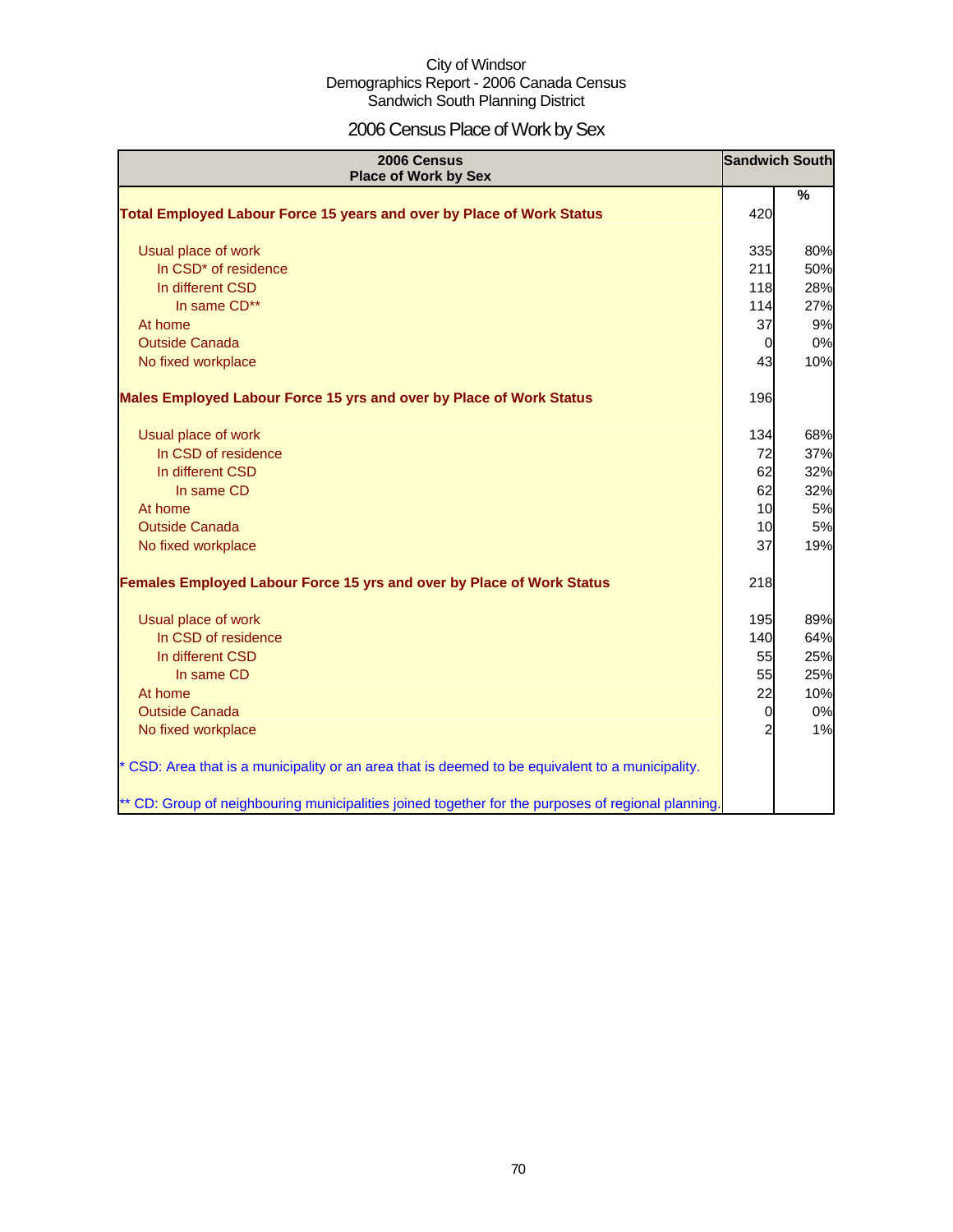# 2006 Census Mode of Transportation

| 2006 Census<br><b>Mode of Transportation</b>                                                                                      | <b>Sandwich South</b>       |
|-----------------------------------------------------------------------------------------------------------------------------------|-----------------------------|
| Total Employed Labour Force 15 years and over with usual place of work or no fixed workplace<br>address by Mode of Transportation | 372                         |
| Dominant mode of transportation                                                                                                   | Car/truck/van-88%<br>driver |
| Car, truck, van as driver                                                                                                         | 32587%                      |
| Car, truck, van as passenger                                                                                                      | 21<br>6%                    |
| <b>Public transit</b>                                                                                                             | 10<br>3%                    |
| Walked to work                                                                                                                    | 15<br>4%                    |
| <b>Bicycle</b>                                                                                                                    | $\overline{2}$<br>1%        |
| Motorcycle                                                                                                                        | $\overline{0}$<br>0%        |
| <b>Taxicab</b>                                                                                                                    | 0%<br>0                     |
| Other method                                                                                                                      | 0%<br>$\Omega$              |
| <b>Males with Usual Place of Work or No Fixed Workplace</b>                                                                       | 176                         |
| Car, truck, van as driver                                                                                                         | 15085%                      |
| Car, truck, van as passenger                                                                                                      | 10<br>6%                    |
| <b>Public transit</b>                                                                                                             | 0%<br>$\overline{0}$        |
| Walked to work                                                                                                                    | 15<br>9%                    |
| <b>Bicycle</b>                                                                                                                    | $\overline{2}$<br>1%        |
| Motorcycle                                                                                                                        | $\overline{0}$<br>0%        |
| <b>Taxicab</b>                                                                                                                    | 0%<br>$\Omega$              |
| Other method                                                                                                                      | ΩI<br>0%                    |
| Females with Usual Place of Work or No Fixed Workplace                                                                            | 202                         |
| Car, truck, van as driver                                                                                                         | 17084%                      |
| Car, truck, van as passenger                                                                                                      | 16 8%                       |
| <b>Public transit</b>                                                                                                             | $\mathbf{0}$<br>0%          |
| Walked to work                                                                                                                    | 0%<br>$\overline{0}$        |
| <b>Bicycle</b>                                                                                                                    | $\overline{0}$<br>0%        |
| Motorcycle                                                                                                                        | $\overline{0}$<br>0%        |
| <b>Taxicab</b>                                                                                                                    | 0%<br>$\overline{0}$        |
| Other method                                                                                                                      | 0%<br>$\overline{0}$        |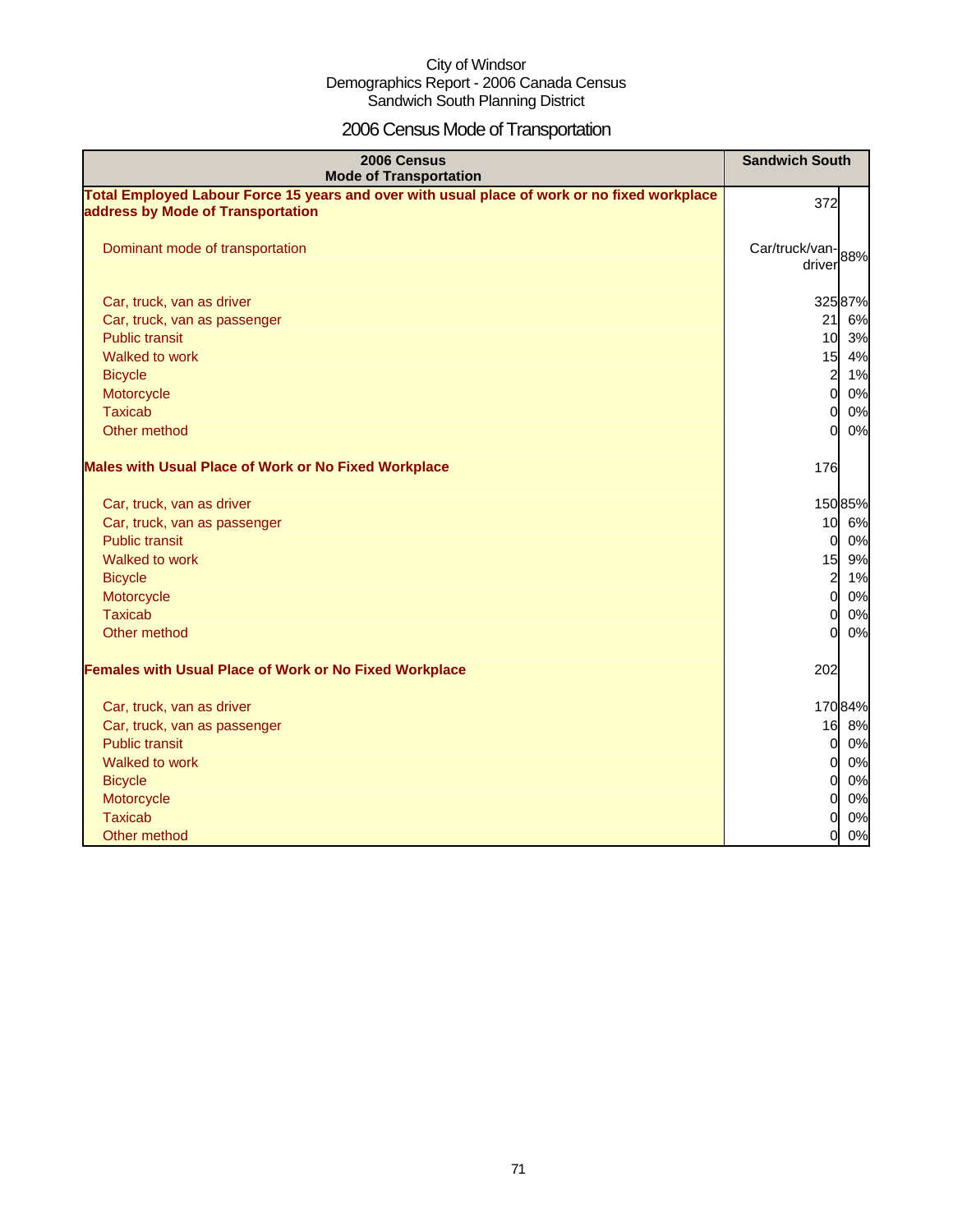# 2006 Census Educational Attainment Comparison

| 2006 Census<br><b>Educational Attainment</b><br>Comparison         | <b>Sandwich South</b>             |         |                        |               |                        |        |                            |               |
|--------------------------------------------------------------------|-----------------------------------|---------|------------------------|---------------|------------------------|--------|----------------------------|---------------|
|                                                                    | <b>Total</b><br><b>Population</b> | $\%$    | $15$ to<br>24<br>vears | $\frac{9}{6}$ | $25$ to<br>64<br>vears | $\%$   | 65<br>years<br>and<br>over | $\frac{9}{6}$ |
| <b>Population by Educational Attainment</b>                        | 730                               |         | 113                    |               | 443                    |        | 174                        |               |
| No certificate, diploma or degree                                  |                                   | 18225%  |                        | 5750%         | 40                     | 9%     |                            | 8448%         |
| Certificate, diploma or degree                                     |                                   | 54374%  |                        | 6154%         |                        | 39690% |                            | 8549%         |
| High school certificate                                            |                                   | 17324%  |                        | 3632%         |                        | 10825% |                            | 28 16%        |
| Apprenticeship or trades certificate or diploma                    |                                   | 105 14% | $\Omega$               | 0%            |                        | 80 18% |                            | 25 14%        |
| College, CEGEP or other non-university<br>certificate/diploma      |                                   | 137 19% |                        | 1312%         |                        | 10223% |                            | 22 13%        |
| University certificate, diploma or degree                          |                                   | 11115%  | 0                      | 0%            |                        | 10123% | 10 <sup>1</sup>            | 6%            |
| University certificate or diploma below bachelor level             | 45                                | 6%      | 0                      | 0%            |                        | 35 8%  | 10                         | 6%            |
| University certificate or degree                                   |                                   | 75 10%  | 0                      | 0%            |                        | 65 15% | 10                         | 6%            |
| Bachelor's degree                                                  | 33                                | 5%      | O                      | 0%            | 33                     | 7%     | 0                          | 0%            |
| University certificate or diploma above bachelor<br>level          | 26                                | 4%      | 2                      | 2%            | 24                     | 5%     | $\Omega$                   | 0%            |
| Degree in medicine, dentistry, veterinary medicine<br>or optometry | 2                                 | 0%      | $\Omega$               | 0%            | $\overline{2}$         | 0%     | $\overline{0}$             | 0%            |
| Master's degree                                                    | 12                                | 2%      | 0l                     | 0%            | 12                     | 3%     | $\Omega$                   | 0%            |
| <b>Earned doctorate</b>                                            | 0                                 | 0%      | 0                      | 0%            | $\overline{0}$         | 0%     | 0                          | 0%            |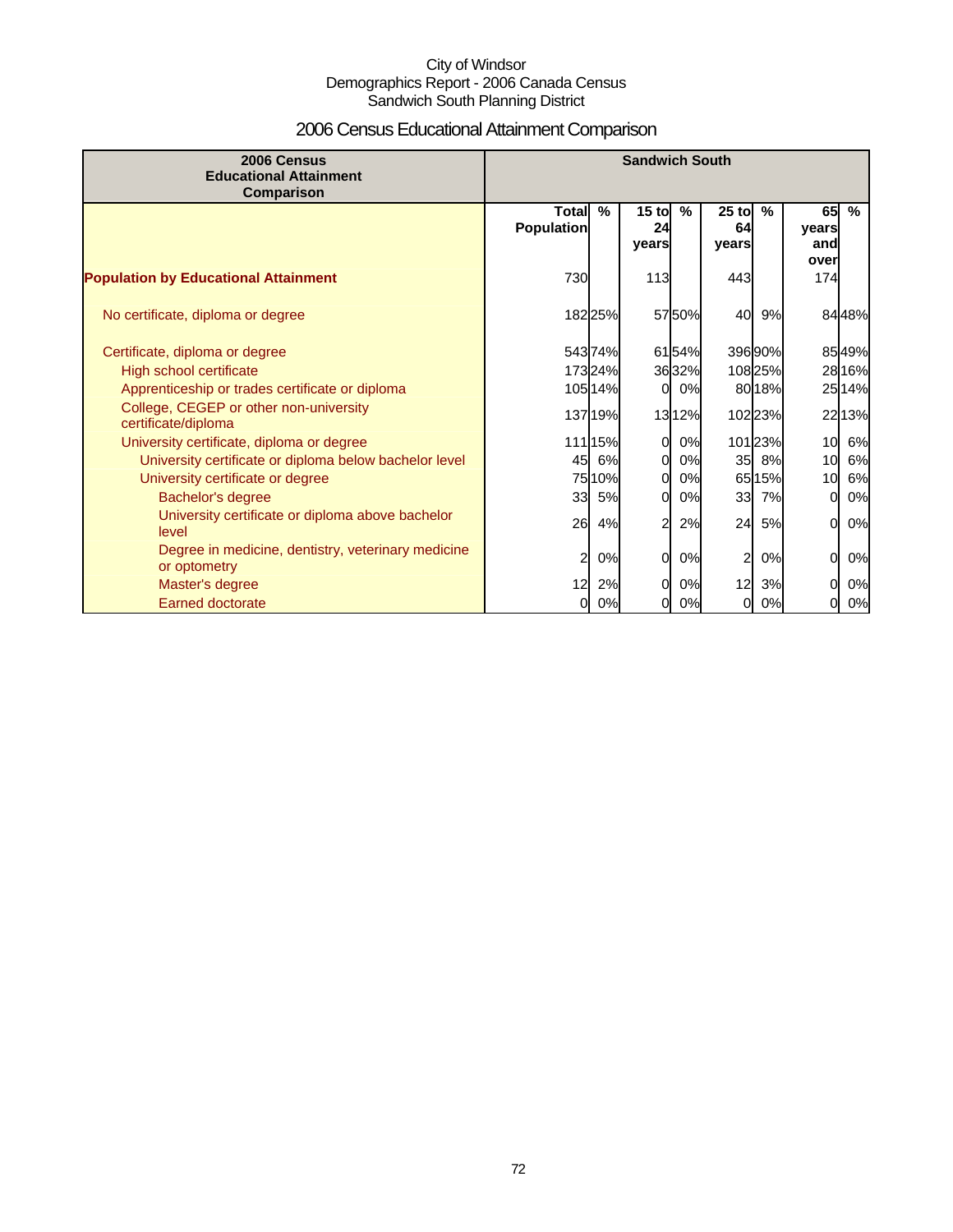### 2006 Census Educational Attainment

| 2006 Census<br><b>Educational Attainment</b>                        |                | <b>Sandwich South</b> |
|---------------------------------------------------------------------|----------------|-----------------------|
| <b>Total Population 15 years and over by Educational Attainment</b> | 730            |                       |
|                                                                     |                |                       |
| No certificate, diploma or degree                                   | 182            | 25%                   |
| Certificate, diploma or degree                                      | 543            | 74%                   |
| High school certificate                                             | 173            | 24%                   |
| Apprenticeship or trades certificate or diploma                     | 105            | 14%                   |
| College, CEGEP or other non-university certificate/diploma          | 137            | 19%                   |
| University certificate, diploma or degree                           | 111            | 15%                   |
| University certificate or diploma below bachelor level              | 45             | 6%                    |
| University certificate or degree                                    | 75             | 10%                   |
| Bachelor's degree                                                   | 33             | 5%                    |
| University certificate or diploma above bachelor level              | 26             | 4%                    |
| Degree in medicine, dentistry, veterinary medicine or optometry     | 2              | 0%                    |
| Master's degree                                                     | 12             | 2%                    |
| <b>Earned doctorate</b>                                             | 0              | 0%                    |
| <b>Population 15 to 24 years by Educational Attainment</b>          | 113            |                       |
| No certificate, diploma or degree                                   | 57             | 50%                   |
| Certificate, diploma or degree                                      | 61             | 54%                   |
| <b>High school certificate</b>                                      | 36             | 32%                   |
| Apprenticeship or trades certificate or diploma                     | 0              | 0%                    |
| College, CEGEP or other non-university certificate/diploma          | 13             | 12%                   |
| University certificate, diploma or degree                           | $\overline{0}$ | 0%                    |
| University certificate or diploma below bachelor level              | $\mathbf 0$    | 0%                    |
| University certificate or degree                                    | $\mathbf 0$    | 0%                    |
| Bachelor's degree                                                   | 0              | 0%                    |
| University certificate or diploma above bachelor level              | $\overline{c}$ | 2%                    |
| Degree in medicine, dentistry, veterinary medicine or optometry     | $\overline{0}$ | 0%                    |
| Master's degree                                                     | $\mathbf 0$    | 0%                    |
| <b>Earned doctorate</b>                                             | $\Omega$       | 0%                    |
| <b>Population 25 to 64 years by Educational Attainment</b>          | 443            |                       |
| No certificate, diploma or degree                                   | 40             | 9%                    |
| Certificate, diploma or degree                                      | 396            | 90%                   |
| High school certificate or equivalent                               | 108            | 25%                   |
| Apprenticeship or trades certificate or diploma                     | 80             | 18%                   |
| College, CEGEP or other non-university certificate/diploma          | 102            | 23%                   |
| University certificate, diploma or degree                           | 101            | 23%                   |
| University certificate or diploma below bachelor level              | 35             | 8%                    |
| University certificate or degree                                    | 65             | 15%                   |
| Bachelor's degree                                                   | 33             | 7%                    |
| University certificate or diploma above bachelor level              | 24             | 5%                    |
| Degree in medicine, dentistry, veterinary medicine or optometry     | $\overline{a}$ | 0%                    |
| Master's degree                                                     | 12             | 3%                    |
| <b>Earned doctorate</b>                                             | $\overline{0}$ | 0%                    |
| Population 65 years and over by Educational Attainment              | 174            |                       |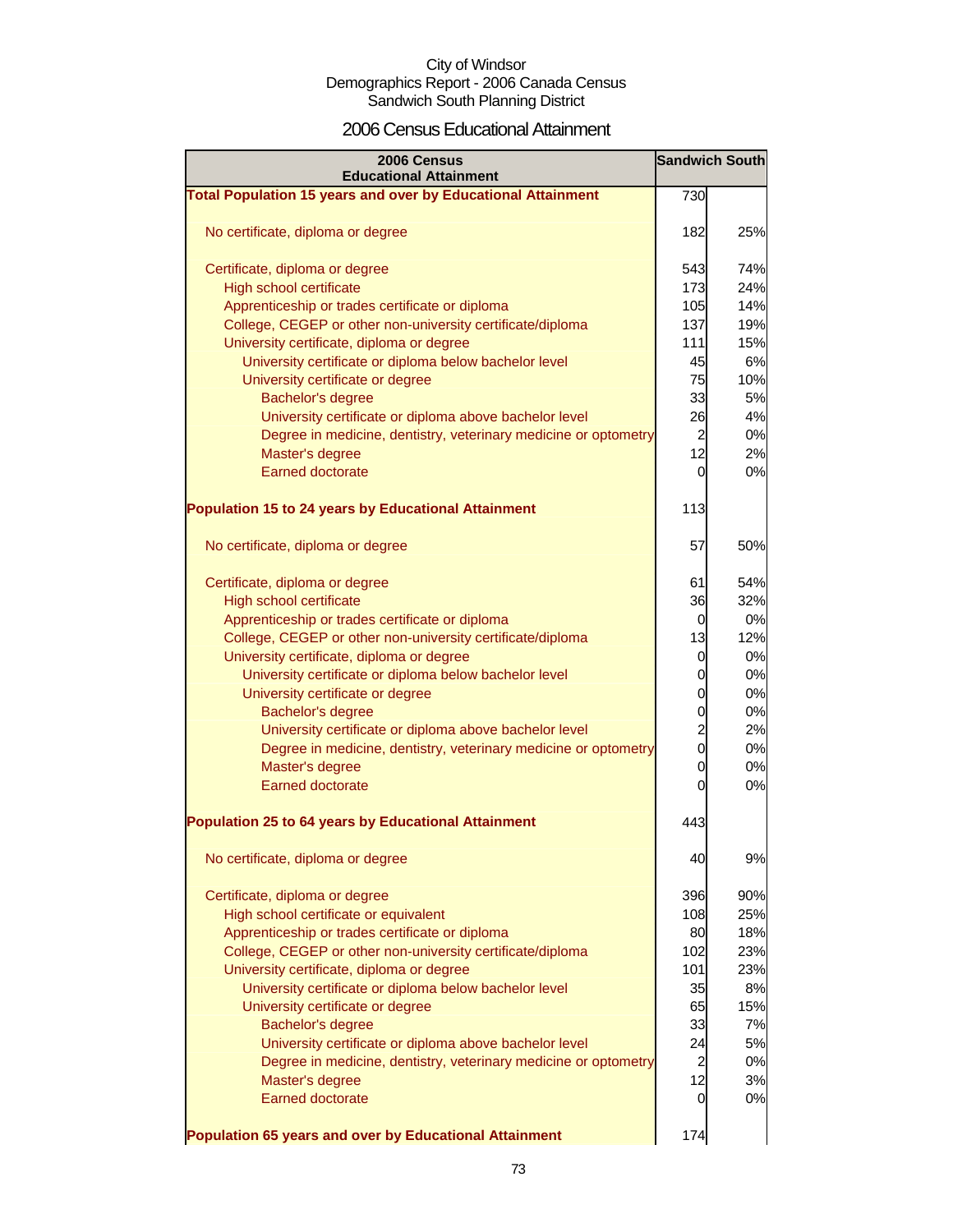| 2006 Census                                                         | <b>Sandwich South</b> |     |
|---------------------------------------------------------------------|-----------------------|-----|
| <b>Educational Attainment</b>                                       |                       |     |
| <b>Total Population 15 years and over by Educational Attainment</b> | 730                   |     |
| No certificate, diploma or degree                                   | 84                    | 48% |
| Certificate, diploma or degree                                      | 85                    | 49% |
| High school certificate                                             | 28                    | 16% |
| Apprenticeship or trades certificate or diploma                     | 25                    | 14% |
| College, CEGEP or other non-university certificate/diploma          | 22                    | 13% |
| University certificate, diploma or degree                           | 10                    | 6%  |
| University certificate or diploma below bachelor level              | 10                    | 6%  |
| University certificate or degree                                    | 10                    | 6%  |
| Bachelor's degree                                                   |                       | 0%  |
| University certificate or diploma above bachelor level              |                       | 0%  |
| Degree in medicine, dentistry, veterinary medicine or optometry     |                       | 0%  |
| Master's degree                                                     |                       | 0%  |
| <b>Earned doctorate</b>                                             |                       | 0%  |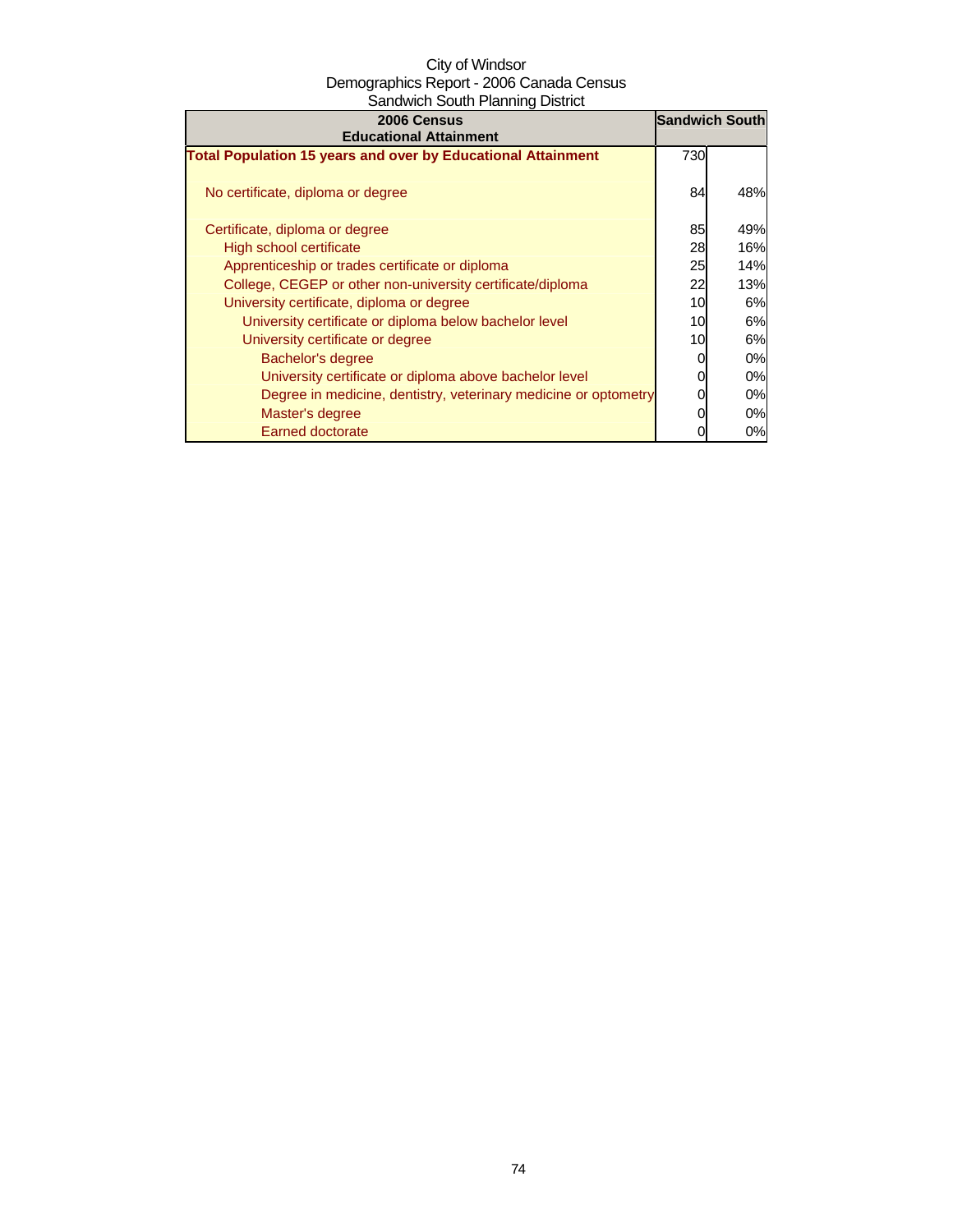# 2006 Census Location of Study

| 2006 Census<br><b>Location of Study</b>                                         |     | <b>Sandwich South</b> |
|---------------------------------------------------------------------------------|-----|-----------------------|
|                                                                                 |     | $\%$                  |
| Population 25 to 64 years with Postsecondary Qualification by Location of Study | 288 |                       |
| <b>Inside Canada</b>                                                            | 233 | 81%                   |
| Newfoundland and Labrador                                                       | 30  | 10%                   |
| <b>Prince Edward Island</b>                                                     | 0   | 0%                    |
| <b>Nova Scotia</b>                                                              | 0   | 0%                    |
| <b>New Brunswick</b>                                                            | 2   | 1%                    |
| Quebec                                                                          | U   | 0%                    |
| Ontario                                                                         | 196 | 68%                   |
| Manitoba                                                                        | 0   | 0%                    |
| Saskatchewan                                                                    | 0   | 0%                    |
| Alberta                                                                         | 0   | 0%                    |
| <b>British Columbia</b>                                                         | 0   | 0%                    |
| <b>Yukon Territory</b>                                                          | 0   | 0%                    |
| <b>Northwest Territories</b>                                                    | 0   | 0%                    |
| <b>Nunavut</b>                                                                  | 0   | 0%                    |
| <b>Outside of Canada</b>                                                        | 59  | 21%                   |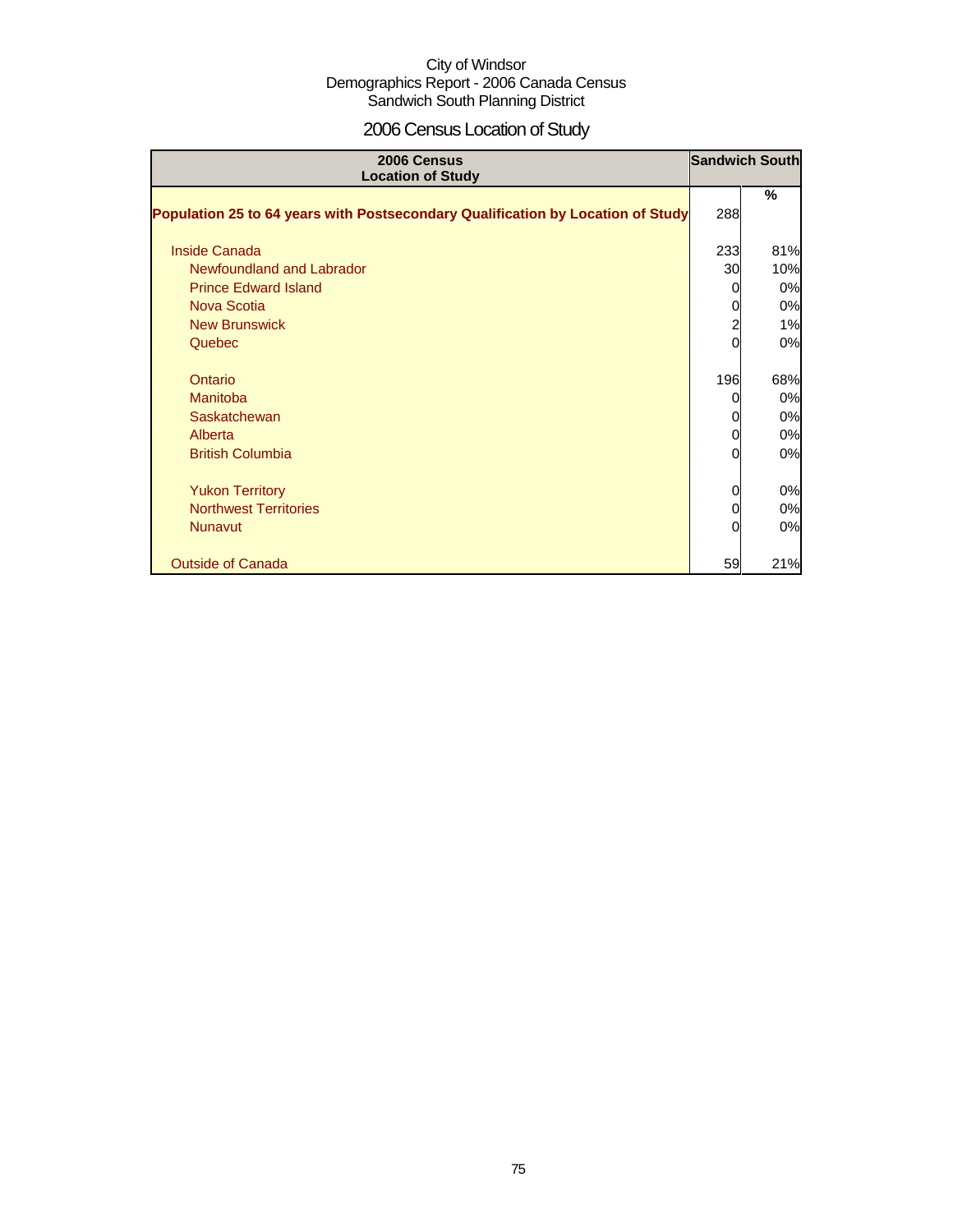# 2006 Census Post Secondary Education by Sex Comparison

| 2006 Census<br><b>Post Secondary Education by Sex</b>                                                   |                                                                                                                                                               |        | <b>Sandwich South</b>                                                                                                                                                      |        |                                                                                                               |        |
|---------------------------------------------------------------------------------------------------------|---------------------------------------------------------------------------------------------------------------------------------------------------------------|--------|----------------------------------------------------------------------------------------------------------------------------------------------------------------------------|--------|---------------------------------------------------------------------------------------------------------------|--------|
| Comparison                                                                                              |                                                                                                                                                               |        |                                                                                                                                                                            |        |                                                                                                               |        |
|                                                                                                         | <b>Total</b><br>Population                                                                                                                                    |        | <b>Males</b>                                                                                                                                                               |        | <b>Females</b>                                                                                                |        |
| Population 25 to 64 years with<br><b>Postsecondary Qualifications by</b><br><b>Major Field of Study</b> | 287                                                                                                                                                           |        | 165                                                                                                                                                                        |        | 122                                                                                                           |        |
| <b>Top 3 Fields</b>                                                                                     | Architecture,<br>engineering, and related<br>technologies<br>Business, management<br>and public<br>administration<br>Health, parks, recreation<br>and fitness |        | Architecture,<br>engineering, and<br>related technologies<br>Agriculture, natural<br>resources and<br>conservation<br>Mathematics, computer<br>and information<br>sciences |        | Business, management<br>and public<br>administration<br>Education<br>Health, parks,<br>recreation and fitness |        |
| <b>Education</b>                                                                                        | 25                                                                                                                                                            | 9%     | <sub>0</sub>                                                                                                                                                               | 0%     |                                                                                                               | 2521%  |
| Visual and performing arts, and<br>communications technologies                                          | 27                                                                                                                                                            | 9%     | 10                                                                                                                                                                         | 6%     |                                                                                                               | 17 14% |
| <b>Humanities</b>                                                                                       | $\overline{0}$                                                                                                                                                | 0%     | $\mathbf{0}$                                                                                                                                                               | 0%     | 0                                                                                                             | 0%     |
| Social and behavioural sciences<br>and law                                                              | 0                                                                                                                                                             | 0%     | $\overline{0}$                                                                                                                                                             | 0%     | 0                                                                                                             | 0%     |
| Business, management and public<br>administration                                                       |                                                                                                                                                               | 32 11% | 4                                                                                                                                                                          | 3%     |                                                                                                               | 2823%  |
| Physical and life sciences and<br>technologies                                                          | 10                                                                                                                                                            | 3%     | 10                                                                                                                                                                         | 6%     | 0                                                                                                             | 0%     |
| Mathematics, computer and<br>information sciences                                                       | 14                                                                                                                                                            | 5%     | 12                                                                                                                                                                         | 7%     | 2                                                                                                             | 2%     |
| Architecture, engineering, and<br>related technologies                                                  |                                                                                                                                                               | 11340% |                                                                                                                                                                            | 10363% | 10                                                                                                            | 8%     |
| Agriculture, natural resources and<br>conservation                                                      | 25                                                                                                                                                            | 9%     | 15                                                                                                                                                                         | 9%     | 10                                                                                                            | 8%     |
| Health, parks, recreation and<br>fitness                                                                |                                                                                                                                                               | 28 10% | $5 \mid$                                                                                                                                                                   | 3%     |                                                                                                               | 23 19% |
| Personal, protective and<br>transportation services                                                     | 12                                                                                                                                                            | 4%     | $\overline{O}$                                                                                                                                                             | 0%     |                                                                                                               | 1210%  |
| Other fields of study                                                                                   | 0                                                                                                                                                             | 0%     | 0l                                                                                                                                                                         | 0%     | 01                                                                                                            | 0%     |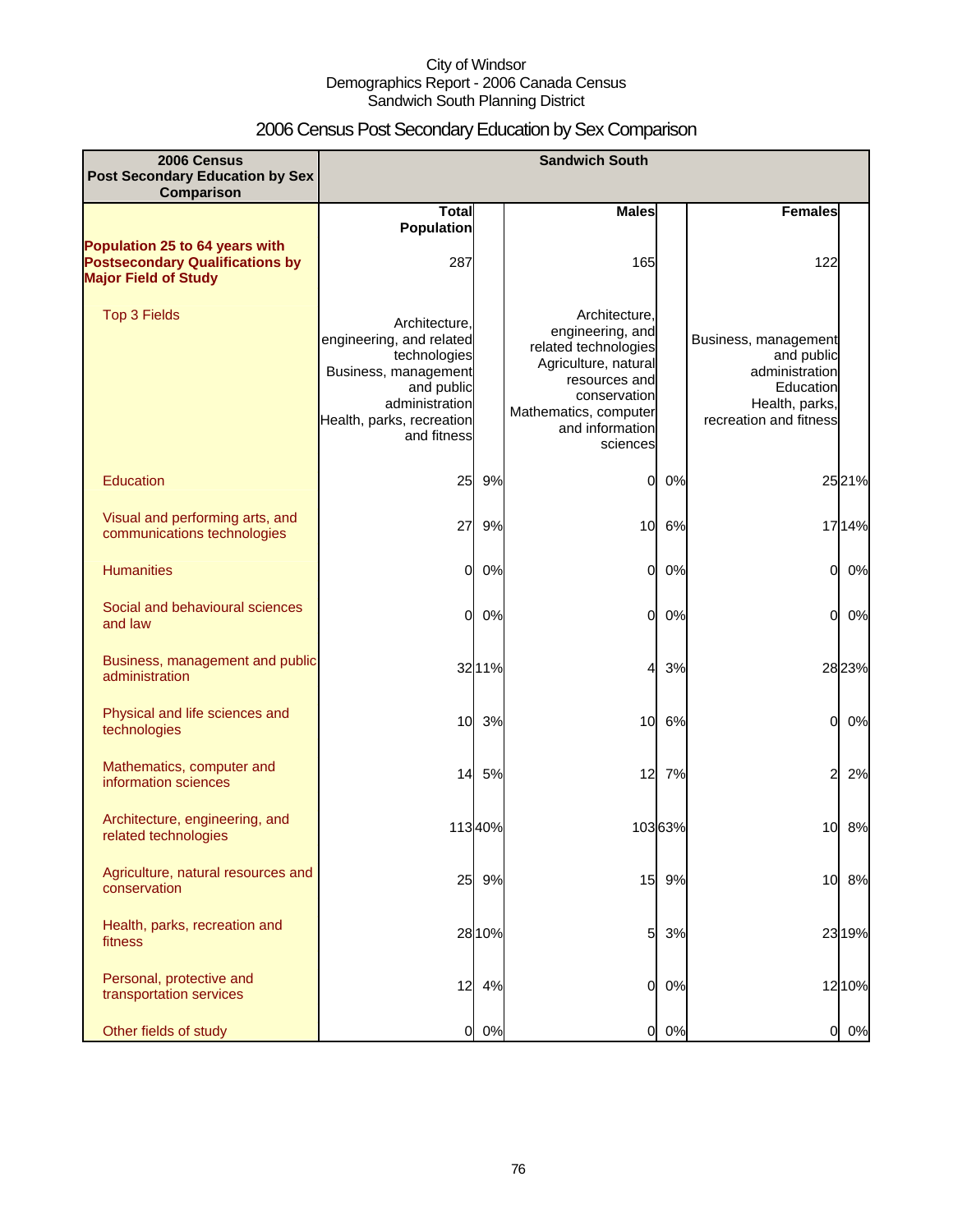# 2006 Census Post Secondary Education by Sex

| 2006 Census<br><b>Sandwich South</b><br><b>Post Secondary Education by Sex</b>                |                                                                                                                                                                   |        |
|-----------------------------------------------------------------------------------------------|-------------------------------------------------------------------------------------------------------------------------------------------------------------------|--------|
| Population 25 to 64 years with Postsecondary Qualifications by Major<br><b>Field of Study</b> | 287                                                                                                                                                               | %      |
| <b>Top 3 Fields</b>                                                                           | Architecture, engineering, and related<br>technologies<br>Business, management and public<br>administration<br>Health, parks, recreation and fitness              |        |
| Education                                                                                     | 25                                                                                                                                                                | 9%     |
| Visual and performing arts, and communications technologies                                   | 27                                                                                                                                                                | 9%     |
| <b>Humanities</b>                                                                             | O                                                                                                                                                                 | 0%     |
| Social and behavioural sciences and law                                                       | 0                                                                                                                                                                 | 0%     |
| Business, management and public administration                                                |                                                                                                                                                                   | 32 11% |
| Physical and life sciences and technologies                                                   |                                                                                                                                                                   | 10 3%  |
| Mathematics, computer and information sciences                                                |                                                                                                                                                                   | 14 5%  |
| Architecture, engineering, and related technologies                                           |                                                                                                                                                                   | 11340% |
| Agriculture, natural resources and conservation                                               |                                                                                                                                                                   | 25 9%  |
| Health, parks, recreation and fitness                                                         |                                                                                                                                                                   | 28 10% |
| Personal, protective and transportation services                                              |                                                                                                                                                                   | 12 4%  |
| Other fields of study                                                                         | <sub>0</sub>                                                                                                                                                      | 0%     |
| Males 25 to 64 Years with Postsecondary Qualifications by Major Field<br>of Study             | 165                                                                                                                                                               |        |
| <b>Top 3 Fields</b>                                                                           | Architecture, engineering, and related<br>technologies<br>Agriculture, natural resources and<br>conservation<br>Mathematics, computer and information<br>sciences |        |
| <b>Education</b>                                                                              | 0                                                                                                                                                                 | 0%     |
| Visual and performing arts, and communications technologies                                   |                                                                                                                                                                   | 10 6%  |
| <b>Humanities</b>                                                                             | 0                                                                                                                                                                 | 0%     |
| Social and behavioural sciences and law                                                       | 0                                                                                                                                                                 | 0%     |
| Business, management and public administration                                                |                                                                                                                                                                   | 3%     |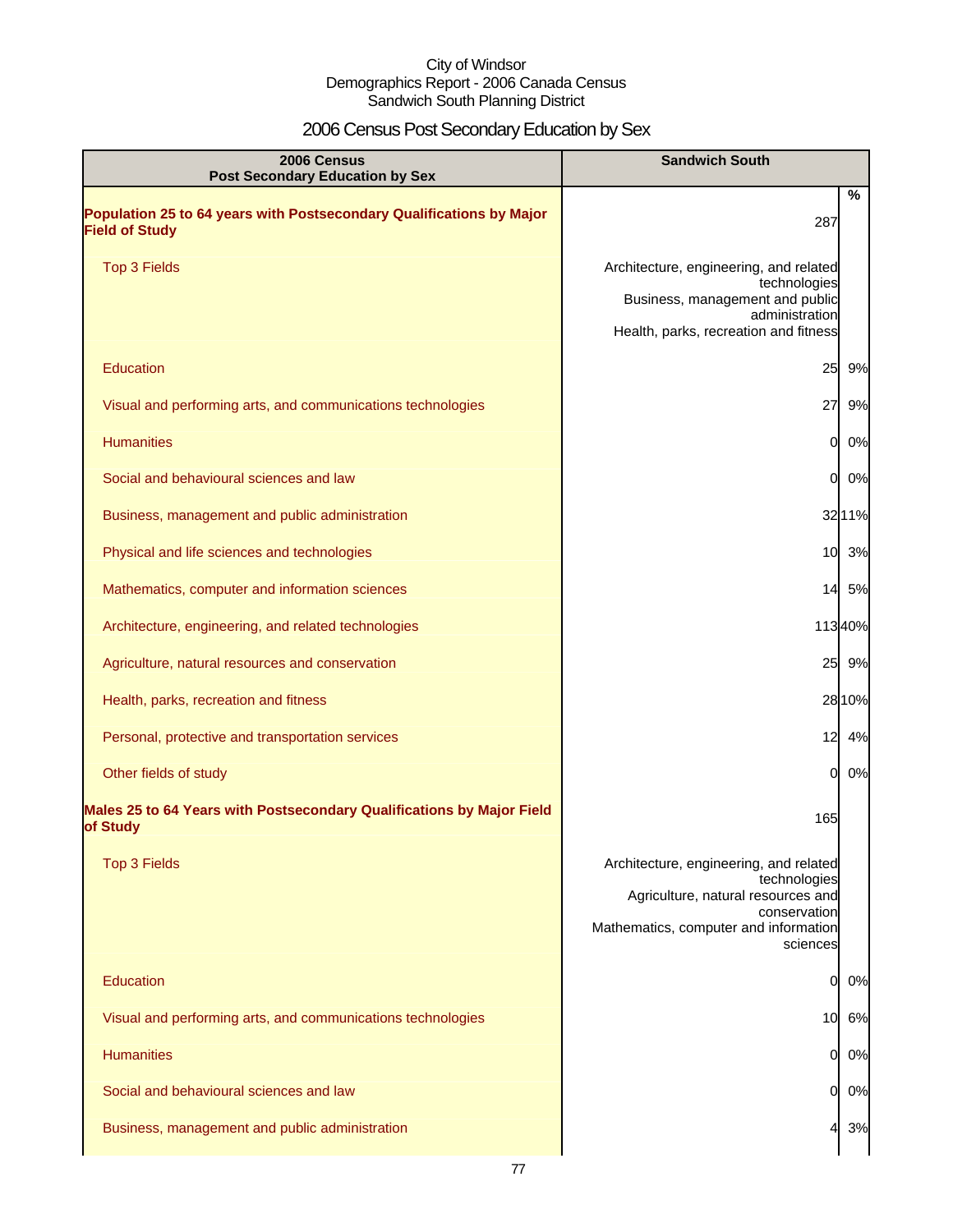| 2006 Census<br><b>Post Secondary Education by Sex</b>                                      | <b>Sandwich South</b>                                                                                   |         |
|--------------------------------------------------------------------------------------------|---------------------------------------------------------------------------------------------------------|---------|
| Physical and life sciences and technologies                                                | 10                                                                                                      | %<br>6% |
| Mathematics, computer and information sciences                                             | 12                                                                                                      | 7%      |
| Architecture, engineering, and related technologies                                        |                                                                                                         | 10363%  |
| Agriculture, natural resources and conservation                                            | 15                                                                                                      | 9%      |
| Health, parks, recreation and fitness                                                      | 5                                                                                                       | 3%      |
| Personal, protective and transportation services                                           | 0                                                                                                       | 0%      |
| Other fields of study                                                                      | O.                                                                                                      | 0%      |
| Females 25 to 64 years with Postsecondary Qualifications by Major<br><b>Field of Study</b> | 122                                                                                                     |         |
| <b>Top 3 Fields</b>                                                                        | Business, management and public<br>administration<br>Education<br>Health, parks, recreation and fitness |         |
| Education                                                                                  |                                                                                                         | 2521%   |
| Visual and performing arts, and communications technologies                                |                                                                                                         | 1714%   |
| <b>Humanities</b>                                                                          | 0                                                                                                       | 0%      |
| Social and behavioural sciences and law                                                    | O.                                                                                                      | 0%      |
| Business, management and public administration                                             |                                                                                                         | 2823%   |
| Physical and life sciences and technologies                                                | 0                                                                                                       | 0%      |
| Mathematics, computer and information sciences                                             | 2                                                                                                       | 2%      |
| Architecture, engineering, and related technologies                                        | 10                                                                                                      | 8%      |
| Agriculture, natural resources and conservation                                            |                                                                                                         | 10 8%   |
| Health, parks, recreation and fitness                                                      |                                                                                                         | 23 19%  |
| Personal, protective and transportation services                                           |                                                                                                         | 1210%   |
| Other fields of study                                                                      | 01                                                                                                      | 0%      |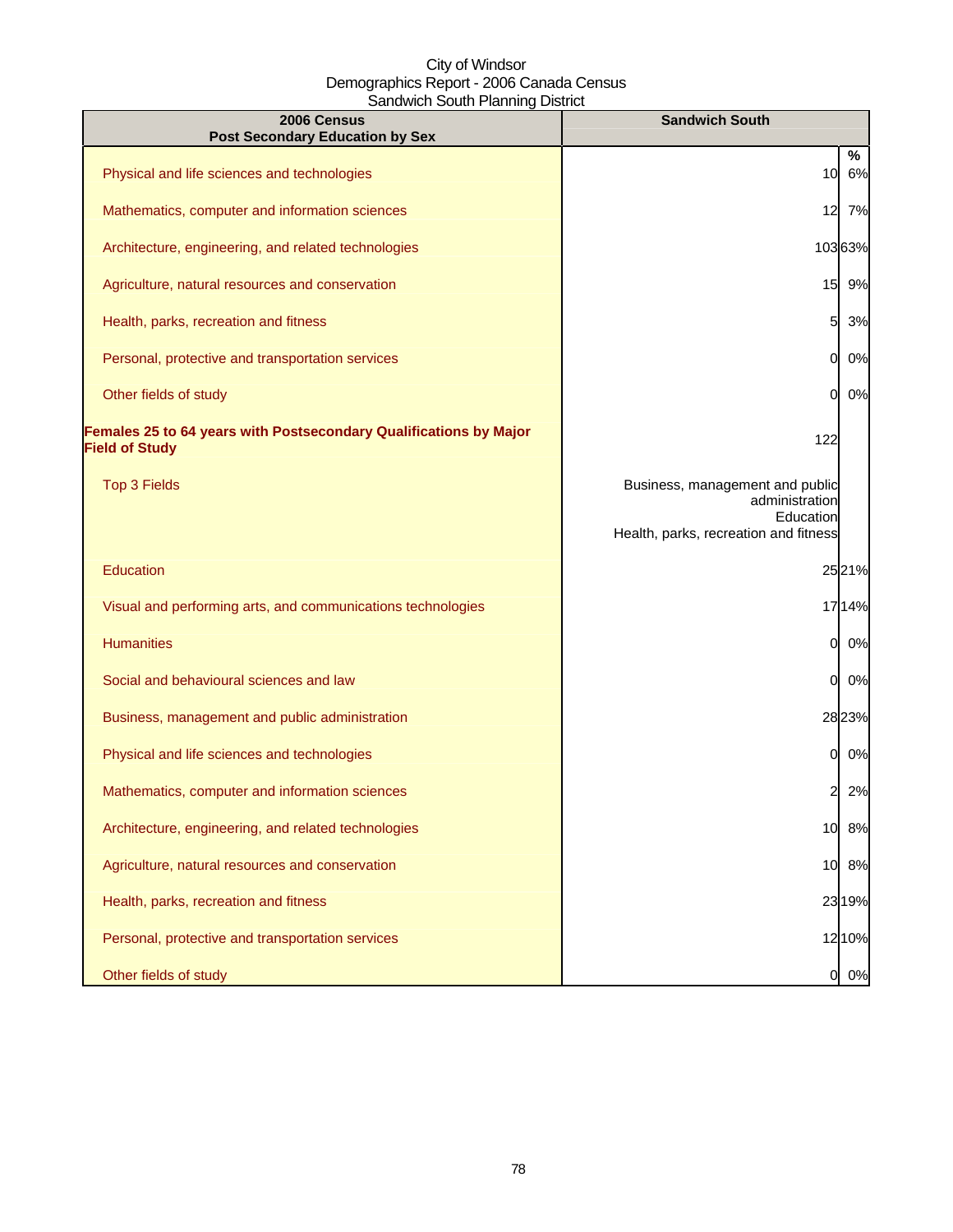# 2006 Census Ethnic Origin - Summary

| 2006 Census                               | <b>Sandwich South</b> |          |
|-------------------------------------------|-----------------------|----------|
| <b>Ethnic Origin - Summary</b>            |                       | %        |
| <b>Total Population by Ethnic Origin*</b> | 874                   |          |
|                                           |                       |          |
| Top 5 Ethnic Origins                      | French                |          |
|                                           | Canadian              |          |
|                                           | English               |          |
|                                           | Irish                 |          |
|                                           | Scottish              |          |
| European                                  |                       | 999 114% |
| <b>British Isles</b>                      | 327                   | 37%      |
| <b>English</b>                            | 236                   | 27%      |
| <b>Irish</b>                              | 159                   | 18%      |
| <b>Scottish</b>                           | 147                   | 17%      |
| Welsh                                     | 13                    | 1%       |
| <b>Other British Isles</b>                | 37                    | 4%       |
| French                                    | 269                   | 31%      |
| Acadian                                   | $\overline{0}$        | 0%       |
| French                                    | 269                   | 31%      |
| <b>Western European</b>                   | 51                    | 6%       |
| <b>Austrian</b>                           | $\overline{0}$        | 0%       |
| <b>Belgian</b>                            | $\mathbf 0$           | 0%       |
| Dutch (Netherlands)                       | $\overline{c}$        | 0%       |
| German                                    | 50                    | 6%       |
| <b>Swiss</b>                              | 10                    | 1%       |
| <b>Other Western European</b>             | $\overline{0}$        | 0%       |
| Northern European                         | 10                    | 1%       |
| <b>Finnish</b>                            | $\overline{0}$        | 0%       |
| Scandinavian                              | 10                    | 1%       |
| Eastern European                          | 74                    | 9%       |
| <b>Baltic</b>                             | $\overline{0}$        | 0%       |
| <b>Czech and Slovak</b>                   | 10                    | 1%       |
| <b>Other Eastern European</b>             | 58                    | 7%       |
| Southern European                         | 276                   | 32%      |
| Croatian                                  | 107                   | 12%      |
| <b>Greek</b>                              | $\overline{0}$        | 0%       |
| Italian                                   | 139                   | 16%      |
| Portuguese                                | $\overline{0}$        | 0%       |
| Spanish                                   | $\overline{0}$        | 0%       |
| <b>Other Southern European</b>            | 23                    | 3%       |
| <b>Other European</b>                     | $\overline{0}$        | 0%       |
| <b>Jewish</b>                             | $\overline{0}$        | 0%       |
| <b>Other European</b>                     | $\overline{0}$        | 0%       |
| Latin, Central and South American         | $\overline{0}$        | 0%       |
| Aboriginal from Central/South American    | $\overline{0}$        | 0%       |
| Argentinian                               | $\overline{0}$        | 0%       |
| <b>Brazilian</b>                          | $\overline{0}$        | 0%       |
| Chilean                                   | $\overline{0}$        | 0%       |
| Colombian                                 | $\overline{0}$        | 0%       |
| Ecuadorian                                | $\overline{0}$        | 0%       |
| Guatemalan                                | $\overline{0}$        | 0%       |
| Mexican                                   | $\overline{0}$        | 0%       |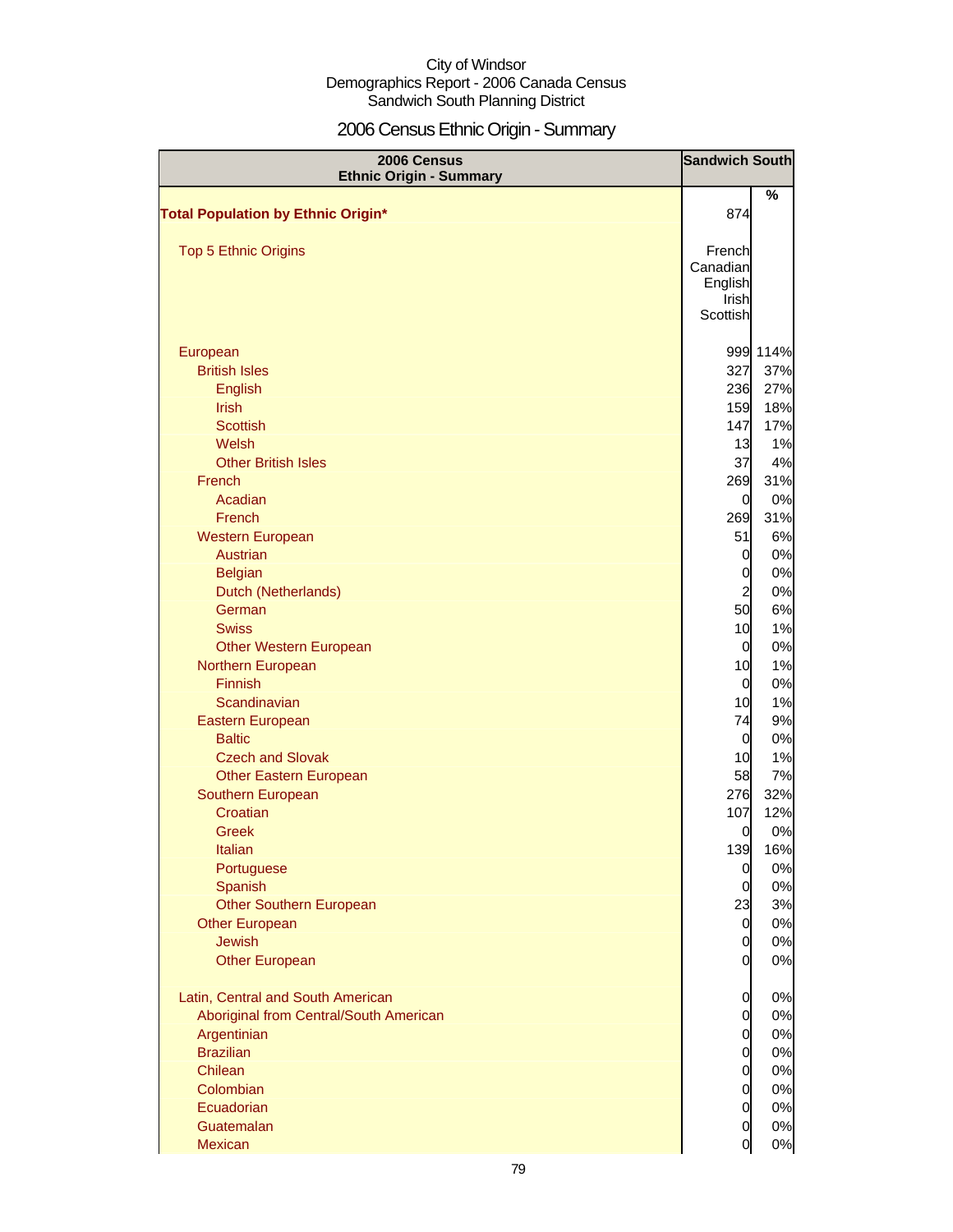| 2006 Census<br><b>Ethnic Origin - Summary</b> | <b>Sandwich South</b> |       |
|-----------------------------------------------|-----------------------|-------|
|                                               |                       | %     |
| Peruvian                                      | $\overline{0}$        | $0\%$ |
| Salvadorean                                   | $\overline{0}$        | 0%    |
| Other Latin, Central or South American        | $\overline{0}$        | 0%    |
| Caribbean                                     | $\overline{a}$        | $0\%$ |
| <b>Barbadian</b>                              | $\overline{0}$        | 0%    |
| Guyanese                                      | $\overline{0}$        | 0%    |
| <b>Haitian</b>                                | $\overline{0}$        | 0%    |
| Jamaican                                      | $\overline{0}$        | 0%    |
| Trinidadian/Tobagonian                        | $\overline{a}$        | 0%    |
| <b>West Indian</b>                            | $\overline{O}$        | 0%    |
| <b>Other Caribbean</b>                        | 0                     | 0%    |
| African                                       | $\mathbf 0$           | 0%    |
| <b>Black</b>                                  | $\mathbf 0$           | 0%    |
| Ethiopian                                     | $\overline{0}$        | 0%    |
| Ghanaian                                      | $\overline{0}$        | 0%    |
| Nigerian                                      | $\overline{0}$        | 0%    |
| Somali                                        | $\overline{0}$        | 0%    |
| South African                                 | $\overline{0}$        | 0%    |
| <b>Other African</b>                          | $\mathbf 0$           | 0%    |
| Arab                                          | 15                    | 2%    |
| Egyptian                                      | $\overline{0}$        | 0%    |
| Iraqi                                         | 0                     | 0%    |
| Lebanese                                      | 0                     | 0%    |
| Maghrebi                                      | 0                     | 0%    |
| Algerian                                      | 0                     | 0%    |
| Moroccan                                      | $\mathbf 0$           | 0%    |
| <b>Other Maghrebi</b>                         | $\mathbf 0$           | 0%    |
| Palestinian                                   | $\mathbf 0$           | 0%    |
| Syrian                                        | $\mathbf 0$           | 0%    |
| <b>Other Arab</b>                             | 20                    | 2%    |
| <b>West Asian</b>                             | 10                    | 1%    |
| Afghan                                        | $\overline{0}$        | 0%    |
| Armenian                                      | $\overline{0}$        | 0%    |
| <b>Iranian</b>                                | $\overline{0}$        | 0%    |
| <b>Turk</b>                                   | 10                    | 1%    |
| <b>Other West Asian</b>                       | $\overline{0}$        | 0%    |
| <b>South Asian</b>                            | 22                    | 2%    |
| East Indian                                   | 22                    | 2%    |
| Pakistani                                     | $\overline{0}$        | 0%    |
| Punjabi                                       | $\overline{0}$        | 0%    |
| Sri Lankan                                    | $\overline{0}$        | 0%    |
| <b>Other South Asian</b>                      | $\overline{0}$        | 0%    |
| <b>East and Southeast Asian</b>               | $\overline{9}$        | 1%    |
| <b>Chinese</b>                                | $\overline{7}$        | 1%    |
| Filipino                                      | $\overline{a}$        | 0%    |
| Japanese                                      | $\overline{0}$        | 0%    |
| Korean                                        | $\overline{0}$        | 0%    |
| Vietnamese                                    | 7                     | 1%    |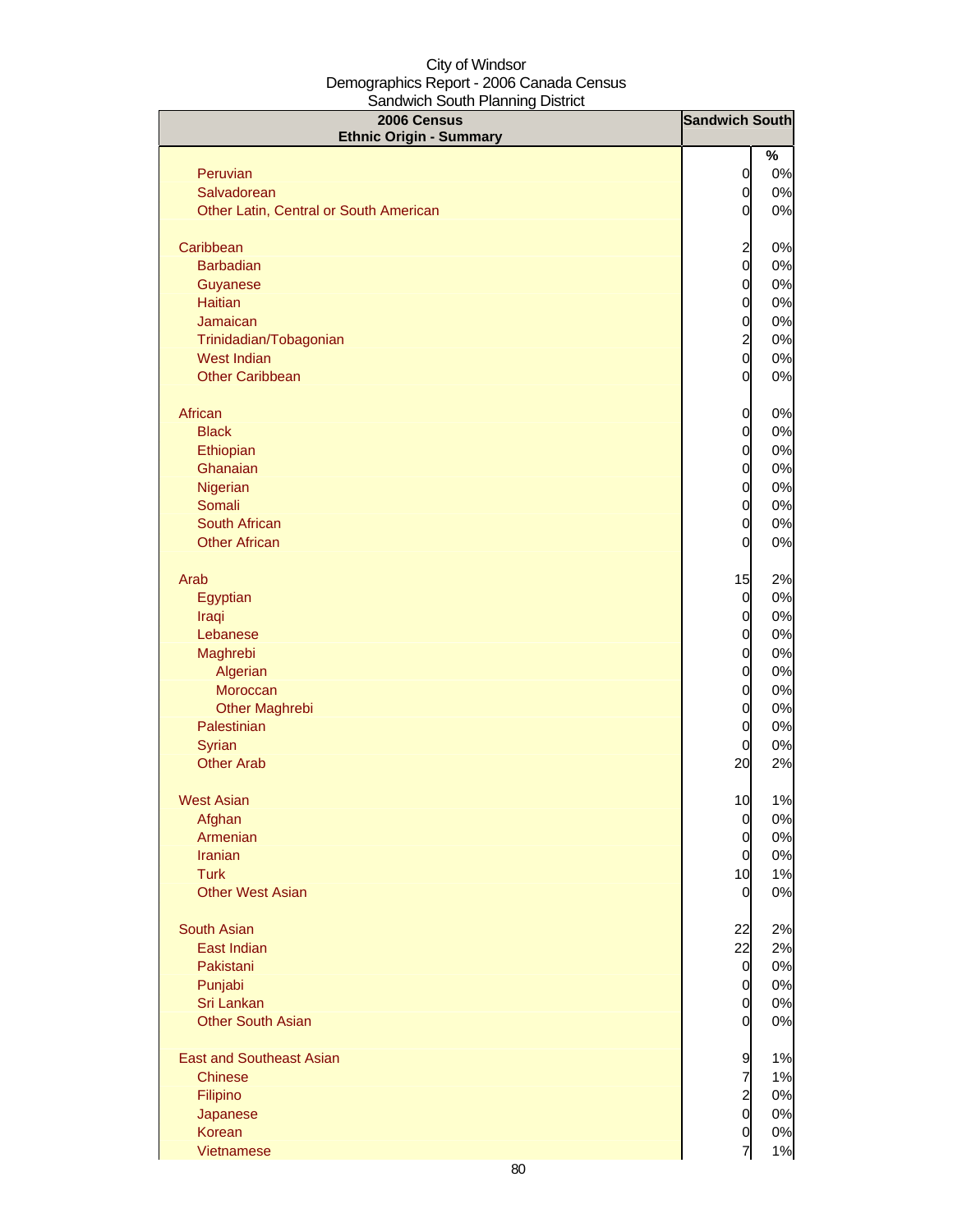| 2006 Census<br><b>Ethnic Origin - Summary</b>                                        | <b>Sandwich South</b> |         |
|--------------------------------------------------------------------------------------|-----------------------|---------|
| <b>Other East Asian</b>                                                              | 0                     | %<br>0% |
| Oceania                                                                              | 0                     | 0%      |
| Australian                                                                           | 0                     | 0%      |
| New Zealander                                                                        | 0                     | 0%      |
| Pacific Islands                                                                      | 0                     | 0%      |
| Fijian                                                                               | 0                     | 0%      |
| Hawaiian                                                                             | 0                     | 0%      |
| <b>Other Pacific Islander</b>                                                        | $\Omega$              | 0%      |
| North American Aboriginal                                                            | 6                     | 1%      |
| <b>Inuit</b>                                                                         | 0                     | 0%      |
| <b>Métis</b>                                                                         | 0                     | 0%      |
| North American Indian                                                                | 16                    | 2%      |
| <b>North American</b>                                                                | 252                   | 29%     |
| American                                                                             | 2                     | 0%      |
| Canadian                                                                             | 245                   | 28%     |
| <b>Other North American</b>                                                          | ი                     | 0%      |
| *Total responses are the sum of single and multiple responses for each ethnic origin |                       |         |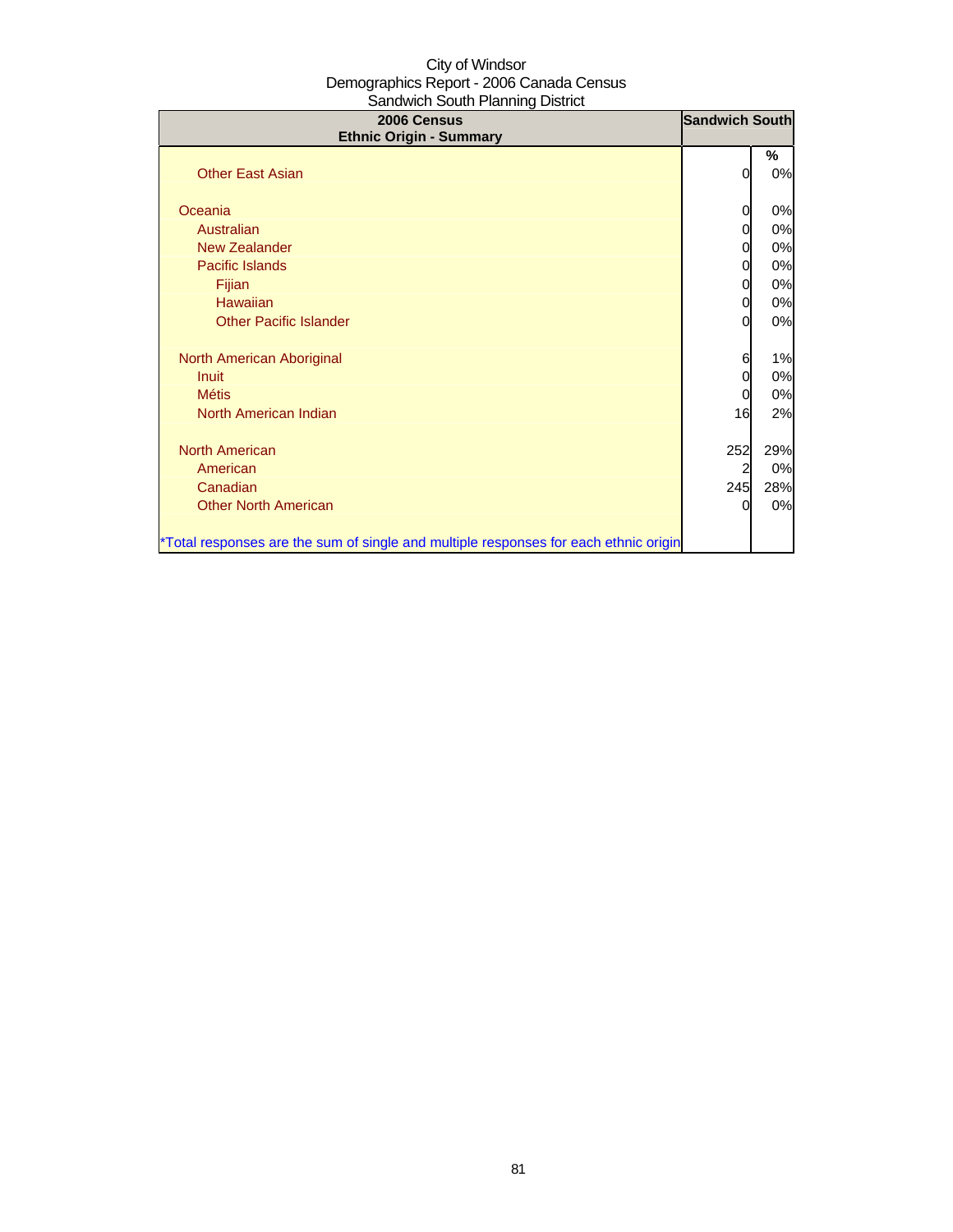# 2006 Census Ethnic Origin - European

| 2006 Census<br><b>Ethnic Origin - European</b> |                                  | <b>Sandwich South</b> |
|------------------------------------------------|----------------------------------|-----------------------|
|                                                |                                  | %                     |
| <b>Total Population by Ethnic Origin*</b>      | 874                              |                       |
| <b>British Isles</b>                           | 327                              |                       |
| Cornish                                        | $\overline{0}$                   | 0%                    |
| English                                        | 236                              | 72%                   |
| <b>Irish</b>                                   | 159                              | 49%                   |
| <b>Manx</b>                                    | $\overline{0}$                   | 0%                    |
| <b>Scottish</b>                                | 147                              | 45%                   |
| Welsh                                          | 13                               | 4%                    |
| British Isles, n.i.e.                          | 37                               | 11%                   |
| <b>French</b>                                  | 269                              |                       |
| Acadian                                        | 0                                | 0%                    |
| French                                         | 269                              | 100%                  |
| <b>Western European</b>                        | 51                               |                       |
| <b>Austrian</b>                                | $\overline{0}$                   | 0%                    |
| <b>Belgian</b>                                 | $\mathbf 0$                      | 0%                    |
| Dutch (Netherlands)                            | $\frac{2}{0}$                    | 4%                    |
| Flemish                                        |                                  | 0%                    |
| <b>Frisian</b>                                 | $\overline{O}$                   | 0%                    |
| German                                         | 50                               | 98%                   |
| Luxembourger                                   | $\overline{0}$                   | 0%                    |
| <b>Swiss</b>                                   | 10                               | 20%                   |
| <b>Northern European</b>                       | 10                               |                       |
| <b>Finnish</b>                                 | $\overline{0}$                   | 0%                    |
| Scandinavian                                   | 10                               | 100%                  |
| <b>Danish</b>                                  | 10                               | 100%                  |
| Icelandic                                      | 0                                | 0%                    |
| Norwegian<br>Swedish                           | $\mathbf 0$<br>$\mathbf 0$       | 0%<br>0%              |
| Scandinavian, n.i.e.                           | $\overline{0}$                   | 0%                    |
|                                                |                                  |                       |
| <b>Eastern European</b>                        | 74                               |                       |
| <b>Baltic</b>                                  | $\overline{0}$                   | $0\%$                 |
| Estonian                                       | $\overline{0}$                   | 0%                    |
| Latvian                                        | $\mathbf 0$                      | 0%                    |
| Lithuanian<br><b>Byelorussian</b>              | $\overline{O}$<br>$\overline{O}$ | 0%<br>0%              |
| <b>Czech and Slovak</b>                        | 10                               | 13%                   |
| <b>Czech</b>                                   | $\overline{0}$                   | $0\%$                 |
| Czechoslovakian                                | 10                               | 13%                   |
| <b>Slovak</b>                                  | $\overline{0}$                   | $0\%$                 |
| Hungarian (Magyar)                             | 10                               | 13%                   |
| Polish                                         | 8                                | 11%                   |
| Romanian                                       | 30                               | 40%                   |
| Russian                                        | $\overline{0}$                   | 0%                    |
| <b>Ukrainian</b>                               | 10                               | 13%                   |
| <b>Southern European</b>                       | 276                              |                       |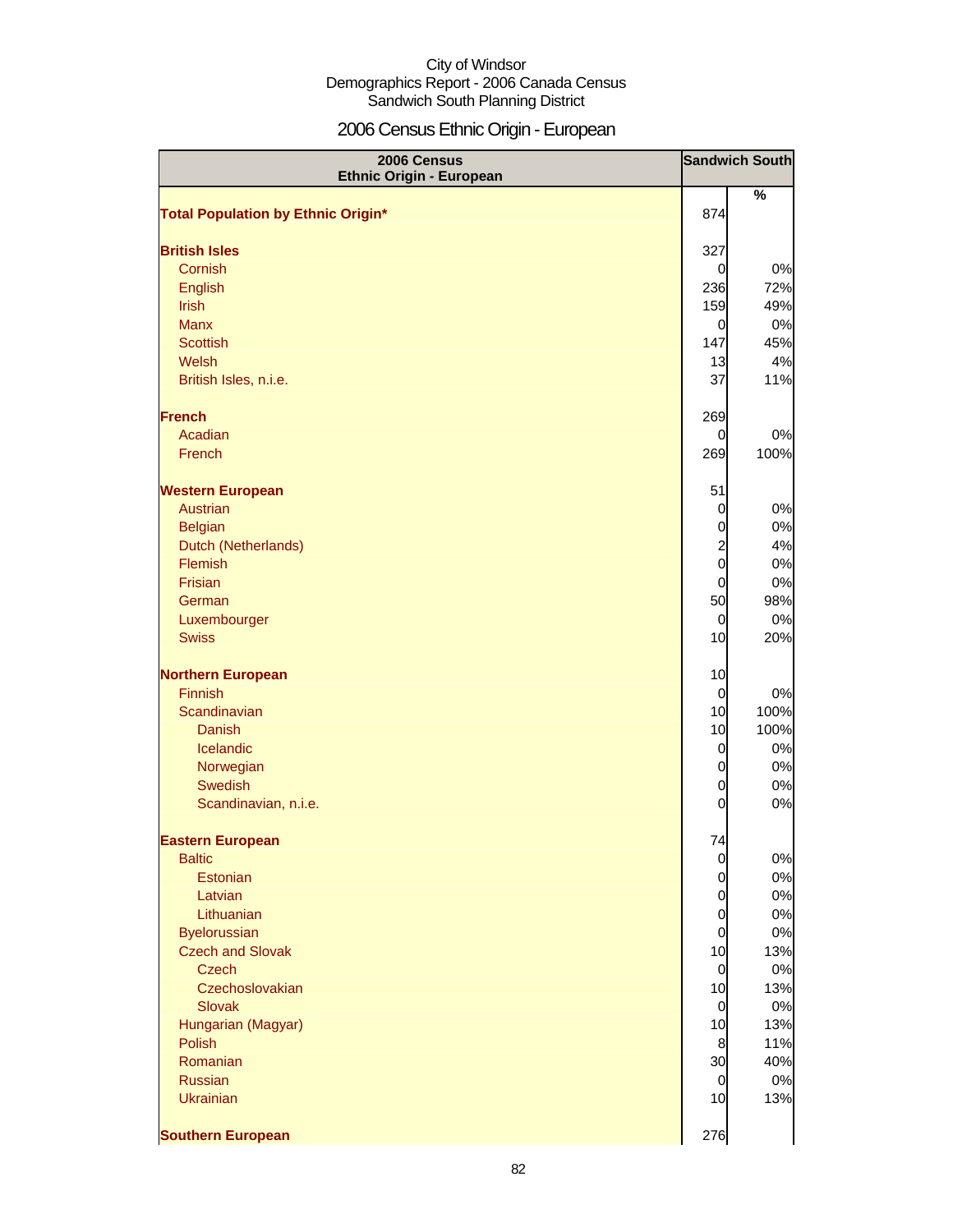| .<br>2006 Census<br><b>Ethnic Origin - European</b>                                  |                | <b>Sandwich South</b> |
|--------------------------------------------------------------------------------------|----------------|-----------------------|
|                                                                                      |                | %                     |
| Albanian                                                                             | 0              | 0%                    |
| <b>Bosnian</b>                                                                       | 0              | 0%                    |
| <b>Bulgarian</b>                                                                     | $\Omega$       | 0%                    |
| Croatian                                                                             | 107            | 39%                   |
| Cypriot                                                                              | 0              | 0%                    |
| <b>Greek</b>                                                                         | $\Omega$       | 0%                    |
| Italian                                                                              | 139            | 50%                   |
| Kosovar                                                                              | 0              | 0%                    |
| Macedonian                                                                           | 7              | 3%                    |
| <b>Maltese</b>                                                                       | $\mathbf 0$    | 0%                    |
| Montenegrin                                                                          | $\overline{a}$ | 1%                    |
| Portuguese                                                                           | $\mathbf 0$    | 0%                    |
| <b>Serbian</b>                                                                       | 14             | 5%                    |
| <b>Sicilian</b>                                                                      | $\mathbf 0$    | 0%                    |
| Slovenian                                                                            | $\mathbf 0$    | 0%                    |
| Spanish                                                                              | $\mathbf 0$    | 0%                    |
| Yugoslav, n.i.e.                                                                     | $\overline{0}$ | 0%                    |
| <b>Other European</b>                                                                | $\mathbf 0$    |                       |
| <b>Basque</b>                                                                        | $\mathbf 0$    |                       |
| Gypsy (Roma)                                                                         | $\mathbf{0}$   |                       |
| <b>Jewish</b>                                                                        | $\mathbf 0$    |                       |
| Slav (European)                                                                      | $\mathbf 0$    |                       |
| European, n.i.e.                                                                     | $\overline{0}$ |                       |
| *Total responses are the sum of single and multiple responses for each ethnic origin |                |                       |
| n.i.e.: not included elsewhere                                                       |                |                       |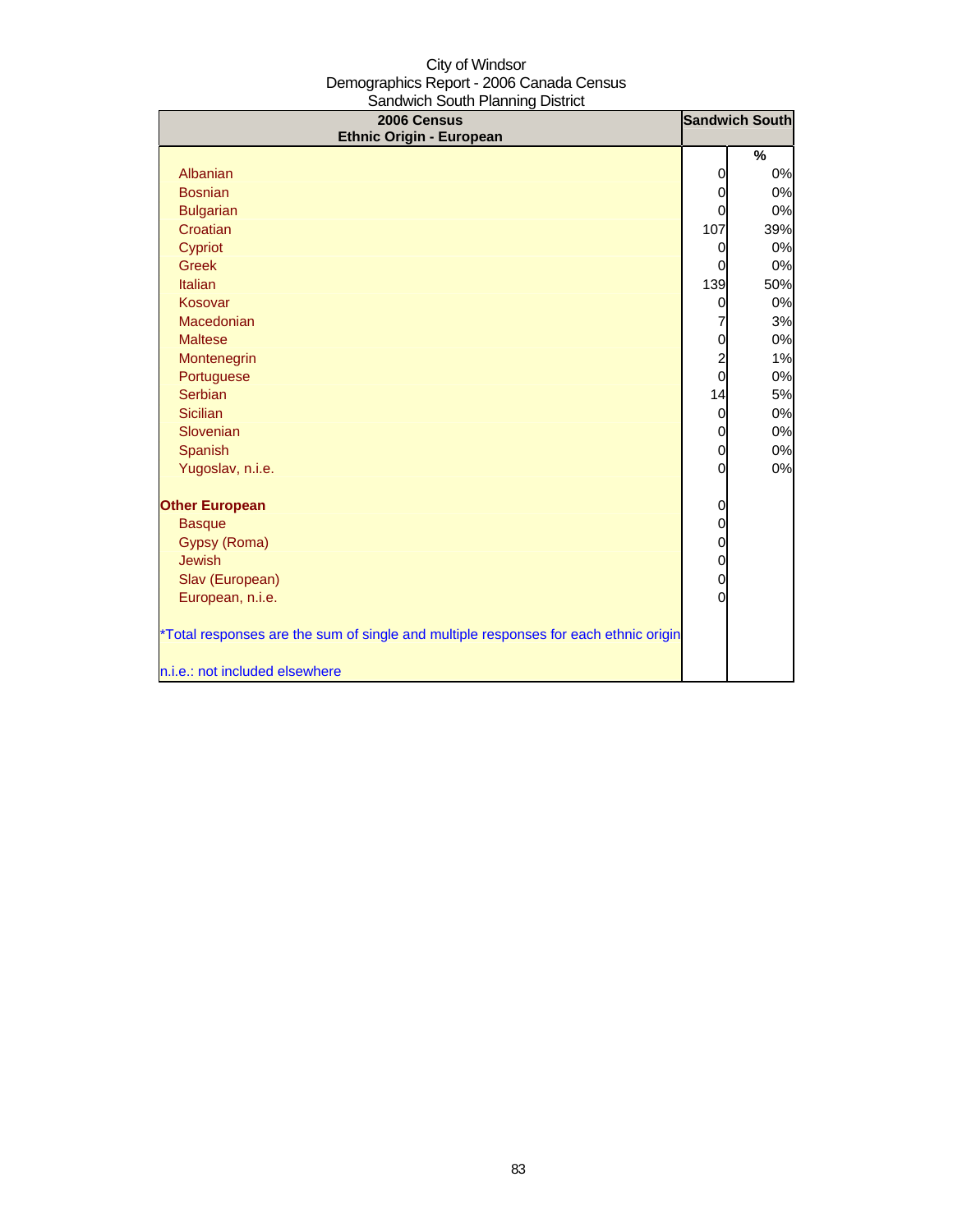# 2006 Census Ethnic Origin - Asian, Oceanic

| 2006 Census<br>Ethnic Origin - Asian, Oceanic |                | <b>Sandwich South</b> |
|-----------------------------------------------|----------------|-----------------------|
| <b>Total Population by Ethnic Origin*</b>     | 874            | %                     |
|                                               |                |                       |
| <b>West Asian</b>                             | 10             |                       |
| Afghan                                        | $\overline{0}$ | 0%                    |
| Armenian                                      | $\overline{0}$ | 0%                    |
| <b>Assyrian</b>                               | $\overline{0}$ | 0%                    |
| Azerbaijani                                   | $\overline{0}$ | 0%                    |
| Georgian                                      | $\overline{0}$ | 0%                    |
| Iranian                                       | $\overline{0}$ | 0%                    |
| <b>Israeli</b>                                | $\mathbf 0$    | 0%                    |
| <b>Kurd</b>                                   | $\mathbf 0$    | 0%                    |
| Pashtun                                       | $\mathbf 0$    | 0%                    |
| <b>Tatar</b>                                  | $\overline{0}$ | 0%                    |
| <b>Turk</b>                                   | 10             | 100%                  |
| West Asian, n.i.e.                            | $\overline{0}$ | 0%                    |
| <b>South Asian</b>                            | 22             |                       |
| Bangladeshi                                   | $\overline{O}$ | 0%                    |
| Bengali                                       | $\overline{0}$ | 0%                    |
| East Indian                                   | 22             | 100%                  |
| Goan                                          | $\overline{0}$ | 0%                    |
| Gujarati                                      | $\overline{0}$ | 0%                    |
| Kashmiri                                      | $\mathbf 0$    | 0%                    |
| <b>Nepali</b>                                 | $\overline{O}$ | 0%                    |
| Pakistani                                     | $\overline{0}$ | 0%                    |
| Punjabi                                       | $\mathbf 0$    | 0%                    |
| <b>Sinhalese</b>                              | $\overline{0}$ | 0%                    |
| Sri Lankan                                    | $\overline{0}$ | 0%                    |
| Tamil                                         | $\overline{0}$ | 0%                    |
| South Asian, n.i.e.                           | $\mathbf 0$    | 0%                    |
| <b>East and Southeast Asian</b>               | 9              |                       |
| <b>Burmese</b>                                | $\mathsf{d}$   | 0%                    |
| Cambodian                                     | $\overline{0}$ | 0%                    |
| <b>Chinese</b>                                | $\overline{7}$ | 78%                   |
| Filipino                                      | $\frac{2}{0}$  | 22%                   |
| Hmong                                         |                | 0%                    |
| Indonesian                                    | $\overline{0}$ | 0%                    |
| Japanese                                      | $\overline{0}$ | 0%                    |
| <b>Khmer</b>                                  | $\overline{0}$ | 0%                    |
| Korean                                        | $\overline{0}$ | 0%                    |
| Laotian                                       | $\overline{0}$ | 0%                    |
| Malaysian                                     | $\overline{O}$ | 0%                    |
| Mongolian                                     | $\overline{0}$ | 0%                    |
| Singaporean                                   | $\overline{0}$ | 0%                    |
| <b>Taiwanese</b>                              | $\overline{0}$ | 0%                    |
| Thai                                          | $\overline{0}$ | $0\%$                 |
| Tibetan                                       | $\overline{0}$ | 0%                    |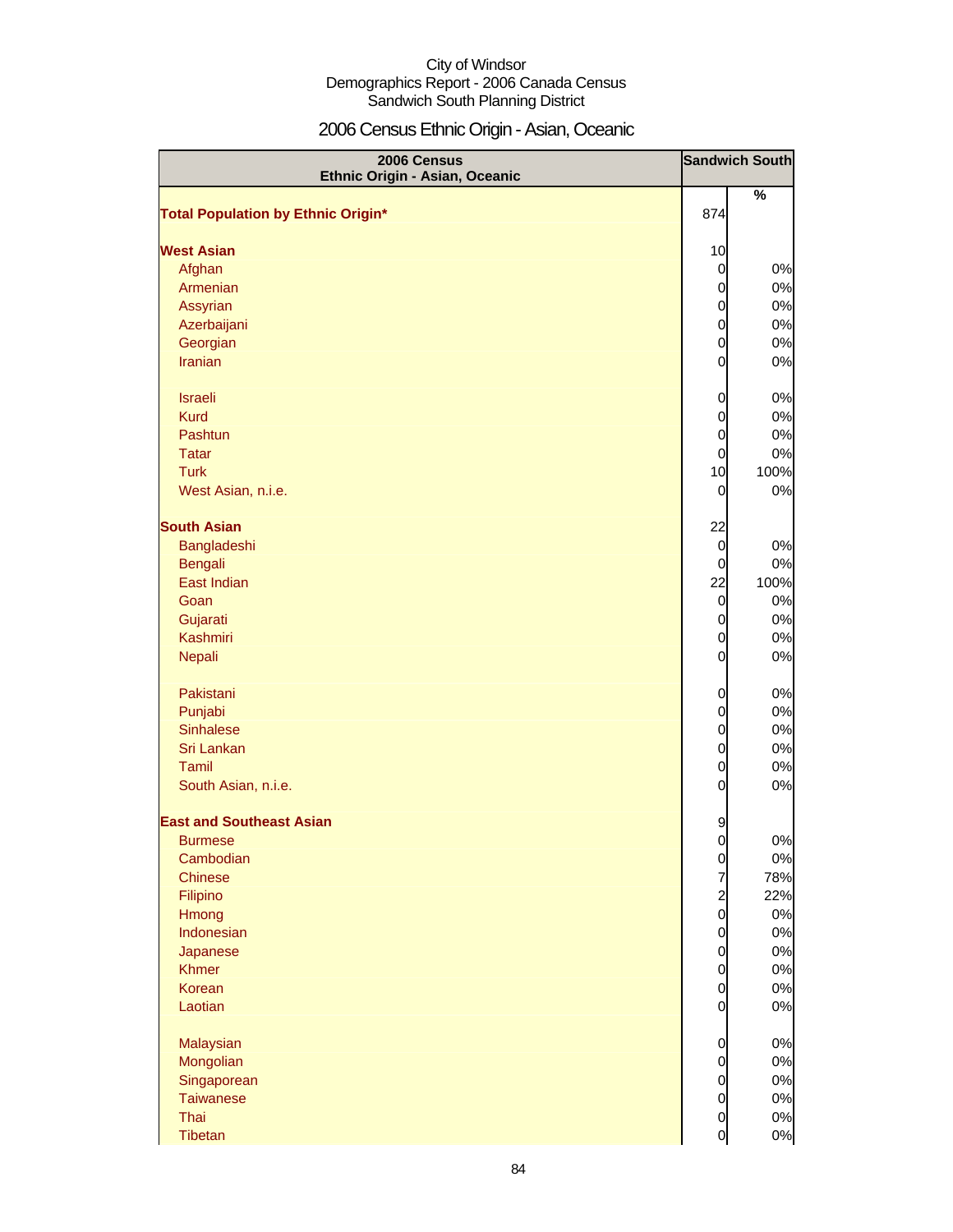| 2006 Census<br>Ethnic Origin - Asian, Oceanic                                                                                                                                                                                              |                                                               |                                               |
|--------------------------------------------------------------------------------------------------------------------------------------------------------------------------------------------------------------------------------------------|---------------------------------------------------------------|-----------------------------------------------|
| <b>Vietnamese</b><br>East or Southeast Asian, n.i.e.<br>Asian, n.o.s.<br><b>Oceania</b><br>Australian<br><b>New Zealander</b><br><b>Pacific Islands</b><br>Fijian<br>Hawaiian<br>Maori<br>Polynesian<br>Samoan<br>Pacific Islander, n.i.e. | 7<br>0<br>0<br>0<br>0<br>0<br>0<br>0<br>0<br>0<br>0<br>0<br>0 | <b>Sandwich South</b><br>%<br>78%<br>0%<br>0% |
| *Total responses are the sum of single and multiple responses for each ethnic origin<br>n.i.e.: not included elsewhere<br>n.o.s: not otherwise specfied                                                                                    |                                                               |                                               |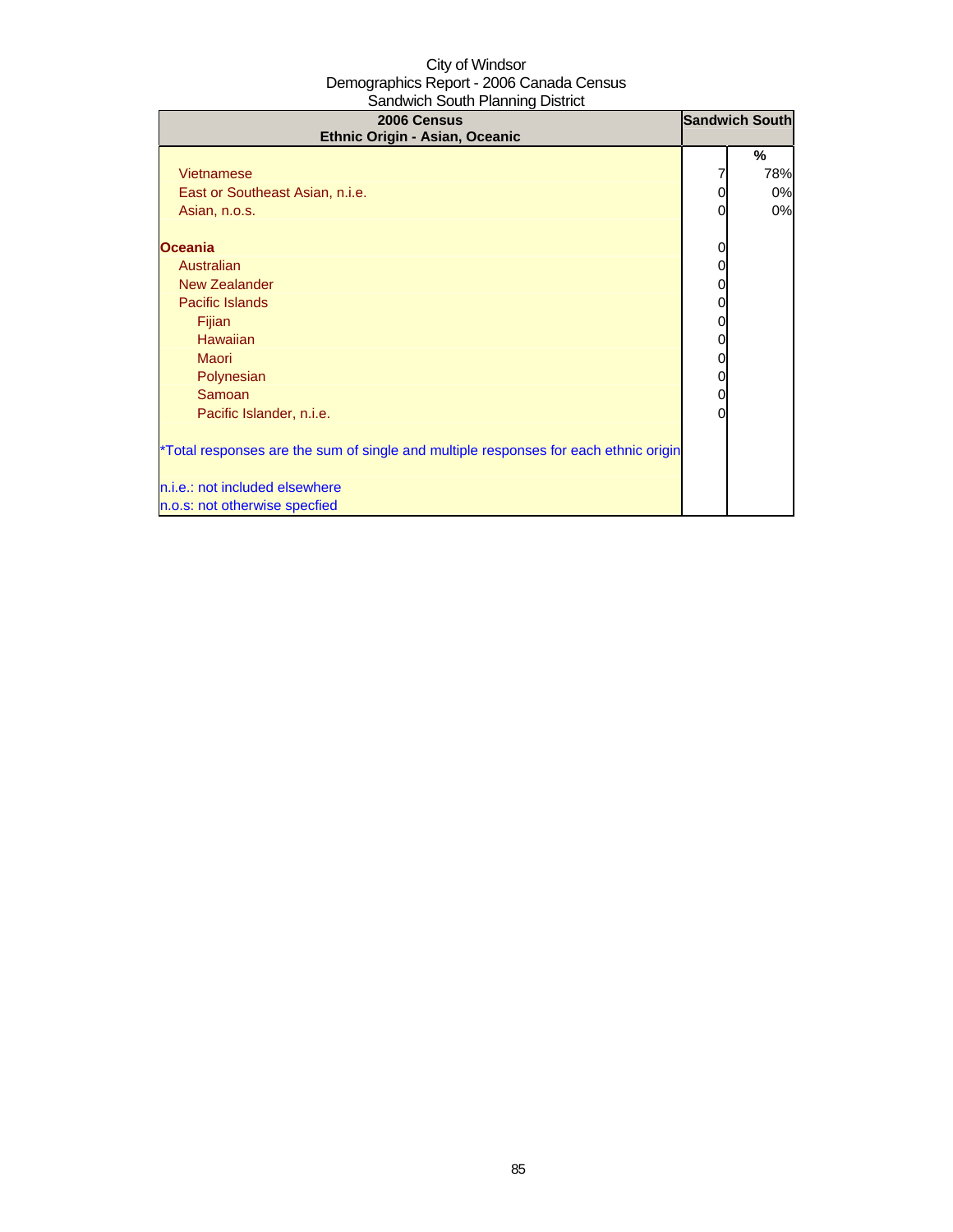# 2006 Census Ethnic Origin - Arab

| 2006 Census<br>Ethnic Origin - Arab                                                  |                | <b>Sandwich South</b> |
|--------------------------------------------------------------------------------------|----------------|-----------------------|
| <b>Total Population by Ethnic Origin*</b>                                            | 874            | %                     |
|                                                                                      |                |                       |
| <b>Arab</b>                                                                          | 15             |                       |
| Egyptian                                                                             | $\overline{0}$ | 0%                    |
| Iraqi                                                                                | $\overline{0}$ | 0%                    |
| Jordanian                                                                            | $\overline{0}$ | 0%                    |
| Kuwaiti                                                                              | 0              | 0%                    |
| Lebanese                                                                             | $\overline{0}$ | 0%                    |
| Libyan                                                                               | 20             | 133%                  |
| Maghrebi                                                                             | 0              | 0%                    |
| Algerian                                                                             | $\overline{0}$ | 0%                    |
| <b>Berber</b>                                                                        | $\overline{0}$ | 0%                    |
| Moroccan                                                                             | $\overline{0}$ | 0%                    |
| Tunisian                                                                             | $\overline{0}$ | 0%                    |
| Maghrebi, n.i.e.                                                                     | 0              | 0%                    |
| Palestinian                                                                          | $\mathbf 0$    | 0%                    |
| Saudi Arabian                                                                        | $\mathbf 0$    | 0%                    |
| <b>Syrian</b>                                                                        | $\overline{0}$ | 0%                    |
| Yemeni                                                                               | $\overline{0}$ | 0%                    |
| Arab, n.i.e.                                                                         | $\overline{0}$ | 0%                    |
| *Total responses are the sum of single and multiple responses for each ethnic origin |                |                       |
| n.i.e.: not included elsewhere                                                       |                |                       |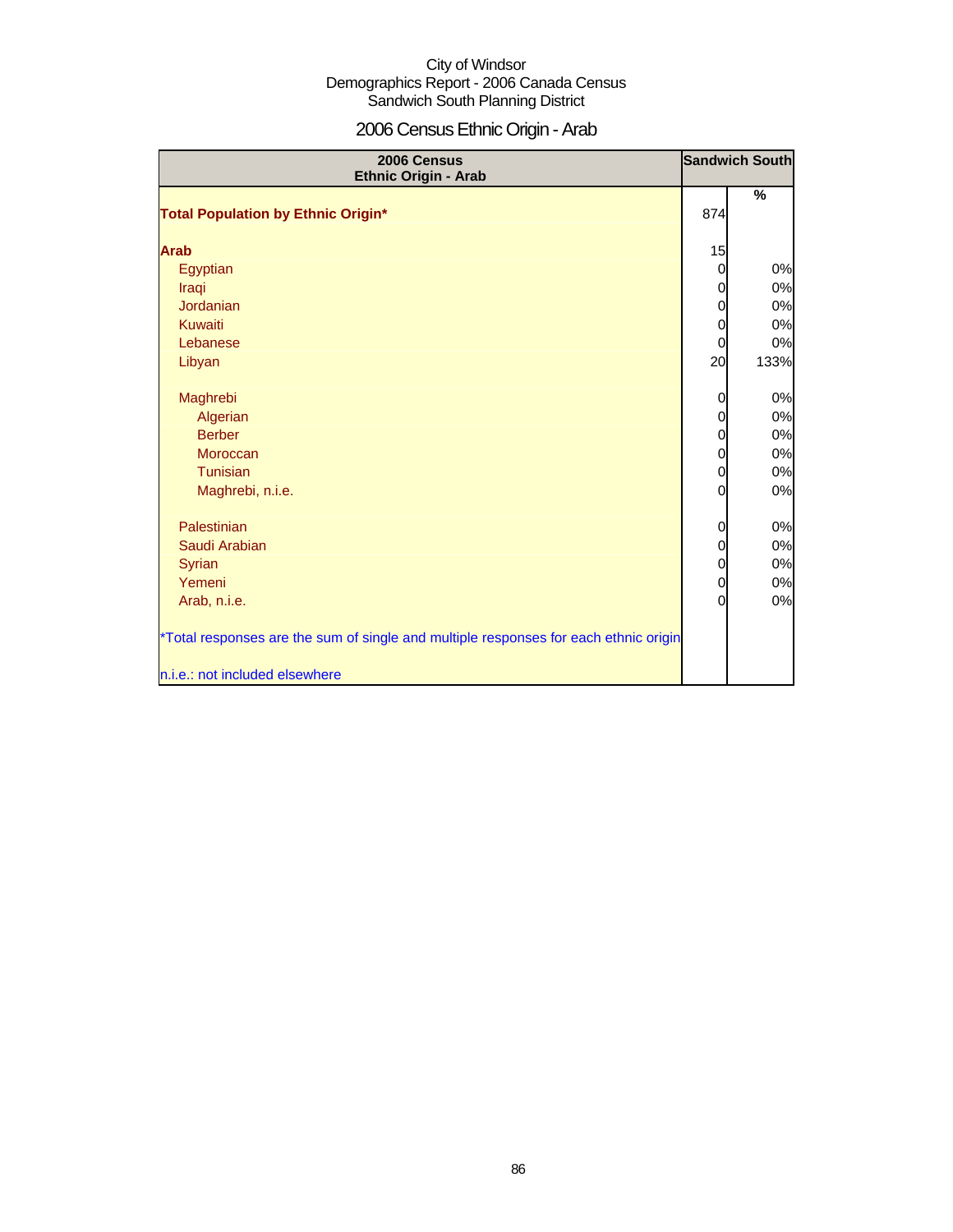# 2006 Census Ethnic Origin - African

| 2006 Census<br><b>Ethnic Origin - African</b> | <b>Sandwich South</b>            |
|-----------------------------------------------|----------------------------------|
| <b>Total Population by Ethnic Origin*</b>     | $\%$<br>874                      |
| <b>African</b>                                |                                  |
| Afrikaner                                     | $\overline{0}$<br>$\mathbf 0$    |
| Akan                                          | $\mathbf 0$                      |
| Amhara                                        | $\mathbf 0$                      |
| Angolan                                       | $\mathbf 0$                      |
| Ashanti                                       | $\mathbf 0$                      |
| <b>Bantu</b>                                  | $\mathbf 0$                      |
| <b>Black</b>                                  | $\mathbf 0$                      |
| <b>Burundian</b>                              | $\mathbf 0$                      |
| Cameroonian                                   | $\mathbf 0$                      |
| Chadian                                       | $\mathbf 0$                      |
|                                               |                                  |
| Congolese (Zairian)                           | $\overline{0}$                   |
| Congolese, n.o.s.                             | $\overline{0}$                   |
| <b>Dinka</b>                                  | $\mathbf 0$                      |
| <b>East African</b>                           | $\mathbf{0}$                     |
| Eritrean                                      | $\mathbf{0}$                     |
| Ethiopian                                     | $\mathbf{0}$                     |
| Gabonese                                      | $\overline{0}$                   |
| Gambian                                       | $\overline{0}$                   |
| Ghanaian                                      | $\overline{0}$                   |
| Guinean, n.o.s.                               | $\mathbf 0$                      |
| <b>Harari</b>                                 | $\overline{0}$                   |
| Ibo                                           | $\mathbf 0$                      |
| <b>Ivorian</b>                                | $\mathbf 0$                      |
| Kenyan                                        | $\mathbf 0$                      |
| Malagasy                                      | $\overline{0}$                   |
| <b>Malian</b>                                 | $\mathbf 0$                      |
| <b>Mauritian</b>                              | $\mathbf 0$                      |
| Nigerian                                      | $\mathbf 0$                      |
| Oromo                                         | $\overline{O}$                   |
| Peulh                                         | $\overline{0}$                   |
| Rwandan                                       | $\overline{0}$                   |
| Senegalese                                    | $\mathbf 0$                      |
| Seychellois                                   | $\overline{0}$                   |
| Sierra Leonean                                |                                  |
| Somali                                        | $\begin{matrix}0\\0\end{matrix}$ |
| South African                                 |                                  |
| Sudanese                                      | $\begin{matrix}0\\0\end{matrix}$ |
| Tanzanian                                     | $\overline{0}$                   |
| <b>Tigrian</b>                                | $\overline{0}$                   |
| <b>Togolese</b>                               | $\overline{O}$                   |
| Ugandan                                       | $\overline{0}$                   |
| Yoruba                                        | $\mathbf 0$                      |
| Zambian                                       | $\mathbf 0$                      |
| Zimbabwean                                    | 0                                |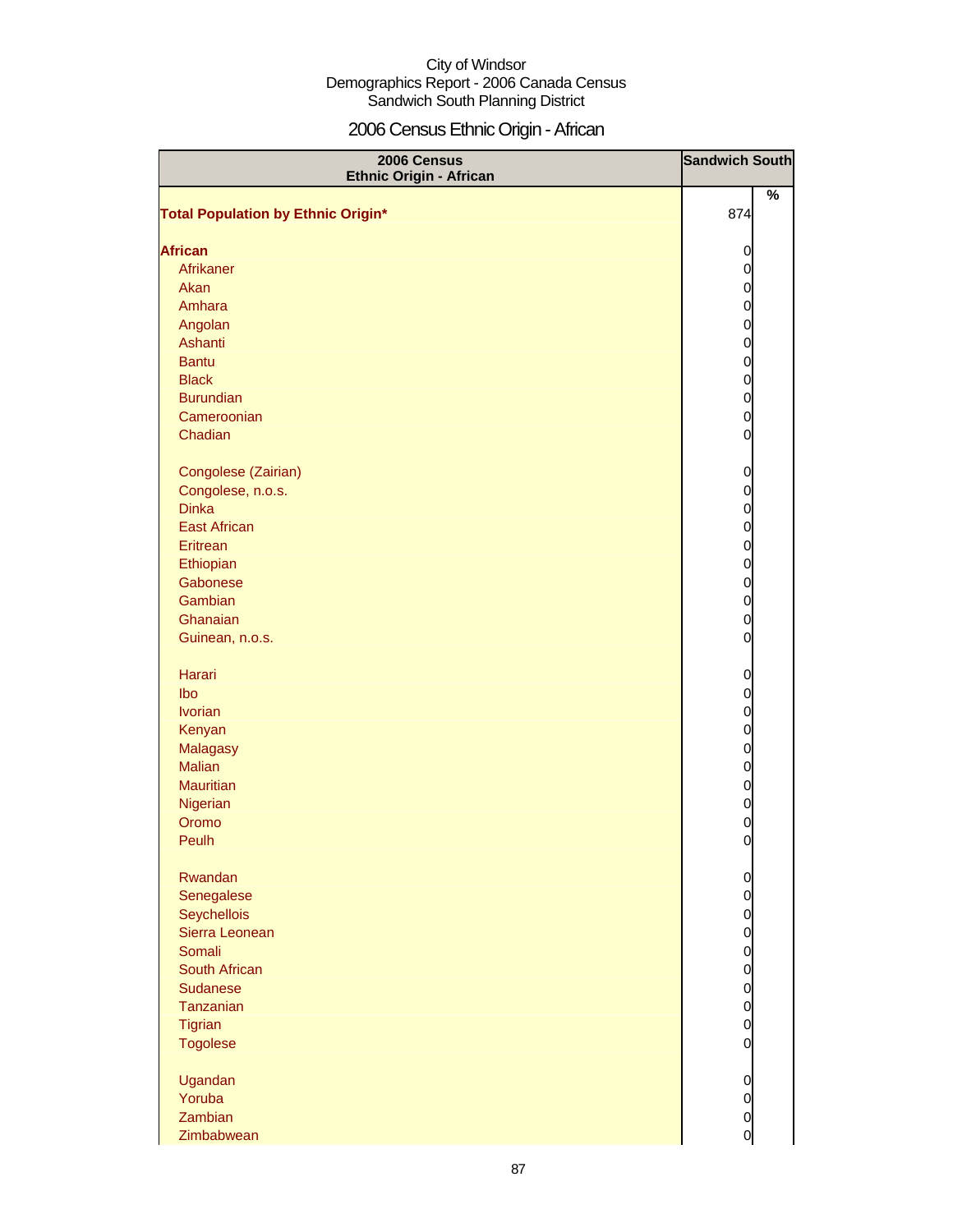| 2006 Census<br><b>Ethnic Origin - African</b>                                        | <b>Sandwich South</b> |   |
|--------------------------------------------------------------------------------------|-----------------------|---|
| Zulu<br>African, n.i.e.                                                              |                       | % |
| *Total responses are the sum of single and multiple responses for each ethnic origin |                       |   |
| n.i.e.: not included elsewhere<br>n.o.s: not otherwise specfied                      |                       |   |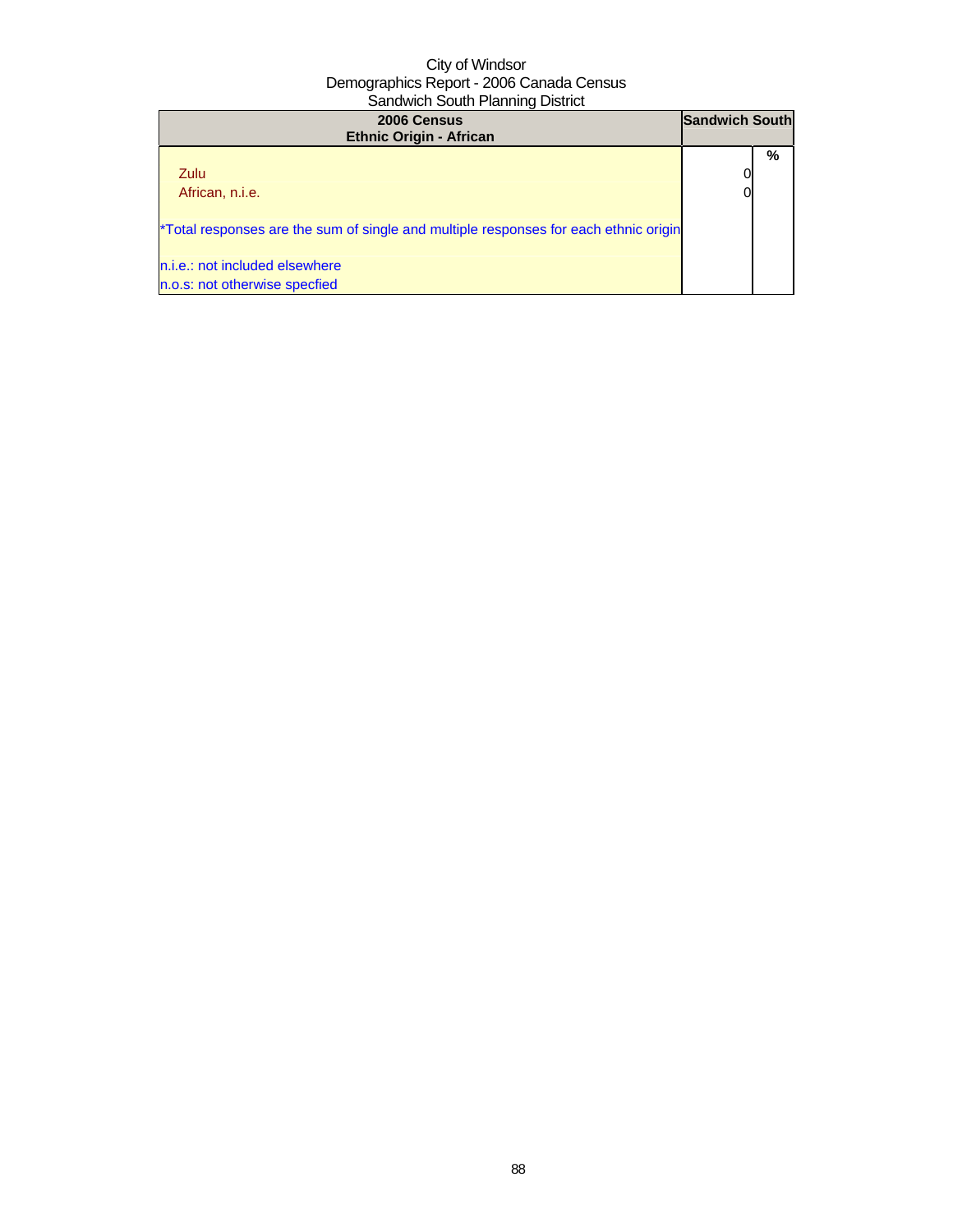# 2006 Census Ethnic Origin - Americas

| 2006 Census<br><b>Ethnic Origin - Americas</b> |                | <b>Sandwich South</b> |
|------------------------------------------------|----------------|-----------------------|
| <b>Total Population by Ethnic Origin*</b>      | 874            | %                     |
|                                                |                |                       |
| <b>Latin, Central and South American</b>       | 0              |                       |
| Aboriginal from Central/South America          | 0              |                       |
| Argentinian                                    | $\mathbf 0$    |                       |
| <b>Belizean</b>                                | 0              |                       |
| <b>Bolivian</b>                                | 0              |                       |
| <b>Brazilian</b>                               | 0              |                       |
| Chilean                                        | 0              |                       |
| Colombian                                      | 0              |                       |
| <b>Costa Rican</b>                             | 0              |                       |
| Ecuadorian                                     | 0              |                       |
| Guatemalan                                     | 0              |                       |
|                                                |                |                       |
| Hispanic                                       | 0              |                       |
| Honduran                                       | 0              |                       |
| Maya                                           | 0              |                       |
| Mexican                                        | 0              |                       |
| Nicaraguan                                     | 0              |                       |
| Panamanian                                     | 0              |                       |
| Paraguayan                                     | 0              |                       |
| Peruvian                                       | 0              |                       |
| Salvadorean                                    | 0              |                       |
| Uruguayan                                      | 0              |                       |
|                                                |                |                       |
| Venezuelan                                     | 0              |                       |
| Latin, Central or South American, n.i.e.       | 0              |                       |
| <b>Caribbean</b>                               | 2              |                       |
| Antiguan                                       | 0              | 0%                    |
| <b>Bahamian</b>                                | 0              | 0%                    |
| <b>Barbadian</b>                               | 0              | 0%                    |
| <b>Bermudan</b>                                | 0              | 0%                    |
| Carib                                          | 0              | 0%                    |
| Cuban                                          | 0              | 0%                    |
| Dominican, n.o.s.                              | $\overline{0}$ | 0%                    |
| Grenadian                                      | 0              | 0%                    |
| Guyanese                                       | 0              | 0%                    |
| Haitian                                        | 0              | 0%                    |
|                                                |                |                       |
| Jamaican                                       | 0              | 0%                    |
| Kittitian/Nevisian                             | 0              | 0%                    |
| <b>Martinican</b>                              | 0              | 0%                    |
| Montserratan                                   | 0              | 0%                    |
| <b>Puerto Rican</b>                            | 0              | 0%                    |
| St. Lucian                                     | 0              | 0%                    |
| Trinidadian/Tobagonian                         | $\overline{a}$ | 100%                  |
| Vincentian/Grenadinian                         | 0              | 0%                    |
| West Indian                                    | 0              | 0%                    |
| Caribbean, n.i.e.                              | 0              | 0%                    |
|                                                |                |                       |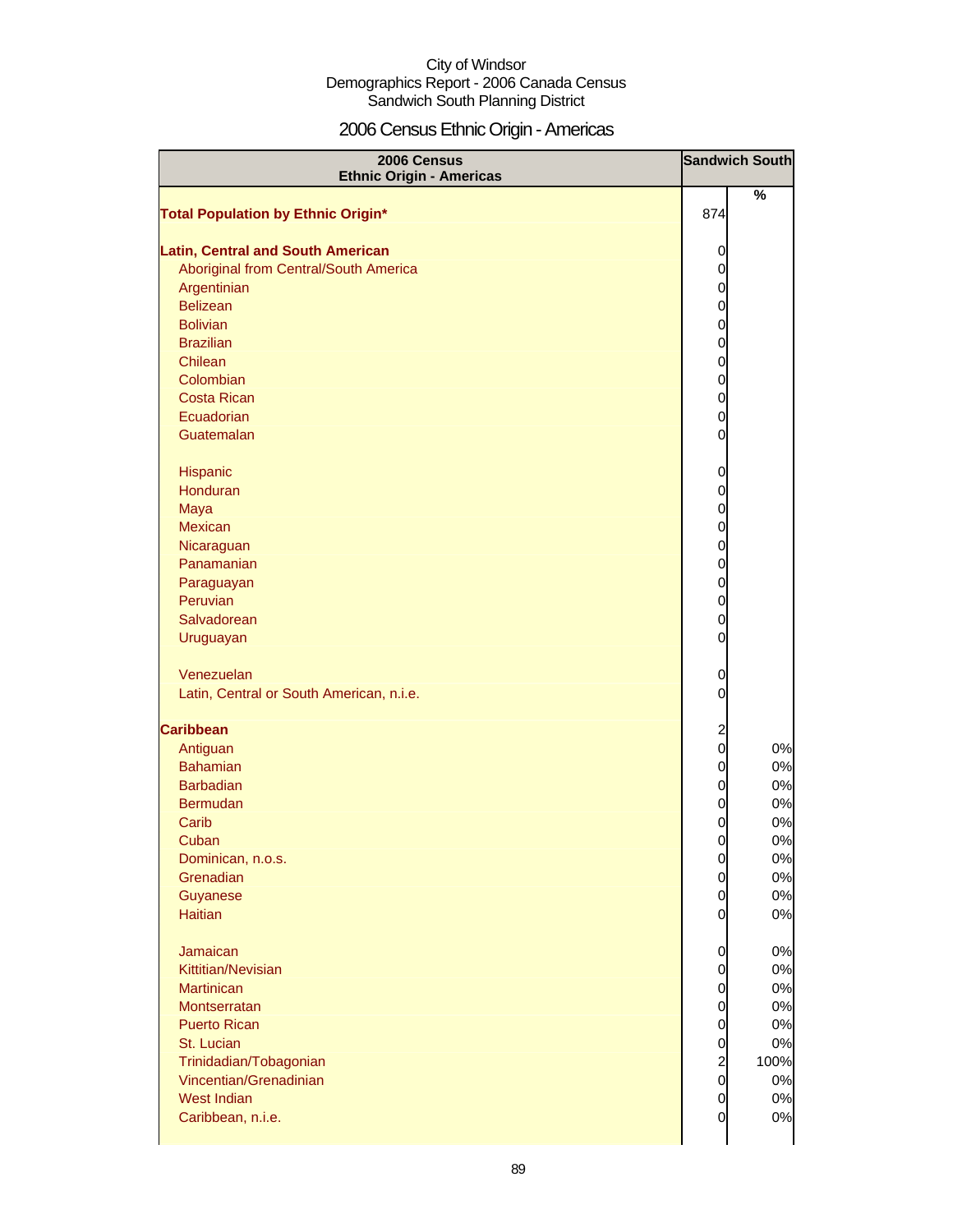| 2006 Census<br><b>Ethnic Origin - Americas</b>                                       |     | <b>Sandwich South</b> |
|--------------------------------------------------------------------------------------|-----|-----------------------|
|                                                                                      |     | %                     |
| <b>North American</b>                                                                | 252 |                       |
| American                                                                             |     | 1%                    |
| Canadian                                                                             | 245 | 97%                   |
| <b>Newfoundlander</b>                                                                | 0   | 0%                    |
| Nova Scotian                                                                         | 0   | 0%                    |
| <b>Ontarian</b>                                                                      | 0   | 0%                    |
| Québécois                                                                            | 0   | 0%                    |
| Other provincial or regional groups                                                  | 0   | 0%                    |
| <b>North American Aboriginal</b>                                                     | 6   |                       |
| <b>Inuit</b>                                                                         | 0   | 0%                    |
| <b>Métis</b>                                                                         | 0   | 0%                    |
| North American Indian                                                                | 16  | 261%                  |
| *Total responses are the sum of single and multiple responses for each ethnic origin |     |                       |
| n.i.e.: not included elsewhere                                                       |     |                       |
| n.o.s: not otherwise specfied                                                        |     |                       |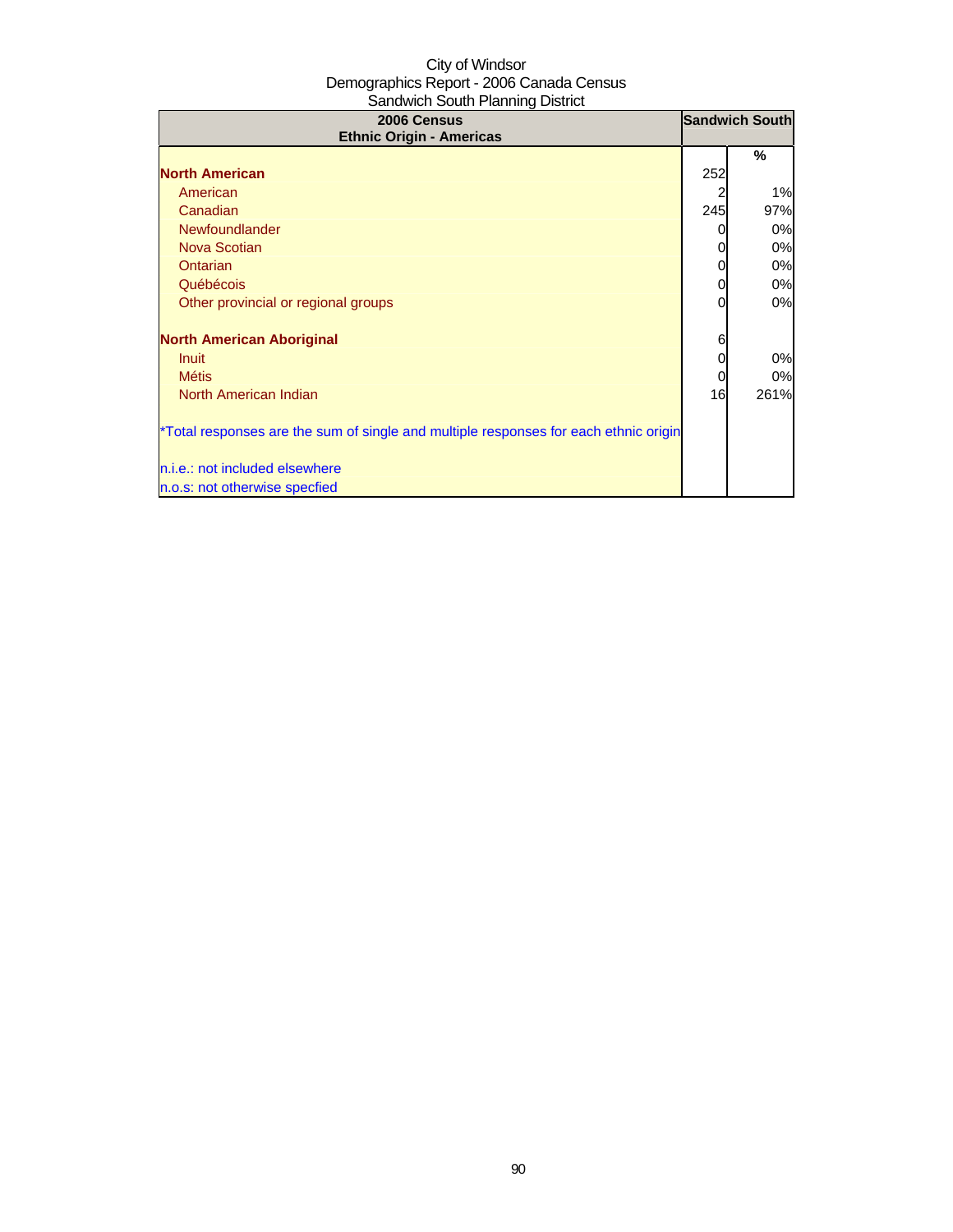### 2006 Census Visible Minorities

| 2006 Census<br><b>Visible Minorities</b>               | <b>Sandwich South</b>                                    |               |
|--------------------------------------------------------|----------------------------------------------------------|---------------|
| <b>Total Population by Visible Minority Groups</b>     | 869                                                      | $\frac{9}{6}$ |
| <b>Visible minorities</b>                              | 63                                                       | 7%            |
| Top 3 visible minorities                               | South Asian 63%<br>Latin American 16%<br>Southeast Asian | 8%            |
| <b>Chinese</b>                                         | 0                                                        | 0%            |
| South Asian                                            | 39                                                       | 4%            |
| <b>Black</b>                                           | $\overline{a}$                                           | 0%            |
| Filipino                                               | $\overline{a}$                                           | 0%            |
| <b>Latin American</b>                                  | 10                                                       | 1%            |
| Southeast Asian                                        | 5                                                        | 1%            |
| Arab                                                   | 0                                                        | 0%            |
| <b>West Asian</b>                                      | 3                                                        | 0%            |
| Korean                                                 | 0                                                        | 0%            |
| Japanese                                               | 0                                                        | 0%            |
| Visible minority, n.i.e.                               | 0                                                        | 0%            |
| Multiple visible minority                              | $\overline{2}$                                           | 0%            |
| Not a visible minority (includes white and aboriginal) |                                                          | 81093%        |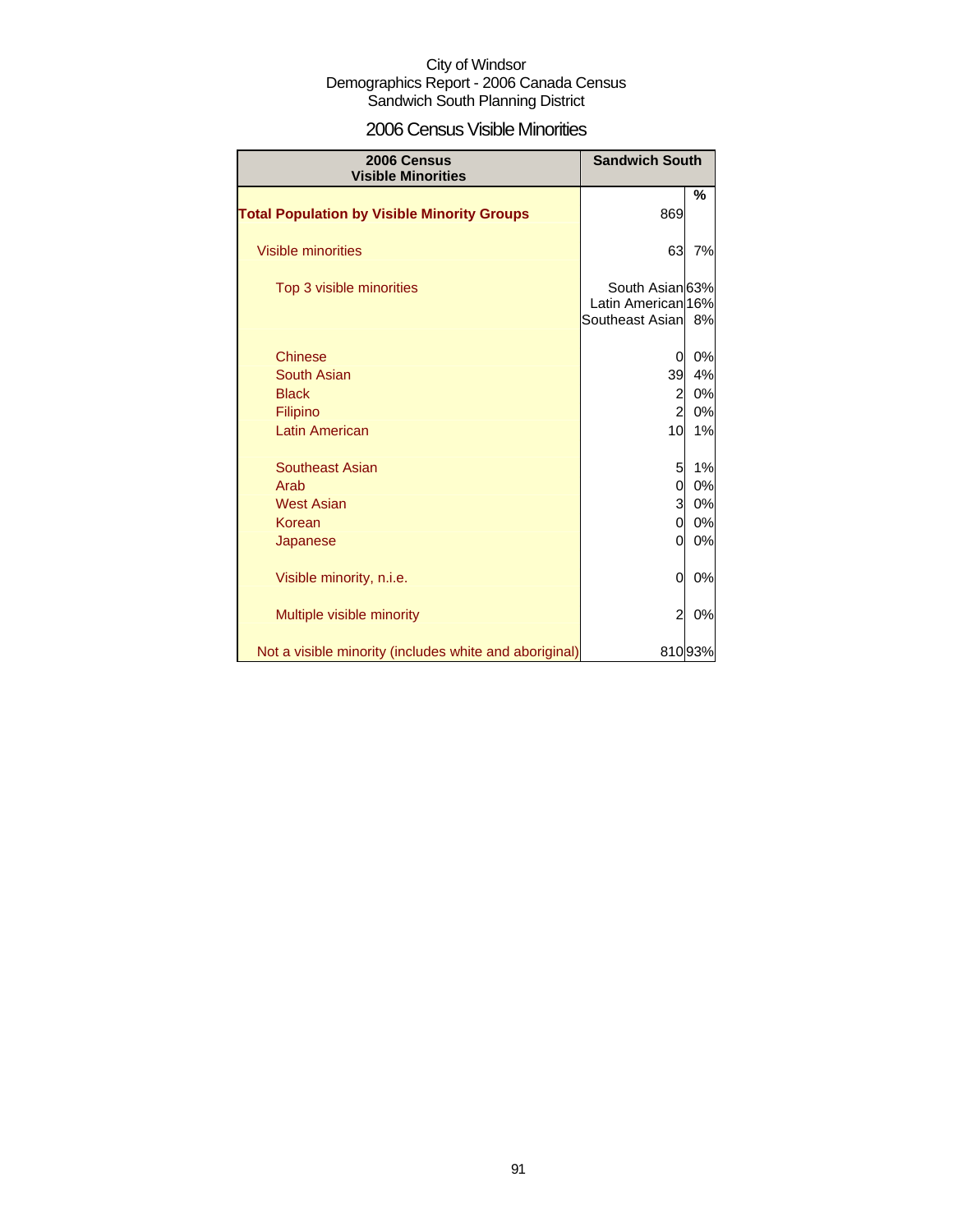# 2006 Census 2005 Employment Income by Sex and Work Activity

| 2006 Census<br>2005 Employment Income by Sex and Work Activity                                                                                                                                                            | <b>Sandwich</b><br><b>South</b> |         |
|---------------------------------------------------------------------------------------------------------------------------------------------------------------------------------------------------------------------------|---------------------------------|---------|
|                                                                                                                                                                                                                           |                                 | %       |
| Total Population 15 years and over with employment income                                                                                                                                                                 | 516                             |         |
| Average employment income                                                                                                                                                                                                 | \$35,601                        |         |
| Worked full year, full time                                                                                                                                                                                               |                                 | 285 55% |
| Average employment income                                                                                                                                                                                                 | \$49,370                        |         |
| Worked part year or part time                                                                                                                                                                                             |                                 | 180 35% |
| Average employment income                                                                                                                                                                                                 | \$23,450                        |         |
| Males 15 years and over with employment income                                                                                                                                                                            | 287                             |         |
| Average employment income                                                                                                                                                                                                 | \$41,973                        |         |
| Worked full year, full time                                                                                                                                                                                               |                                 | 173 60% |
| Average employment income                                                                                                                                                                                                 | \$54,893                        |         |
| Worked part year or part time                                                                                                                                                                                             | 74                              | 26%     |
| Average employment income                                                                                                                                                                                                 | \$29,836                        |         |
| Females 15 years and over with employment income                                                                                                                                                                          | 235                             |         |
| Average employment income                                                                                                                                                                                                 | \$27,875                        |         |
| Worked full year, full time                                                                                                                                                                                               | 107                             | 45%     |
| Average employment income                                                                                                                                                                                                 | \$40,367                        |         |
| Worked part year or part time                                                                                                                                                                                             |                                 | 105 44% |
| Average employment income                                                                                                                                                                                                 | \$19,093                        |         |
| Note that the sum of "worked full year, full time" and "worked part year or part time" counts may not equal<br>"persons with employment income". This is due to persons reporting employment income from a previous year. |                                 |         |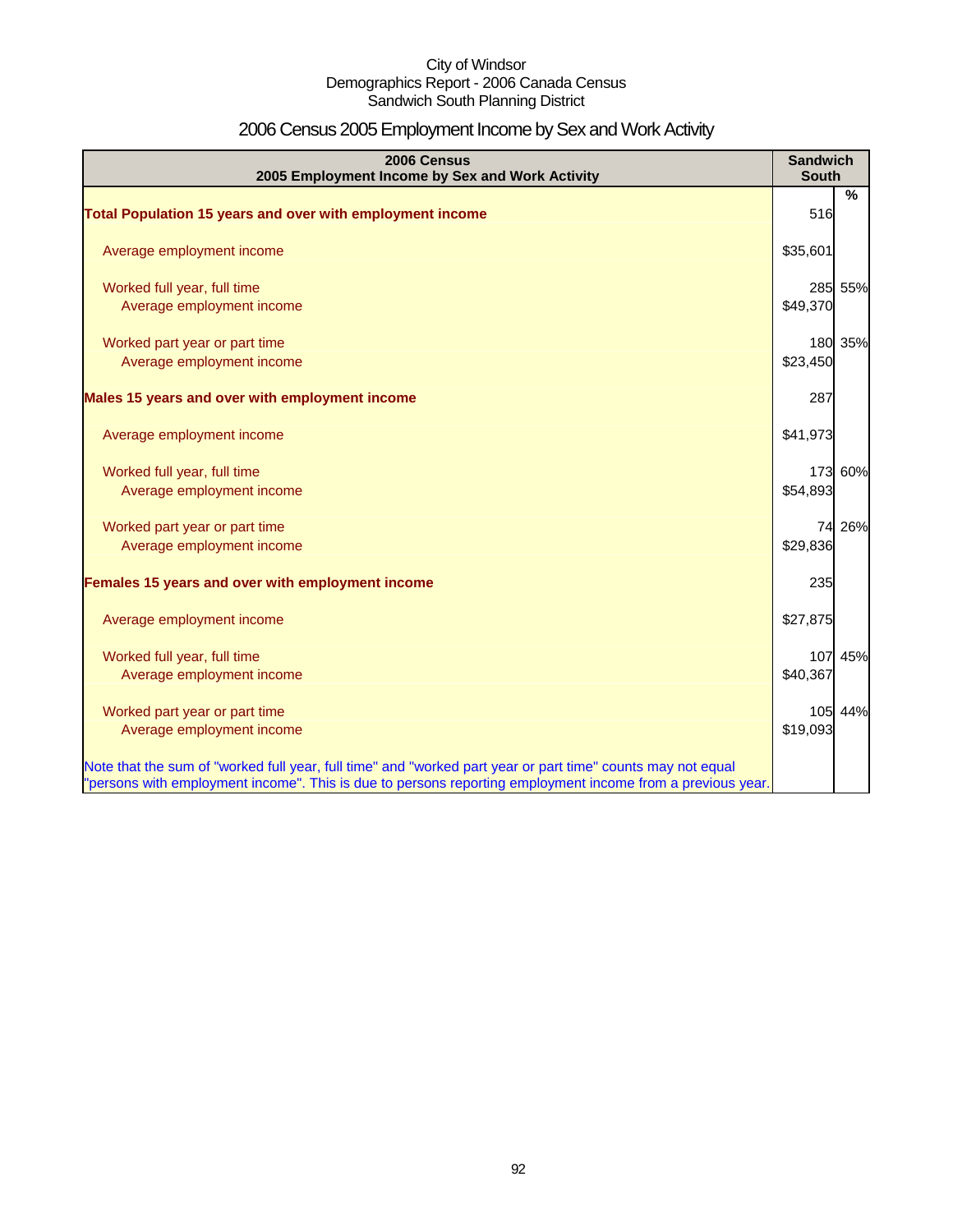| 2006 Census<br>2005 Individual Income by Sex Comparison |                          | <b>Sandwich South</b> |                |               |                         |        |
|---------------------------------------------------------|--------------------------|-----------------------|----------------|---------------|-------------------------|--------|
|                                                         | Total                    | $\frac{0}{0}$         | <b>Males</b>   | $\frac{9}{6}$ | <b>Females</b>          | $\%$   |
| <b>Population 15 years and over</b>                     | <b>Population</b><br>732 |                       | 368            |               | 364                     |        |
|                                                         |                          |                       |                |               |                         |        |
| Without income                                          | 42                       | 6%                    | $\overline{O}$ | 0%            |                         | 3710%  |
| With income                                             |                          | 68894%                |                | 35897%        |                         | 32790% |
| Population 15 years and over by Income                  | 688                      |                       | 358            |               | 327                     |        |
| <b>Under \$1,000</b>                                    | 37                       | 5%                    | 30             | 8%            | $\overline{\mathbf{c}}$ | 1%     |
| $$1,000 - $2,999$                                       | 25                       | 4%                    | 3              | 1%            | 18                      | 6%     |
| $$3,000 - $4,999$                                       | 29                       | 4%                    | 22             | 6%            | 13                      | 4%     |
| $$5,000 - $6,999$                                       | 27                       | 4%                    | $\mathbf 0$    | 0%            | 18                      | 6%     |
| $$7,000 - $9,999$                                       | 14                       | 2%                    | $\mathbf 0$    | 0%            | 14                      | 4%     |
| $$10,000 - $11,999$                                     | 20                       | 3%                    | 3              | 1%            | 17                      | 5%     |
| \$12,000 - \$14,999                                     | 37                       | <b>5%</b>             | 12             | 3%            | 20                      | 6%     |
| \$15,000 - \$19,999                                     | 52                       | 8%                    | 20             | 6%            |                         | 32 10% |
| $$20,000 - $24,999$                                     | 42                       | 6%                    | $\overline{c}$ | 1%            |                         | 40 12% |
| \$25,000 - \$29,999                                     | 62                       | 9%                    | 27             | 8%            |                         | 31 10% |
| \$30,000 - \$34,999                                     | 55                       | <b>8%</b>             | 33             | 9%            | 17                      | 5%     |
| \$35,000 - \$39,999                                     | 28                       | 4%                    | 17             | 5%            | 15                      | 5%     |
| \$40,000 - \$44,999                                     | 62                       | 9%                    | 27             | 8%            |                         | 3511%  |
| \$45,000 - \$49,999                                     | 6                        | 1%                    | 15             | 4%            | $\overline{a}$          | 1%     |
| \$50,000 - \$59,999                                     | 35                       | 5%                    | 17             | 5%            | 24                      | 7%     |
| \$60,000 and over                                       |                          | 14221%                |                | 11432%        | 29                      | 9%     |
| Dominant Income Range                                   | Over \$60K               |                       | Over \$60K     |               | \$20K - \$25K           |        |
| <b>Median Income</b>                                    | \$29,288                 |                       | \$40,305       |               | \$23,691                |        |
| Average Income                                          | \$36,006                 |                       | \$43,996       |               | \$27,231                |        |

# 2006 Census 2005 Individual Income by Sex Comparison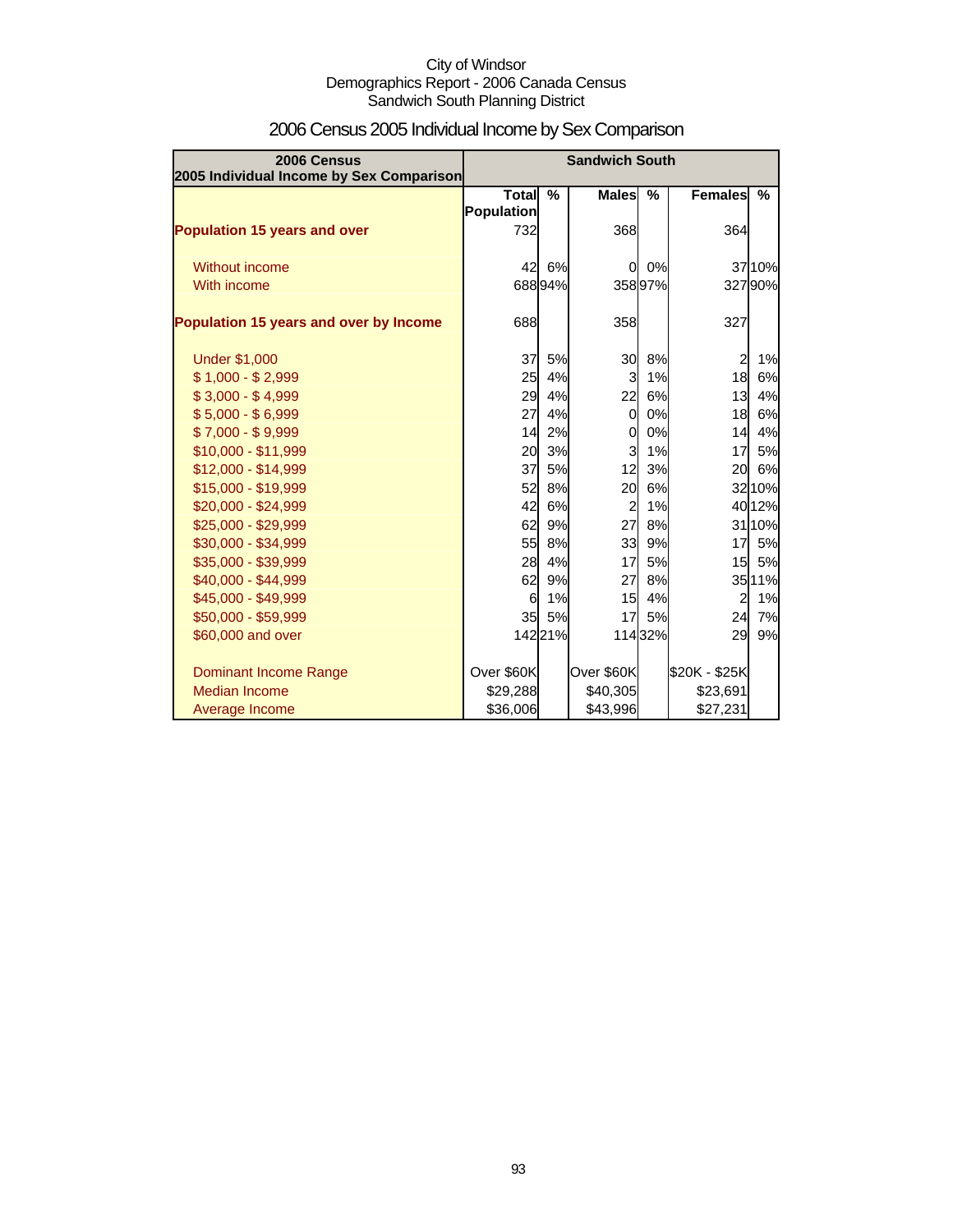# 2006 Census 2005 Individual Income by Sex

| 2006 Census<br>2005 Individual Income by Sex | <b>Sandwich South</b> |          |
|----------------------------------------------|-----------------------|----------|
|                                              |                       | ℅        |
| <b>Population 15 years and over</b>          | 732                   |          |
| Without income                               | 42                    | 6%       |
| With income                                  |                       | 68894%   |
|                                              |                       |          |
| Population 15 years and over by Income       | 688                   |          |
| <b>Under \$1,000</b>                         | 37                    | 5%       |
| $$1,000 - $2,999$                            | 25                    | 4%       |
| $$3,000 - $4,999$                            | 29                    | 4%       |
| $$5,000 - $6,999$                            | 27                    | 4%       |
| $$7,000 - $9,999$                            | 14                    | 2%       |
| \$10,000 - \$11,999                          | 20                    | 3%       |
| \$12,000 - \$14,999                          | 37                    | 5%       |
| \$15,000 - \$19,999                          | 52                    | 8%       |
| \$20,000 - \$24,999                          | 42                    | 6%       |
| \$25,000 - \$29,999                          | 62                    | 9%       |
| \$30,000 - \$34,999                          | 55                    | 8%       |
| \$35,000 - \$39,999                          | 28                    | 4%       |
| \$40,000 - \$44,999<br>\$45,000 - \$49,999   | 62<br>6               | 9%<br>1% |
| \$50,000 - \$59,999                          | 35                    | 5%       |
| \$60,000 and over                            |                       | 14221%   |
|                                              |                       |          |
| Dominant income range                        | Over \$60K            |          |
| Average income                               | \$36,006              |          |
| <b>Median income</b>                         | \$29,288              |          |
| <b>Males 15 years and over</b>               | 368                   |          |
| Without income                               | 0                     | 0%       |
| With income                                  |                       | 35897%   |
|                                              |                       |          |
| <b>Males 15 years and over by Income</b>     | 358                   |          |
| <b>Under \$1,000</b>                         | 30                    | 8%       |
| $$1,000 - $2,999$                            | 3                     | 1%       |
| $$3,000 - $4,999$                            | 22                    | 6%       |
| $$5,000 - $6,999$                            | 0                     | 0%       |
| $$7,000 - $9,999$                            | 0                     | 0%       |
| \$10,000 - \$11,999                          | 3                     | 1%       |
| \$12,000 - \$14,999                          | 12                    | 3%       |
| \$15,000 - \$19,999                          | 20                    | 6%       |
| \$20,000 - \$24,999                          | $\overline{c}$        | 1%       |
| \$25,000 - \$29,999                          | 27                    | 8%       |
| \$30,000 - \$34,999                          | 33                    | 9%       |
| \$35,000 - \$39,999                          | 17<br>27              | 5%<br>8% |
| \$40,000 - \$44,999<br>\$45,000 - \$49,999   | 15                    | 4%       |
| \$50,000 - \$59,999                          | 17                    | 5%       |
| \$60,000 and over                            |                       | 11432%   |
|                                              |                       |          |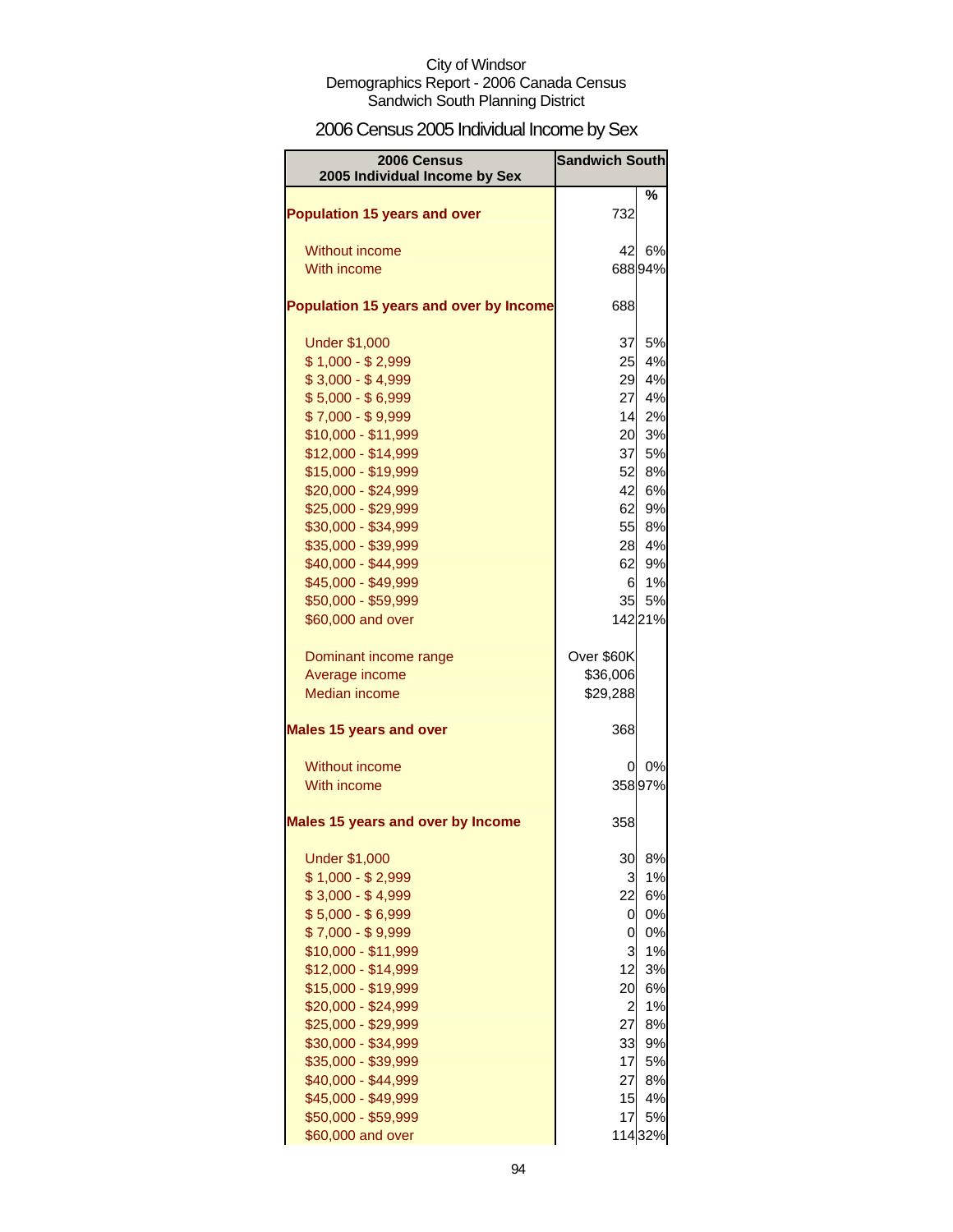| 2006 Census<br>2005 Individual Income by Sex | <b>Sandwich South</b> |                  |
|----------------------------------------------|-----------------------|------------------|
|                                              |                       | %                |
|                                              |                       |                  |
| Dominant income range                        | Over \$60K            |                  |
| <b>Median income</b>                         | \$40,305              |                  |
| Average income                               | \$43,996              |                  |
| <b>Females 15 years and over</b>             | 364                   |                  |
| Without income                               |                       | 37 10%           |
| With income                                  |                       | 32790%           |
|                                              |                       |                  |
| <b>Females 15 years and over by Income</b>   | 327                   |                  |
|                                              |                       |                  |
| <b>Under \$1,000</b>                         | $\overline{2}$        | 1%               |
| $$1,000 - $2,999$                            | 18                    | 6%               |
| $$3,000 - $4,999$                            | 13                    | 4%               |
| $$5,000 - $6,999$                            | 18                    | 6%               |
| $$7,000 - $9,999$                            | 14                    | 4%               |
| \$10,000 - \$11,999                          |                       | 17 5%            |
| $$12,000 - $14,999$                          | 20                    | 6%               |
| \$15,000 - \$19,999                          |                       | 32 10%           |
| \$20,000 - \$24,999<br>\$25,000 - \$29,999   |                       | 40 12%<br>31 10% |
| \$30,000 - \$34,999                          | 17                    | 5%               |
| \$35,000 - \$39,999                          | 15                    | 5%               |
| \$40,000 - \$44,999                          |                       | 35 11%           |
| \$45,000 - \$49,999                          | $\overline{2}$        | 1%               |
| \$50,000 - \$59,999                          | 24                    | 7%               |
| \$60,000 and over                            | 29                    | 9%               |
|                                              |                       |                  |
| Dominant income range                        | \$20K - \$25K         |                  |
| Median income                                | \$23,691              |                  |
| Average income                               | \$27,231              |                  |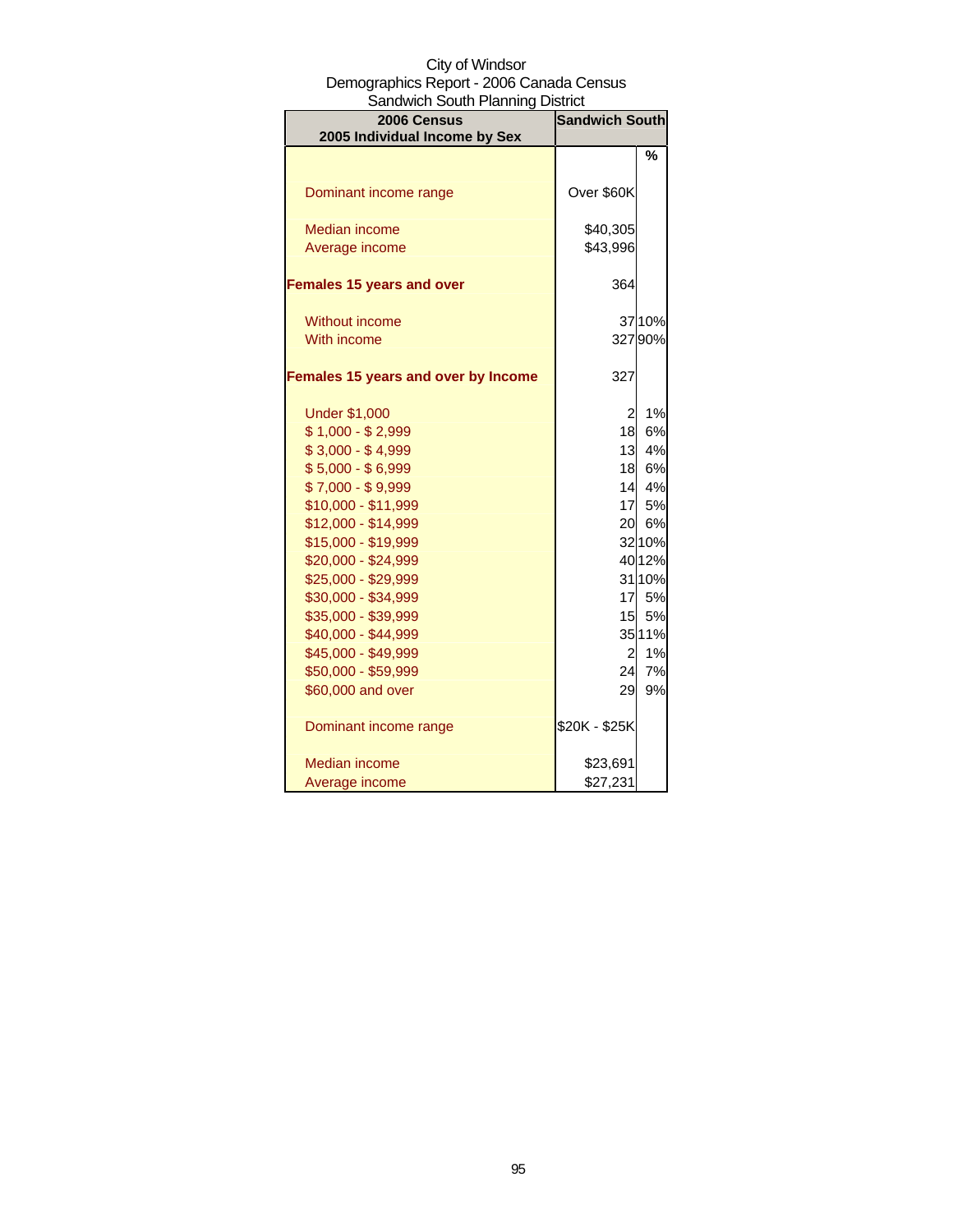# 2006 Census 2005 Individual After-Tax Income by Sex

| 2006 Census<br>2005 Individual After-Tax Income by Sex | <b>Sandwich South</b> |           |
|--------------------------------------------------------|-----------------------|-----------|
|                                                        |                       | $\%$      |
| <b>Population 15 years and over</b>                    | 725                   |           |
| Without income                                         | 42                    | 6%        |
| With income                                            | 684                   | 94%       |
|                                                        |                       |           |
| Population 15 years and over by after-tax income       | 684                   |           |
| <b>Under \$1,000</b>                                   | 38                    | 6%        |
| \$1,000 to \$2,999                                     | 40                    | 6%        |
| \$3,000 to \$4,999                                     | 14<br>27              | 2%        |
| \$5,000 to \$6,999<br>\$7,000 to \$9,999               | 14                    | 4%<br>2%  |
| \$10,000 to \$11,999                                   | 19                    | 3%        |
| \$12,000 to \$14,999                                   | 47                    | 7%        |
| \$15,000 to \$19,999                                   | 44                    | 6%        |
| \$20,000 to \$24,999                                   | 60                    | 9%        |
| \$25,000 to \$29,999                                   | 86                    | 13%       |
| \$30,000 to \$34,999                                   | 55                    | 8%        |
| \$35,000 to \$39,999                                   | 53                    | 8%        |
| \$40,000 to \$44,999<br>\$45,000 to \$49,999           | 27<br>20              | 4%<br>3%  |
| \$50,000 and over                                      | 129                   | 19%       |
|                                                        |                       |           |
| Dominant income range                                  | Over \$50K            |           |
| Median after-tax income                                | \$26,926              |           |
| Average after-tax income                               | \$30,247              |           |
| <b>Males 15 years and over</b>                         | 362                   |           |
| Without income                                         | 0                     | 0%        |
| With income                                            |                       | 362 100%  |
|                                                        |                       |           |
| Males 15 years and over by after-tax income            | 362                   |           |
| <b>Under \$1,000</b><br>\$1,000 to \$2,999             | 32<br>23              | 9%<br>6%  |
| \$3,000 to \$4,999                                     | $\overline{a}$        | 1%        |
| \$5,000 to \$6,999                                     | 10                    | 3%        |
| \$7,000 to \$9,999                                     | $\overline{2}$        | 1%        |
| \$10,000 to \$11,999                                   | 12                    | 3%        |
| \$12,000 to \$14,999                                   | 12                    | 3%        |
| \$15,000 to \$19,999                                   | 17                    | 5%        |
| \$20,000 to \$24,999                                   | 17                    | 5%        |
| \$25,000 to \$29,999<br>\$30,000 to \$34,999           | 48<br>33              | 13%<br>9% |
| \$35,000 to \$39,999                                   | 24                    | 7%        |
| \$40,000 to \$44,999                                   | 14                    | 4%        |
| \$45,000 to \$49,999                                   | 18                    | 5%        |
| \$50,000 and over                                      | 101                   | 28%       |
| Dominant income range                                  | Over \$50K            |           |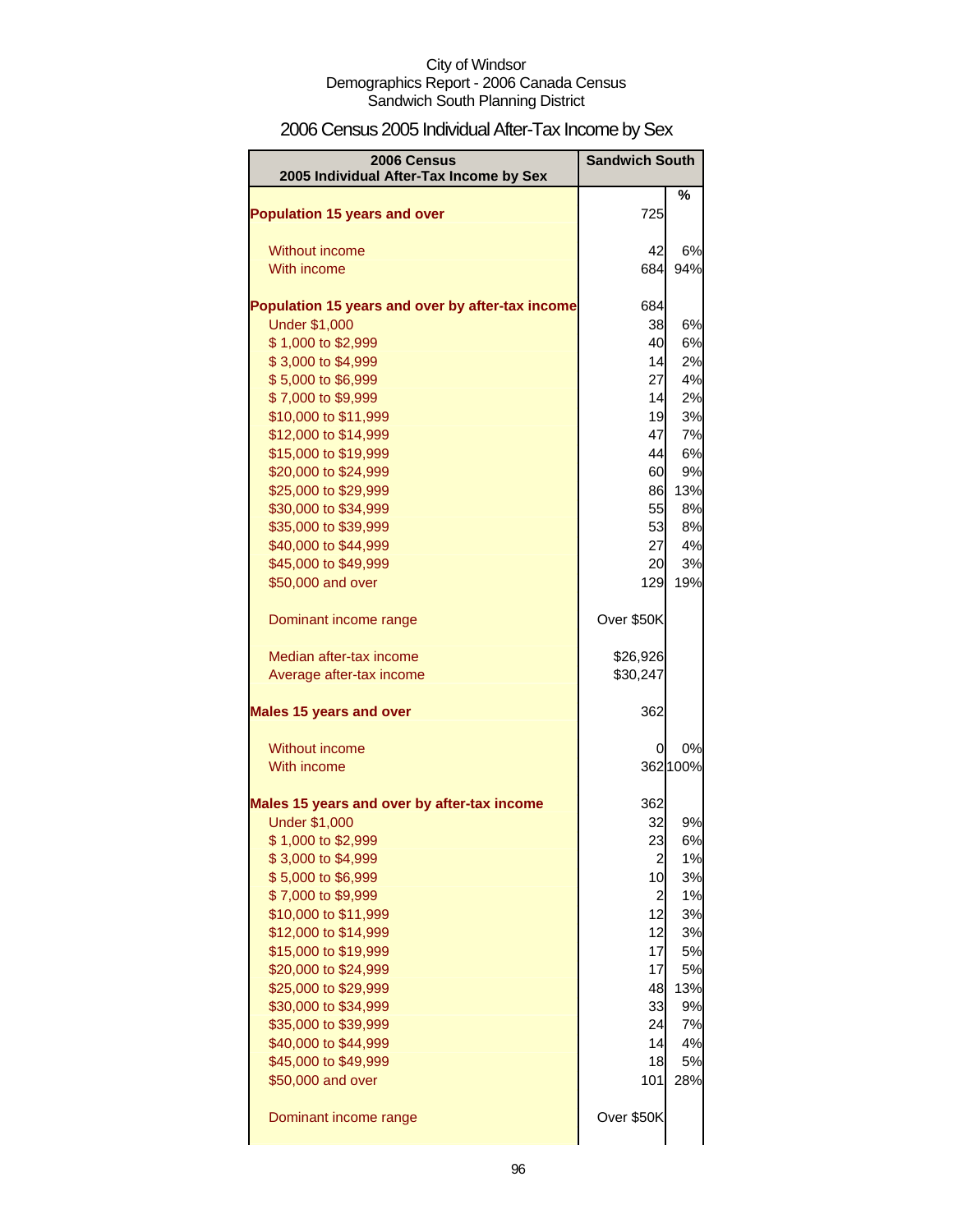| City of Windsor                          |
|------------------------------------------|
| Demographics Report - 2006 Canada Census |
| Sandwich South Planning District         |

| 2006 Census<br>2005 Individual After-Tax Income by Sex | <b>Sandwich South</b> |           |
|--------------------------------------------------------|-----------------------|-----------|
|                                                        |                       | %         |
| Median after-tax income                                | \$31,083              |           |
| Average after-tax income                               | \$36,155              |           |
| <b>Females 15 years and over</b>                       | 364                   |           |
| <b>Without income</b>                                  | 37                    | 10%       |
| With income                                            | 328                   | 90%       |
| Females 15 years and over by after-tax income          | 328                   |           |
| <b>Under \$1,000</b>                                   | 2                     | 1%        |
| \$1,000 to \$2,999                                     | 17                    | 5%        |
| \$3,000 to \$4,999                                     | 12                    | 4%        |
| \$5,000 to \$6,999                                     | 22                    | 7%        |
| \$7,000 to \$9,999                                     | 18                    | 6%        |
| \$10,000 to \$11,999                                   | 17                    | <b>5%</b> |
| \$12,000 to \$14,999                                   | 30                    | 9%        |
| \$15,000 to \$19,999                                   | 32                    | 10%       |
| \$20,000 to \$24,999                                   | 40                    | 12%       |
| \$25,000 to \$29,999                                   | 38                    | 12%       |
| \$30,000 to \$34,999                                   | 22                    | 7%        |
| \$35,000 to \$39,999                                   | 29                    | 9%        |
| \$40,000 to \$44,999                                   | 14                    | 4%        |
| \$45,000 to \$49,999                                   | 2                     | 1%        |
| \$50,000 and over                                      | 24                    | 7%        |
| Dominant income range                                  | \$20K to \$25K        |           |
| Median after-tax income                                | \$21,209              |           |
| Average after-tax income                               | \$23,751              |           |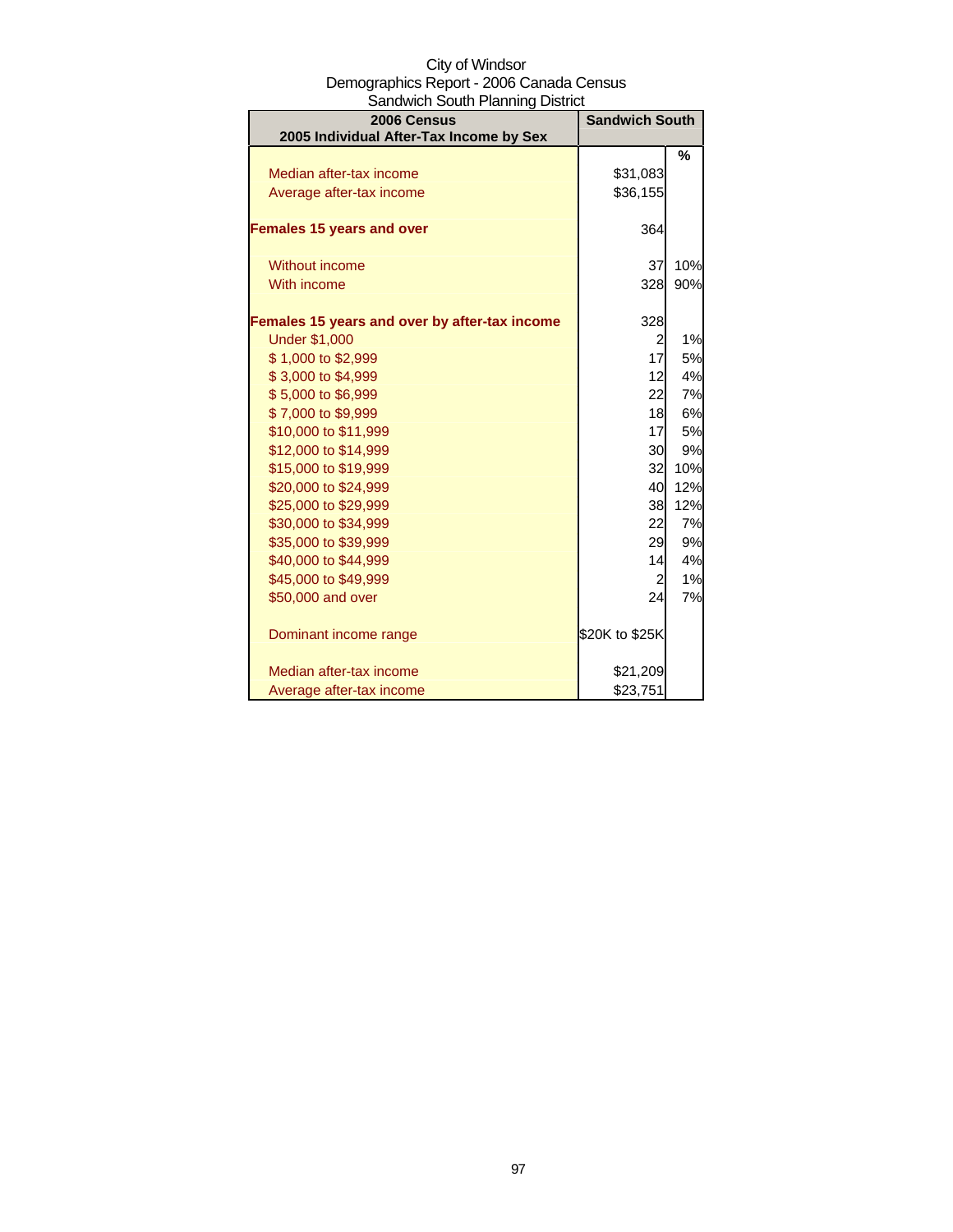# 2006 Census 2005 Family Income

| 2006 Census                                      | <b>Sandwich South</b> |        |
|--------------------------------------------------|-----------------------|--------|
| 2005 Family Income                               |                       | %      |
| <b>Total Census Families by Income</b>           | 223                   |        |
| <b>Under \$10,000</b>                            | 0                     | 0%     |
| \$10,000 - \$19,999                              | $\overline{a}$        | 1%     |
| \$20,000 - \$29,999                              | 12                    | 5%     |
| \$30,000 - \$39,999                              | 15                    | 7%     |
| \$40,000 - \$49,999                              | 10                    | 4%     |
| \$50,000 - \$59,999                              |                       | 25 11% |
| \$60,000 - \$69,999                              | 20                    | 9%     |
| \$70,000 - \$79,999                              | 20                    | 9%     |
| \$80,000 - \$89,999                              | 19                    | 9%     |
| \$90,000 - \$99,999                              |                       | 22 10% |
| \$100,000 and over                               |                       | 83 37% |
| Dominant income range                            | Over \$100K           |        |
| <b>Median income</b>                             | \$85,321              |        |
| Average income                                   | \$98,126              |        |
| <b>Couple Families by Income</b>                 | 202                   |        |
| <b>Under \$10,000</b>                            | 0                     | 0%     |
| \$10,000 - \$19,999                              | Ol                    | 0%     |
| \$20,000 - \$29,999                              | 2                     | 1%     |
| \$30,000 - \$39,999                              | 10                    | 5%     |
| \$40,000 - \$49,999                              | 12                    | 6%     |
| \$50,000 - \$59,999                              |                       | 25 12% |
| \$60,000 - \$69,999                              | 15                    | 7%     |
| \$70,000 - \$79,999                              |                       | 20 10% |
| \$80,000 - \$89,999                              | 18                    | 9%     |
| \$90,000 - \$99,999                              |                       | 20 10% |
| \$100,000 and over                               |                       | 75 37% |
| Dominant income range                            | Over \$100K           |        |
| <b>Median income</b>                             | \$87,813              |        |
| Average income                                   | \$93,136              |        |
| <b>Total Census Families by after-tax Income</b> | 223                   |        |
| <b>Under \$10,000</b>                            | 0                     | 0%     |
| \$10,000 to \$19,999                             | $\overline{c}$        | 1%     |
| \$20,000 to \$29,999                             | $\overline{a}$        | 1%     |
| \$30,000 to \$39,999                             | 12                    | 5%     |
| \$40,000 to \$49,999                             | 15                    | 7%     |
| \$50,000 to \$59,999                             |                       | 42 19% |
| \$60,000 to \$69,999                             | 10                    | 4%     |
| \$70,000 to \$79,999                             |                       | 38 17% |
| \$80,000 and over                                |                       | 9141%  |
| Dominant income range                            | Over \$80K            |        |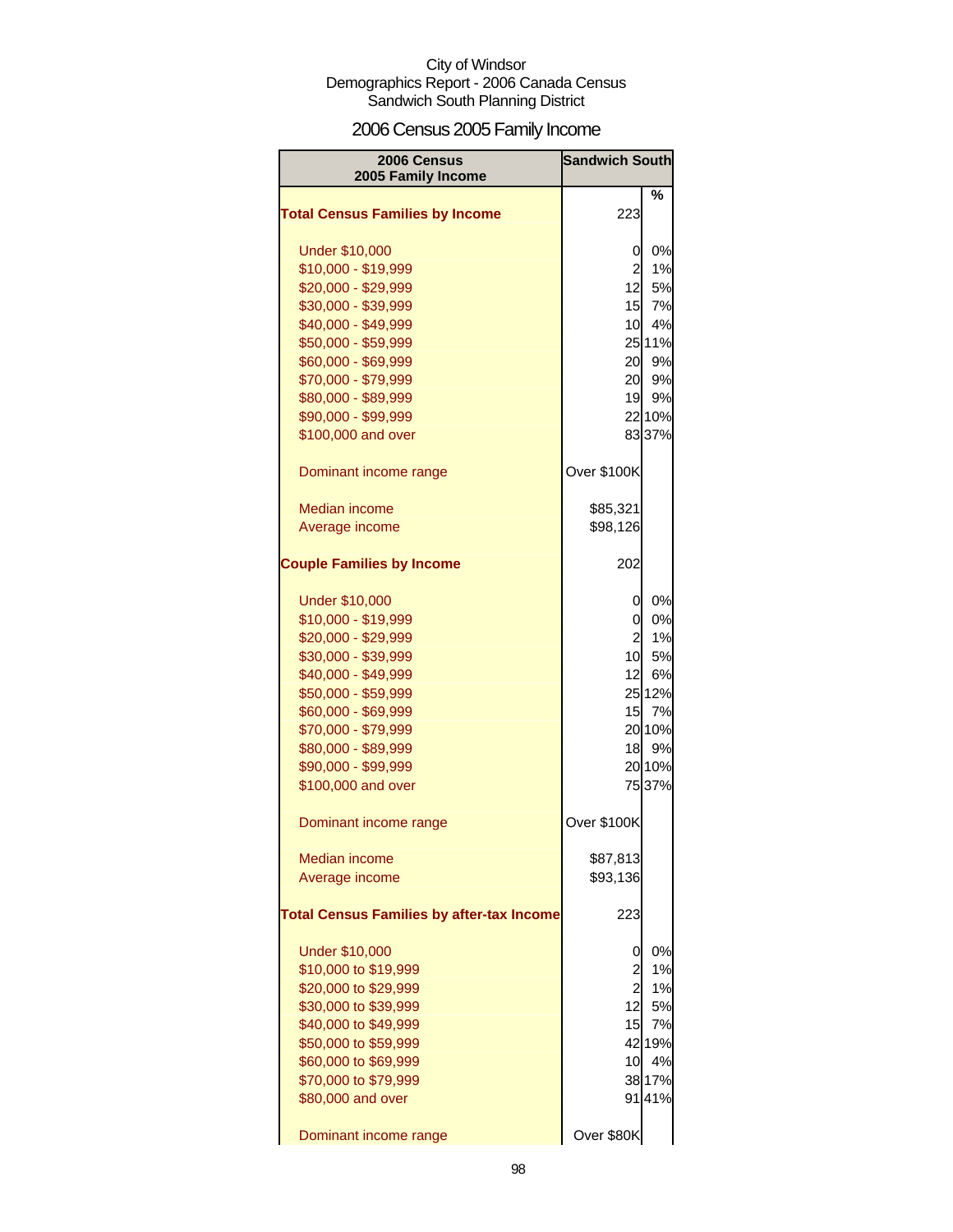| 2006 Census<br>2005 Family Income          | <b>Sandwich South</b> |        |
|--------------------------------------------|-----------------------|--------|
|                                            |                       | %      |
| Median after-tax income                    | \$75,928              |        |
| Average after-tax income                   | \$82,556              |        |
| <b>Couple Families by after-tax Income</b> | 207                   |        |
| <b>Under \$10,000</b>                      | 0                     | 0%     |
| \$10,000 to \$19,999                       | 0                     | 0%     |
| \$20,000 to \$29,999                       | $\overline{a}$        | 1%     |
| \$30,000 to \$39,999                       | 10                    | 5%     |
| \$40,000 to \$49,999                       | 14                    | 7%     |
| \$50,000 to \$59,999                       |                       | 42 20% |
| \$60,000 to \$69,999                       | 17                    | 8%     |
| \$70,000 to \$79,999                       |                       | 38 18% |
| \$80,000 and over                          |                       | 76 36% |
| Dominant income range                      | Over \$80K            |        |
| Median after-tax income                    | \$73,713              |        |
| Average after-tax income                   | \$78,775              |        |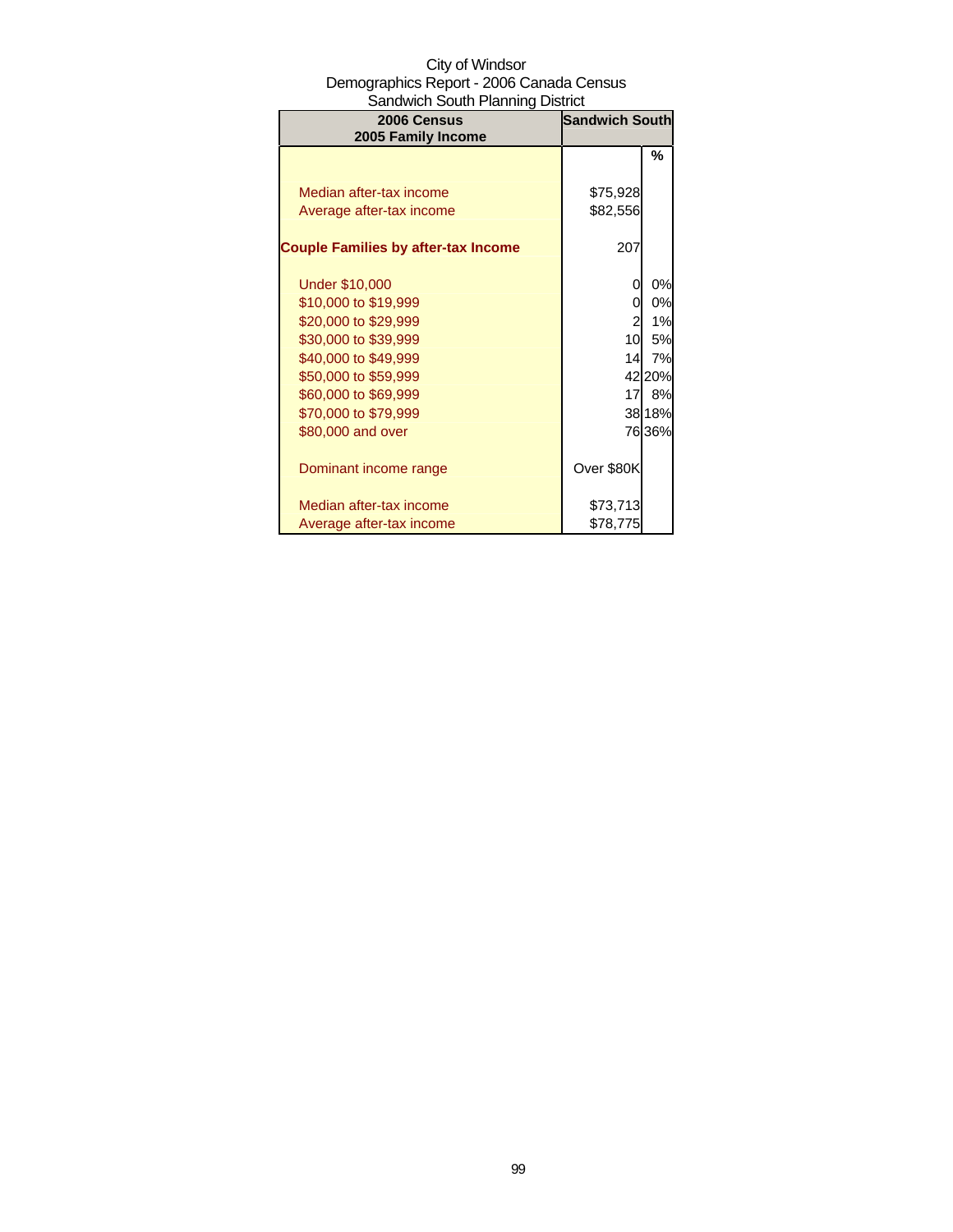# 2006 Census 2005 Income of Non-family Persons by Sex

| 2006 Census                                    | <b>Sandwich South</b> |        |
|------------------------------------------------|-----------------------|--------|
| 2005 Income of Non-family Persons by Sex       |                       | %      |
| Non-family persons 15 years and over by Income | 104                   |        |
| <b>Under \$1,000</b>                           |                       | 15 14% |
| $$1,000 - $2,999$                              |                       | 0 0%   |
| $$3,000 - $4,999$                              |                       | 2019%  |
| $$5,000 - $6,999$                              |                       | 0 0%   |
| $$7,000 - $9,999$                              |                       | 2 2%   |
| \$10,000 - \$11,999                            |                       | 0 0%   |
| \$12,000 - \$14,999                            |                       | 1514%  |
| \$15,000 - \$19,999                            |                       | 0 0%   |
| \$20,000 - \$24,999                            |                       | 0 0%   |
| \$25,000 - \$29,999                            |                       | 1212%  |
| \$30,000 - \$34,999                            | 0                     | 0%     |
| \$35,000 - \$39,999                            |                       | 2 2%   |
| \$40,000 - \$44,999                            |                       | 2 2%   |
| \$45,000 - \$49,999                            |                       | 0 0%   |
| \$50,000 - \$59,999                            |                       | 1212%  |
| \$60,000 and over                              |                       | 13 13% |
| Dominant income range                          | \$3K - \$5K           |        |
| Average income                                 | \$26,102              |        |
| <b>Median income</b>                           | \$13,934              |        |
| Male non-family persons 15 years and over      | 65                    |        |
| <b>Under \$1,000</b>                           |                       | 1015%  |
| $$1,000 - $2,999$                              | 0                     | 0%     |
| $$3,000 - $4,999$                              |                       | 2031%  |
| $$5,000 - $6,999$                              |                       | 0 0%   |
| $$7,000 - $9,999$                              |                       | 0 0%   |
| \$10,000 - \$11,999                            | <sub>0</sub>          | 0%     |
| \$12,000 - \$14,999                            | $\overline{0}$        | 0%     |
| \$15,000 - \$19,999                            | 0                     | 0%     |
| \$20,000 - \$24,999                            | $\overline{0}$        | 0%     |
| \$25,000 - \$29,999                            |                       | 0 0%   |
| \$30,000 - \$34,999                            |                       | 0 0%   |
| \$35,000 - \$39,999                            |                       | 0 0%   |
| \$40,000 - \$44,999                            | 0                     | 0%     |
| \$45,000 - \$49,999                            |                       | 1015%  |
| \$50,000 - \$59,999                            | $\overline{a}$        | 3%     |
| \$60,000 and over                              |                       | 1422%  |
| Dominant income range                          | \$3K - \$5K           |        |
| Average income                                 | \$27,290              |        |
| Median income                                  | \$4,811               |        |
| Female non-family persons 15 years and over    | 44                    |        |
| <b>Under \$1,000</b>                           | 0                     | 0%     |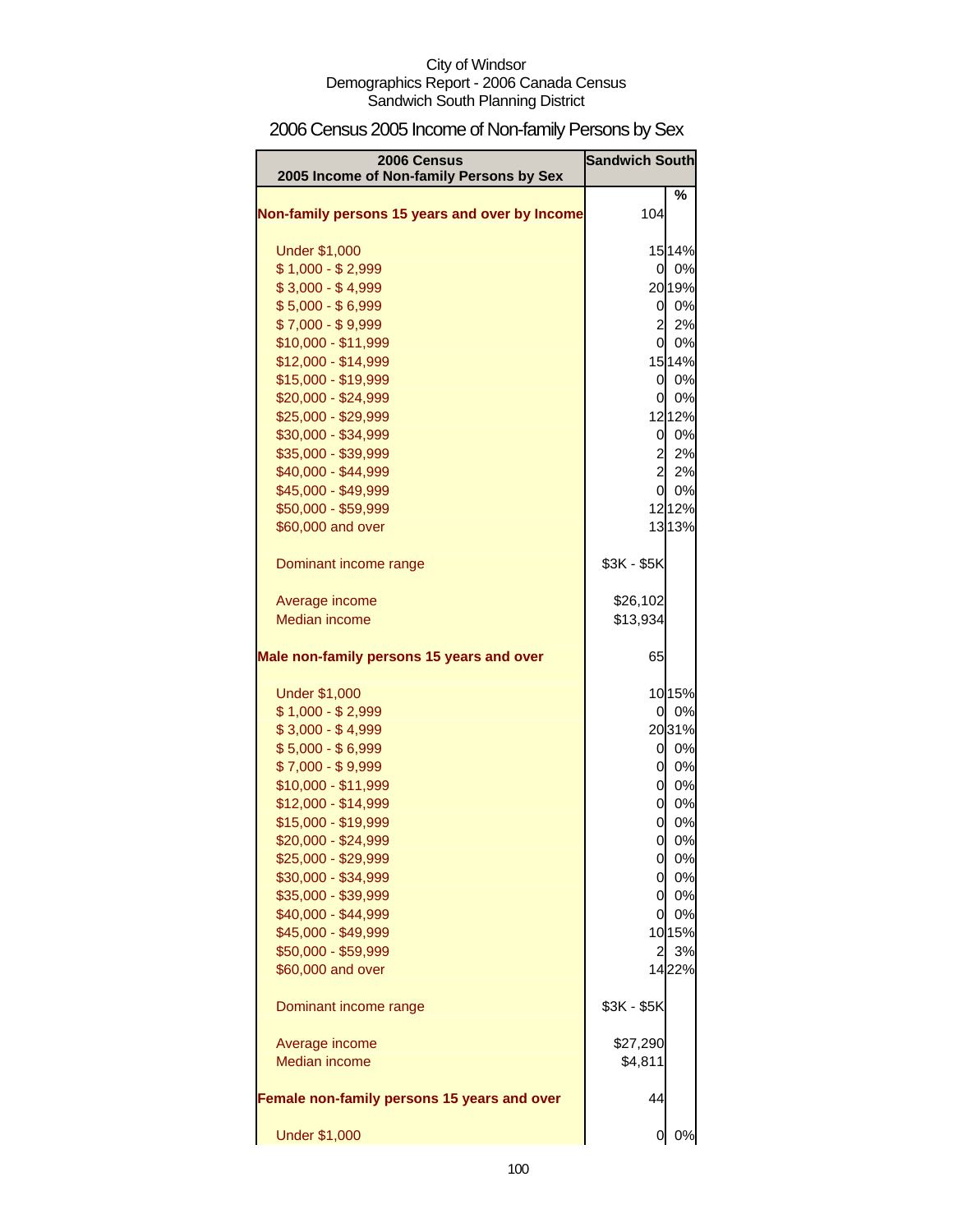| Sandwich South Planning District<br>2006 Census | <b>Sandwich South</b> |       |
|-------------------------------------------------|-----------------------|-------|
| 2005 Income of Non-family Persons by Sex        |                       |       |
|                                                 |                       | %     |
| $$1,000 - $2,999$                               | 0                     | 0%    |
| $$3,000 - $4,999$                               | 0                     | 0%    |
| $$5,000 - $6,999$                               | 0                     | 0%    |
| $$7,000 - $9,999$                               | 0                     | 0%    |
| $$10,000 - $11,999$                             | 0                     | 0%    |
| \$12,000 - \$14,999                             |                       | 1534% |
| \$15,000 - \$19,999                             |                       | 1023% |
| \$20,000 - \$24,999                             |                       | 1023% |
| \$25,000 - \$29,999                             | 2                     | 5%    |
| \$30,000 - \$34,999                             | $\mathbf{z}$          | 5%    |
| \$35,000 - \$39,999                             | 0                     | 0%    |
| \$40,000 - \$44,999                             | 0                     | 0%    |
| \$45,000 - \$49,999                             | 0                     | 0%    |
| \$50,000 - \$59,999                             |                       | 1023% |
| \$60,000 and over                               | O                     | 0%    |
|                                                 |                       |       |
| Dominant income range                           | \$12K - \$15K         |       |
|                                                 |                       |       |
| Median income                                   | \$19,788              |       |
| Average income                                  | \$23,570              |       |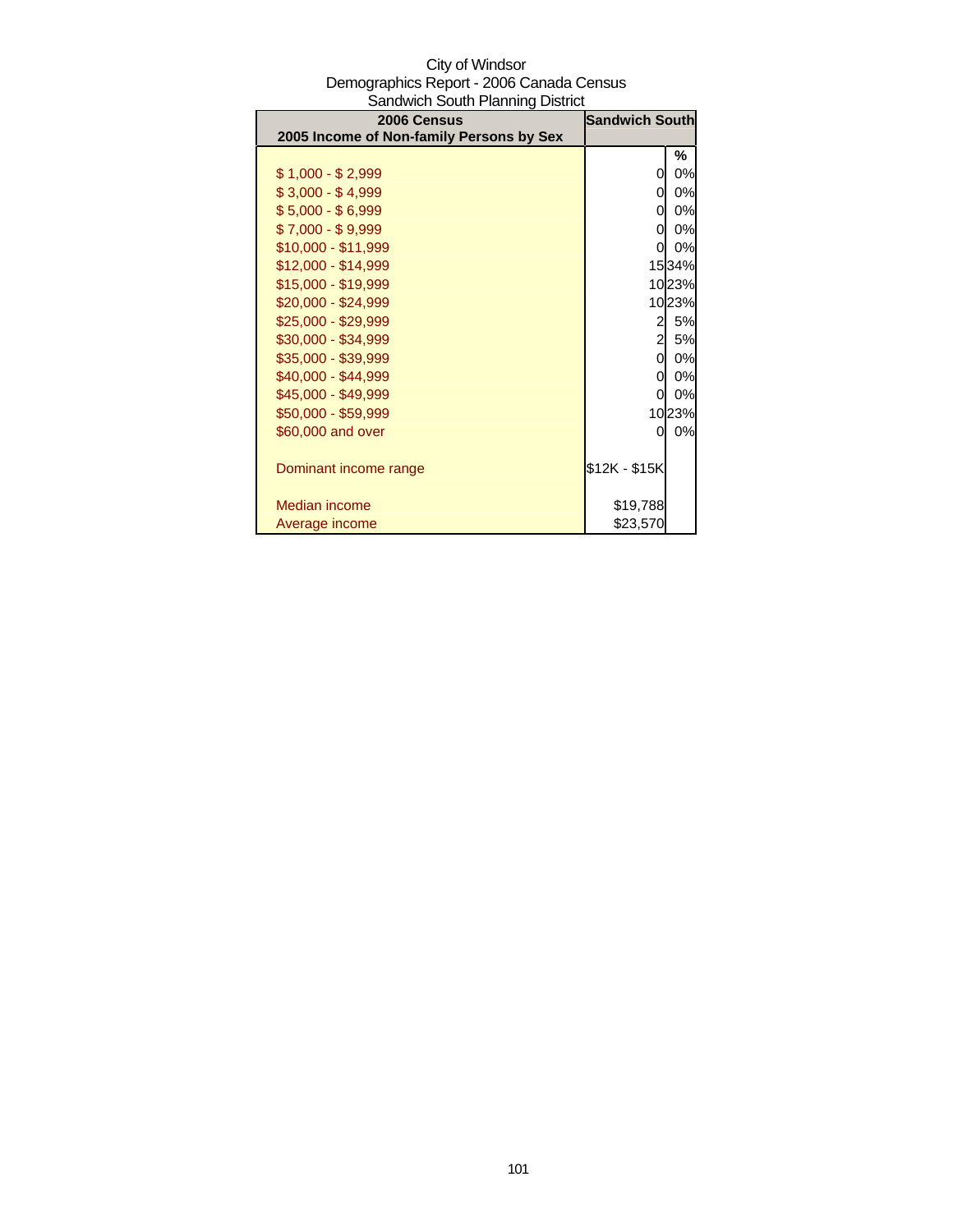| 2006 Census<br>2005 After-Tax Income of Non-family Persons by Sex | <b>Sandwich South</b> |        |
|-------------------------------------------------------------------|-----------------------|--------|
| Non-family persons 15 years and over by after-tax income          | 105                   | %      |
|                                                                   |                       |        |
| <b>Under \$1,000</b>                                              |                       | 15 14% |
| $$1,000 - $2,999$                                                 |                       | 1514%  |
| $$3,000 - $4,999$                                                 |                       | 10 9%  |
| $$5,000 - $6,999$                                                 | $\overline{0}$        | 0%     |
| $$7,000 - $9,999$                                                 | $\overline{c}$        | 2%     |
| \$10,000 - \$11,999                                               | $\overline{0}$        | 0%     |
| \$12,000 - \$14,999                                               |                       | 1514%  |
| \$15,000 - \$19,999                                               | 10                    | 9%     |
| \$20,000 - \$24,999                                               | $\overline{0}$        | 0%     |
| \$25,000 - \$29,999                                               |                       | 1211%  |
| \$30,000 - \$34,999                                               | $\overline{2}$        | 2%     |
| \$35,000 - \$39,999                                               | $\overline{O}$        | 0%     |
| \$40,000 - \$44,999                                               |                       | 10 9%  |
| \$45,000 - \$49,999                                               | $\overline{0}$        | 0%     |
| \$50,000 and over                                                 |                       | 1312%  |
| Dominant income range                                             | Under \$1K            |        |
| Median income                                                     | \$14,019              |        |
| Average income                                                    | \$21,848              |        |
|                                                                   |                       |        |
| Male non-family persons 15 years and over by after-tax income     | 61                    |        |
| <b>Under \$1,000</b>                                              |                       | 1524%  |
| $$1,000 - $2,999$                                                 |                       | 1524%  |
| $$3,000 - $4,999$                                                 |                       | 0 0%   |
| $$5,000 - $6,999$                                                 | <sub>0</sub>          | 0%     |
| $$7,000 - $9,999$                                                 | <sub>0</sub>          | 0%     |
| \$10,000 - \$11,999                                               | $\overline{0}$        | 0%     |
| \$12,000 - \$14,999                                               | $\overline{0}$        | 0%     |
| \$15,000 - \$19,999                                               | $\overline{O}$        | 0%     |
| \$20,000 - \$24,999                                               | 01                    | 0%     |
| \$25,000 - \$29,999                                               |                       | 10 16% |
| \$30,000 - \$34,999                                               | $\overline{2}$        | 3%     |
| \$35,000 - \$39,999                                               |                       | 0 0%   |
| \$40,000 - \$44,999                                               | $\mathbf{0}$          | 0%     |
| \$45,000 - \$49,999                                               | 01                    | 0%     |
| \$50,000 and over                                                 |                       | 1423%  |
| Dominant income range                                             | Under \$1K            |        |
| Median income                                                     | \$2,749               |        |
| Average income                                                    | \$22,325              |        |
| Female non-family persons 15 years and over by after-tax income   | 44                    |        |
| <b>Under \$1,000</b>                                              | 0                     | 0%     |
| $$1,000 - $2,999$                                                 | 0                     | 0%     |
| $$3,000 - $4,999$                                                 | 0                     | 0%     |

# 2006 Census 2005 After-Tax Income of Non-family Persons by Sex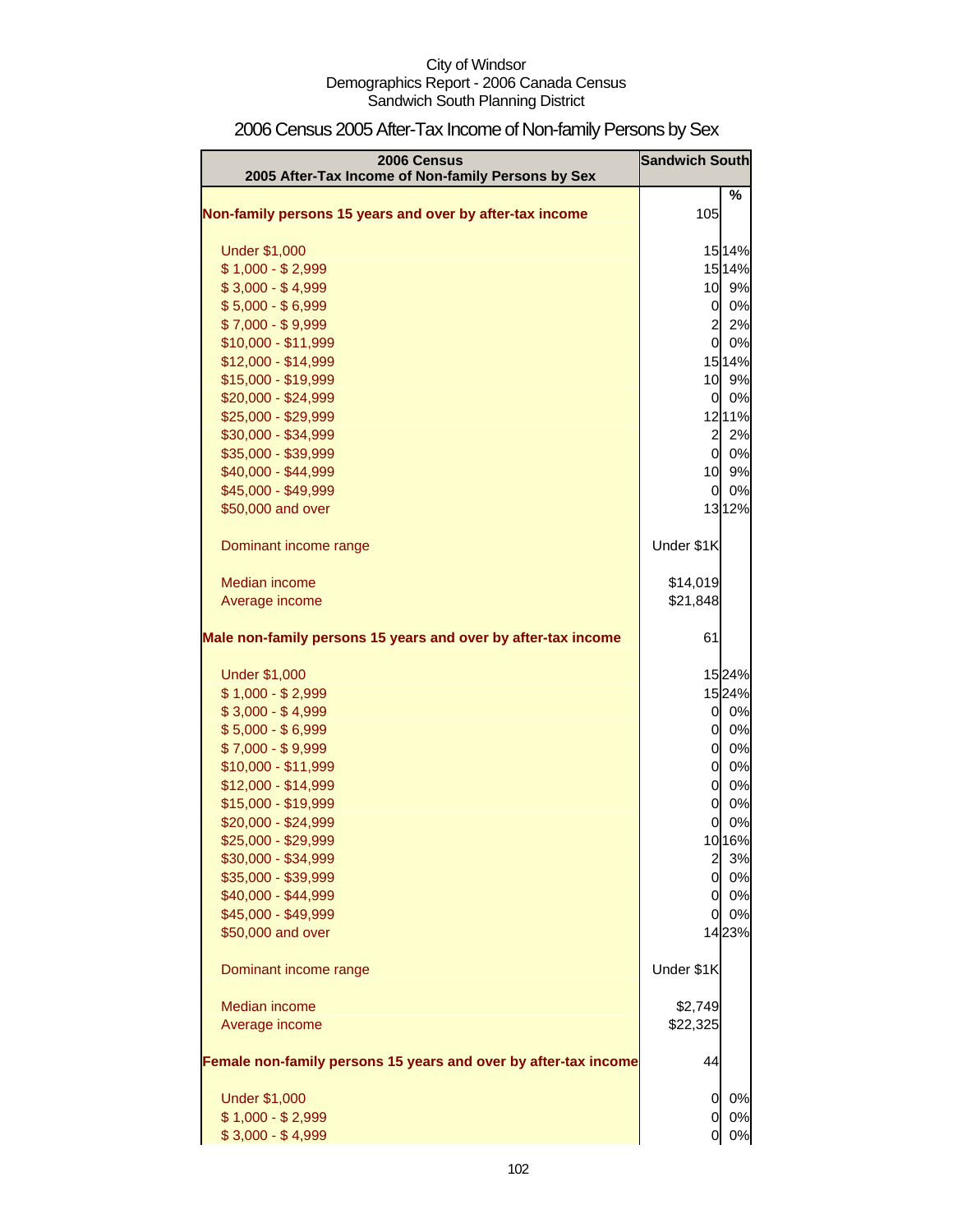| 2006 Census<br>2005 After-Tax Income of Non-family Persons by Sex | <b>Sandwich South</b> |        |
|-------------------------------------------------------------------|-----------------------|--------|
|                                                                   |                       | ℅      |
| $$5,000 - $6,999$                                                 | 0                     | 0%     |
| $$7,000 - $9,999$                                                 | 2                     | 3%     |
| $$10,000 - $11,999$                                               | O.                    | 0%     |
| $$12,000 - $14,999$                                               |                       | 1524%  |
| \$15,000 - \$19,999                                               |                       | 10 16% |
| $$20,000 - $24,999$                                               | 0                     | 0%     |
| \$25,000 - \$29,999                                               | 0                     | 0%     |
| \$30,000 - \$34,999                                               | 0                     | 0%     |
| \$35,000 - \$39,999                                               | 0                     | 0%     |
| \$40,000 - \$44,999                                               |                       | 10 16% |
| \$45,000 - \$49,999                                               | 0                     | 0%     |
| \$50,000 and over                                                 | 0                     | 0%     |
| Dominant income range                                             | \$12K - \$15K         |        |
| Median income                                                     | \$15,731              |        |
| Average income                                                    | \$21,332              |        |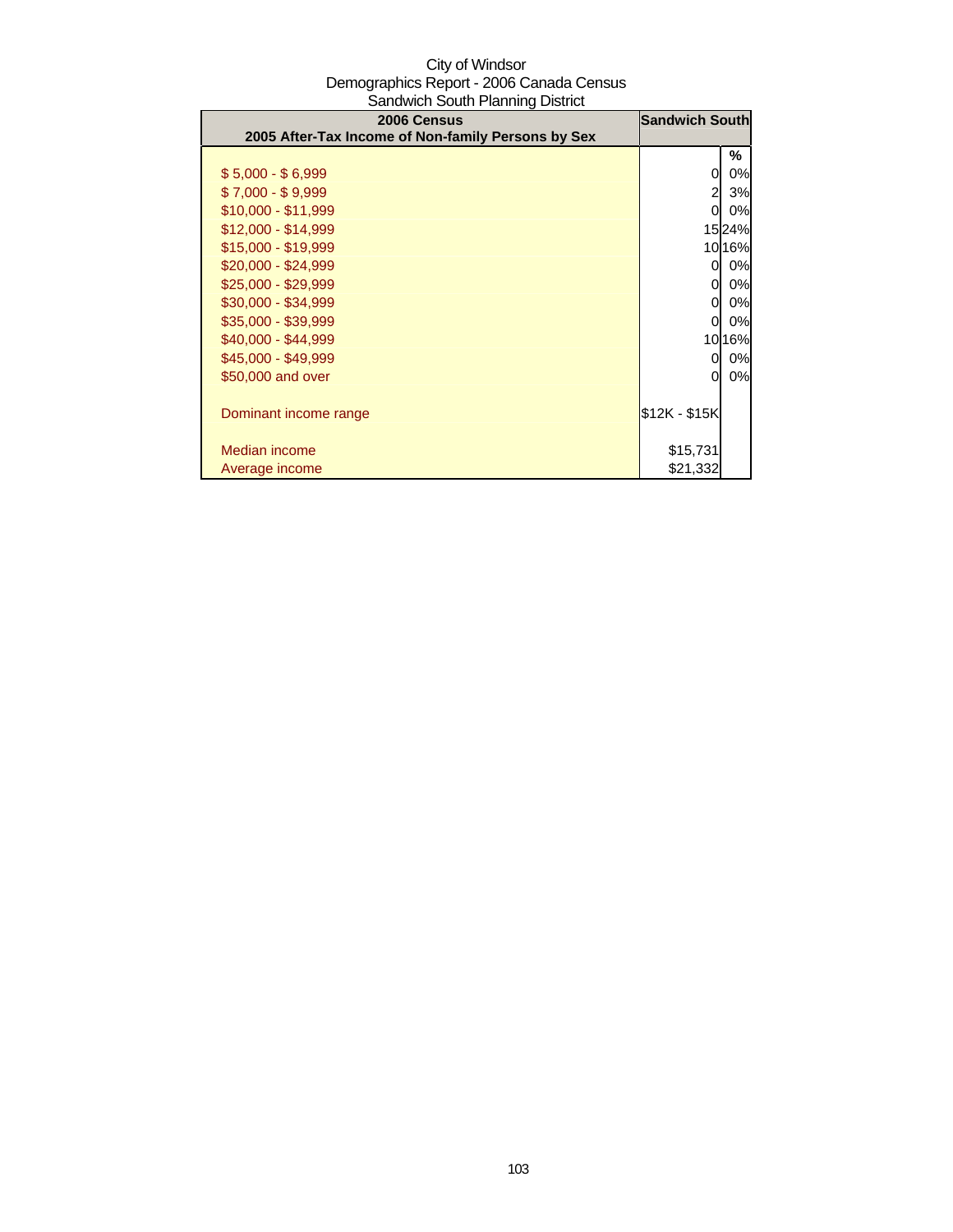### 2006 Census 2005 Income: Sources

| 2006 Census<br>2005 Income: Sources                                     | <b>Sandwich South</b> |
|-------------------------------------------------------------------------|-----------------------|
| <b>Composition of family income for all families</b>                    |                       |
| <b>Employment income</b>                                                | 66.6%                 |
| Government transfer payments                                            | 9.7%                  |
| Other                                                                   | 13.5%                 |
| <b>Composition of family income for all couple families</b>             |                       |
| <b>Employment income</b>                                                | 64.0%                 |
| Government transfer payments                                            | 10.6%                 |
| Other                                                                   | 15.3%                 |
| <b>Composition of family income for male lone-parent families</b>       |                       |
| <b>Employment income</b>                                                | 0.0%                  |
| Government transfer payments                                            | 0.0%                  |
| Other                                                                   | 0.0%                  |
| <b>Composition of family income for all female lone-parent families</b> |                       |
| <b>Employment income</b>                                                | 0.0%                  |
| Government transfer payments                                            | 0.0%                  |
| Other                                                                   | 0.0%                  |
| Composition of income for persons 15 years and over not in a family     |                       |
| <b>Employment income</b>                                                | 57.2%                 |
| Government transfer payments                                            | 13.4%                 |
| Other                                                                   | 19.2%                 |
| Composition of income for males 15 years and over not in a family       |                       |
| <b>Employment income</b>                                                | 61.2%                 |
| Government transfer payments                                            | 8.2%                  |
| Other                                                                   | 20.3%                 |
| Composition of income for females 15 years and over not in a family     |                       |
| <b>Employment income</b>                                                | 50.4%                 |
| Government transfer payments                                            | 21.9%                 |
| Other                                                                   | 17.5%                 |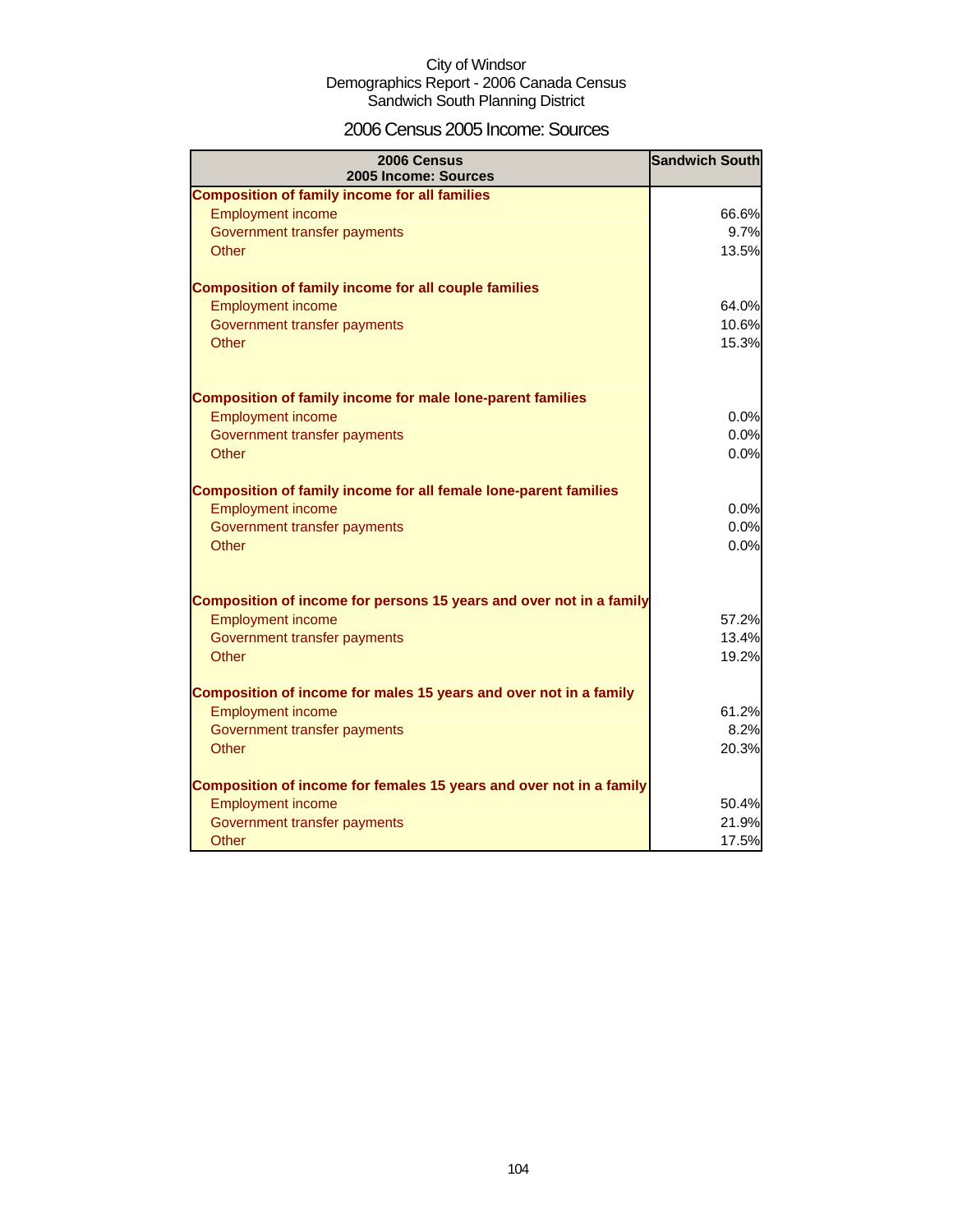# 2006 Census 2005 Income by Family Type

| 2006 Census<br>2005 Income by Family Type        | <b>Sandwich South</b> |        |
|--------------------------------------------------|-----------------------|--------|
| <b>Total Families with Income by Family Type</b> | 223                   | %      |
| <b>Couple families</b>                           |                       | 20793% |
| Male lone-parent families                        |                       |        |
| Female lone-parent families                      |                       |        |
| <b>Average Income by Family Type</b>             |                       |        |
| All census families                              | \$98,126              |        |
| Couple                                           | \$93,124              |        |
| Male lone-parent                                 |                       |        |
| Female lone-parent                               |                       |        |
| <b>Median Income by Family Type</b>              |                       |        |
| All census families                              | Non-Additive          |        |
| Couple                                           | Non-Additive          |        |
| Male lone-parent                                 | Non-Additive          |        |
| Female lone-parent                               | Non-Additive          |        |
| <b>After-tax Average Income by Family Type</b>   |                       |        |
| All census families                              | \$82,556              |        |
| Couple                                           | \$78,775              |        |
| Male lone-parent                                 |                       |        |
| Female lone-parent                               |                       |        |
| <b>After-tax Median Income by Family Type</b>    |                       |        |
| All census families                              | Non-Additive          |        |
| Couple                                           | Non-Additive          |        |
| Male lone-parent                                 | Non-Additive          |        |
| Female lone-parent                               | Non-Additive          |        |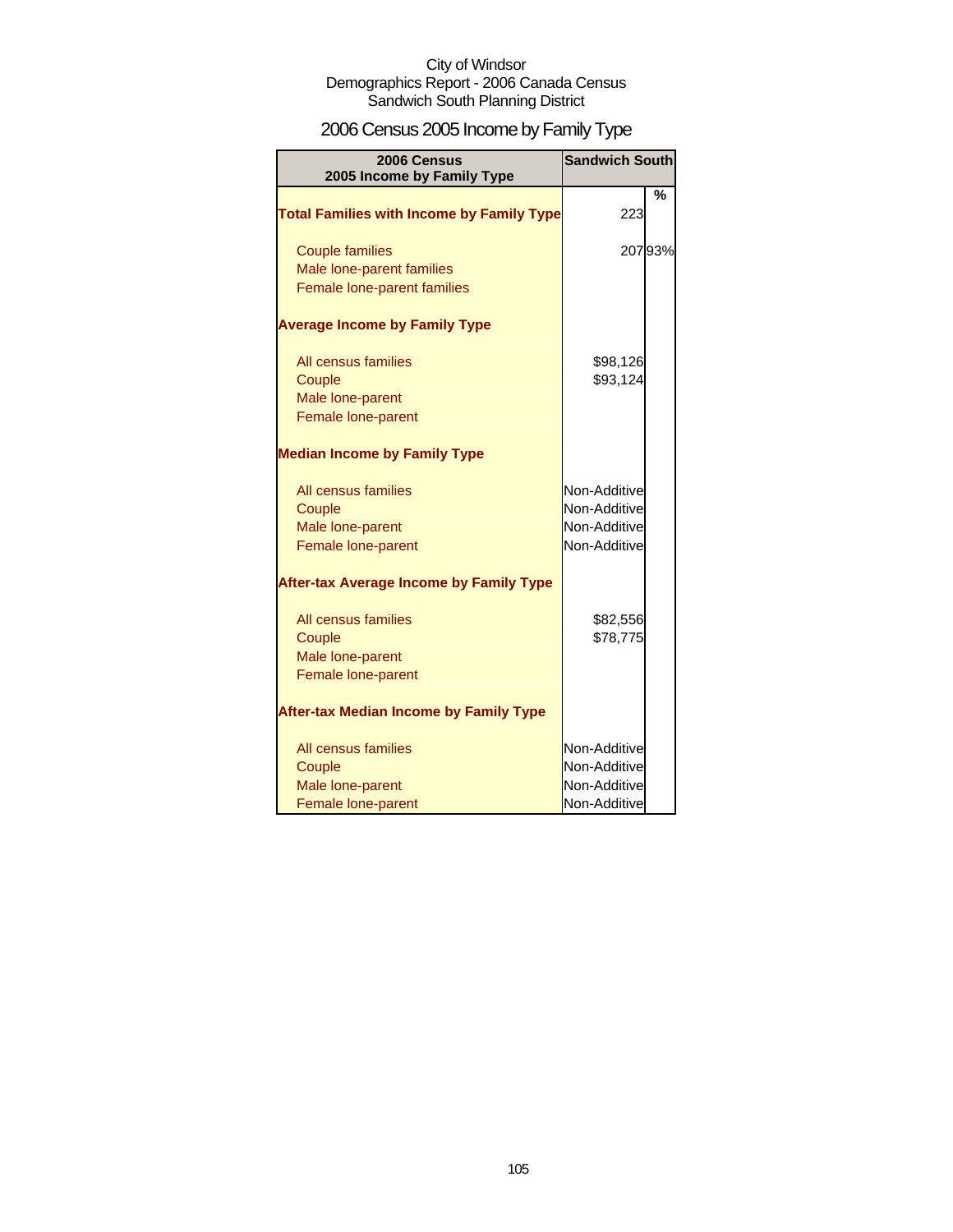### 2006 Census Prevalence of Low Income

| 2006 Census                                                      | <b>Sandwich South</b> |           |
|------------------------------------------------------------------|-----------------------|-----------|
| <b>Prevalence of Low Income</b>                                  |                       |           |
|                                                                  |                       | %         |
| Total families by prevalence of low income                       | 223                   |           |
| Low income before tax                                            | Non-Additive          |           |
| Low income after tax                                             | Non-Additive          |           |
| <b>Couple families</b>                                           |                       | 20792.8%  |
| Low income before tax                                            | Non-Additive          |           |
| Low income after tax                                             | Non-Additive          |           |
| Male lone-parent families                                        | $\Omega$              | 0.0%      |
| Low income before tax                                            | Non-Additive          |           |
| Low income after tax                                             | Non-Additive          |           |
|                                                                  |                       |           |
| Female lone-parent families                                      | 17                    | 7.6%      |
| Low income before tax                                            | Non-Additive          |           |
| Low income after tax                                             | Non-Additive          |           |
| Non-family persons 15 years and over by prevalence of low income | 105                   |           |
| Low income before tax                                            | Non-Additive          |           |
| Low income after tax                                             | Non-Additive          |           |
| Male non-family persons 15 years and over                        |                       | 65 61.9%  |
| Low income before tax                                            | Non-Additive          |           |
| Low income after tax                                             | Non-Additive          |           |
|                                                                  |                       |           |
| Female non-family persons 15 years and over                      |                       | 3937.2%   |
| Low income before tax                                            | Non-Additive          |           |
| Low income after tax                                             | Non-Additive          |           |
| Population in private households by prevalence of low income     | 873                   |           |
| Low income before tax                                            | Non-Additive          |           |
| Low income after tax                                             | Non-Additive          |           |
|                                                                  |                       |           |
| Children under 6 years of age                                    | 43                    | 5.0%      |
| Low income before tax                                            | Non-Additive          |           |
| Low income after tax                                             | Non-Additive          |           |
| Persons 65 years of age and over                                 |                       | 174 20.0% |
| Low income before tax                                            | Non-Additive          |           |
| Low income after tax                                             | Non-Additive          |           |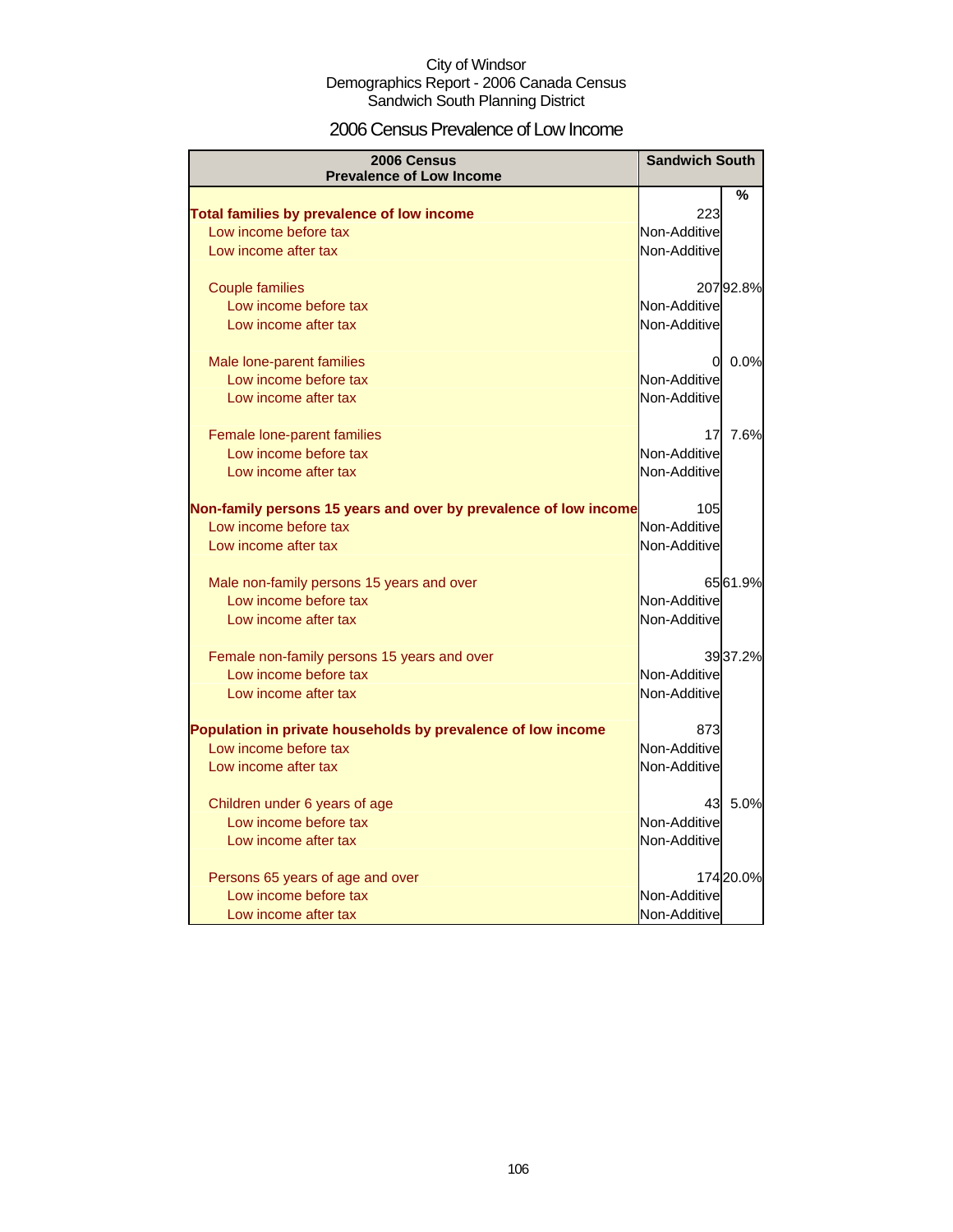### 2006 Census 2005 Household Income

| 2006 Census<br>2005 Household Income | <b>Sandwich South</b> |        |
|--------------------------------------|-----------------------|--------|
|                                      |                       | %      |
| <b>Private households by income</b>  | 279                   |        |
| <b>Under \$10,000</b>                | 15                    | 5%     |
| \$10,000 - \$19,999                  | 20                    | 7%     |
| \$20,000 - \$29,999                  | 16                    | 6%     |
| \$30,000 - \$39,999                  | 10                    | 4%     |
| \$40,000 - \$49,999                  | 10                    | 4%     |
| \$50,000 - \$59,999                  |                       | 31 11% |
| \$60,000 - \$69,999                  | 25                    | 9%     |
| \$70,000 - \$79,999                  | 25                    | 9%     |
| \$80,000 - \$89,999                  | 16                    | 6%     |
| \$90,000 - \$99,999                  | 15                    | 6%     |
| \$100,000 and over                   |                       | 79 28% |
| Dominant income range                | Over \$100K           |        |
| Median household income              | \$71,447              |        |
| Average household income             | \$79,405              |        |
| One person households by income      | 57                    |        |
| <b>Under \$10,000</b>                |                       | 15 26% |
| \$10,000 - \$19,999                  |                       | 10 18% |
| \$20,000 - \$29,999                  |                       | 10 18% |
| \$30,000 - \$39,999                  | 0                     | 1%     |
| \$40,000 - \$49,999                  |                       | 10 18% |
| \$50,000 - \$59,999                  | 0l                    | 0%     |
| \$60,000 - \$69,999                  | 0l                    | 0%     |
| \$70,000 - \$79,999                  | 0                     | 0%     |
| \$80,000 - \$89,999                  | 0                     | 0%     |
| \$90,000 - \$99,999                  | 0                     | 1%     |
| \$100,000 and over                   | 0                     | 0%     |
| Dominant income range                | Under \$10K           |        |
| Median household income              | \$18,211              |        |
| Average household income             | \$31,223              |        |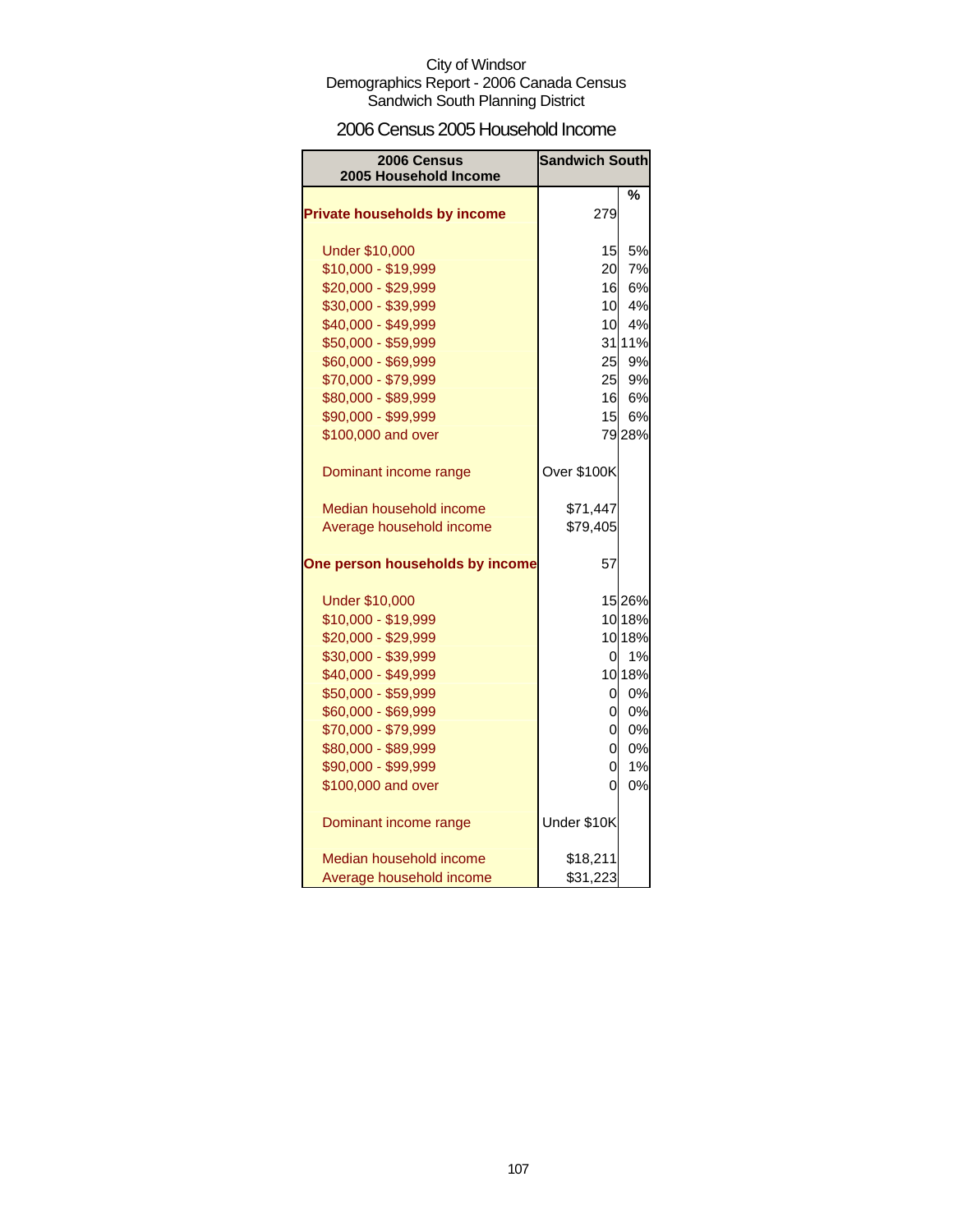### 2006 Census 2005 After-Tax Household Income

| <b>2006 Census</b><br>2005 After-Tax Household Income | <b>Sandwich South</b> |        |
|-------------------------------------------------------|-----------------------|--------|
|                                                       |                       |        |
| Private households by after-tax income                | 279                   | %      |
| <b>Under \$10,000</b>                                 | 20                    | 7%     |
| \$10,000 - \$19,999                                   | 25                    | 9%     |
| \$20,000 - \$29,999                                   | 11                    | 4%     |
| \$30,000 - \$39,999                                   | 10                    | 4%     |
| \$40,000 - \$49,999                                   | 26                    | 9%     |
| \$50,000 - \$59,999                                   |                       | 55 20% |
| \$60,000 - \$69,999                                   | 16                    | 6%     |
| \$70,000 - \$79,999                                   |                       | 31 11% |
| \$80,000 - \$89,999                                   |                       | 15 6%  |
| \$90,000 - \$99,999                                   | 11                    | 1%     |
| \$100,000 and over                                    |                       | 57 20% |
| Dominant income range                                 | Over \$100K           |        |
| Median household income                               | \$57,488              |        |
| Average household income                              | \$66,939              |        |
| One person households by after-tax income             | 57                    |        |
| <b>Under \$10,000</b>                                 |                       | 15 27% |
| \$10,000 - \$19,999                                   |                       | 10 18% |
| \$20,000 - \$29,999                                   | 0                     | 1%     |
| \$30,000 - \$39,999                                   | Οl                    | 1%     |
| \$40,000 - \$49,999                                   |                       | 10 18% |
| \$50,000 - \$59,999                                   |                       | 10 18% |
| \$60,000 - \$69,999                                   | 0                     | 1%     |
| \$70,000 - \$79,999                                   | $\overline{0}$        | 0%     |
| \$80,000 - \$89,999                                   | 0                     | $0\%$  |
| \$90,000 - \$99,999                                   | 0                     | 0%     |
| \$100,000 and over                                    | 0                     | 0%     |
| Dominant income range                                 | Under \$10K           |        |
| Median household income                               | \$18,211              |        |
| Average household income                              | \$25,418              |        |